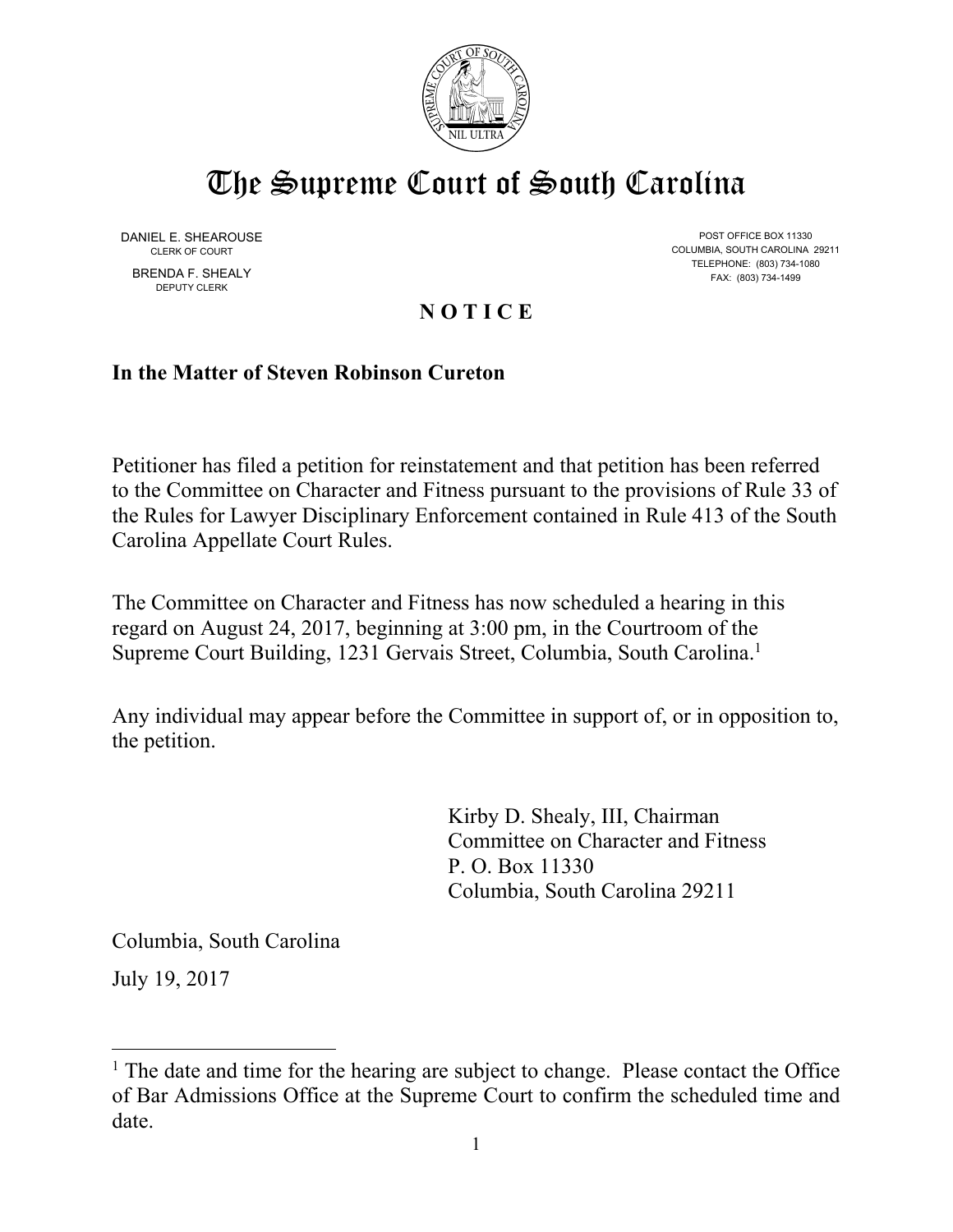

# OF **OPINIONS OF THE SUPREME COURT AND COURT OF APPEALS SOUTH CAROLINA**

**ADVANCE SHEET NO. 28 July 26, 2017 Daniel E. Shearouse, Clerk Columbia, South Carolina www.sccourts.org**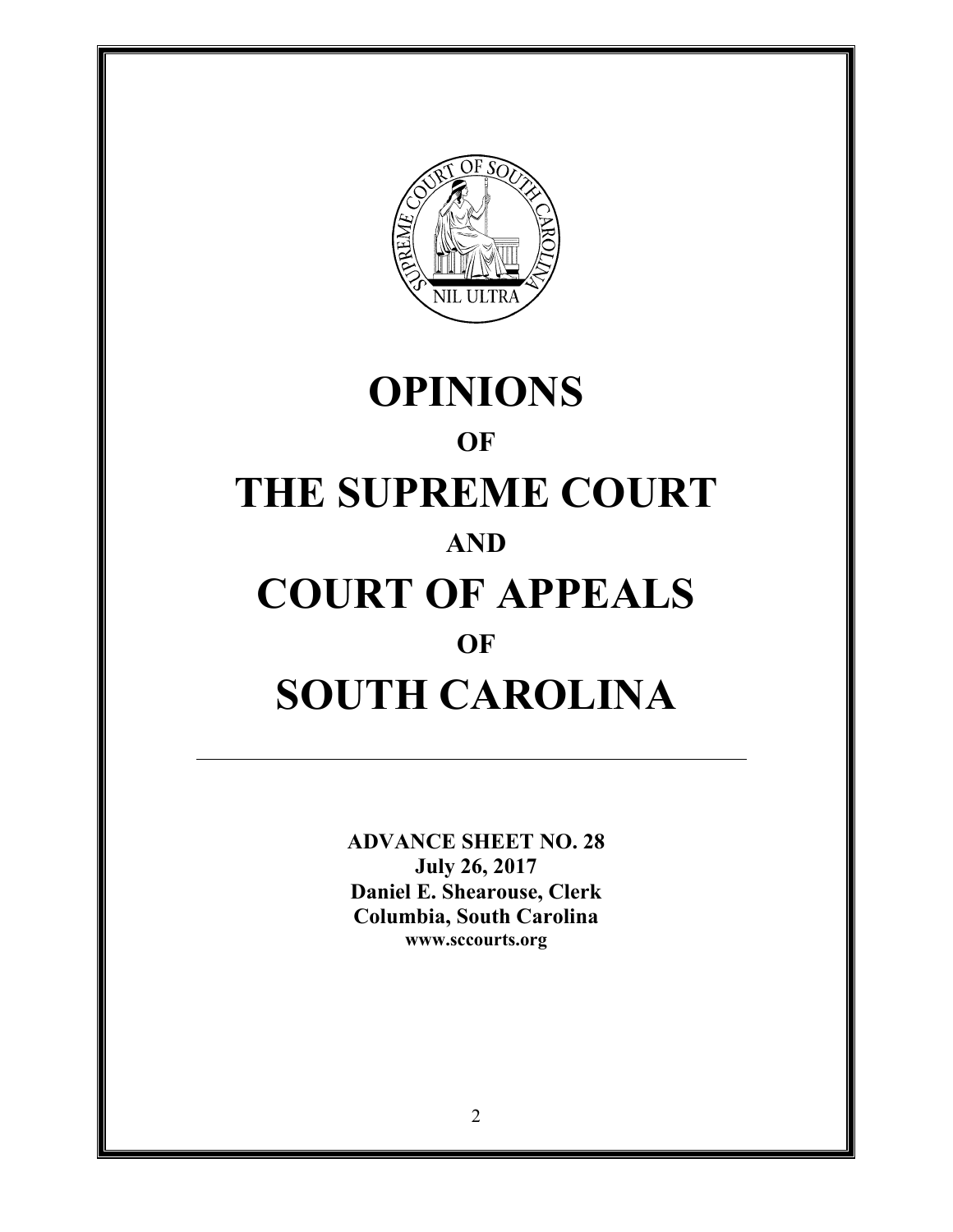## **CONTENTS**

## **THE SUPREME COURT OF SOUTH CAROLINA**

## **PUBLISHED OPINIONS AND ORDERS**

| 27698 - Harleysville Group v. Heritage Communities<br>(Original opinion withdrawn and substituted)            | 15            |
|---------------------------------------------------------------------------------------------------------------|---------------|
| 27728 - Jane Doe v. The State                                                                                 | 55            |
| 27729 - Daufuskie Island Utility Company v. SC Office of<br><b>Regulatory Staff</b>                           | 75            |
| 27730 - Angela Patton v. Gregory A. Miller, M.D.                                                              | 87            |
| <b>UNPUBLISHED OPINIONS</b><br>None                                                                           |               |
| PETITIONS - UNITED STATES SUPREME COURT                                                                       |               |
| 27685 - Louis Michael Winkler, Jr. v. The State                                                               | Pending       |
| <b>EXTENSION OF TIME TO FILE PETITION FOR WRIT OF</b><br><b>CERTIORARI IN THE UNITED STATES SUPREME COURT</b> |               |
| 27706 - The State v. Alphonso Thompson                                                                        | Granted until |

## **PETITIONS FOR REHEARING**

| 27708 - Henton Clemmons v. Lowe's Home Centers              | Pending |
|-------------------------------------------------------------|---------|
| 27720 - Paula Fullbright, et al. v. Spinnaker Resorts, Inc. |         |
| and                                                         |         |
| Paul Chenard v. Hilton Head Island Development              | Pending |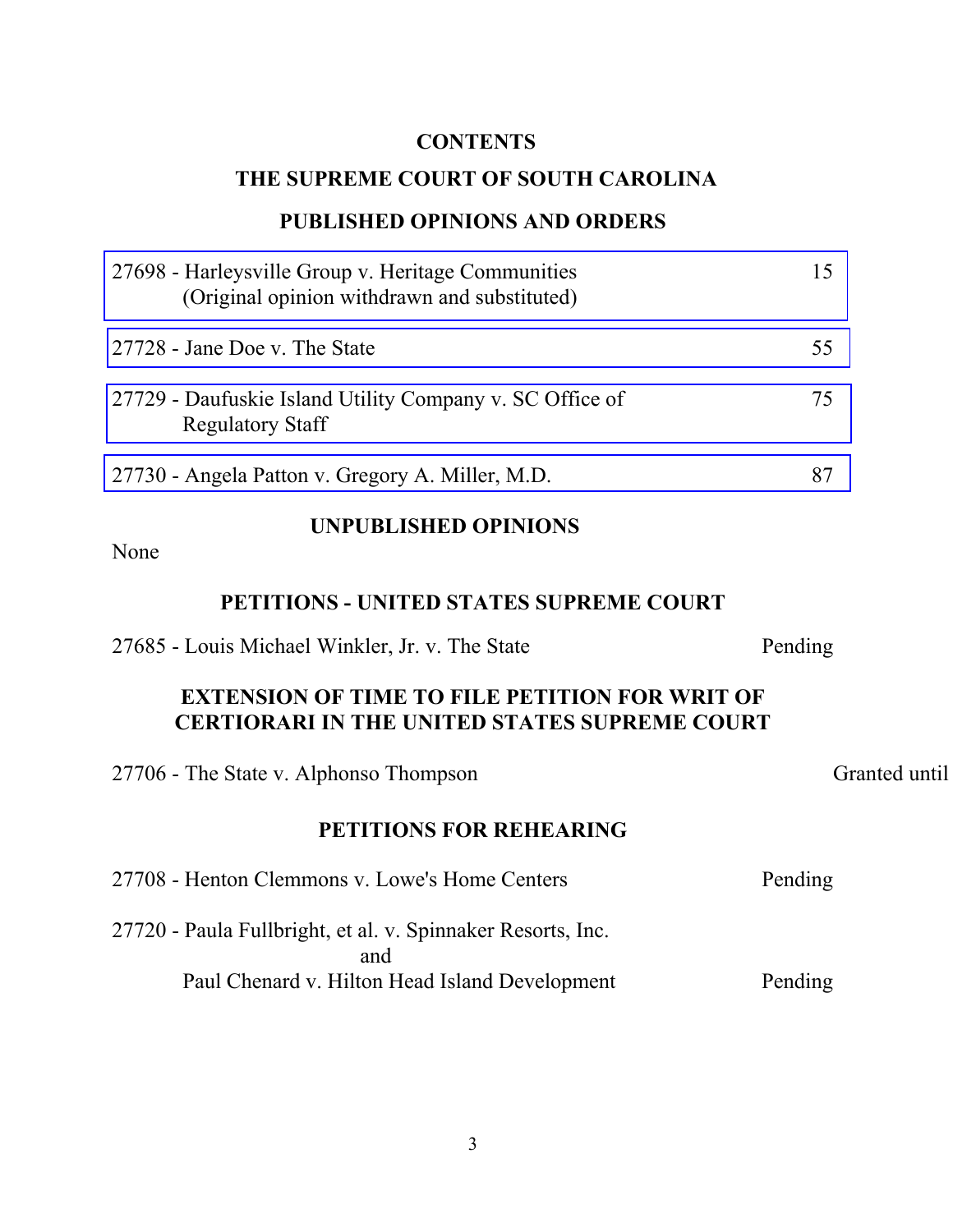#### **The South Carolina Court of Appeals**

#### **PUBLISHED OPINIONS**

| 5502-The State v. Preston Ryan Oates |  |  |
|--------------------------------------|--|--|
|--------------------------------------|--|--|

[5503-The State v. Wallace Steve Perry 134](#page-133-0)

#### **UNPUBLISHED OPINIONS**

- 2017-UP-301-Terry Menefee v. Delinda Menefee
- 2017-UP-302-State v. Odom Bryant
- 2017-UP-303-State v. Bobby Joe Arflin
- 2017-UP-304-Michael L. Hughes v. Cyndie B. Hughes
- 2017-UP-305-State v. Gary Curtis Fraley
- 2017-UP-306-DLJ Mortgage Capital, Inc. v. Ameer A. Amin
- 2017-UP-307-SCDSS v. Ashley Marie Cole (Filed July 20, 2017)
- 2017-UP-308-State v. Elliott Judon, Jr.
- 2017-UP-309-Anita Bacchi v. America's Source Consulting Agency, LLC
- 2017-UP-310-Bayview Acres Civic Club v. Gerald E. Moore, Jr.
- 2017-UP-311-State v. Robert William Wazney
- 2017-UP-312-Paul Curry v. Town of Atlantic Beach
- 2017-UP-313-Liling Sun v. Joseph C. Sun
- 2017-UP-314-Lloyd Lash v. Seneca Police Department
- 2017-UP-315-State v. Taquan L. Brown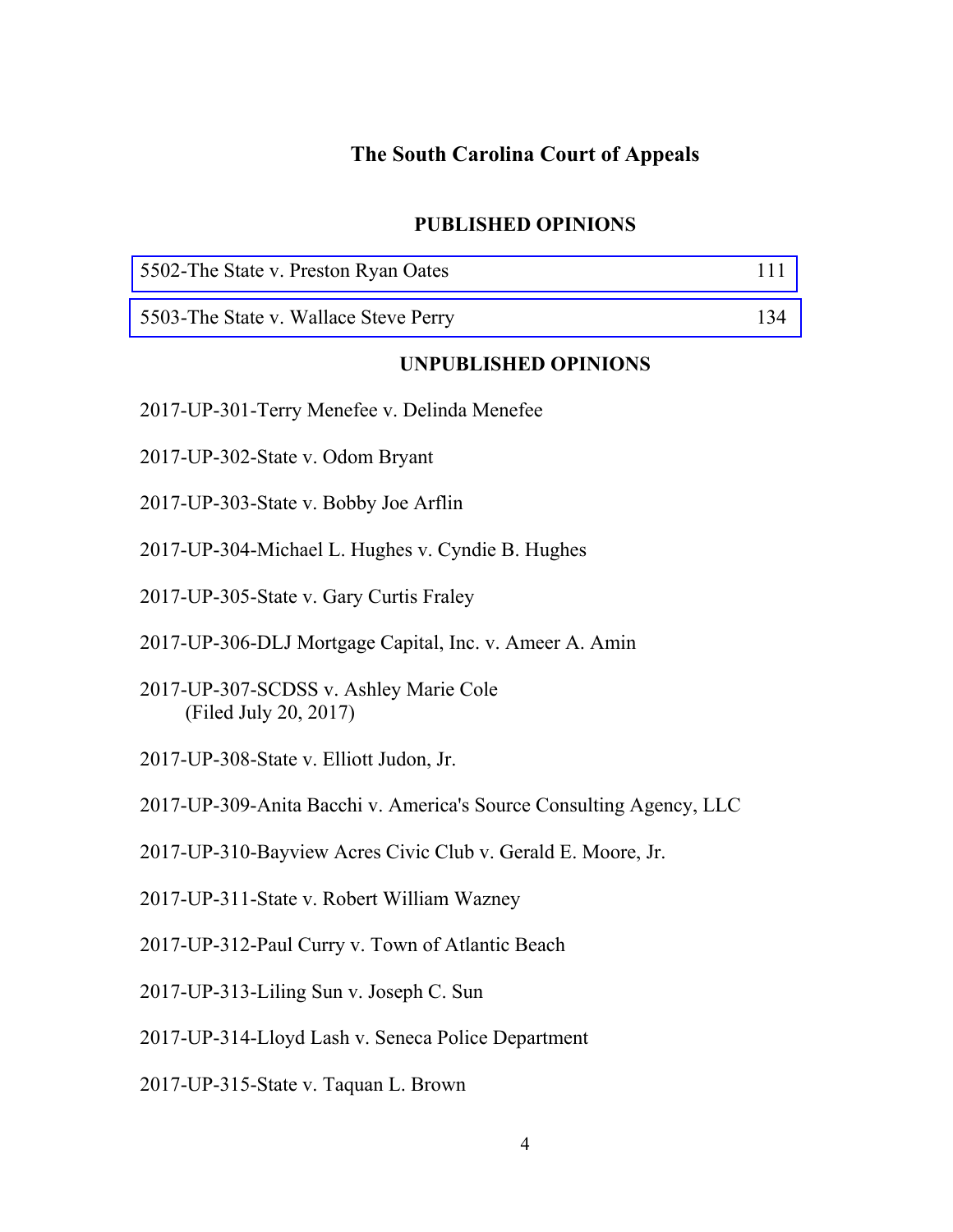## 2017-UP-316-Bank of New York Mellon Trust Co. v. Cornell Riley 2017-UP-317-Jimmy Long v. S.C. Dep't of Probation, Parole and Pardon Services 2017-UP-318-Debbie Bowers Murphy v. Thomas Hayne Murphy

## **PETITIONS FOR REHEARING**

| 5477-Otis Nero v. SCDOT                                           | Pending         |
|-------------------------------------------------------------------|-----------------|
| 5482-William Henry Chapman v. SCDSS                               | Denied 07/17/17 |
| 5485-State v. Courtney S. Thompson and Robert A. Guinyard         | Pending         |
| 5488-Linda Gibson v. Ameris Bank                                  | Pending         |
| 5489-State v. Eric T. Spears                                      | Pending         |
| 5490-Anderson Cty. v. Joey Preston                                | Pending         |
| 5491-Jenna Foran v. Murphy USA                                    | Pending         |
| 5492-State v. Demario Monte Thompson                              | Pending         |
| 2017-UP-126-Ronald Ferguson v. Mill Creek, LP                     | Pending         |
| 2017-UP-201-State v. Jarret Graddick                              | Denied 07/18/17 |
| 2017-UP-208-Estate of Willie Weekley v. L. C. Weekley             | Pending         |
| 2017-UP-215-Sandy Chamblee v. Anderson Cty. Fire Dep't            | Pending         |
| 2017-UP-217-Clarence B. Jenkins, Jr. v. SCDEW                     | Pending         |
| 2017-UP-225-State v. Joseph T. Rowland                            | Pending         |
| 2017-UP-227-Arrowpoint Capital Corp. v. SC Second Injury Fund (3) | Pending         |
| 2017-UP-228-Arrowpoint Capital Corp. v. SC Second Injury Fund (2) | Pending         |
| 2017-UP-229-Arrowpoint Capital Corp. v. SC Second Injury Fund     | Pending         |
| 2017-UP-234-Suntrust v. Mark Ostendorff                           | Pending         |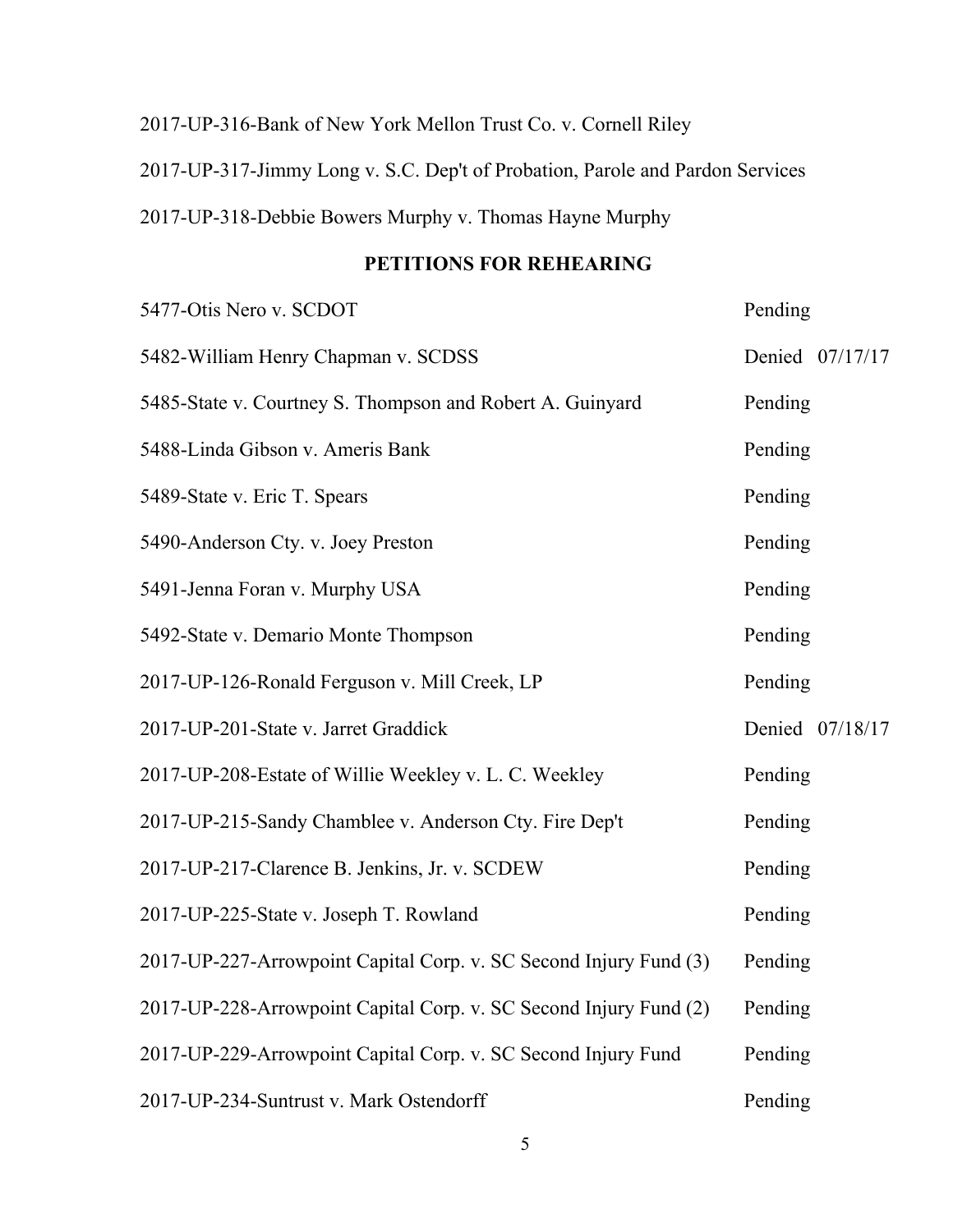| 2017-UP-233-Martha Perez v. Alice Manufacturing             | Pending |
|-------------------------------------------------------------|---------|
| 2017-UP-236-State v. Dennis E. Hoover                       | Pending |
| 2017-UP-237-State v. Shane Adam Burdette                    | Pending |
| 2017-UP-241-Robert Lester, Jr. v. Marco and Timea Sanchez   | Pending |
| 2017-UP-243-Clifford Holley v. Dan-Sa                       | Pending |
| 2017-UP-245-State v. Dameon L. Thompson                     | Pending |
| 2017-UP-249-Charles Taylor v. Stop "N" Save                 | Pending |
| 2017-UP-258-State v. Dennis Cervantes-Pavon                 | Pending |
| 2017-UP-261-Bank of America v. Shawn Bethea                 | Pending |
| 2017-UP-262-In the matter of Carl M. Asquith                | Pending |
| 2017-UP-263-State v. Dean Nelson Seagers                    | Pending |
| 2017-UP-264-Jerry Hogan v. Corder and Sons, Inc.            | Pending |
| 2017-UP-265-Genesie Fulton v. L. William Goldstein          | Pending |
| 2017-UP-272-State v. Wayland Purnell                        | Pending |
| 2017-UP-274-Thomas Thompson v. SCDPPPS                      | Pending |
| 2017-UP-278-Bank of America v. Theda Vaughan                | Pending |
| 2017-UP-279-Jose Jimenez v. Kohler Company                  | Pending |
| 2017-UP-280-Terlizzi Home Improvement v. Michael L. Boheler | Pending |

## **PETITIONS-SOUTH CAROLINA SUPREME COURT**

| 5253-Sierra Club v. Chem-Nuclear | Pending |
|----------------------------------|---------|
| 5326-Denise Wright v. PRG        | Pending |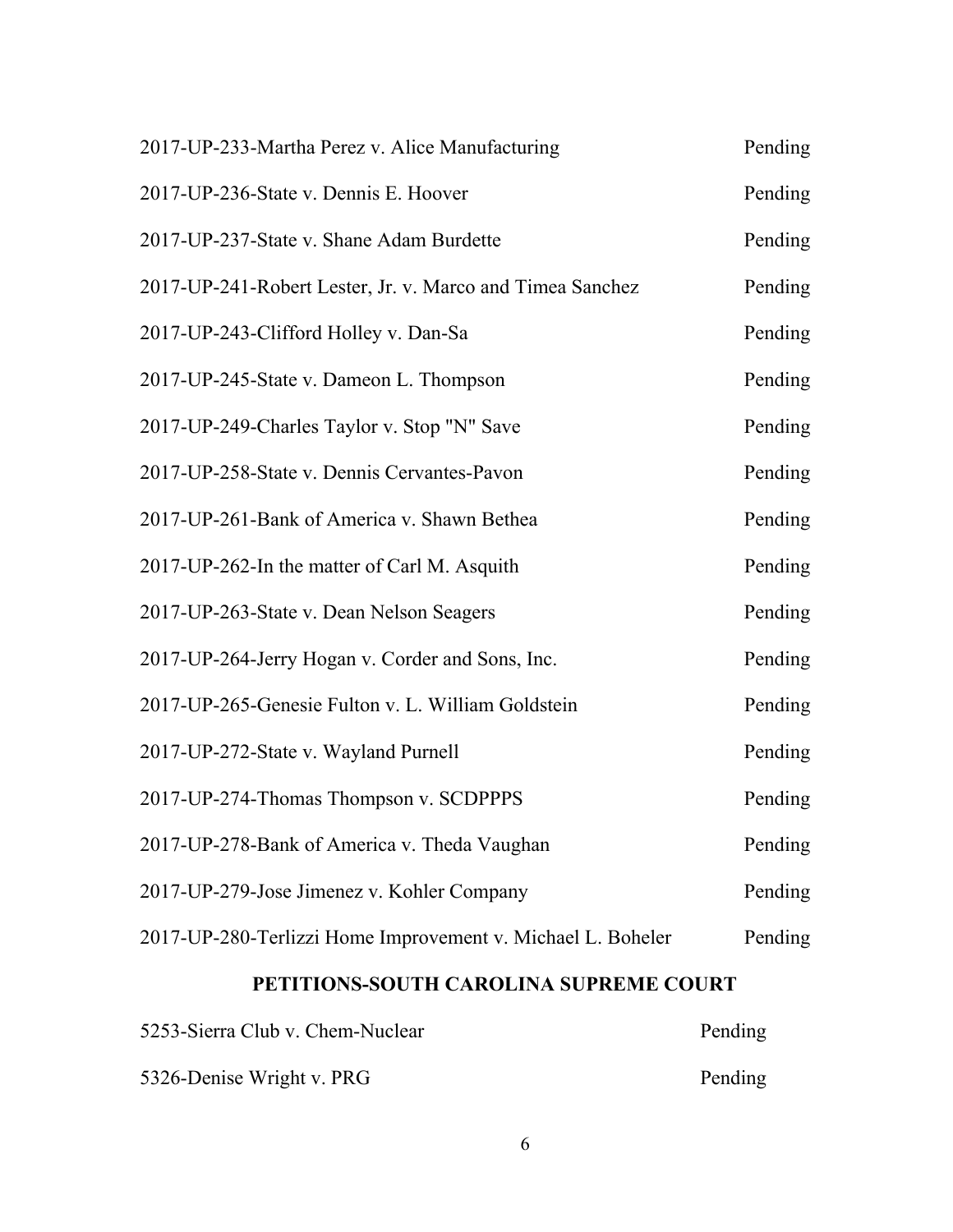| 5328-Matthew McAlhaney v. Richard McElveen               | Pending |
|----------------------------------------------------------|---------|
| 5355-State v. Lamar Sequan Brown                         | Pending |
| 5368-SCDOT v. David Powell                               | Pending |
| 5374-David M. Repko v. County of Georgetown              | Pending |
| 5382-State v. Marc A. Palmer                             | Pending |
| 5387-Richard Wilson v. Laura B. Willis                   | Pending |
| 5388-Vivian Atkins v. James R. Wilson, Jr.               | Pending |
| 5391-Paggy D. Conits v. Spiro E. Conits                  | Pending |
| 5393-SC Ins. Reserve Fund v. East Richland               | Pending |
| 5398-Claude W. Graham v. Town of Latta                   | Pending |
| 5403-Virginia Marshall v. Kenneth Dodds                  | Pending |
| 5406-Charles Gary v. Hattie M. Askew                     | Pending |
| 5411-John Doe v. City of Duncan                          | Pending |
| 5414-In the matter of the estate of Marion M. Kay        | Pending |
| 5415-Timothy McMahan v. SC Department of Education       | Pending |
| 5416-Allen Patterson v. Herb Witter                      | Pending |
| 5417-Meredith Huffman v. Sunshine Recycling              | Pending |
| 5418-Gary G. Harris v. Tietex International, Ltd.        | Pending |
| 5419-Arkay, LLC v. City of Charleston                    | Pending |
| 5420-Darryl Frierson v. State                            | Pending |
| 5421-Coastal Federal Credit v. Angel Latoria Brown       | Pending |
| 5424-Janette Buchanan v. S.C. Property and Casualty Ins. | Pending |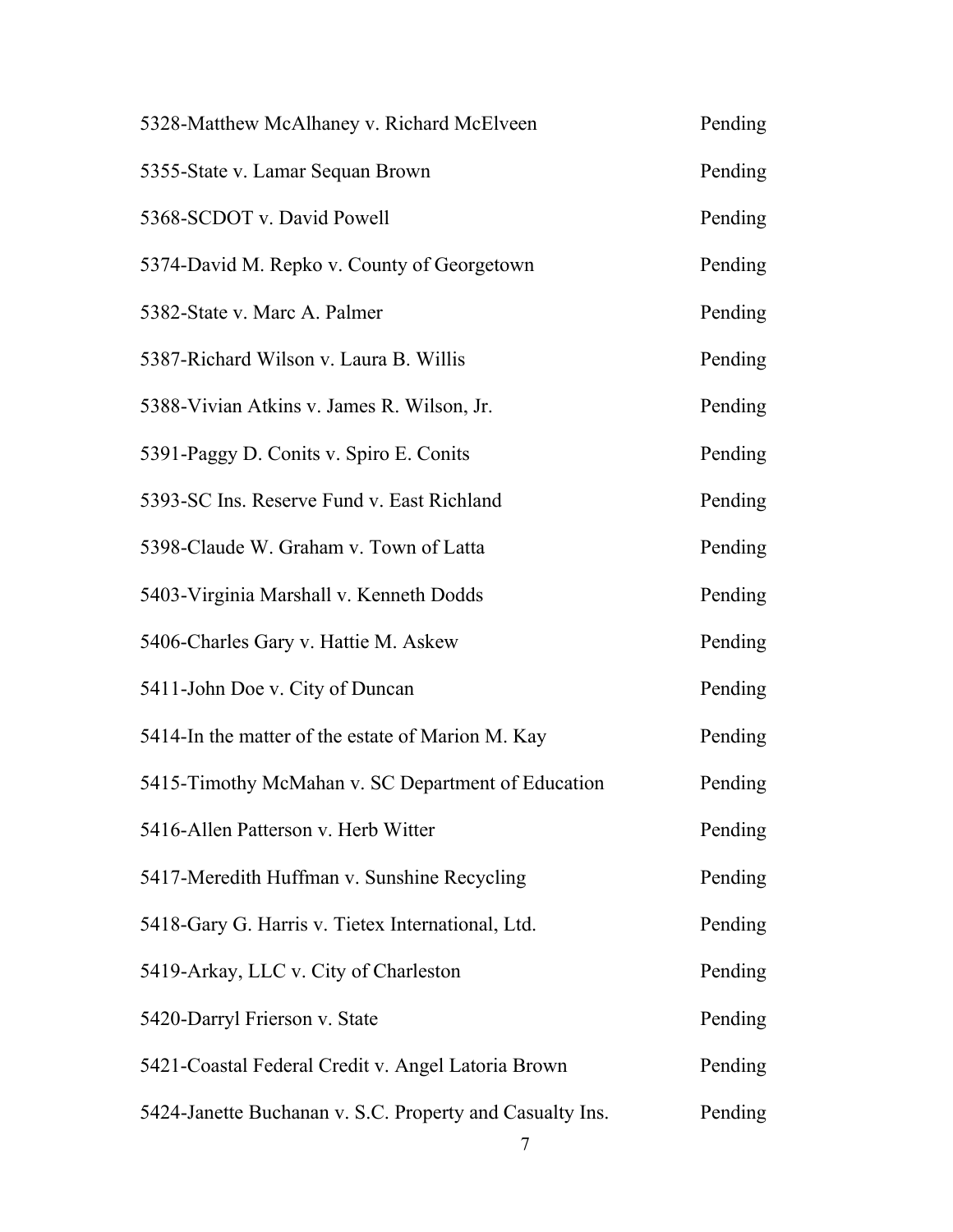| 5428-State v. Roy L. Jones                                | Pending |
|-----------------------------------------------------------|---------|
| 5430-Wilfred Allen Woods v. Etta Catherine Woods          | Pending |
| 5431-Lori Stoney v. Richard Stoney                        | Pending |
| 5432-Daniel Dorn v. Paul Cohen                            | Pending |
| 5433-The Winthrop University Trustees v. Pickens Roofing  | Pending |
| 5434-The Callawassie Island v. Ronnie Dennis              | Pending |
| 5435-State v. Joshua W. Porch                             | Pending |
| 5436-Lynne Vicary v. Town of Awendaw                      | Pending |
| 5438-The Gates at Williams-Brice v. DDC Construction Inc. | Pending |
| 5441-State v. David A. Land                               | Pending |
| 5442-Otha Delaney v. First Financial                      | Pending |
| 5443-State v. Steven Hoss Walters, Jr.                    | Pending |
| 5444-Rose Electric v. Cooler Erectors of Atlanta          | Pending |
| 5446-State v. Rickey Mazique                              | Pending |
| 5447-Rent-A-Center v. SCDOR                               | Pending |
| 5448-Shanna Kranchick v. State                            | Pending |
| 5449-A. Marion Stone III v. Susan B. Thompson             | Pending |
| 5450-Tzvetelina Miteva v. Nicholas Robinson               | Pending |
| 5451-Pee Dee Health v. Estate of Hugh Thompson, III (3)   | Pending |
| 5452-Frank Gordon, Jr. v. Donald W. Lancaster             | Pending |
| 5453-Karen Forman v. SCDLLLR (3)                          | Pending |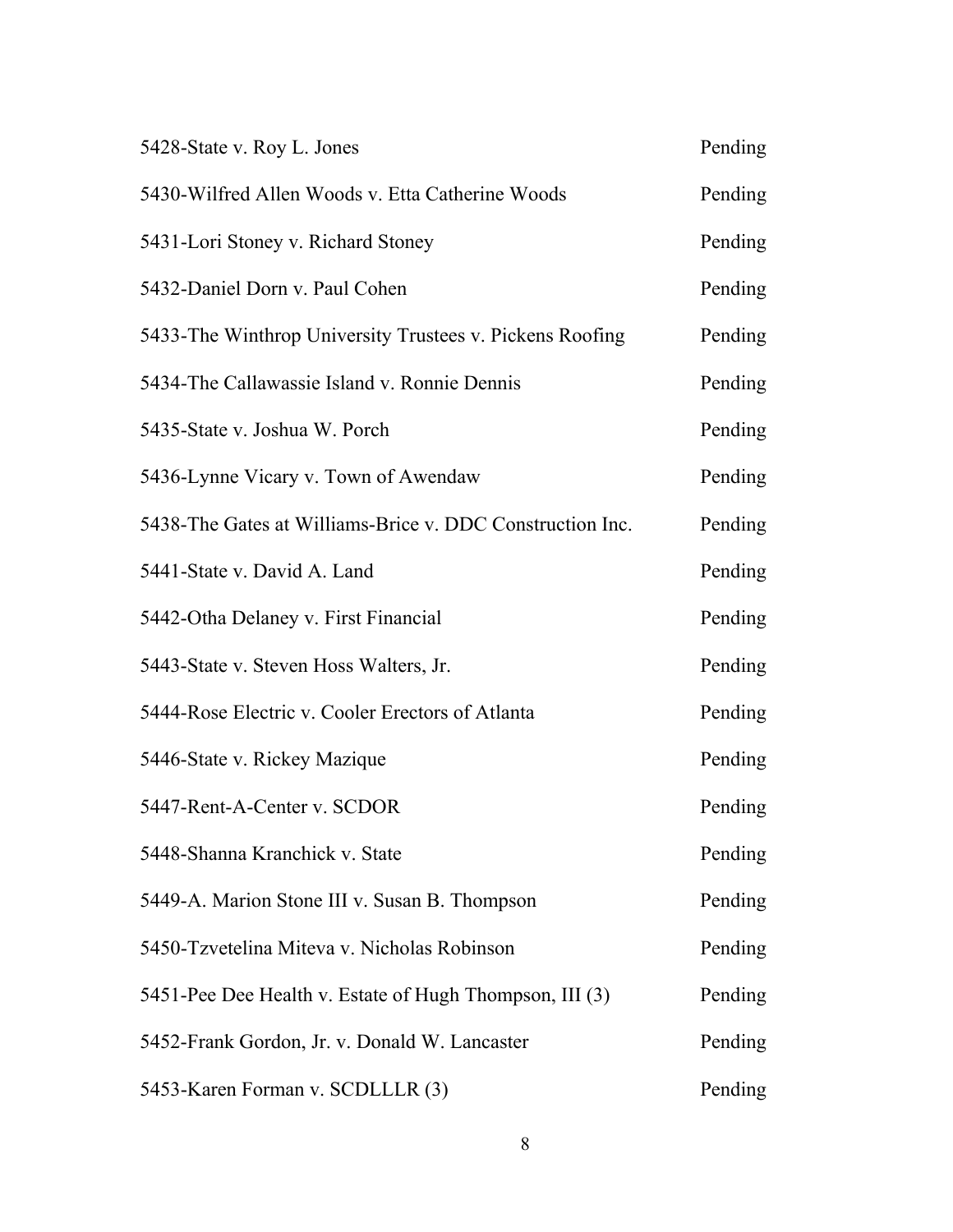| 5454-Todd Olds v. City of Goose Creek                     | Pending |
|-----------------------------------------------------------|---------|
| 5455-William Montgomery v. Spartanburg County             | Pending |
| 5456-State v. Devin Johnson                               | Pending |
| 5458-William Turner v. SAIIA Construction                 | Pending |
| 5460-Frank Mead, III, v. Beaufort Cty. Assessor           | Pending |
| 5462-In the matter of the Estate of Eris Singletary Smith | Pending |
| 5464-Anna D. Wilson v. SCDMV                              | Pending |
| 5467-Belle Hall Plantation v. John Murray (David Keys)    | Pending |
| 5469-First Citizens Bank v. Park at Durbin Creek          | Pending |
| 5471-Joshua Fay v. Total Quality Logistics                | Pending |
| 5473-State v. Alexander Carmichael Huckabee, III          | Pending |
| 5475-Sara Y. Wilson v. Charleston Co. School District     | Pending |
| 2015-UP-330-Bigford Enterprises v. D. C. Development      | Pending |
| 2015-UP-466-State v. Harold Cartwright, III               | Pending |
| 2015-UP-547-Evalena Catoe v. The City of Columbia         | Pending |
| 2016-UP-052-Randall Green v. Wayne Bauerle                | Pending |
| 2016-UP-056-Gwendolyn Sellers v. Cleveland Sellers, Jr.   | Pending |
| 2016-UP-068-State v. Marcus Bailey                        | Pending |
| 2016-UP-109-Brook Waddle v. SCDHHS                        | Pending |
| 2016-UP-132-Willis Weary v. State                         | Pending |
| 2016-UP-135-State v. Ernest M. Allen                      | Pending |
| 2016-UP-137-Glenda R. Couram v. Christopher Hooker        | Pending |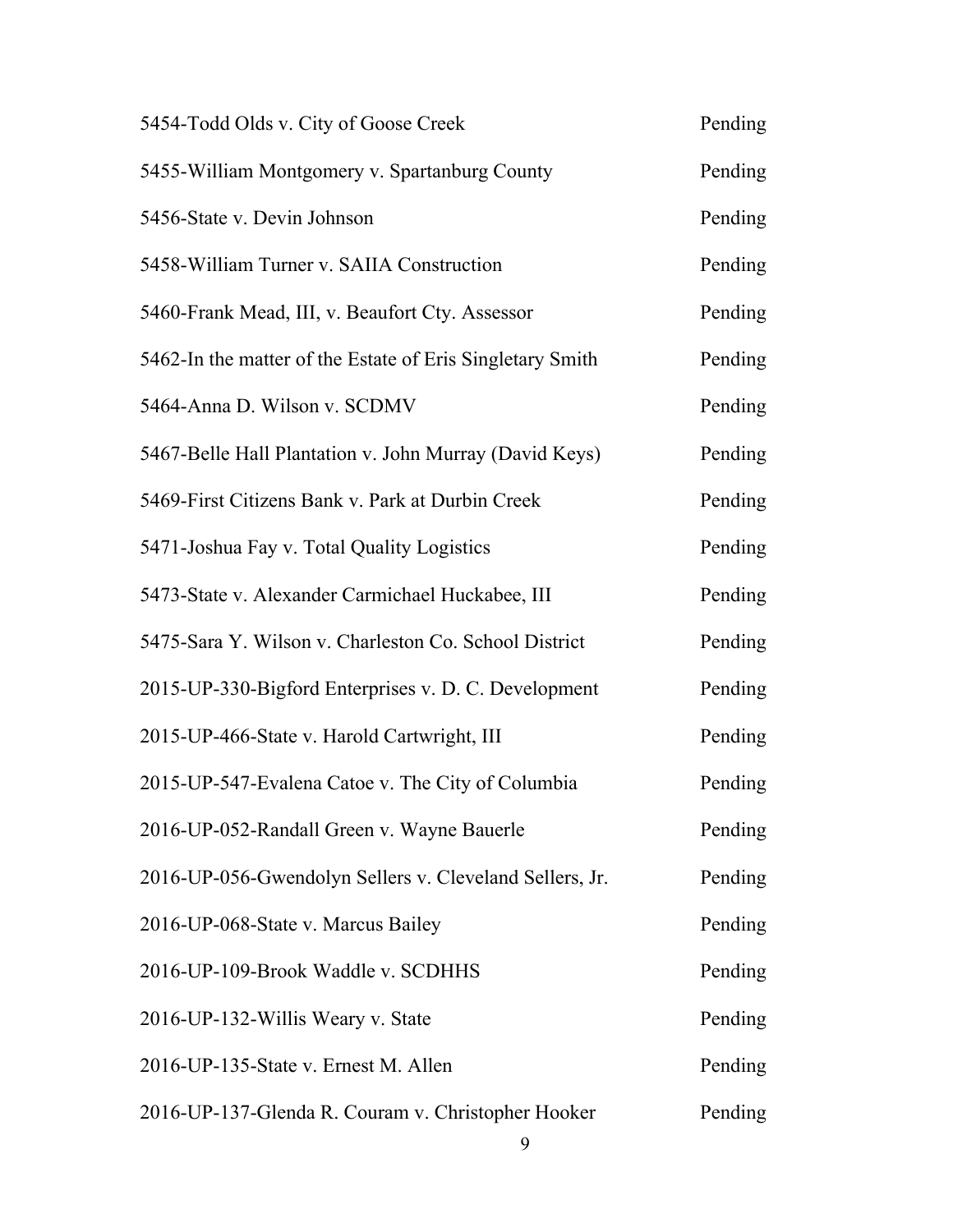| 2016-UP-138-McGuinn Construction v. Saul Espino              | Pending |
|--------------------------------------------------------------|---------|
| 2016-UP-139-Hector Fragosa v. Kade Construction              | Pending |
| 2016-UP-141-Plantation Federal v. J. Charles Gray            | Pending |
| 2016-UP-158-Raymond Carter v. Donnie Myers                   | Pending |
| 2016-UP-184-D&C Builders v. Richard Buckley                  | Pending |
| 2016-UP-199-Ryan Powell v. Amy Boheler                       | Pending |
| 2016-UP-206-State v. Devatee Tymar Clinton                   | Pending |
| 2016-UP-261-Samuel T. Brick v. Richland Cty. Planning Comm'n | Pending |
| 2016-UP-274-Bayview Loan Servicing v. Scott Schledwitz       | Pending |
| 2016-UP-276-Hubert Bethune v. Waffle House                   | Pending |
| 2016-UP-280-Juan Ramirez v. Progressive Northern             | Pending |
| 2016-UP-315-State v. Marco S. Sanders                        | Pending |
| 2016-UP-320-State v. Emmanual M. Rodriguez                   | Pending |
| 2016-UP-325-National Bank of SC v. Thaddeus F. Segars        | Pending |
| 2016-UP-330-State v. William T. Calvert                      | Pending |
| 2016-UP-338-HHH Ltd. of Greenville v. Randall S. Hiller      | Pending |
| 2016-UP-340-State v. James Richard Bartee, Jr.               | Pending |
| 2016-UP-351-Tipperary Sales v. S.C. Dep't of Transp.         | Pending |
| 2016-UP-366-In Re: Estate of Valerie D'Agostino              | Pending |
| 2016-UP-367-State v. Christopher D. Campbell                 | Pending |
| 2016-UP-368-Overland, Inc. v. Lara Nance                     | Pending |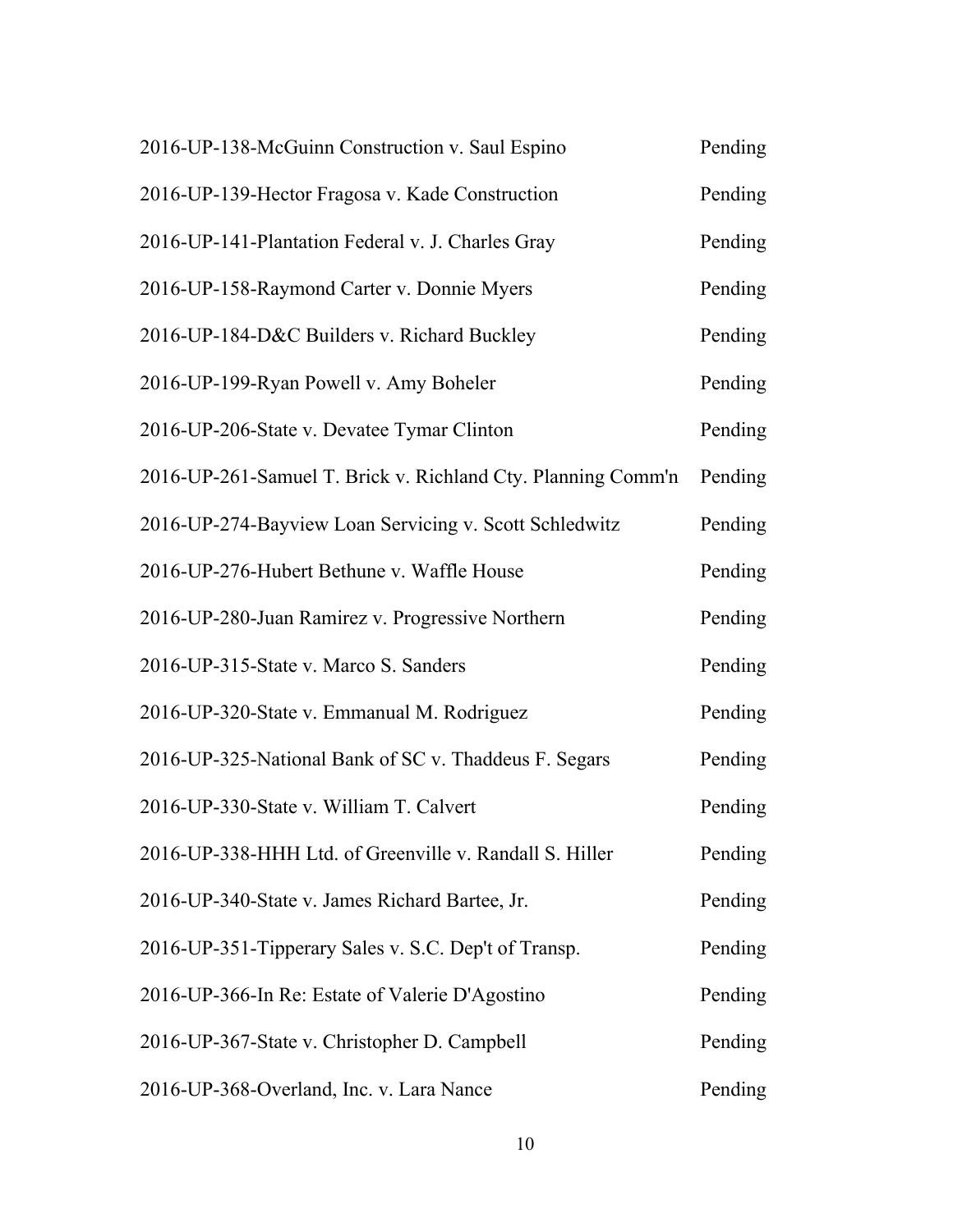| 2016-UP-382-Darrell L. Goss v. State                      | Pending |
|-----------------------------------------------------------|---------|
| 2016-UP-392-Joshua Cramer v. SCDC (2)                     | Pending |
| 2016-UP-395-Darrell Efird v. The State                    | Pending |
| 2016-UP-402-Coves Darden v. Francisco Ibanez              | Pending |
| 2016-UP-403-State v. Arthur Moseley                       | Pending |
| 2016-UP-404-George Glassmeyer v. City of Columbia (2)     | Pending |
| 2016-UP-406-State v. Darryl Wayne Moran                   | Pending |
| 2016-UP-408-Rebecca Jackson v. OSI Restaurant Partners    | Pending |
| 2016-UP-411-State v. Jimmy Turner                         | Pending |
| 2016-UP-413-SCDSS v. Salisha Hemphill                     | Pending |
| 2016-UP-421-Mark Ostendorff v. School District of Pickens | Pending |
| 2016-UP-424-State v. Daniel Martinez Herrera              | Pending |
| 2016-UP-430-State v. Thomas James                         | Pending |
| 2016-UP-431-Benjamin Henderson v. Patricia Greer          | Pending |
| 2016-UP-436-State v. Keith D. Tate                        | Pending |
| 2016-UP-447-State v. Donte S. Brown                       | Pending |
| 2016-UP-448-State v. Corey J. Williams                    | Pending |
| 2016-UP-452-Paula Rose v. Charles Homer Rose, II          | Pending |
| 2016-UP-454-Gene Gibbs v. Jill R. Gibbs                   | Pending |
| 2016-UP-461-Melvin T. Roberts v. Mark Keel                | Pending |
| 2016-UP-473-State v. James K. Bethel, Jr.                 | Pending |
| 2016-UP-475-Melissa Spalt v. SCDMV                        | Pending |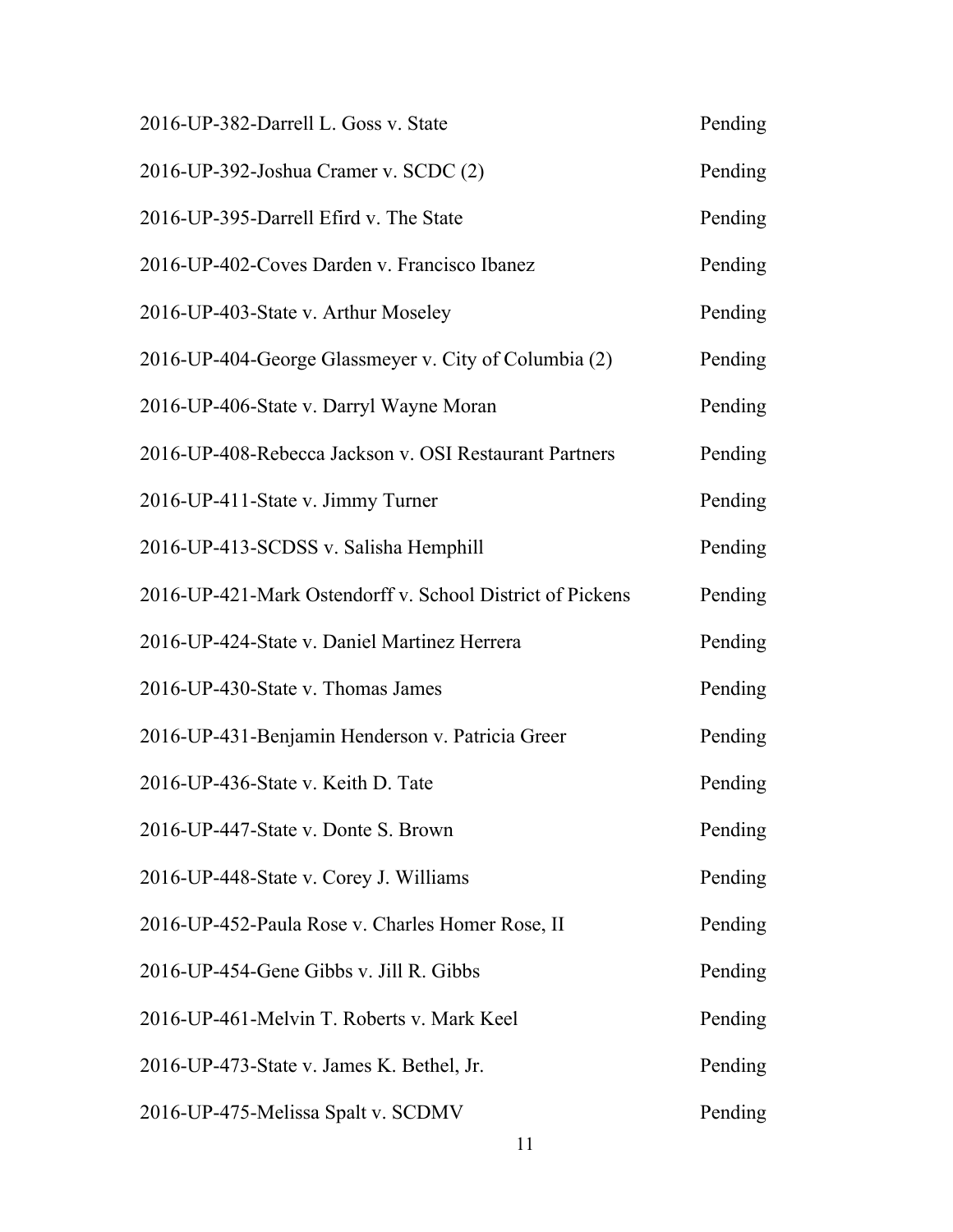| 2016-UP-479-State v. Abdul Furquan                                               | Pending |
|----------------------------------------------------------------------------------|---------|
| 2016-UP-485-Johnson Koola v. Cambridge Two (2)                                   | Pending |
| 2016-UP-486-State v. Kathy Revan                                                 | Pending |
| 2016-UP-487-Mare Baracco v. Beaufort Cty.                                        | Pending |
| 2016-UP-489-State v. Johnny J. Boyd                                              | Pending |
| 2016-UP-515-Tommy S. Adams v. The State                                          | Pending |
| 2016-UP-519-Live Oak Village HOA v. Thomas Morris                                | Pending |
| 2016-UP-527-Grange S. Lucas v. Karen A. Sickinger                                | Pending |
| 2016-UP-528-Betty Fisher v. Bessie Huckabee and Lisa Fisher<br>v. Betty Huckabee | Pending |
| 2016-UP-529-Kimberly Walker v. Sunbelt                                           | Pending |
| 2017-UP-002-Woodruff Road v. SC Greenville Hwy. 146                              | Pending |
| 2017-UP-009-In the matter of Daryl Snow                                          | Pending |
| 2017-UP-013-Amisub of South Carolina, Inc. v. SCDHEC                             | Pending |
| 2017-UP-015-State v. Jalann Williams                                             | Pending |
| 2017-UP-017-State v. Quartis Hemingway                                           | Pending |
| 2017-UP-021-State v. Wayne Polite                                                | Pending |
| 2017-UP-022-Kenneth W. Signor v. Mark Keel                                       | Pending |
| 2017-UP-025-State v. David Glover                                                | Pending |
| 2017-UP-026-State v. Michael E. Williams                                         | Pending |
| 2017-UP-028-State v. Demetrice R. James                                          | Pending |
| 2017-UP-029-State v. Robert D. Hughes                                            | Pending |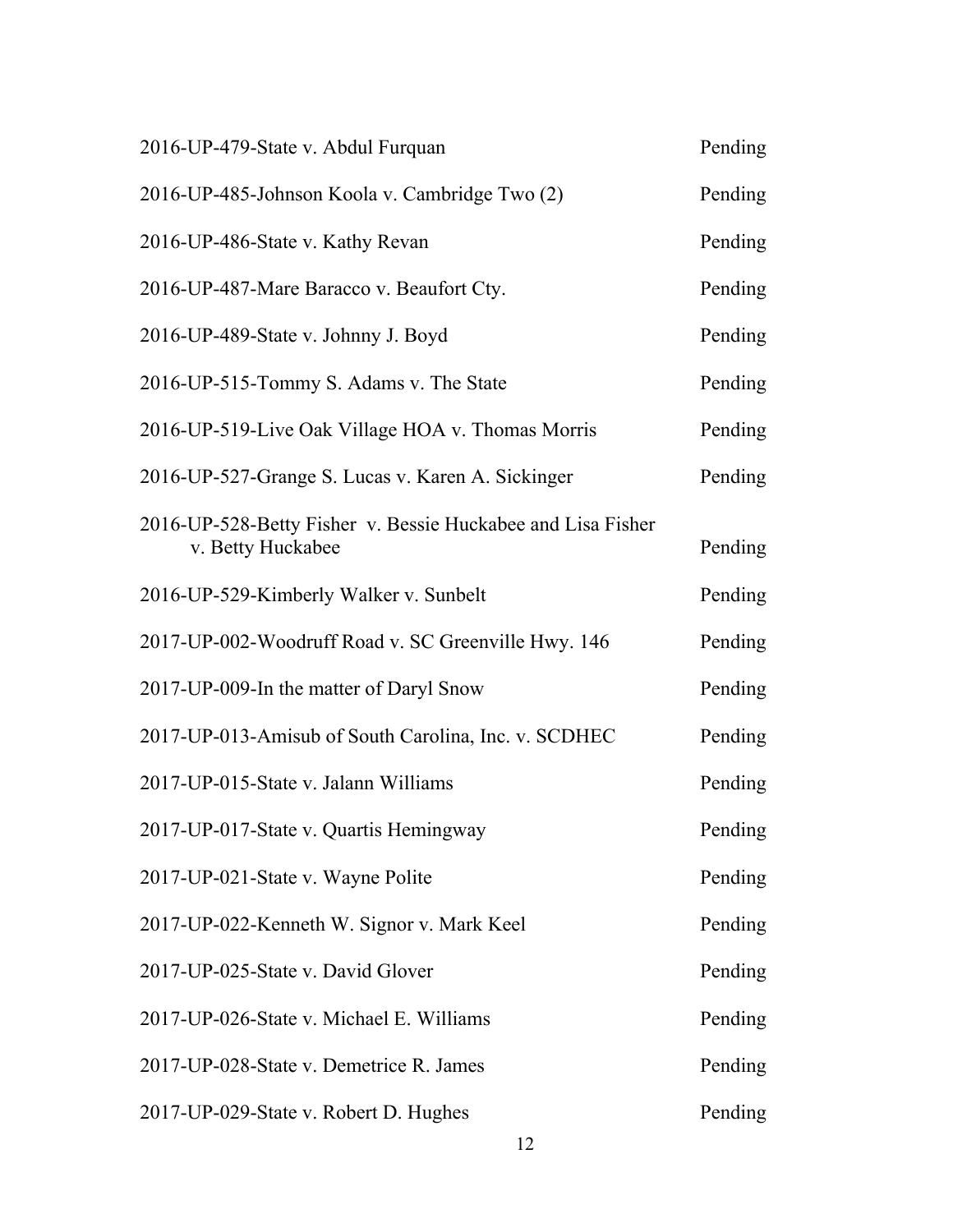| 2017-UP-031-FV-I, Inc. v. Bryon J. Dolan                                | Pending |
|-------------------------------------------------------------------------|---------|
| 2017-UP-037-State v. Curtis Brent Gorny                                 | Pending |
| 2017-UP-040-Jeffrey Kennedy v. Richland Sch. Dist. Two                  | Pending |
| 2017-UP-043-Ex parte: Mickey Ray Carter, Jr. and Nila Collean<br>Carter | Pending |
| 2017-UP-046-Wells Fargo v. Delores Prescott                             | Pending |
| 2017-UP-054-Bernard McFadden v. SCDC                                    | Pending |
| 2017-UP-059-Gernaris Hamilton v. Henry Scott                            | Pending |
| 2017-UP-065-State v. Stephon Robinson                                   | Pending |
| 2017-UP-067-William McFarland v. Mansour Rashtchian                     | Pending |
| 2017-UP-068-rick Still v. SCDHEC                                        | Pending |
| 2017-UP-070-State v. Calvert Myers                                      | Pending |
| 2017-UP-071-State v. Ralph Martin                                       | Pending |
| 2017-UP-082-Kenneth Green v. SCDPPPS                                    | Pending |
| 2017-UP-096-Robert Wilkes v. Town of Pawleys Island                     | Pending |
| 2017-UP-103-State v. Jujuan A. Habersham                                | Pending |
| 2017-UP-108-State v. Michael Gentile                                    | Pending |
| 2017-UP-117-Suzanne Hackett v. Alejandra Hurdle Harless                 | Pending |
| 2017-UP-118-Skydive Myrtle Beach, Inc. v. Horry County                  | Pending |
| 2017-UP-124-Rudy Almazan v. Henson & Associates                         | Pending |
| 2017-UP-137-In the matter of Calvin J. Miller                           | Pending |
| 2017-UP-139-State v. Jeffrey Lynn Chronister                            | Pending |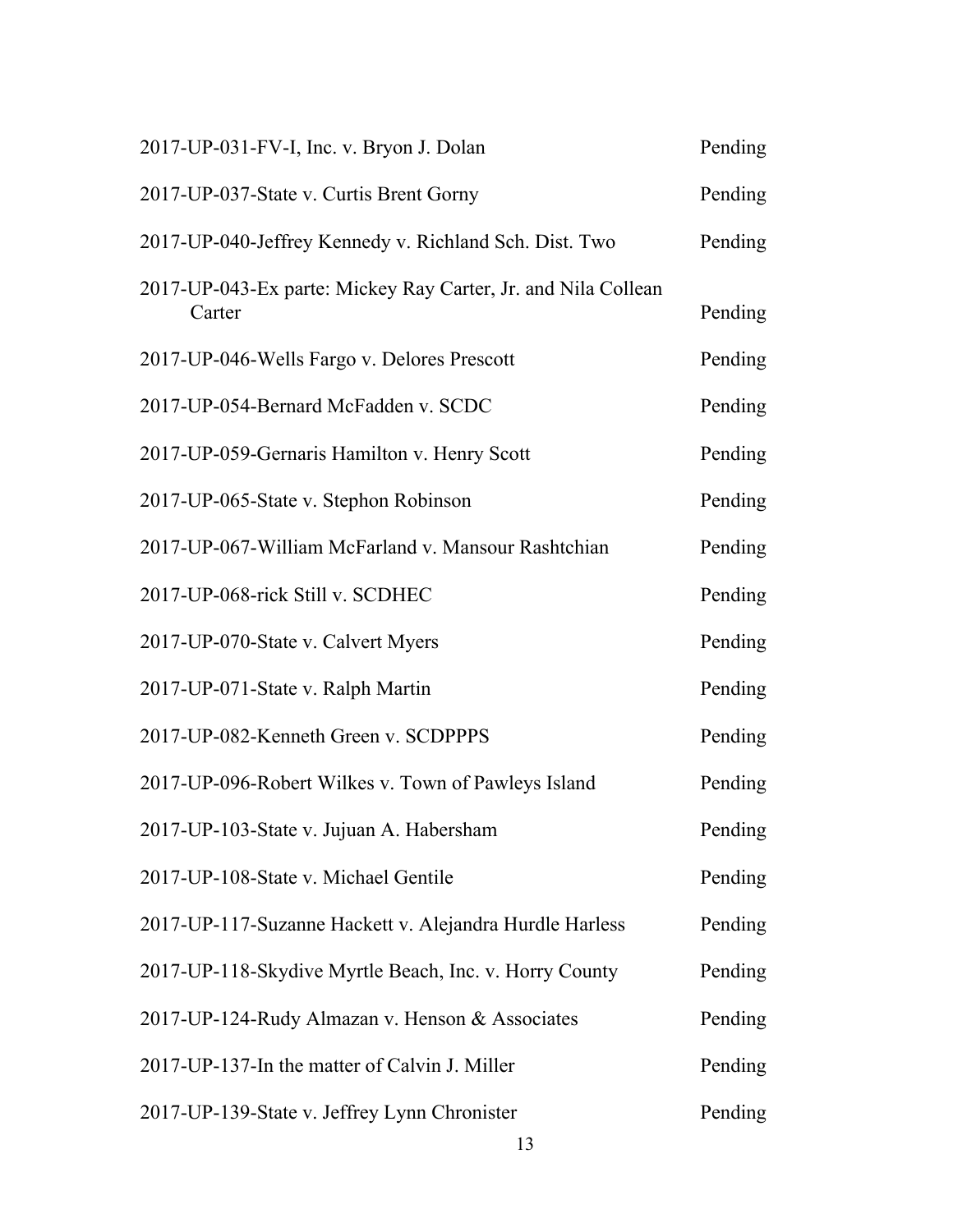| 2017-UP-145-Cory McMillan v. UCI Medical Affiliates | Pending |
|-----------------------------------------------------|---------|
| $2017$ -UP-209-Jose Maldonado v. SCDC $(2)$         | Pending |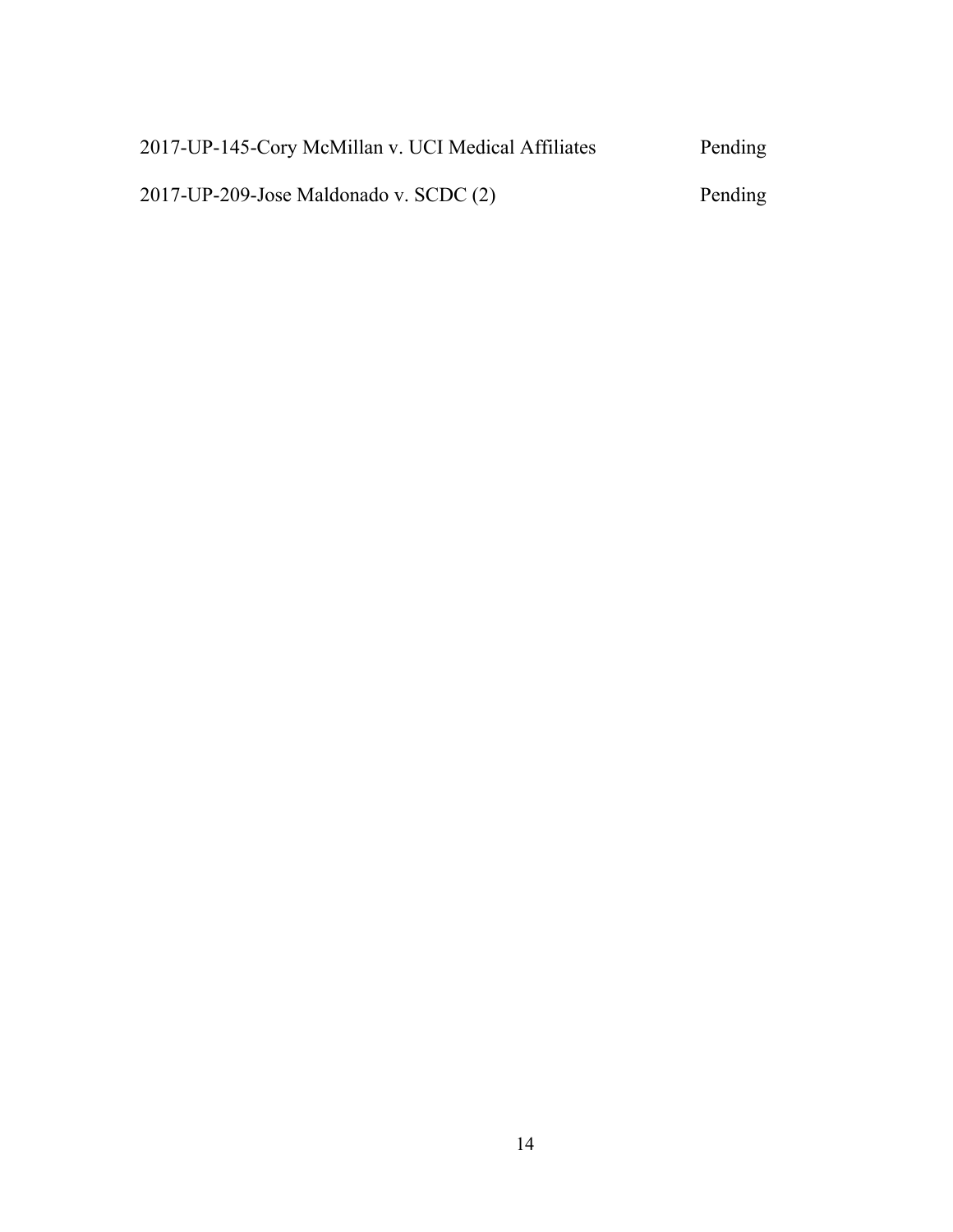## <span id="page-14-0"></span>The Supreme Court of South Carolina

Harleysville Group Insurance, a Pennsylvania Corporation, Appellant/Respondent,

v.

Heritage Communities, Inc., a South Carolina Corporation; Heritage Magnolia North, Inc., a South Carolina Corporation; Buildstar Corporation, a South Carolina Corporation; Magnolia North Horizontal Property Regime; Magnolia North Property Owners Association, Inc., a South Carolina Corporation; and National Surety Corp., Defendants,

Of whom Heritage Communities, Inc., a South Carolina Corporation; Heritage Magnolia North, Inc., a South Carolina Corporation; Buildstar Corporation, a South Carolina Corporation; and National Surety Corp. are Respondents,

and Magnolia North Horizontal Property Regime and Magnolia North Property Owners Association, Inc., a South Carolina Corporation, are Respondents/Appellants.

Appellate Case No. 2013-001281

And

Harleysville Group Insurance, a Pennsylvania Corporation, Appellant/Respondent,

v.

Heritage Communities, Inc., a South Carolina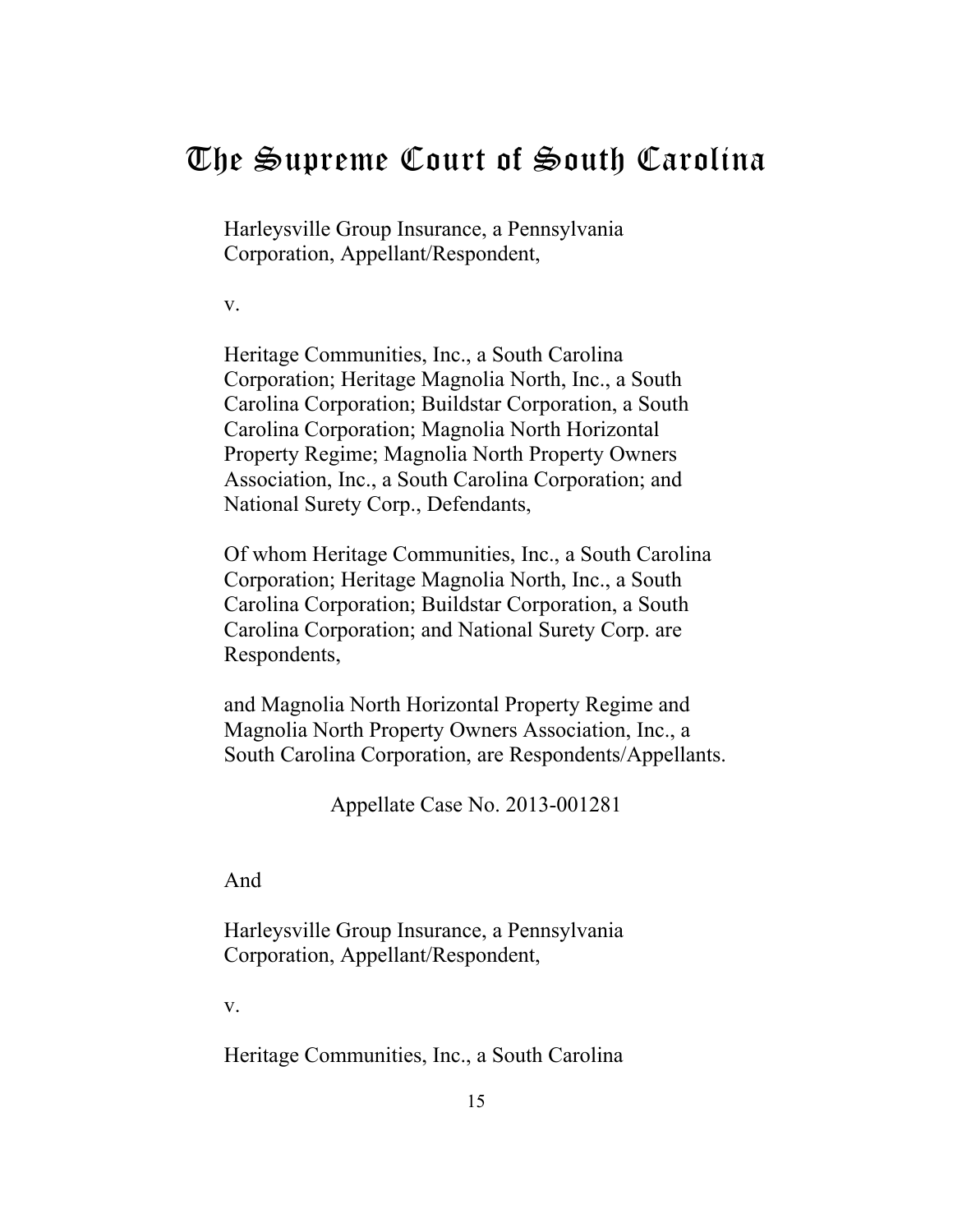Corporation; Heritage Riverwalk, a South Carolina Corporation; Buildstar Corporation, a South Carolina Corporation; Riverwalk at Arrowhead Country Club Horizontal Property Regime; Riverwalk at Arrowhead Country Club Property Owners Association, Inc., a South Carolina Corporation; National Surety Corp.; and Tony L. Pope and Lynn Pope, individually and representing as a class all unit owners at Riverwalk at Arrowhead Country Club Horizontal Property Regime, Defendants,

Of whom Heritage Communities, Inc., a South Carolina Corporation; Heritage Riverwalk, a South Carolina Corporation; Buildstar Corporation, a South Carolina Corporation; National Surety Corp.; and Tony L. Pope and Lynn Pope, individually and representing as a class all unit owners at Riverwalk at Arrowhead Country Club Horizontal Property Regime, are Respondents,

and Riverwalk at Arrowhead Country Club Horizontal Property Regime and Riverwalk at Arrowhead Country Club Property Owners Association, Inc. are Respondents/Appellants.

Appellate Case No. 2013-001291

#### ORDER

After careful consideration of the cross-petitions for rehearing, the Court grants the petition for rehearing filed by Appellant/Respondent, dispenses with further briefing, and substitutes the attached opinions for the opinions previously filed in this matter. As to the petition for rehearing filed by Respondents/Appellants, the Court is unable to discover any material fact or principle of law that has been either overlooked or disregarded, and therefore, the petition for rehearing filed by Respondents/Appellants is denied.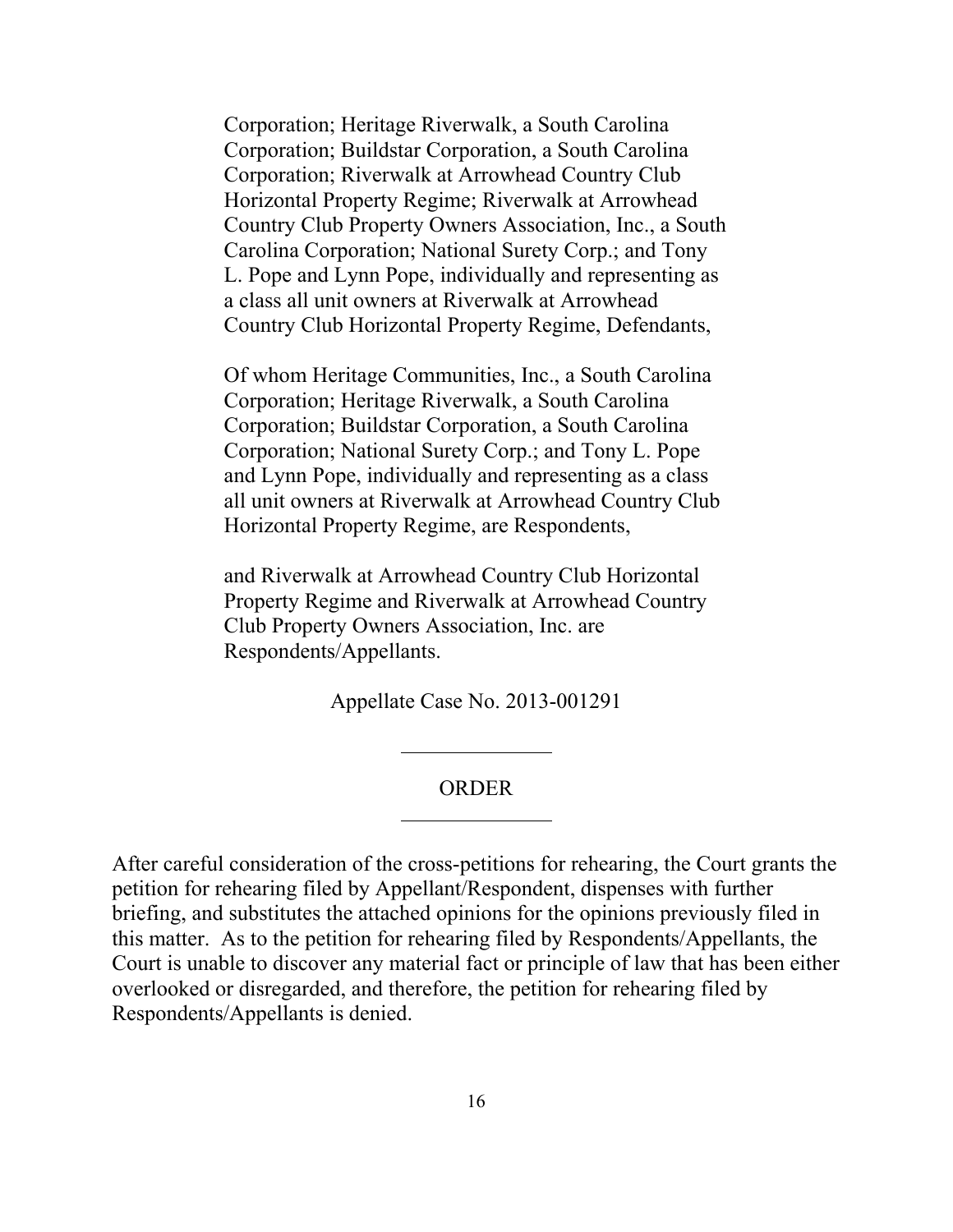| s/Donald W. Beatty   | C.J. |
|----------------------|------|
| s/ John W. Kittredge |      |
| s/ Kaye G. Hearn     |      |
| s/ James E. Moore    |      |

I would grant rehearing. Because a majority of the Court has voted to file a substituted opinion, I have revised my dissent.

s/ Costa M. Pleicones A.J.

Columbia, South Carolina

July 26, 2017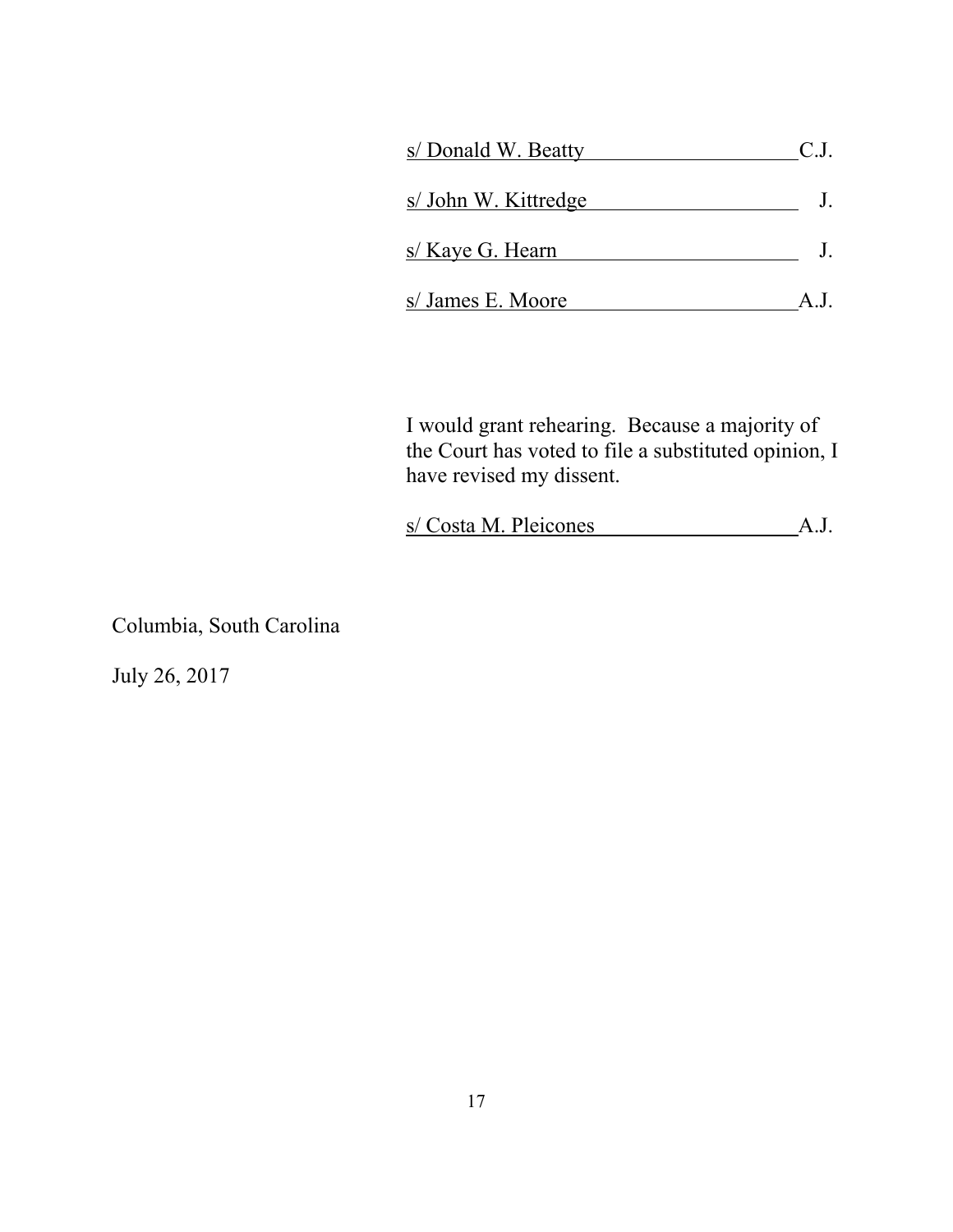### **THE STATE OF SOUTH CAROLINA In The Supreme Court**

Harleysville Group Insurance, a Pennsylvania Corporation, Appellant/Respondent,

v.

Heritage Communities, Inc., a South Carolina Corporation; Heritage Magnolia North, Inc., a South Carolina Corporation; Buildstar Corporation, a South Carolina Corporation; Magnolia North Horizontal Property Regime; Magnolia North Property Owners Association, Inc., a South Carolina Corporation; and National Surety Corp., Defendants,

Of whom Heritage Communities, Inc., a South Carolina Corporation; Heritage Magnolia North, Inc., a South Carolina Corporation; Buildstar Corporation, a South Carolina Corporation; and National Surety Corp. are Respondents,

and Magnolia North Horizontal Property Regime and Magnolia North Property Owners Association, Inc., a South Carolina Corporation, are Respondents/Appellants.

Appellate Case No. 2013-001281

And

Harleysville Group Insurance, a Pennsylvania Corporation, Appellant/Respondent,

v.

Heritage Communities, Inc., a South Carolina Corporation; Heritage Riverwalk, a South Carolina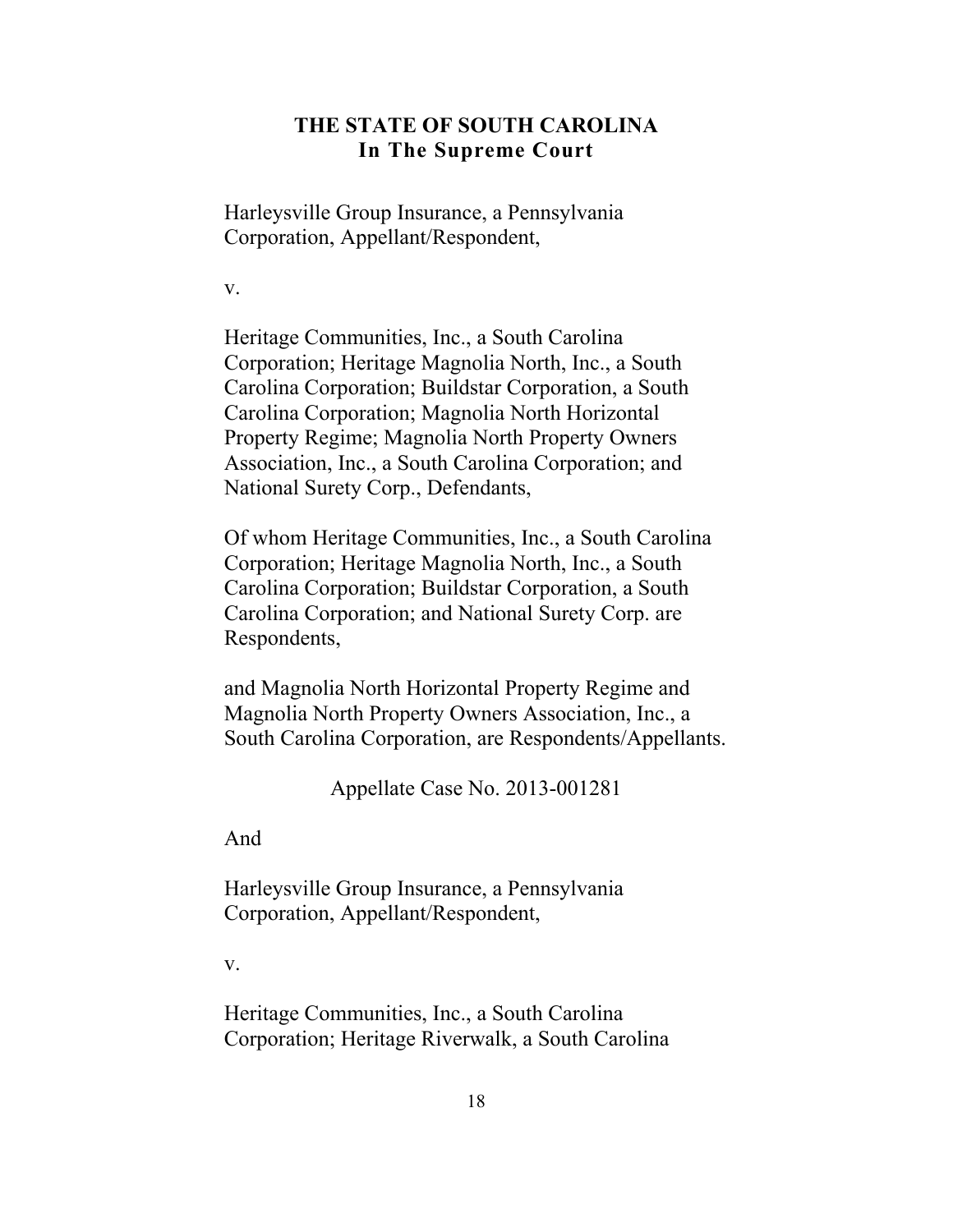Corporation; Buildstar Corporation, a South Carolina Corporation; Riverwalk at Arrowhead Country Club Horizontal Property Regime; Riverwalk at Arrowhead Country Club Property Owners Association, Inc., a South Carolina Corporation; National Surety Corp.; and Tony L. Pope and Lynn Pope, individually and representing as a class all unit owners at Riverwalk at Arrowhead Country Club Horizontal Property Regime, Defendants,

Of whom Heritage Communities, Inc., a South Carolina Corporation; Heritage Riverwalk, a South Carolina Corporation; Buildstar Corporation, a South Carolina Corporation; National Surety Corp.; and Tony L. Pope and Lynn Pope, individually and representing as a class all unit owners at Riverwalk at Arrowhead Country Club Horizontal Property Regime, are Respondents,

and Riverwalk at Arrowhead Country Club Horizontal Property Regime and Riverwalk at Arrowhead Country Club Property Owners Association, Inc. are Respondents/Appellants.

Appellate Case No. 2013-001291

Appeal from Horry County John M. Milling, Special Referee

Opinion No. 27698 Heard January 14, 2016 – Refiled July 26, 2017

#### **AFFIRMED AND AFFIRMED AS MODIFIED**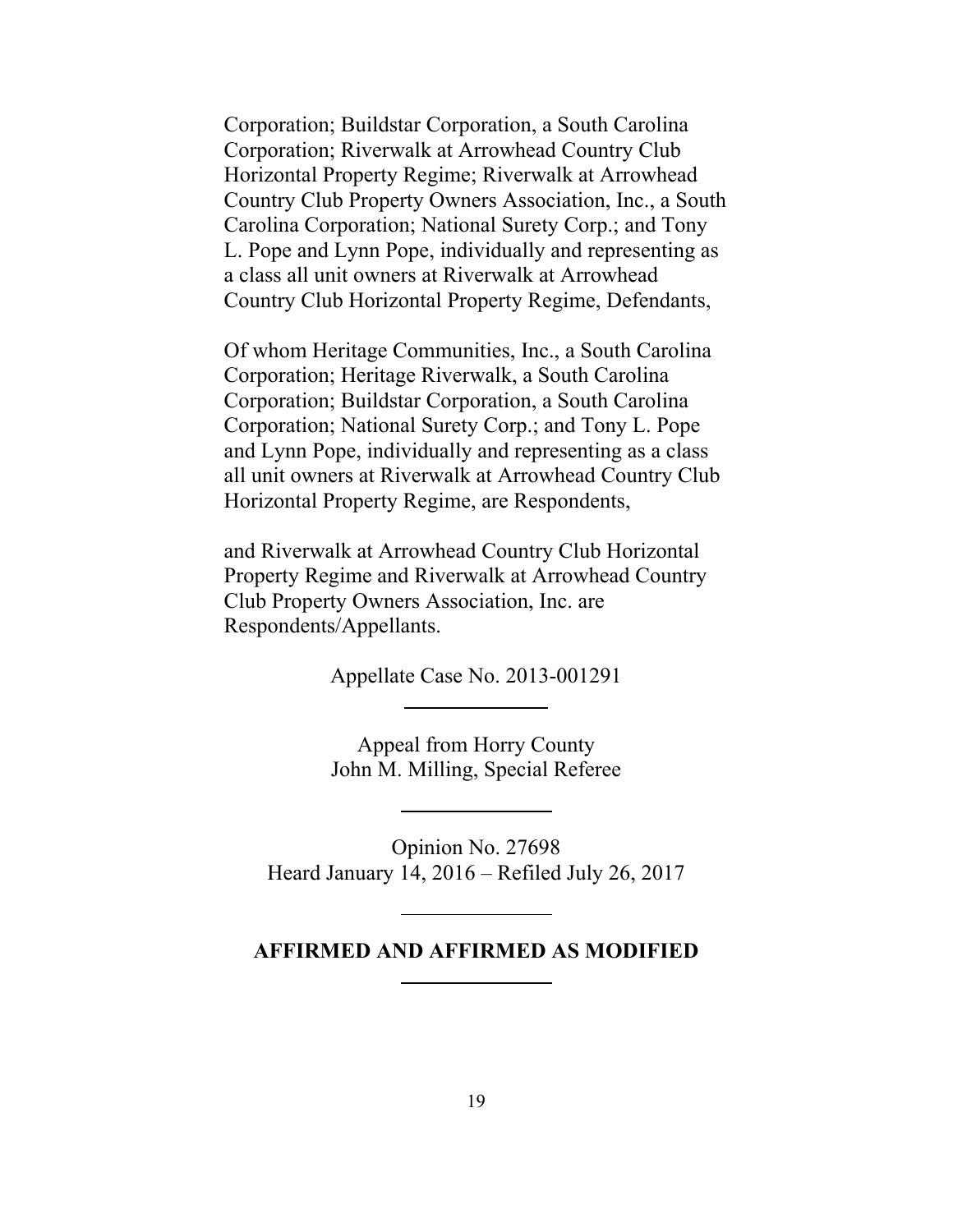C. Mitchell Brown, William C. Wood, Jr., and A. Mattison Bogan, all of Nelson Mullins Riley & Scarborough, LLP, of Columbia and Robert C. Calamari, of Nelson Mullins Riley & Scarborough, LLP of Myrtle Beach, for Appellant/Respondent.

John P. Henry and Philip C. Thompson, both of Thompson & Henry, P.A., of Conway, for Respondents/Appellants.

Elliott B. Daniels of Murphy & Grantland, P.A., of Columbia, and Laura A. Foggan, of Crowell & Moring LLP, of Washington, D.C., for Amici Curiae Complex Insurance Claims Litigation Association and Property Casualty Insurers' Association of America.

**JUSTICE KITTREDGE:** These cases present cross-appeals from declaratory judgment actions to determine coverage under Commercial General Liability (CGL) insurance policies issued by Harleysville Group Insurance (Harleysville). These cases arise from separate actions, but we address them in a single opinion as they involve virtually identical issues regarding insurance coverage for damages stemming from the defective construction of two condominium complexes in Myrtle Beach: Magnolia North Horizontal Property Regime (Magnolia North) and Riverwalk at Arrowhead Country Club Horizontal Property Regime (Riverwalk). The Special Referee found coverage under the policies was triggered and calculated Harleysville's pro rata portion of the progressive damages based on its time on the risk. We affirm the findings of the Special Referee in the Magnolia North matter, and we affirm as modified in the Riverwalk matter.

#### **I.**

The Riverwalk and Magnolia North developments were constructed between 1997 and 2000. After construction was complete and the units were sold, the purchasers became aware of significant construction problems, including building code violations, structural deficiencies, and significant water-intrusion problems. In 2003, the purchasers filed suit to recover damages for necessary repairs to their homes.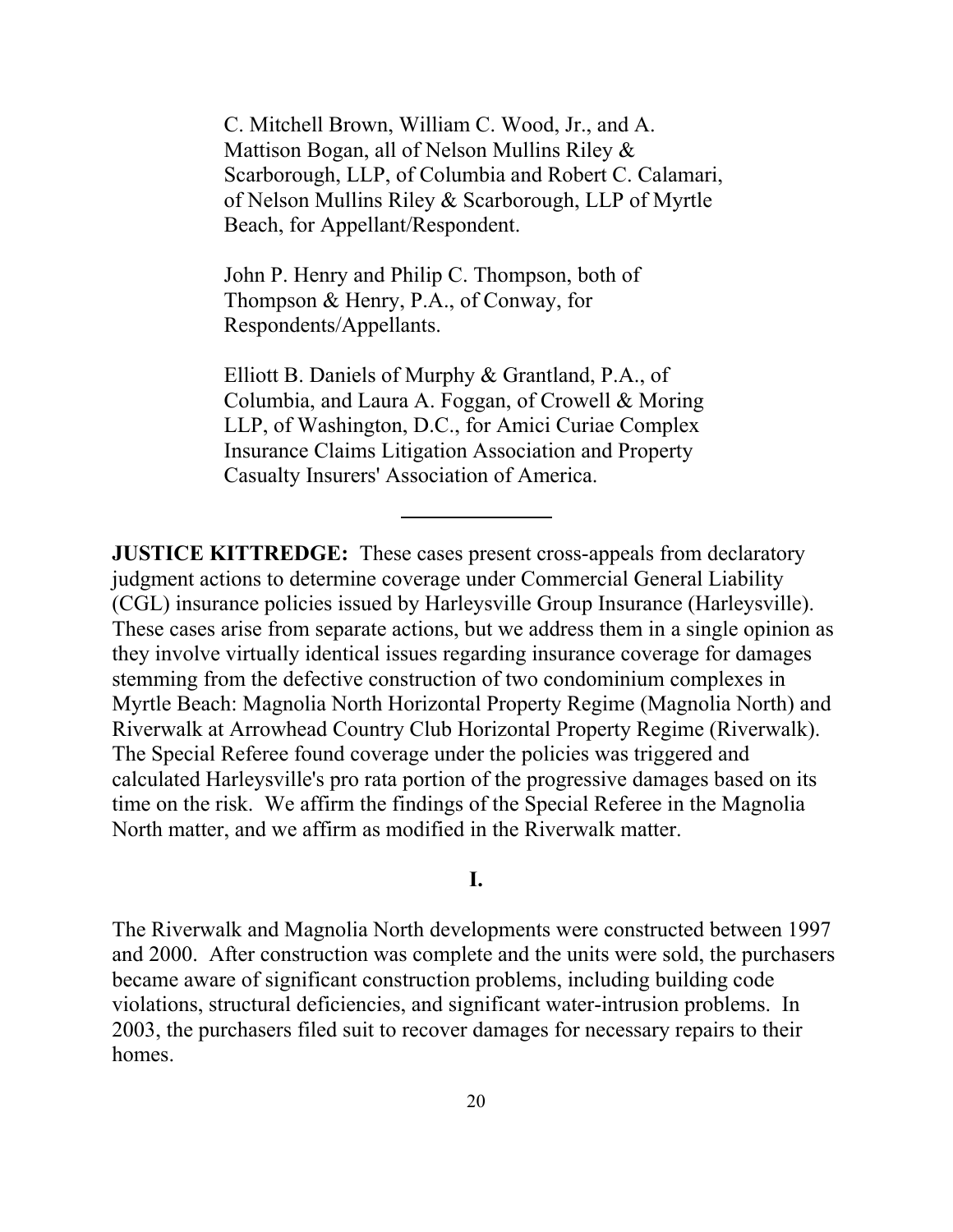The lawsuits were filed by the respective property owners' associations (the POAs), which sought actual and punitive damages for the extensive construction defects under theories of negligent construction, breach of fiduciary duty, and breach of warranty.<sup>1</sup> As to the Riverwalk development, individual homeowners also filed a class action to recover damages for the loss of use of their property during the repair period.<sup>2</sup> The defendants in the underlying suits were the related corporate entities that developed and constructed the condominium complexes: Heritage Communities, Inc. (the parent development company), Heritage Magnolia North, Inc. and Heritage Riverwalk, Inc. (the project-specific subsidiary companies for each separate development), and Buildstar Corporation (the general contracting subsidiary that oversaw construction of all Heritage development projects), to which we refer collectively as "Heritage."

policies and between \$9,000,000 and \$13,000,000 on the excess liability policies.<sup>3</sup> During the period of construction from 1997 to 2000, the various Heritage entities each maintained several liability insurance policies with Harleysville with peroccurrence limits totaling between \$3,000,000 and \$4,000,000 on the primary Heritage was uninsured after the last policy lapsed in 2001, and the financial strain of numerous construction-defect lawsuits caused Heritage to go out of business in

<sup>2</sup> This class action was consolidated for trial with the Riverwalk POA suit.

 $\overline{a}$ 

<sup>3</sup> Between August 1997 and November 1999, Heritage Communities, Inc. maintained various policies with \$1,000,000 in primary liability coverage and \$4,000,000 in excess coverage. From April 1997 to August 2000, BuildStar Corporation maintained \$1,000,000 of coverage in both primary and excess policies. From June 1997 to June 2001, Heritage Riverwalk, Inc. maintained policies of \$1,000,000 in primary coverage and \$4,000,000 in excess coverage. From September 1998 to November 2000, Heritage Magnolia North maintained \$1,000,000 in liability coverage and \$4,000,000 in excess coverage.

<sup>&</sup>lt;sup>1</sup> The Magnolia North trial involved claims of negligent construction, breach of implied warranty of workmanlike service, and breach of fiduciary duty for failing to repair or fund repairs needed in the common areas at the time the property was turned over to the POA. In the Riverwalk litigation, the POA asserted similar claims of negligence and breach of fiduciary duty.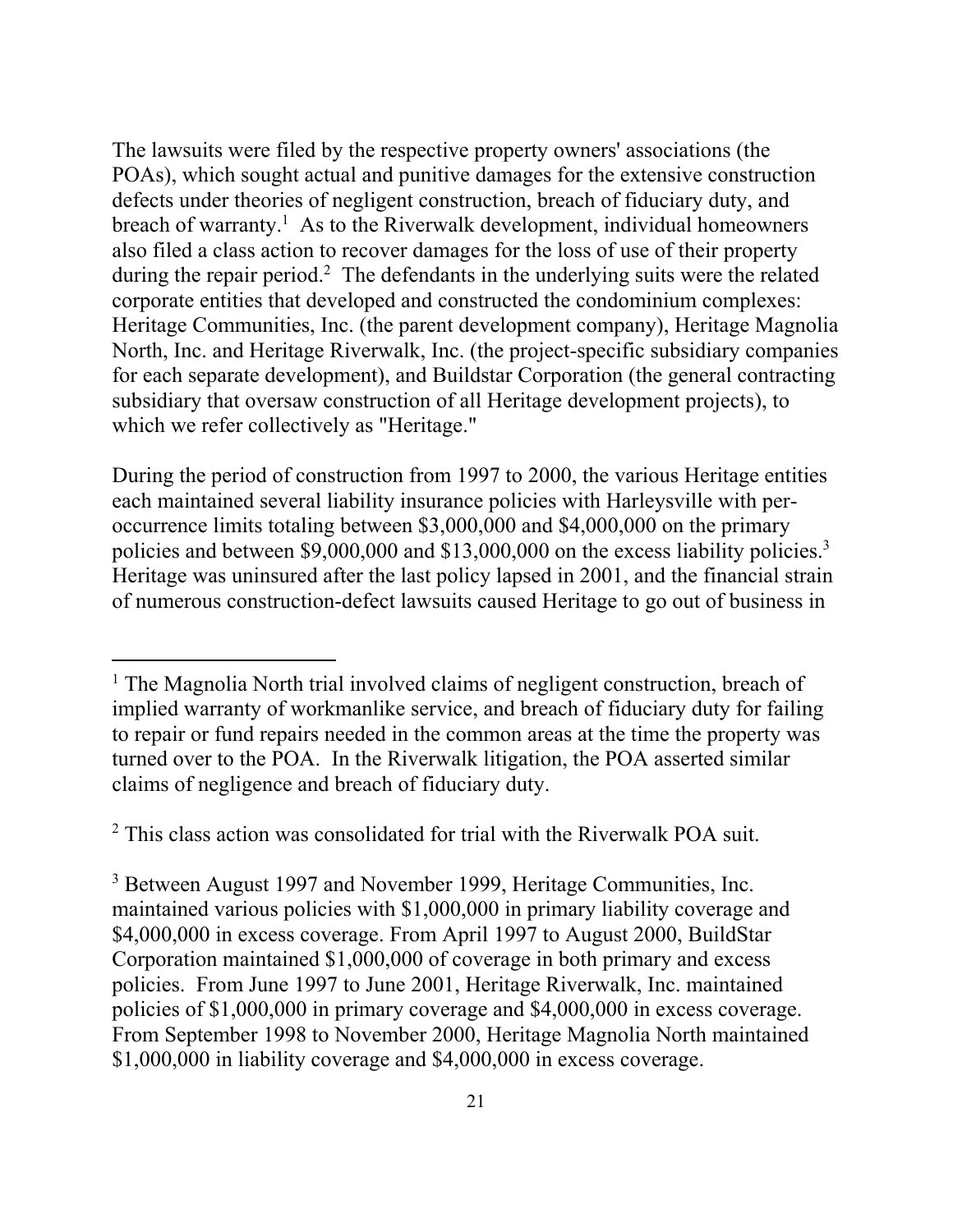## 2003.4

 $\overline{a}$ 

After receiving notice of the lawsuits, Harleysville informed its insureds that it would provide for their defense; however, Harleysville contends this was done under a full reservation of rights. Harleysville's efforts to reserve its rights were generic statements of potential non-coverage coupled with furnishing most of the Heritage entities with copies (through a cut-and-paste method) of the insurance policies. There is no dispute that Harleysville would control the litigation. Harleysville contends that all coverage issues would be litigated following the entry of any adverse jury verdict.

At the outset of each trial, Harleysville's counsel for Heritage conceded liability, and in both trials, the trial court directed a verdict in favor of the POA on the negligent construction cause of action. *See Magnolia North Prop. Owners' Ass'n v. Heritage Cmtys.*, 397 S.C. 348, 369–70, 725 S.E.2d 112, 123–24 (Ct. App. 2012) (observing that "during opening arguments, counsel [for Heritage] conceded liability" and affirming the trial court's decision to direct a verdict in favor of the POA); *Pope v. Heritage Cmtys*., 395 S.C. 404, 429–30, 717 S.E.2d 765, 778–79 (Ct. App. 2011) (quoting Heritage's concessions of liability during opening statements and finding no error in the trial court's decision to direct a verdict in favor of the POA). Thus, the only contested issue in the underlying trials was the nature and extent of the damages resulting from the admitted negligent construction.

In this regard, the parties presented various experts who offered widely different estimates of the costs to correct the construction defects. According to the POAs' experts, the cost of necessary repairs totaled approximately \$9,200,000 at Magnolia North and \$8,600,000 at Riverwalk. In contrast, defense experts testified the necessary repairs would cost much less—approximately \$2,400,000 at

<sup>&</sup>lt;sup>4</sup> In January 2001, Heritage Communities, Inc., the parent development company, filed for protection under Chapter 11 of the United States Bankruptcy Code and thereafter was administratively dissolved by the South Carolina Secretary of State in June 2011. *See* S.C. Code Ann. § 33-14-210(d) (2006) ("A corporation dissolved administratively continues its corporate existence but may not carry on any business except that necessary to wind up and liquidate its business and affairs.") The remaining corporate entities similarly became insolvent.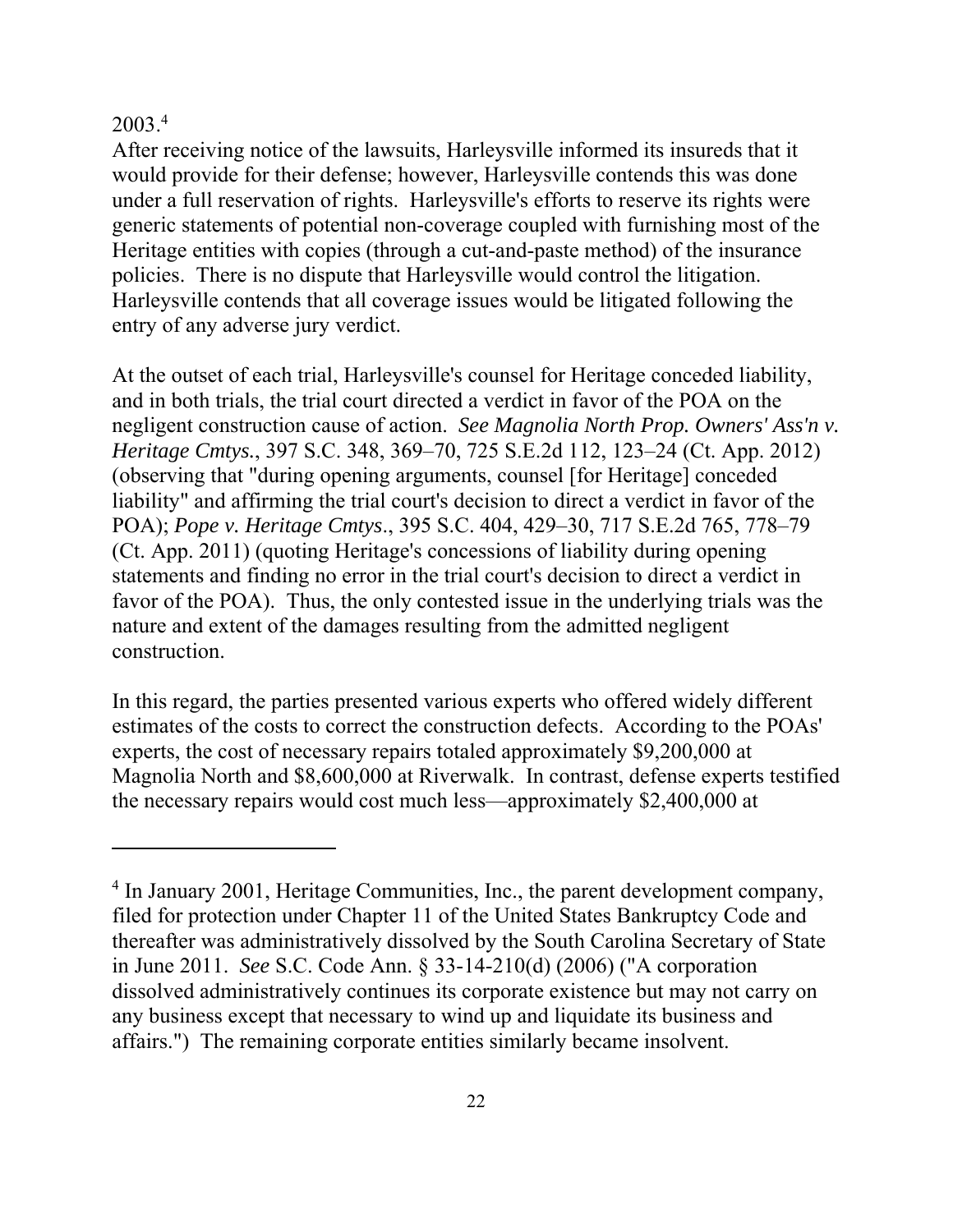Magnolia North and \$2,500,000 at Riverwalk. Ultimately, the juries declined to adopt any one expert's estimate, instead returning verdicts somewhere between the parties' figures. In the Magnolia North matter, the jury returned a general verdict for \$6,500,000 in actual damages and \$2,000,000 in punitive damages, and in the Riverwalk suit, the jury returned a general verdict of \$4,250,000 in actual damages and \$250,000 in punitive damages in favor of the POA and \$250,000 in loss-of-use damages and \$750,000 in punitive damages in the class action.

Following these general jury verdicts against its insureds, Harleysville filed the present declaratory judgment actions to determine what portion of the judgments in the underlying construction-defect lawsuits would be covered under Heritage's CGL policies. In filing these suits, Harleysville contended that, under the terms of the policies, it has no duty to indemnify Heritage for these judgments. Alternatively, if any of the damages were found to be covered, Harleysville sought an accounting to somehow parse the jury verdicts and determine which portion of the juries' general verdicts constituted covered damages. Harleysville further argued it could be responsible for only that portion of damages occurring during the period of time its policies provided coverage.

The matter was referred to a Special Referee, who held an evidentiary hearing in December 2010. Because this Court's decision in *Crossmann Communities of*  North Carolina, Inc. v. Harleysville Mutual Insurance Co.<sup>5</sup> was pending at the time, the parties agreed for the Special Referee to stay the matter until *Crossmann*  was resolved. After *Crossmann* was decided in August 2011, the parties agreed for the Special Referee to reopen the evidentiary hearing in December 2011 to hear arguments and testimony regarding the applicability of the time-on-the-risk formulation as set forth in *Crossmann*. The POAs objected to the admission of evidence regarding time on the risk, arguing that it was inappropriate to parse the juries' general, unallocated verdicts by evaluating Harleysville's time on the risk.

Ultimately, the Special Referee found coverage under the policies was triggered because the juries' general verdicts included some covered damages. Although the Special Referee found that the costs to remove and replace the faulty workmanship were not covered under the policies, the Special Referee concluded that it would be improper and purely speculative to attempt to allocate the juries' general verdicts between covered and non-covered damages. Accordingly, the Special Referee

 $\overline{a}$ 

<sup>5</sup> 395 S.C. 40, 717 S.E.2d 589 (2011).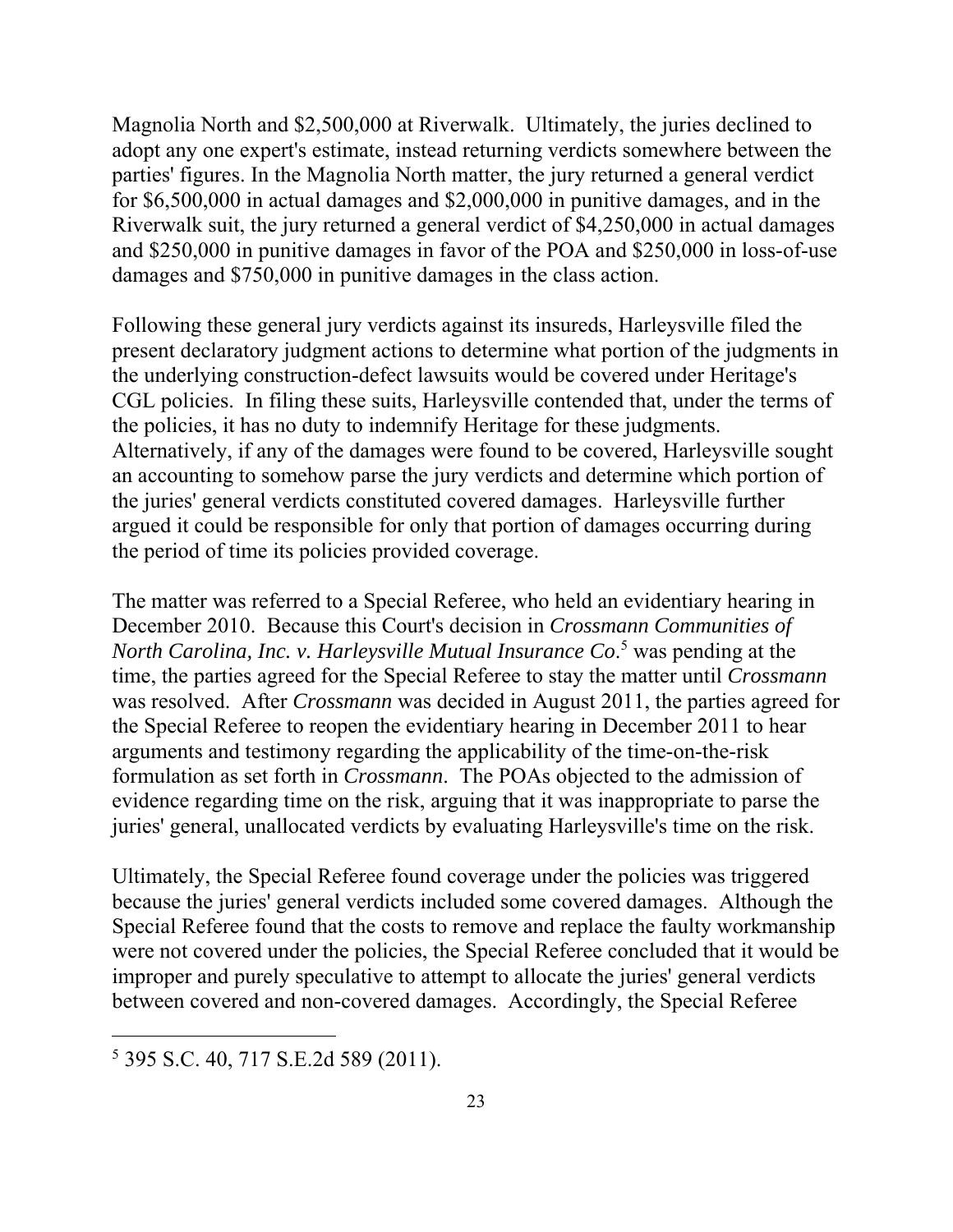ordered the full amount of the actual damages in the construction-defect suits would be subject to Harleysville's duty to indemnify in proportion with its time on the risk. The Special Referee made factual findings regarding the dates of the progressive damages period and the period during which Harleysville provided coverage. The Special Referee thereafter calculated Harleysville's pro rata portion of the progressive damages based on Harleysville's time on the risk. Lastly, the Special Referee found punitive damages were covered and that no policy exclusion applied to preclude coverage for any portion of those damages.

The parties subsequently filed cross-appeals. Harleysville is the primary Appellant. Upon the parties' joint motion, these matters were certified from the court of appeals to this Court pursuant to Rule 204(b), SCACR.

#### **II.**

"A declaratory judgment action is neither legal nor equitable, and therefore, the standard of review is determined by the nature of the underlying issue." *Auto Owners Ins. Co. v. Newman*, 385 S.C. 187, 191, 684 S.E.2d 541, 543 (2009) (citing *Colleton Cnty. Taxpayers Ass'n v. Sch. Dist. of Colleton Cnty.,* 371 S.C. 224, 231, 638 S.E.2d 685, 688 (2006)). "When the purpose of the underlying dispute is to determine whether coverage exists under an insurance policy, the action is one at law." *Id*. (citing *Auto-Owners Ins. Co. v. Hamin,* 368 S.C. 536, 540, 629 S.E.2d 683, 685 (Ct. App. 2006)). "In an action at law tried without a jury, the appellate court will not disturb the trial court's findings of fact unless there is no evidence to reasonably support them." *Id.* Indeed, this Court's scope of review "'is limited to correcting errors of law.'" *City of Hartsville v. S.C. Mun. Ins. & Risk Fin. Fund*, 382 S.C. 535, 543, 677 S.E.2d 574, 578 (2009) (quoting *State Farm Mut. Auto. Ins. Co. v. James,* 337 S.C. 86, 93, 522 S.E.2d 345, 348–49 (Ct. App. 1999)).

The threshold question in determining coverage under a CGL policy is whether the claim at issue is for "property damage" caused by an "occurrence" within the general grant of coverage in the CGL insuring agreement. Specifically, the CGL policies at issue in these cases provide:

We will pay those sums that the insured becomes legally obligated to pay as damages because of "bodily injury" [or] "property damage" . . . to which this insurance applies. . . .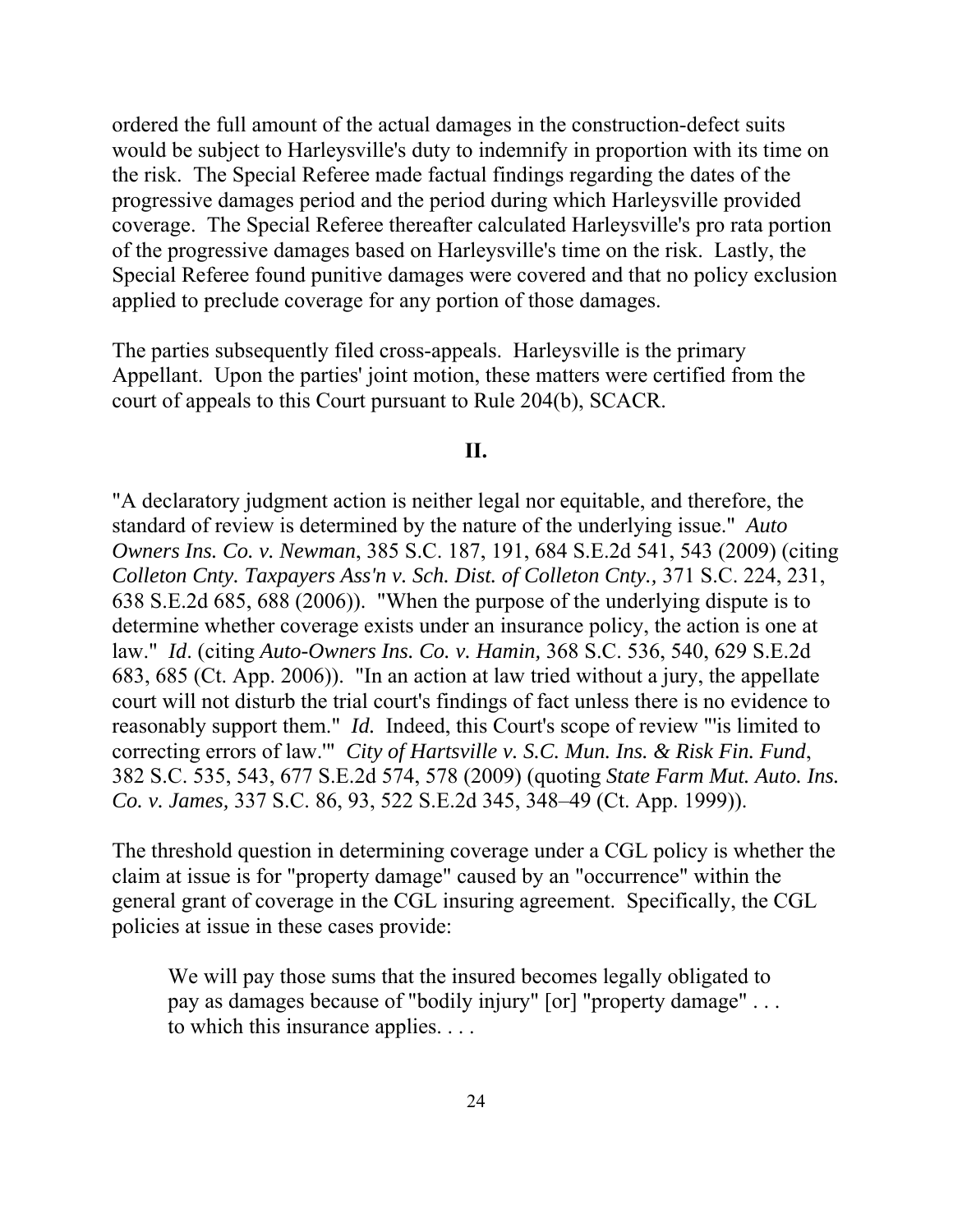a. This insurance applies only:

## (1) To "bodily injury" or "property damage":

- (a) That occurs during the policy period; and
- (b) That is caused by an "occurrence." 6

The CGL policies define "property damage" as "physical injury to tangible property, including all resulting loss of use of that property," and define an "occurrence" as "an accident, including continuous or repeated exposure to substantially the same general harmful conditions."<sup>7</sup> Applying these terms to ascertain the scope of coverage in construction-defect cases has resulted in considerable litigation, not just in South Carolina, but across the country.

 33 (2005), this Court explored the issue in determining whether costs to repair In *L-J, Inc. v. Bituminous Fire & Marine Insurance Co*., 366 S.C. 117, 621 S.E.2d negligently constructed roadways were covered under the general contractor's CGL policy. *Id*. at 122, 621 S.E.2d at 35. Observing there was no claimed damage to property other than to the defectively constructed roadway—in other words, the completed work itself—this Court held the claimed losses were not covered by the CGL policy. *Id*. at 123–24, 621 S.E.2d at 36–37. However, in *L-J*, we foreshadowed that the coverage question would be resolved differently under different circumstances. Specifically, we explained that where a claimed loss is for

 $\overline{a}$ 

a. "Bodily injury" or "property damage" covered by this policy and caused by an "occurrence" which occurs during the policy period . . . .

<sup>7</sup> The definitions of "property damage" and "occurrence" are identical in the primary and excess policies.

<sup>&</sup>lt;sup>6</sup> The language of the excess liability policies is similar and provides:

We will pay on behalf of the insured the "ultimate net loss" in excess of the "applicable underlying limit" which the insured becomes legally obligated to pay as damages because of: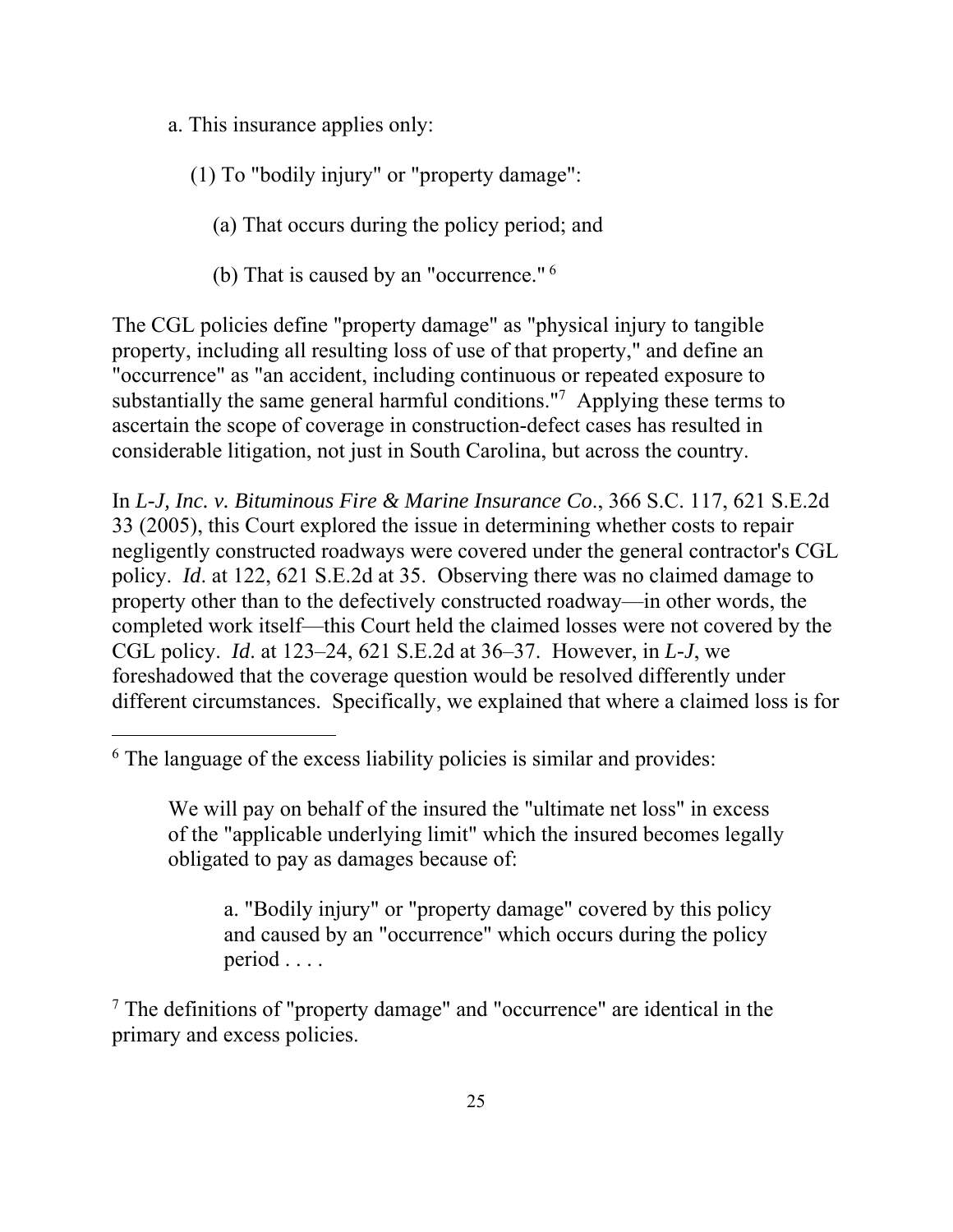damage to property other than the faulty workmanship itself, such as where continuous or repeated water intrusion causes damage to otherwise non-defective construction components, then the claim may be covered under the terms of the policy, as it would not constitute a mere allegation of faulty or defective workmanship. *Id*. at 123–24, 621 S.E.2d at 36 (citing *High Country Assocs. v. N.H. Ins. Co*., 648 A.2d 474 (N.H. 1994)). *L-J* was decided prior to the trials in this case.

 workmanship, which was not covered. 8 *Id*. at 194, 684 S.E.2d at 544–45. Consistent with our projection in *L-J*, several years later in *Auto Owners Insurance Co. v. Newman*, 385 S.C. 187, 684 S.E.2d 541 (2009), we held that a subcontractor's negligent application of stucco, which allowed water to seep into the plaintiff's home causing damage to the home's framing and exterior sheathing, constituted an occurrence under the builder's CGL policy. Although the Court found the damages caused by the continuous moisture intrusion resulting from this negligent construction were covered by the CGL policy, the Court emphasized that the costs of removing and replacing the defective stucco itself amounted to faulty

 $\overline{a}$ 

<sup>8</sup> On March 10, 2008, this Court issued an initial decision in *Newman* in which we found all damages caused by water intrusion resulting from defectively installed stucco were covered under the terms of the CGL policy. In so holding, we initially affirmed the trial court's finding that the cost of repairing and replacing the defectively installed stucco itself was included in the covered damages, as the underlying damage could neither be assessed nor repaired without first removing the exterior sheathing. Thereafter, Auto Owners filed a petition for rehearing on April 21, 2008; on that same day, Harleysville filed a motion with this Court seeking leave to file a brief as Amicus Curiae in support of Auto Owners' petition for rehearing, which was subsequently granted. In its Amicus brief, citing numerous cases from other jurisdictions in support, Harleysville urged this Court to grant rehearing and argued, among other things, that the Court should reverse its decision finding repair or replacement costs for the faulty workmanship to be covered under the CGL policy, even if the Court ultimately determined other resulting damage was covered. Auto Owners' petition for rehearing was granted on August 22, 2008, and the case was reheard on November 6, 2008, prior to the underlying Magnolia North and Riverwalk trials. On September 8, 2009, the Court refiled its decision in *Newman*, this time determining that the cost to remove and replace the defective stucco was not covered under the CGL policy; however, the Court concluded that because there was no evidence in the record indicating which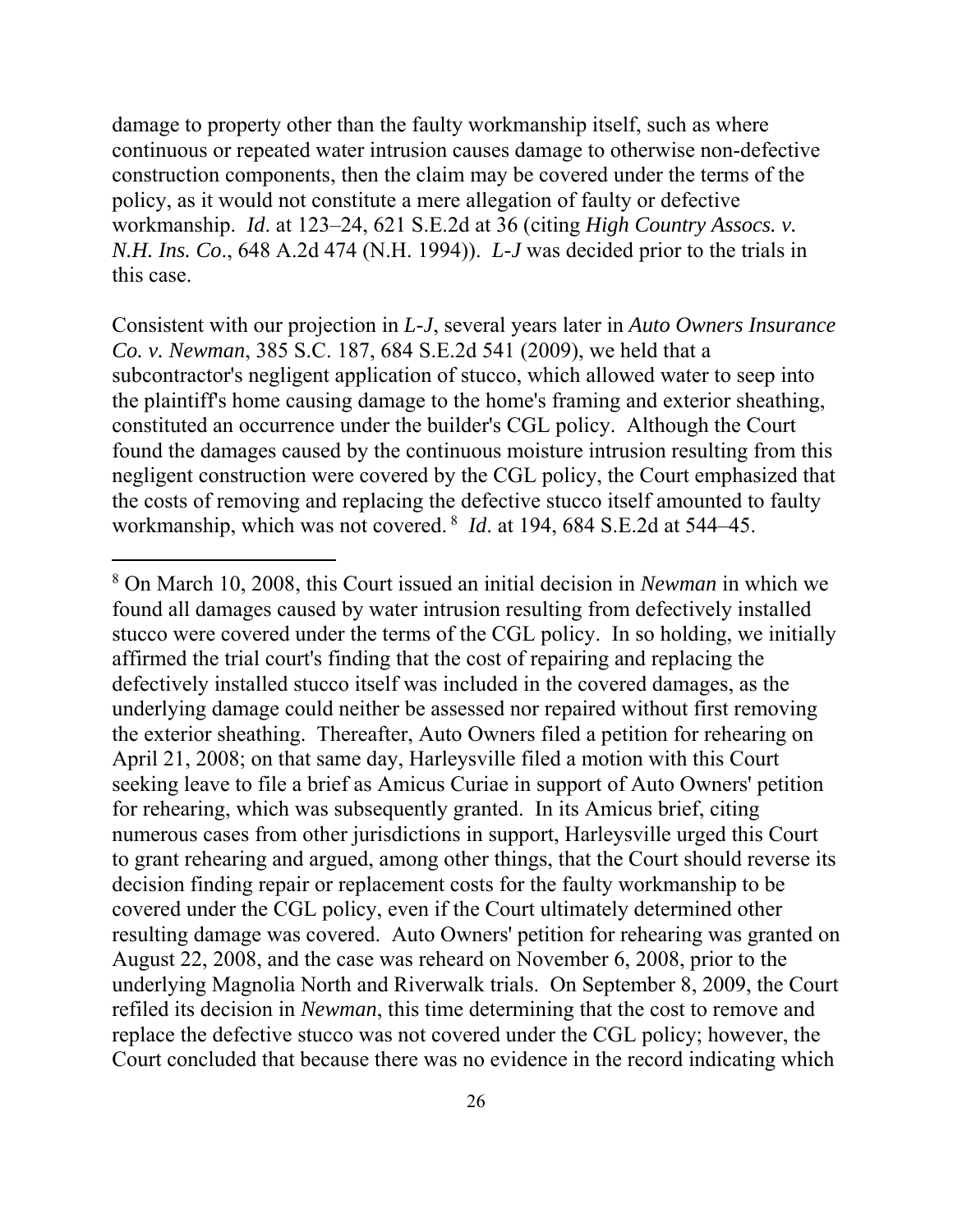meet the definition of "occurrence." *Id*. (explaining the ongoing water penetration Two years later, in *Crossmann*, the Court reaffirmed the result in *Newman*—that costs to repair faulty workmanship itself are not covered under a CGL policy but costs to repair resulting damage to otherwise non-defective components are covered—while clarifying that the relevant policy term in the insuring agreement is "property damage," rather than "occurrence." 395 S.C. at 48–50, 717 S.E.2d. at 593–94 (explaining the use of the phrase "physical injury" in defining property damage suggests that such property was "not defective at the outset, but rather was initially proper and injured thereafter"). We clarified that faulty workmanship was not covered because it did not constitute property damage—not because it did not fell within the expanded definition of occurrence—namely, the "continuous or repeated exposure to substantially the same general harmful conditions"—and thus constituted the relevant occurrence). This Court further found the scope of an insurer's duty to indemnify was limited to damages accrued during the insurer's time on the risk, overruling earlier case law that held an insurer's liability was joint and several. *Id*. at 59–64, 717 S.E.2d at 599–01.

In so holding, the Court acknowledged that, when property damage is progressive (as is the case with damages resulting from water intrusion), "it is often 'both scientifically and administratively impossible'" to determine precisely what quantum of property damage occurred during each policy period. *Id*. at 64, 717 S.E.2d at 601 (quoting *Boston Gas Co. v. Century Indem. Co.*, 910 N.E.2d 290, 301 (Mass. 2009)). Thus, the Court determined that where it is impracticable to calculate the exact measure of damages attributable to the injury that triggered each policy, the default rule is that an insurer's pro rata share of the damages is a function of the total number of years damages progressed and the portion of those years a particular insurer provided coverage. *Id*. at 64–65, 717 S.E.2d at 602.

Although *Crossmann* represented a sea change in terms of adopting the time-on-

 $\overline{a}$ 

portions of the arbitrator's award of damages may be attributed to the removal and replacement of defective stucco, the entire damages award was covered. A key point here is that Harleysville's presence in, and corresponding knowledge of, the *Newman* litigation illustrates Harleysville's understanding at the time of the underlying Riverwalk and Magnolia North trials of the distinction between faulty workmanship and resulting property damage and the importance of that distinction for purposes of determining coverage.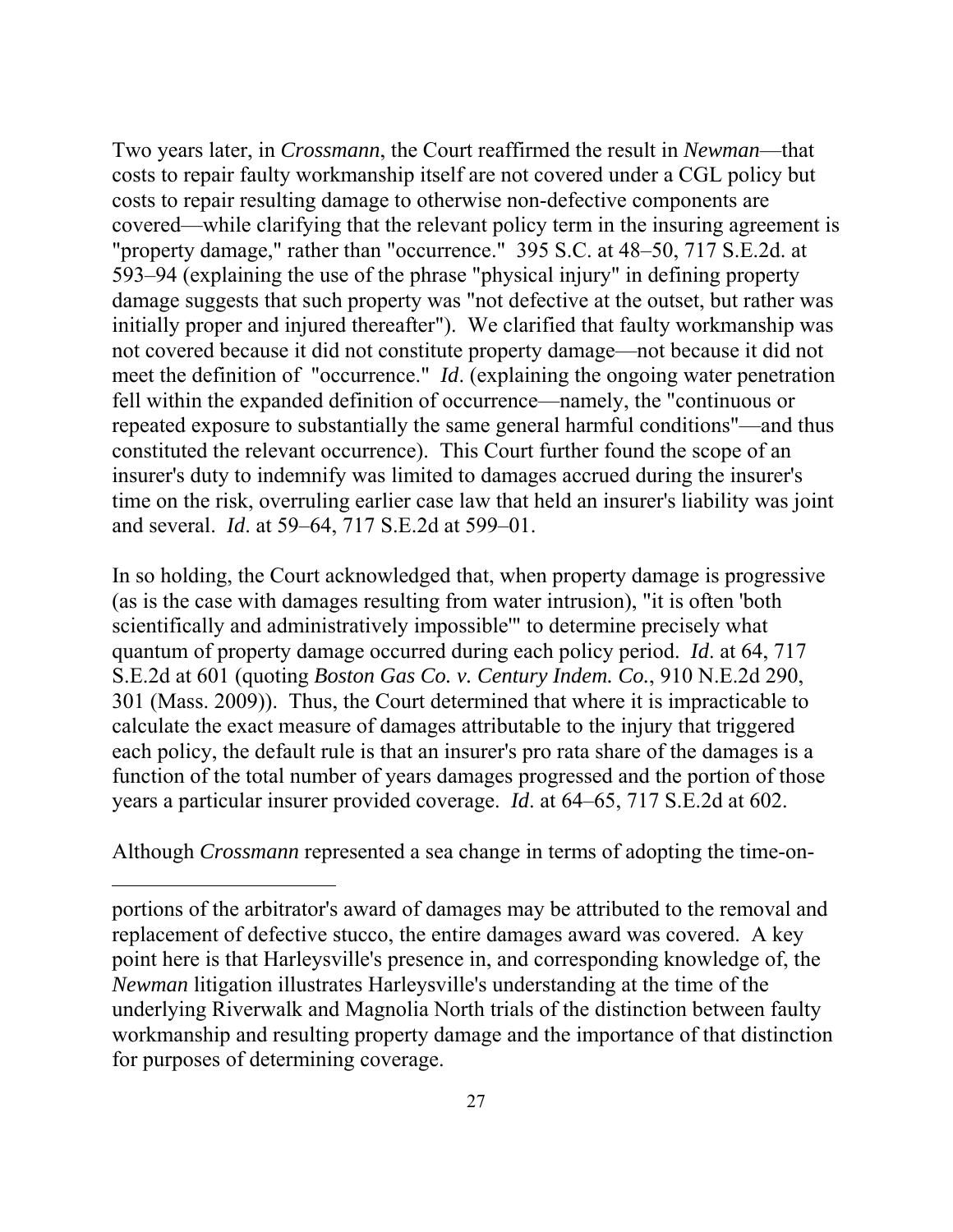the-risk approach (and abandoning the "joint and several" approach), *Crossmann*  left unchanged the basic concept, first signaled in *L-J* then formally adopted in *Newman*, that the cost of repairing faulty workmanship is not covered under CGL policies but resulting property damage beyond the defective work product itself is covered. With these principles in mind, we turn to the legal issues presented on appeal.

## **III. Coverage Issues**

Harleysville and the POAs each contend the Special Referee made various errors in declaring the scope of coverage under the policies. We disagree.

### *A. Reservation of Rights to Contest Coverage*

Harleysville first contends the Special Referee erred in finding it failed to properly reserve the right to contest coverage. The question presented is whether a reservation of rights letter that merely provides the insured with a copy of the policy, coupled with a general statement that the insurer reserves all of its rights, is sufficient. We hold it is not.

On appeal, Harleysville first argues the POAs lack standing to assert any deficiencies in Harleysville's reservation of rights letters because the POAs are not parties to the insurance contract. While we acknowledge that generally a third party will have no basis to assert any perceived inadequacies in an insurer's purported reservation of rights, under the unique facts of this case, we find the Special Referee did not err in allowing the POAs to raise these issues.

Here, Heritage was defunct, and despite having received proper service of process, Heritage failed to appear or otherwise defend in this action. Moreover, the POAs have acquired final judgments against Harleysville's insureds "obtained after an actual trial." By virtue of these final judgments, the express terms of the policy itself provide the POAs are entitled to sue Harleysville directly to recover their judgments against its insured. It would defy logic to conclude that the POAs had the ability to sue Harleysville directly on the policy but lacked the ability to assert in the insured's stead that Harleysville is precluded from denying coverage based on alleged deficiencies in its reservation letters, especially since the POAs and the insureds share an identical interest in maintaining coverage. Indeed, courts have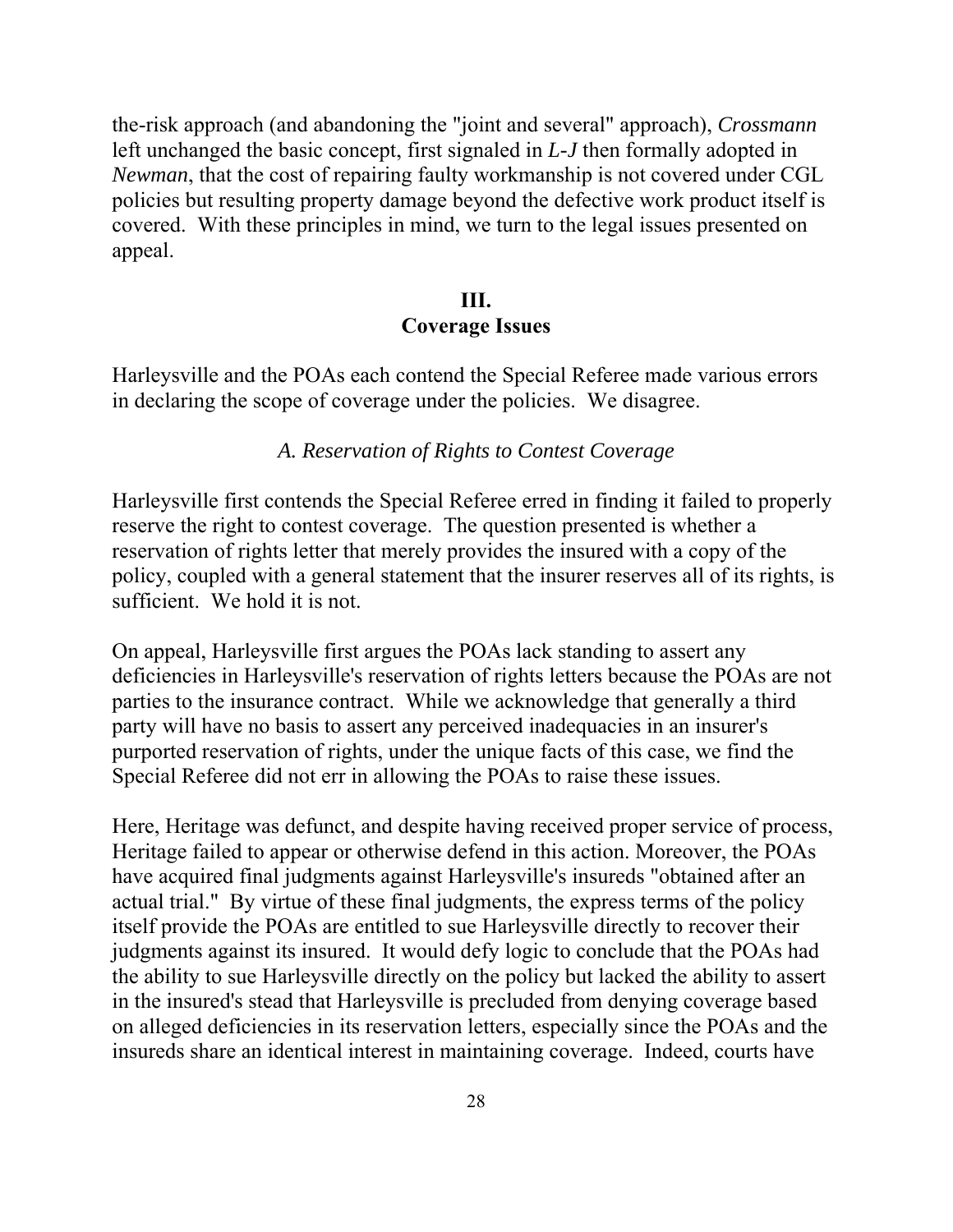the liability insurer was barred from denying coverage based on insurer's recognized that, under certain circumstances, third parties may be permitted to contest whether an insurer effectively reserved the right to contest coverage. *See Transamerica Ins. Co. v. Int'l Broad. Corp.*, 94 F.3d 1204, 1208–09 (8th Cir. 1996) (finding injured third party was not precluded from asserting that insurer was precluded from denying coverage where insured was insolvent and injured third party sought to assert insured's interest in precluding insurer from denying coverage); *Stoneridge Dev. Co., Inc. v. Essex Ins. Co*., 888 N.E.2d 633, 641–50 (Ill. Ct. App. 2008) (recognizing that where insured was insolvent and injured third party held final judgment against insured, the third party could assert a claim that purportedly inadequate reservation of rights). We do recognize, however, that allowing a third party to challenge the adequacy of an insurer's reservation of rights is the exception and not the rule. However, based on the specific circumstances in this case, we conclude the Special Referee did not err in allowing the POAs to stand in the shoes of Harleysville's insured to challenge the adequacy of the reservation of rights letters.

Turning to the sufficiency of a reservation of rights letter, it is axiomatic that an insured must be provided sufficient information to understand the reasons the insurer believes the policy may not provide coverage. We agree with the Special Referee that generic denials of coverage coupled with furnishing the insured with a copy of all or most of the policy provisions (through a cut-and-paste method) is not sufficient. That is precisely what happened here, with the exception of the coverage dispute concerning punitive damages.

We begin by analyzing the foundational purpose a reservation of rights letter is designed to serve. "A 'unilateral reservation of rights' is a notice given by the insurer that it will defend [the insured in the lawsuit] but reserves all rights it has based on noncoverage under the policy . . . ." 14 Couch on Ins. § 202:38. A reservation of rights is a way for an insurer to avoid breaching its duty to defend and seek to suspend operation of the doctrines of waiver and estoppel prior to a determination of the insured's liability. *Id.* "Although a reservation of rights may protect an insurer's interests, it also is intended to benefit the policyholder by alerting the policyholder to the potential that coverage may be inapplicable for a loss; that conflicts may exist as between the policyholder and the insurer; and, that the policyholder should take steps necessary to protect its potentially uninsured interests." 12 New Appleman on Insurance § 149.02[2][a].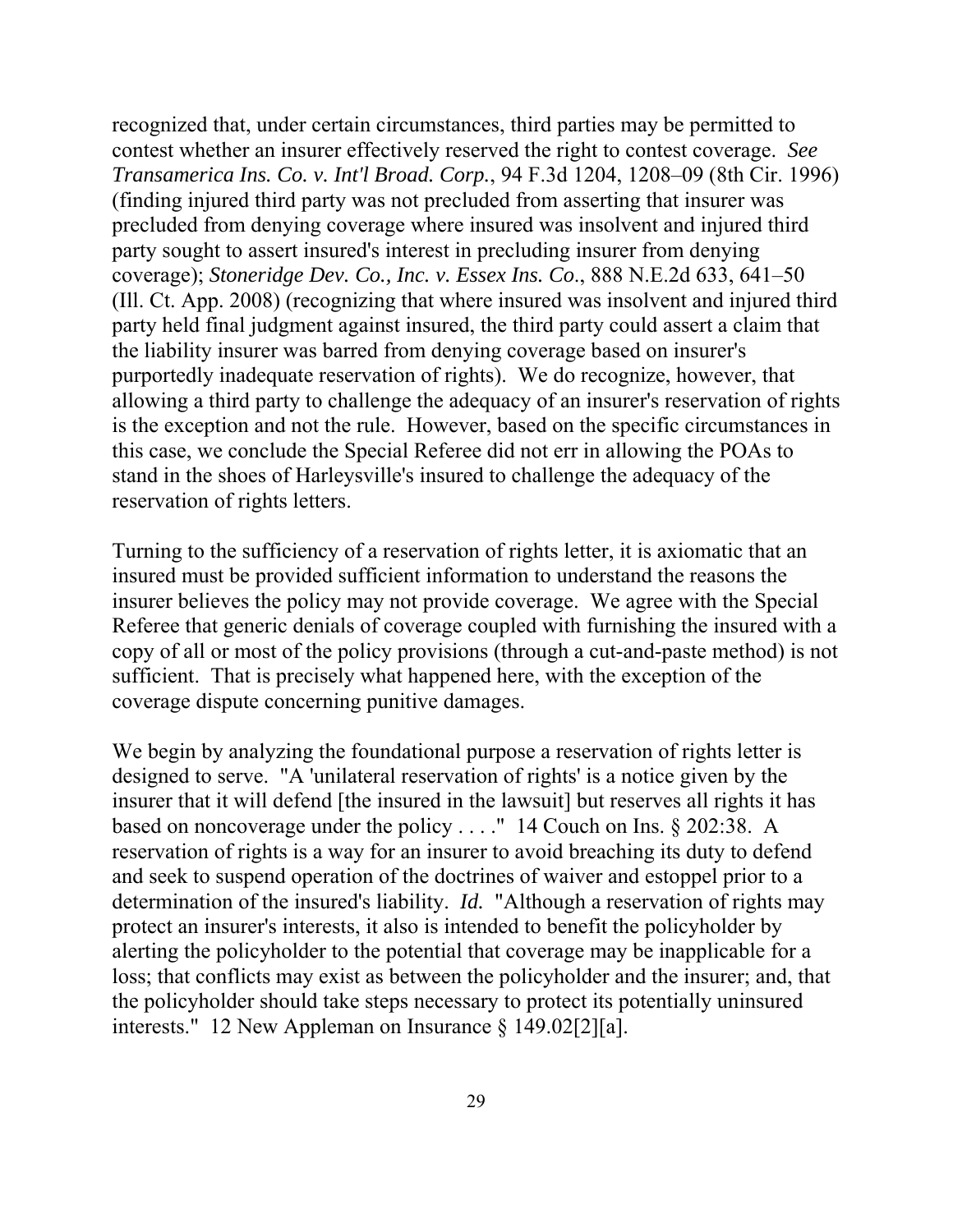policies" and "the duty to notify [the insured] is not onerous"). "A reservation of rights letter must give fair notice to the insured that the insurer intends to assert defenses to coverage or to pursue a declaratory relief action at a later date." *United Nat'l Ins. Co. v. Waterfront N.Y. Realty Corp.*, 948 F. Supp. 263, 268 (S.D.N.Y. 1996). Moreover, because an insurer typically has the right to control the litigation and is in the best position to see to it that the damages are allocated, courts have found that where an insurer defends under a reservation of rights, an insurer has a duty to inform the insured of the need for an allocated verdict as to covered versus noncovered damages. *See Tyger River Pine Co. v. Maryland Cas. Co.*, 170 S.C. 286, 170 S.E. 346, 348 (1933) (observing that where an insurer reserves the right to control the defense, the insured is "directly deprived of a voice or part in such negotiations and defense" and noting that if an insurer's interests conflict with those of its insured, the insurer is " bound, under its contract of indemnity, and in good faith, *to sacrifice its interests in favor of those of the*  [insured]"); *see also Remodeling Dimensions, Inc. v. Integrity Mut. Ins. Co.*, 819 N.W.2d 602, 618 (Minn. 2012) (holding that "when an insurer notifies its insured that it accepts the defense of a[] [] claim under a reservation of rights that includes covered and noncovered claims, the insurer not only has a duty to defend the claim, but also to disclose to its insured the insured's interest in obtaining a written explanation of the award that identifies the claims or theories of recovery actually proved and the portions of the award attributable to each"); *id*. (reasoning that the "insurer is in a unique position to know the scope of coverage and exclusions in its

"If the insured does not know the grounds on which the insurer may contest coverage, the insured is placed at a disadvantage because it loses the opportunity to investigate and prepare a defense on its own." *Desert Ridge Resort LLC v. Occidental Fire & Cas. Co. of N.C.*, 141 F. Supp. 3d 962, 967 (D. Ariz. 2015). Indeed without knowledge of the bases upon which the insurer might dispute coverage, "the insured has no reason to act to protect its rights because it is unaware that a conflict of interest exists between itself and the insurer." *Magnum Foods, Inc. v. Cont'l Cas. Co.*, 36 F.3d 1491, 1498 (10th Cir. 1994) (internal quotation marks and citation omitted). Thus, "[t]he general rule precluding an insurer from raising new grounds contesting coverage in a subsequent action is justified in th[is] []context." *Id*.

"For a reservation of rights to be effective, the reservation must be unambiguous; if it is ambiguous, the purported reservation of rights must be construed strictly against the insurer and liberally in favor of the insured." *Id.* at 10. (citations and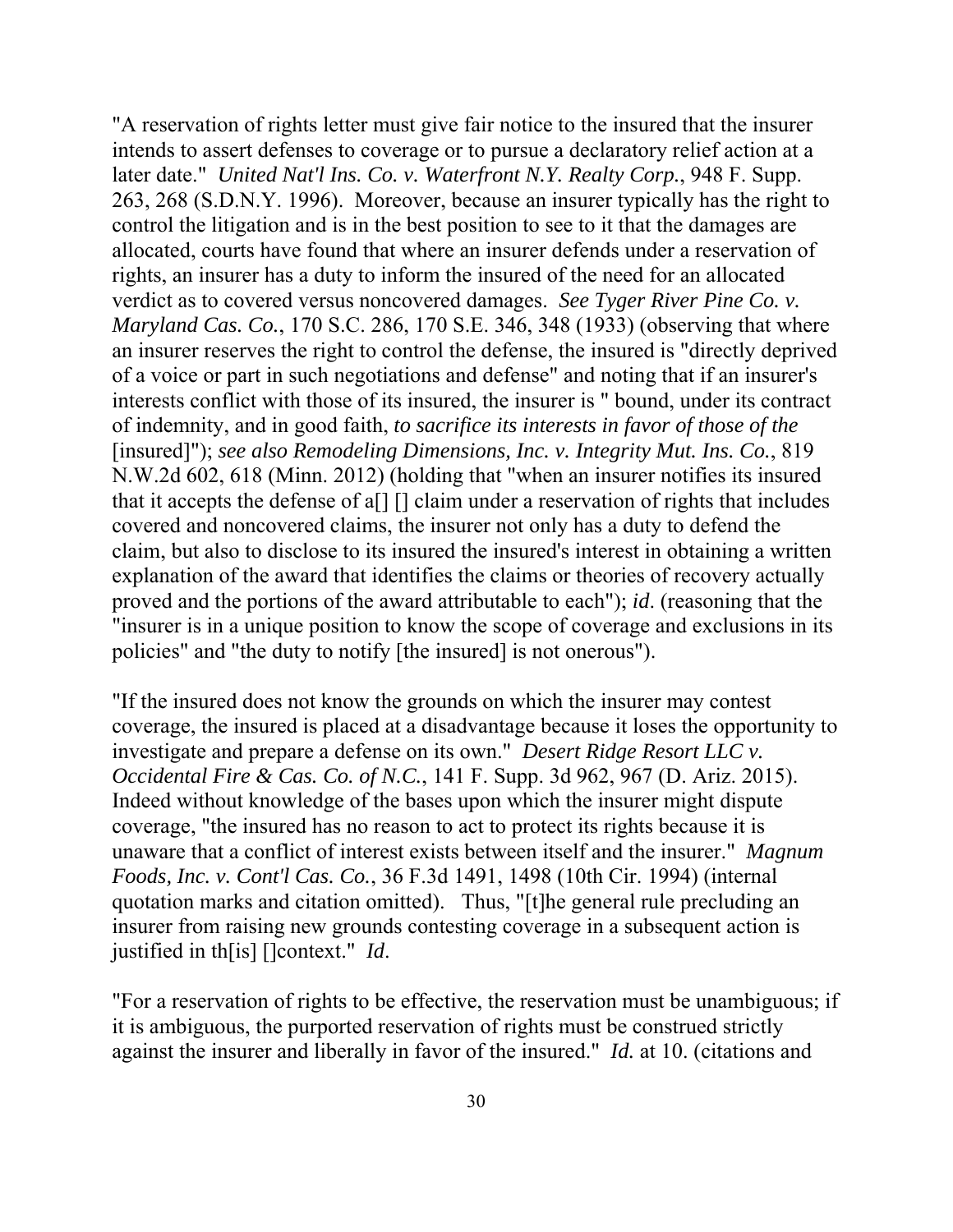internal quotation marks omitted); *see Desert Ridge Resort*, 141 F. Supp. 3d. 966– 68 (explaining that where an insurer undertakes and exclusively controls the defense of the insured under a reservation of rights, prior to undertaking the defense, the insurer must specify in detail any and all bases upon which it might contest coverage in the future since "[g]rounds not identified in the reservation of rights may not be asserted later by the insurer"); *id*. (explaining the existence of a potential conflict of interest between insured and insurer is what requires the insured to set forth the bases upon which it might contend damages are not covered in a greater amount of detail than would otherwise be required); *Weber v. Biddle*, 483 P.2d 155, 159 (Wash. Ct.App. 1971) (underscoring that when an insurer controls the defense of the action against its insured, "a high fiduciary duty [i]s owed by the insurer to the insured" and observing a "general notice of reservation of rights failing to refer specifically to the policy provision upon which the insurer wished to rely may be insufficient").

At the hearing before the Special Referee, Harleysville produced letters it sent to former Heritage principals and counsel between December 2003 and February 2004.<sup>9</sup> These letters explained that Harleysville would provide a defense in the underlying suits and listed the name and contact information for the defense attorney Harleysville had selected to represent Heritage in each matter. These letters identify the particular insured entity and lawsuit at issue, summarize the allegations in the complaint, and identify the policy numbers and policy periods for policies that potentially provided coverage.10 Additionally, each of these letters (through a cut-and-paste approach) incorporated a nine- or ten-page excerpt of various policy terms, including the provisions relating to the insuring agreement, Harleysville's duty to defend, and numerous policy exclusions and definitions. Despite these policy references, the letters included no discussion of Harleysville's position as to the various provisions or explanation of its reasons for potentially

 $\overline{a}$ 

 $10$  Notwithstanding the production of various letters at the hearing, Harleysville conceded it could not find a reservation of rights letter addressed to Buildstar specifically regarding the Magnolia North litigation or any letter regarding the individual homeowners' class action.

<sup>&</sup>lt;sup>9</sup> The Magnolia North lawsuit was filed on May 28, 2003, but it was not until more than six months later that Harleysville sent "reservation of right" letters—one to Heritage Communities, Inc. on December 11, 2003, and another to Heritage Magnolia North, Inc. on December 12, 2003.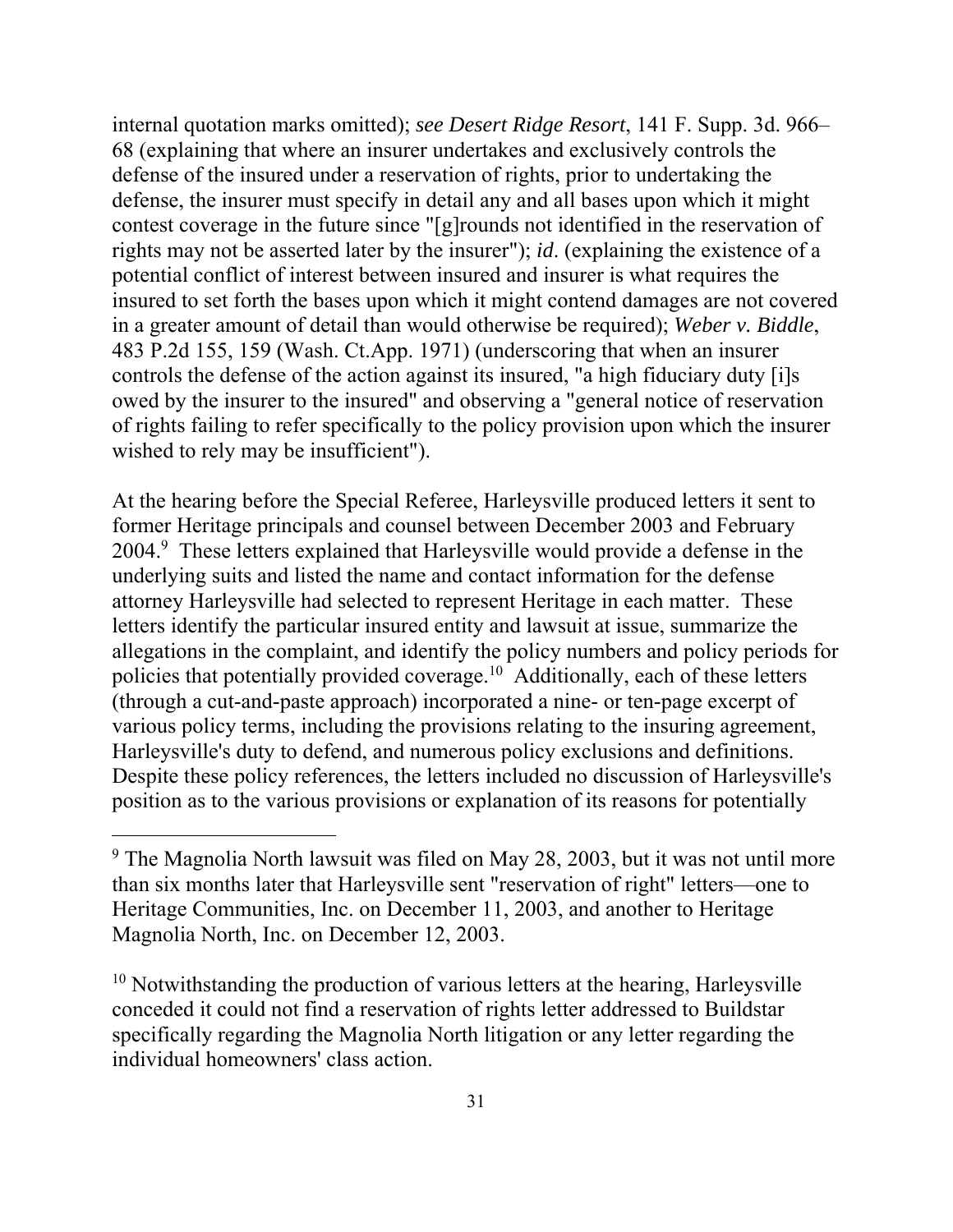denying coverage. With the exception of the claim for punitive damages, the letters failed to specify the particular grounds upon which Harleysville did, or might thereafter, dispute coverage.

Concerning punitive damages, Harleysville did provide the basis for the potential denial of coverage:

The complaint filed against you seeks punitive damages. [Harleysville] reserves the right to disclaim coverage for these since under all of your policies, they would not arise from an "occurrence," do not fit the definition of "bodily injury" or "property damage," and/or were "expected and intended" within the meaning of exclusions in the policies.

The fact that Harleysville stated the specific grounds for contesting coverage for punitive damages stands in stark contrast to the otherwise non-specific—"we will let you know later"—purported reservation of rights. It is reasonable to conclude that Harleysville knew precisely how to protect its interests, but elected to be purposefully vague on all coverage matters except punitive damages.

Significantly, none of the reservation letters advised Heritage of the need for allocation of damages between covered and non-covered losses or referenced a possible conflict of interest or Harleysville's intent to pursue a declaratory judgment action following any adverse jury verdicts in the underlying lawsuits. "The right to control the litigation carries with it certain duties," including "the duty not to prejudice the insured's rights by failing to request special interrogatories or a special verdict in order to clarify coverage of damages." *Magnum Foods, Inc. v. Cont'l Cas. Co.*, 36 F.3d 1491, 1498 (10th Cir. 1994) (citations omitted) (explaining "[i]f the burden of apportioning damages between covered and non-covered were to rest on the insured, who is not in control of the defense, the insurer could obtain for itself an escape from responsibility merely by failing to request a special verdict or special interrogatories" (citing *Duke v. Hoch,*  468 F.2d 973, 979 (5th Cir. 1972))). Therefore, by "virtue of its duty to defend, an insurer gains the advantage of exclusive control over the litigation," and "it would be unreasonable to permit the insurer to not disclose potential bases for denying coverage." *Id*. (internal citations and quotation marks omitted); *see Desert Ridge Resort*, 141 F. Supp. 3d. 966–68 (explaining that where an insurer undertakes and exclusively controls the defense of the insured under a reservation of rights, prior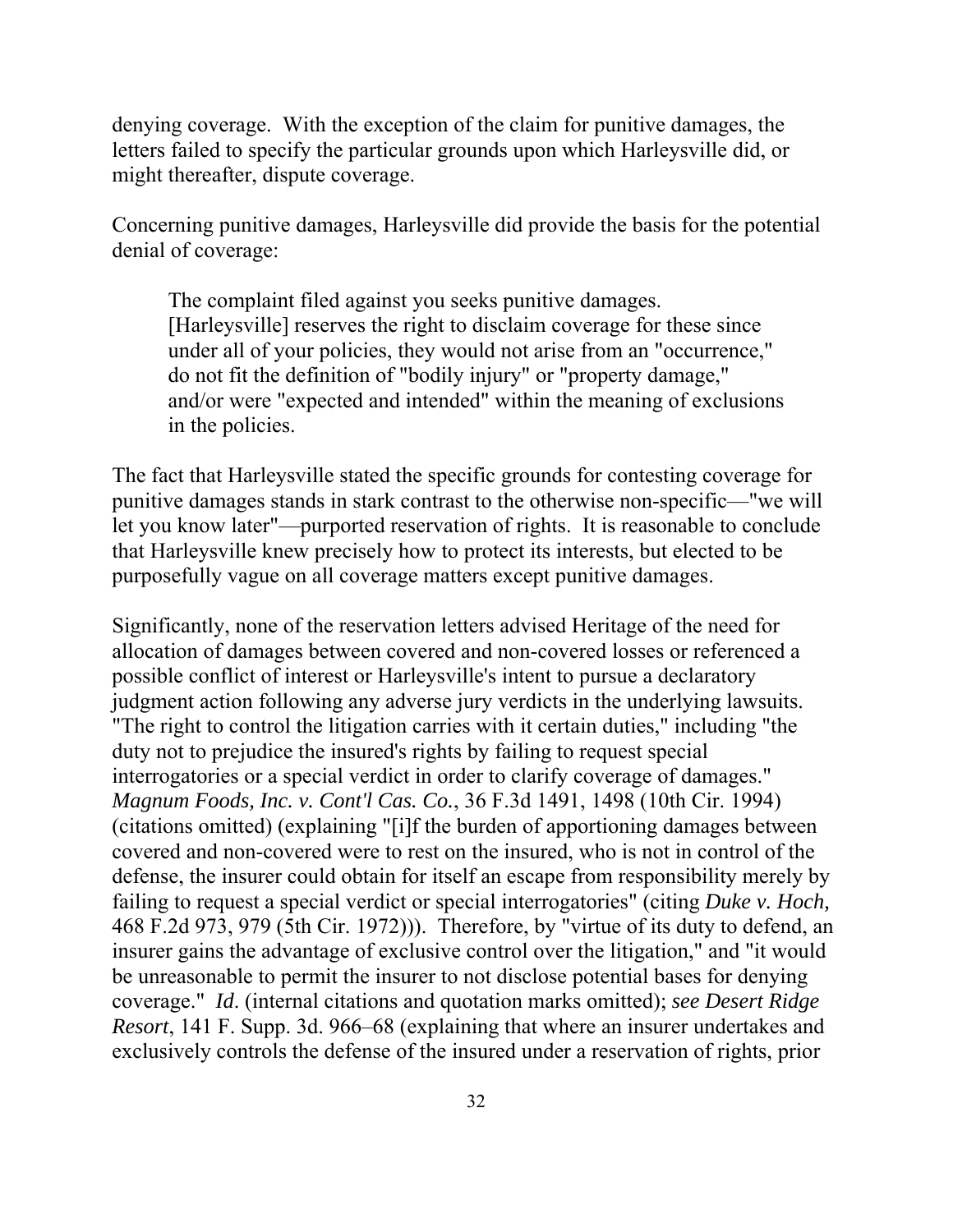to undertaking the defense, the insurer must specify in detail any and all bases upon which it might contest coverage in the future since "[g]rounds not identified in the reservation of rights may not be asserted later by the insurer"); *id*. (explaining the existence of a potential conflict of interest between insured and insurer is what requires the insured to set forth the bases upon which it might contend damages are not covered in a greater amount of detail than would otherwise be required); *Weber v. Biddle*, 483 P.2d 155, 159 (Wash. Ct.App. 1971) (underscoring that when an insurer controls the defense of the action against its insured, "a high fiduciary duty [i]s owed by the insurer to the insured" and observing a "general notice of reservation of rights failing to refer specifically to the policy provision upon which the insurer wished to rely may be insufficient").

The Special Referee thoroughly analyzed the letters to determine whether Harleysville properly reserved its rights. As to the substance of Harleysville's letters to Heritage, the Special Referee found the letters were not sufficiently specific to put Heritage on notice of Harleysville's specific defenses, particularly as to the need for an allocated verdict.

Perhaps in recognition of the inadequacy of the letters, Harleysville additionally relied on an oral reservation of rights based on conversations with representatives of Heritage. The Special Referee considered this argument (and the evidence advanced by Harleysville) and concluded that even if an oral reservation is permitted in South Carolina, the oral reservations Harleysville claimed to have communicated to the principals of the defunct Heritage entities "fall short of the specificity [required] and are ambiguous at best," noting "[p]roviding timely and specific policy defenses and disclosing actual or potential conflicts are important fiduciary duties of the insurer[,] especially when, as here, Harleysville is controlling the defense of its insured." The Special Referee concluded that Harleysville failed to properly reserve its rights to dispute coverage as to actual damages and, thus, Harleysville was precluded from attempting to do so in this action.

Here, except as to punitive damages, Harleysville's reservation letters gave no express reservation or other indication that it disputed coverage for any specific portion or type of damages. Nor did the letters or testimony indicate that, in the event Heritage was found liable in the construction-defect suits, Harleysville intended to file the instant lawsuit to contest various coverage issues. Specifically, Harleysville did not expressly put its insureds on notice that it intended to litigate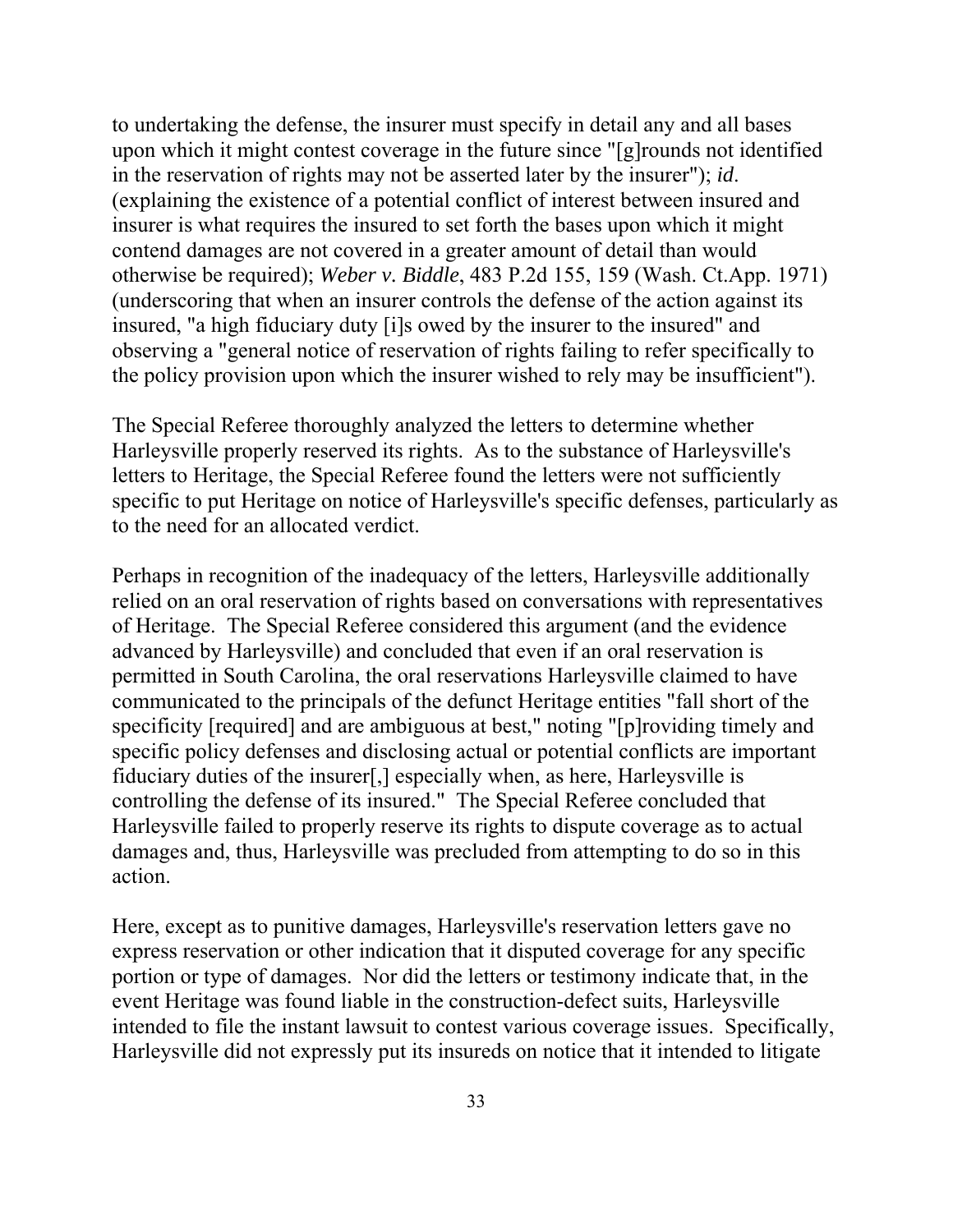the issues of whether any damages resulted from acts meeting the definition of occurrence, whether any damages occurred during the applicable policy periods, and what damages were attributable to non-covered faulty workmanship. And in no way did the letters inform the insureds that a conflict of interest may have existed or that they should protect their interests by requesting an appropriate verdict. As the Fifth Circuit found in *Duke v. Hoch*, Harleysville's reservation "was no more than a general warning" and "too imprecise to shield [the insurer]." 468 F.2d 973, 979 (5th Cir. 1972). We find there is evidence in the record to support the Special Referee's finding that Harleysville's reservation letters were insufficient to reserve its right to contest coverage of actual damages,  $11$  and therefore, we affirm.12 Because we find Harleysville did not effectively reserve the

<sup>11</sup> In addition to finding Harleysville's attempted reservation of rights to be insufficient, the Special Referee also found "the Court has no basis upon which to make a logical assessment of the jury's purpose when it awarded the general verdict" as to the negligent construction, breach of warranty, and breach of fiduciary duty claims, and the Special Referee refused to "engage in unguided speculation with respect to this issue of [allocating losses], particularly when the dilemma now confronting Harleysville is of its own making." *See Newman*, 385 S.C. at 198, 684 S.E.2d at 547 (finding that even though arbitrator's award improperly included amounts for replacing and repairing faulty workmanship itself, there was insufficient evidence in the record to allow the Court to determine which costs were solely attributable to the non-covered faulty workmanship and finding that the insurer's duty to indemnify therefore covered the entire award).

 $\overline{a}$ 

12 The dissent also suggests that the timing of this Court's decision in *Newman*  somehow precludes Harleysville from having set forth in its reservation of rights letters the faulty workmanship versus covered damages distinction upon which it now seeks to parse the general jury verdict. As noted, any claim that Harleysville was not aware of this very distinction borders on frivolity because Harleysville appeared in other earlier cases (e.g., *Newman*) for the express purpose of urging the very distinction it now asserts. Moreover, as early as December 2004, Harleysville had formally taken the position that faulty workmanship was not covered in a dispute with a different insured in a South Carolina federal court. Specifically, Harleysville filed a complaint seeking a declaration that it had no duty to defend its insured, a Beaufort County homebuilder and general contractor, in thirteen state-court actions, and arguing the damages at issue in those lawsuits arose from the insured's faulty workmanship and, thus, were not covered under the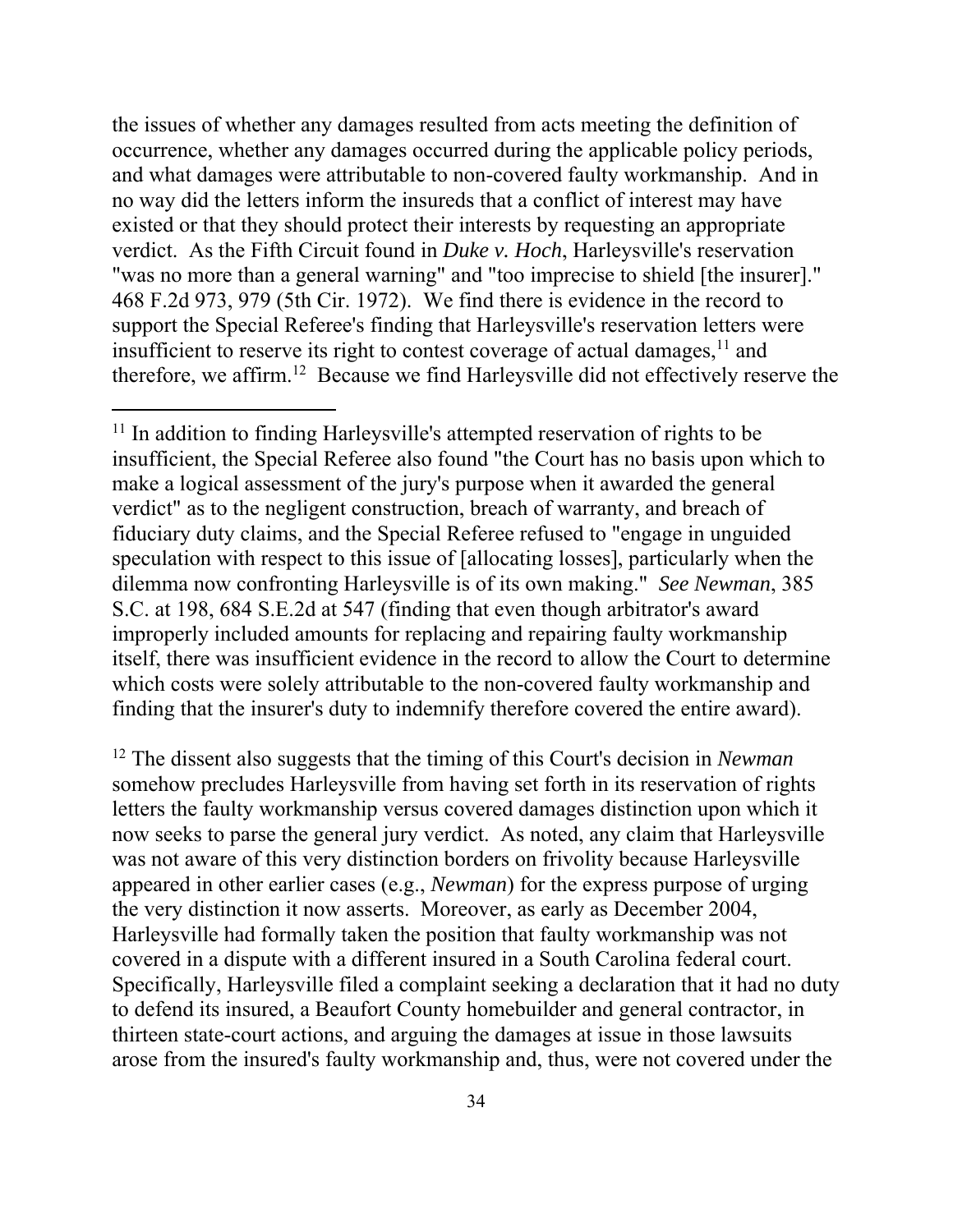right to contest coverage, we need not address Harleysville's claims of error regarding various policy exclusions.

We turn now to the issue of punitive damages, the coverage of which Harleysville effectively reserved the right to contest.

#### *B. Punitive Damages—Insuring Agreement*

Harleysville argues it has no duty to indemnify Heritage for punitive damages, which it contends are not covered under the insuring agreement in the first instance. Specifically, Harleysville contends that by awarding punitive damages, the jury necessarily found that Heritage's wrongdoing and the results therefrom were not accidental, which is required for losses to amount to an occurrence. We disagree.

The insuring language in the CGL policies provides Harleysville will indemnify Heritage for "those sums" Heritage becomes legally obligated to pay as damages arising from an occurrence. The policies include the standard CGL definition of an "occurrence" as an "accident, including continuous or repeated exposure to

 $\overline{a}$ 

 South Carolina is settled: there is no insurance coverage for construction defects.'" standards of conduct an insurer owes to its insureds. *See Sims v. Nationwide Mut.*  CGL policy. *Harleysville Mut. Ins. Co. v. Cambridge Bldg. Corp.*, 66 Fed. R. Serv.3d 811 (D.S.C. 2006) (quoting Harleysville's description of the coverage questions presented as "'whether the claims arise from an "occurrence"; whether they constitute "property damage"; and whether the claims allege only damage to property arising from a defect, deficiency, inadequacy or dangerous condition in [the insured's] work'"). Moreover, Harleysville further asserted that "'the law of *Id.* (quoting Harleysville's pleadings). Thus, regardless of any decisions by this Court in the interim, the position taken by Harleysville—that faulty workmanship is not covered under the insuring agreement— has been consistent since 2004, and Harleysville demonstrated that it understood how to articulate its position in detail; it simply failed to do so in the cases presently before the Court. Moreover, the relevant language in Harleysville's policies has, at all times, remained unchanged, as has South Carolina's common law regarding conflicts of interest and the high *Ins. Co*., 247 S.C. 82, 145 S.E.2d 523 (1965); *Tyger River Pine Co. v. Maryland Cas. Co*., 170 S.C. 286, 170 S.E. 346 (1933). Thus, the suggestion in the dissent that Harleysville is being held to a standard of clairvoyance must be rejected.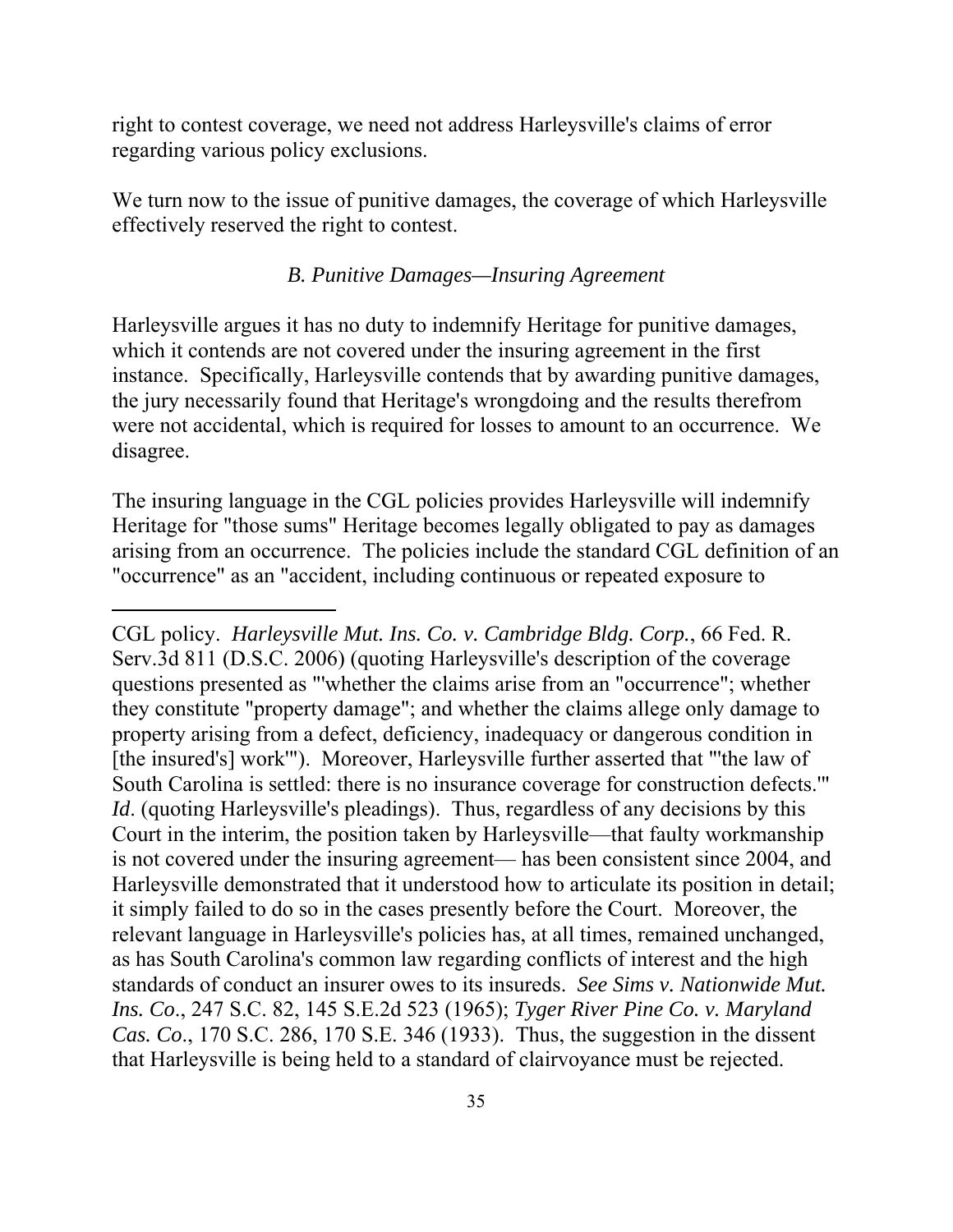substantially the same general harmful conditions."

compensatory or actual damages. In arguing punitive damages are not "accidental" and therefore not an occurrence, Harleysville ignores that the progressive water intrusion constitutes the relevant occurrence. Further, Harleysville disregards not only the progressive-damage aspect of the occurrence definition (i.e., "continuous or repeated exposure to substantially the same general harmful conditions") but also this Court's holding in *Crossmann* that the insuring language of a CGL policy is triggered by progressive damages caused by repeated water intrusion. *Crossmann*, 395 S.C. at 47, 717 S.E.2d at 593. Thus, Harleysville is contractually obligated to indemnify Heritage for those sums Heritage becomes legally obligated to pay as a result of that progressive water intrusion, and the policy does not limit "those sums" to

Properly looking to the terms of the applicable policies, the Special Referee found that if Harleysville intended to preclude coverage for punitive damages, it could have easily written the policy to explicitly exclude coverage for punitive damages. For example, the Special Referee noted that Harleysville could simply have added the word "compensatory" before the word "damages" in the policies' insuring language. Because the policies' language did not unambiguously exclude punitive damages, the Special Referee applied well-established law and construed the policy language in favor of the insured, finding Harleysville was required to indemnify Heritage for punitive damages.

"[A]mbiguities in an insurance contract must be construed in favor of the insured." *Whitlock v. Stewart Title Guar. Co.*, 399 S.C. 610, 615–16, 732 S.E.2d 626, 628 (2012). Moreover, this Court has previously found punitive damages are covered as they constituted a sum the insured was "legally obligated to pay as damages." *Carroway v. Johnson*, 245 S.C. 200, 204, 139 S.E.2d 908, 910 (1965); *see S.C. State Budget & Control Bd. v. Prince*, 304 S.C. 241, 249, 403 S.E.2d 643, 648 (1991) ("Here, as in *Carroway,* the policy does not limit recovery to actual damages. Instead, the policy uses broader language which, under the rules of construction and interpretation of insurance policies, must be read as encompassing punitive damages."). Because the policy does not unambiguously exclude punitive damages, we construe the policy language in favor of the insured to include punitive damages, and we therefore affirm the Special Referee's finding that punitive damages are covered. *See, e.g.*, *Crossmann*, 395 S.C. at 47, 717 S.E.2d at 593–94 (noting that an ambiguity in a CGL policy must be construed in favor of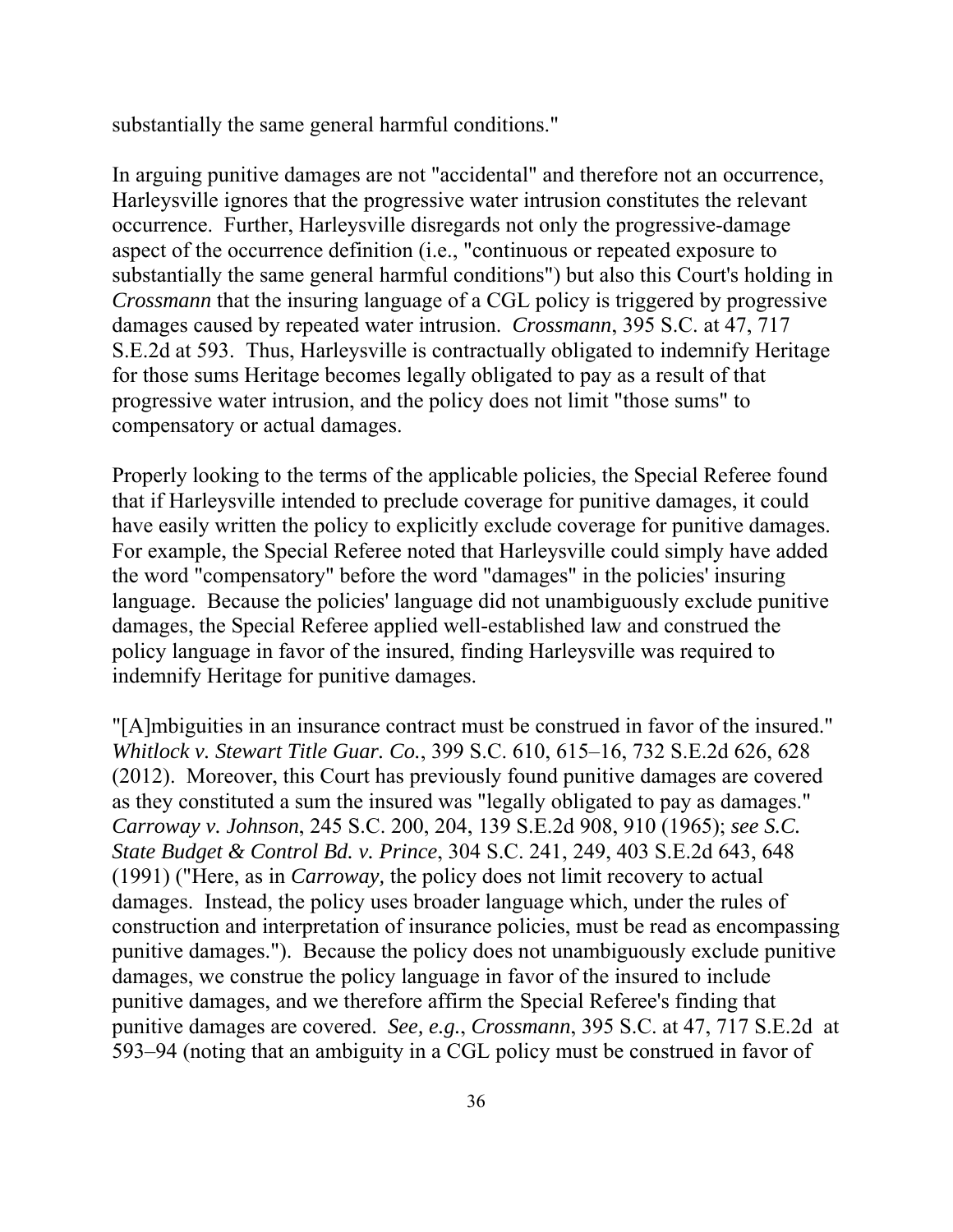the insured).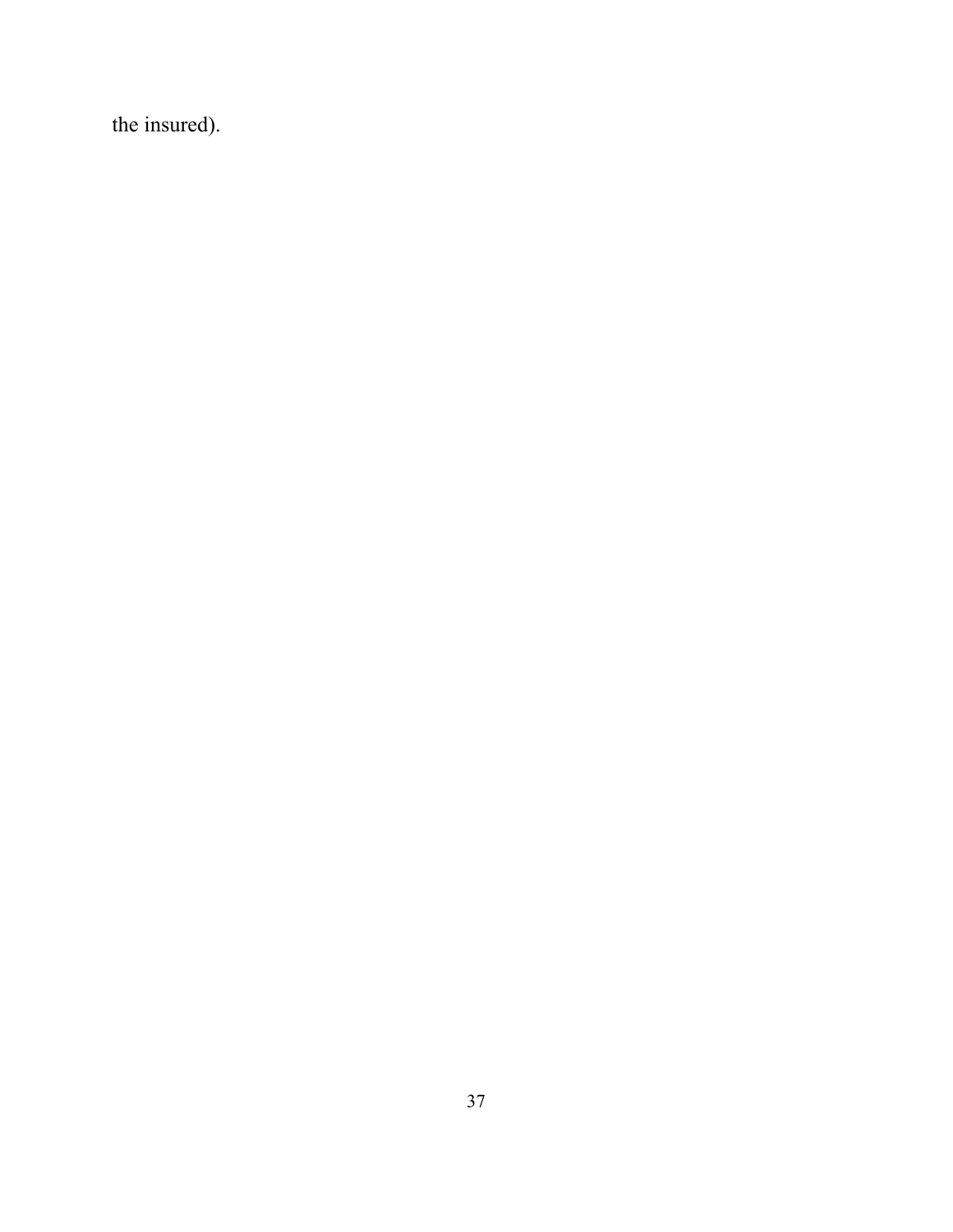## *D. Punitive Damages—"Expected or Intended" Exclusion*

Harleysville next argues the Special Referee erred in failing to find punitive damages fall within the policy exclusion barring coverage for acts that are "expected or intended." Harleysville contends that by awarding punitive damages, the jury *necessarily* found that Heritage's wrongdoing was a "conscious failure" and involved a "present consciousness of wrongdoing," and thus, Heritage's wrongdoing and the results thereof were intended or at least expected damages, which would be excluded under the policy.<sup>13</sup> We disagree.

An insurance company bears the burden of establishing the applicability of policy exclusions. *Owners Ins. Co. v. Clayton*, 364 S.C. 555, 560, 614 S.E.2d 611, 614 (2005) (citing *Boggs v. Aetna Cas. & Sur. Co.,* 272 S.C. 460, 252 S.E.2d 565 (1979)). For an act to be excluded from coverage under the policy exclusion for losses "expected or intended from the standpoint of the insured," this Court has held that "not only the act causing the loss must have been intentional but  $\left[\right]$  the results of the act must also have been intended." *Miller v. Fidelity-Phoenix Ins. Co*., 268 S.C. 72, 75, 231 S.E.2d 701, 702 (1977) (explaining the insured must be shown to have acted intentionally and to have intended the specific type of loss or injury that resulted for the exclusion to apply). These questions of the insured's intent are factual in nature. *Id*. "In an action at law tried without a jury, the appellate court will not disturb the trial court's findings of fact unless there is no evidence to reasonably support them." *Newman*, 385 S.C. at 191, 684 S.E.2d at 543 (citing *Hamin,* 368 S.C at 540, 629 S.E.2d at 685).

The Special Referee found Heritage intended to construct quality condominiums and that Harleysville failed to meet its burden of proving Heritage expected or intended its subcontractors to perform negligently or expected or intended the property damage that resulted from the negligent construction. In so finding, the Special Referee relied upon evidence that Heritage expected its subcontractors to be reliable and skilled, that Heritage was actively addressing construction and water-intrusion concerns to determine the source of the problems, and that postconstruction testing revealed a portion of the water intrusion was the result of

 $13$  On each jury verdict form, the jury answered "Yes" to the question, "Does the Jury find by clear and convincing evidence that the Defendants' actions were willful, wanton, reckless, and/or grossly negligent?"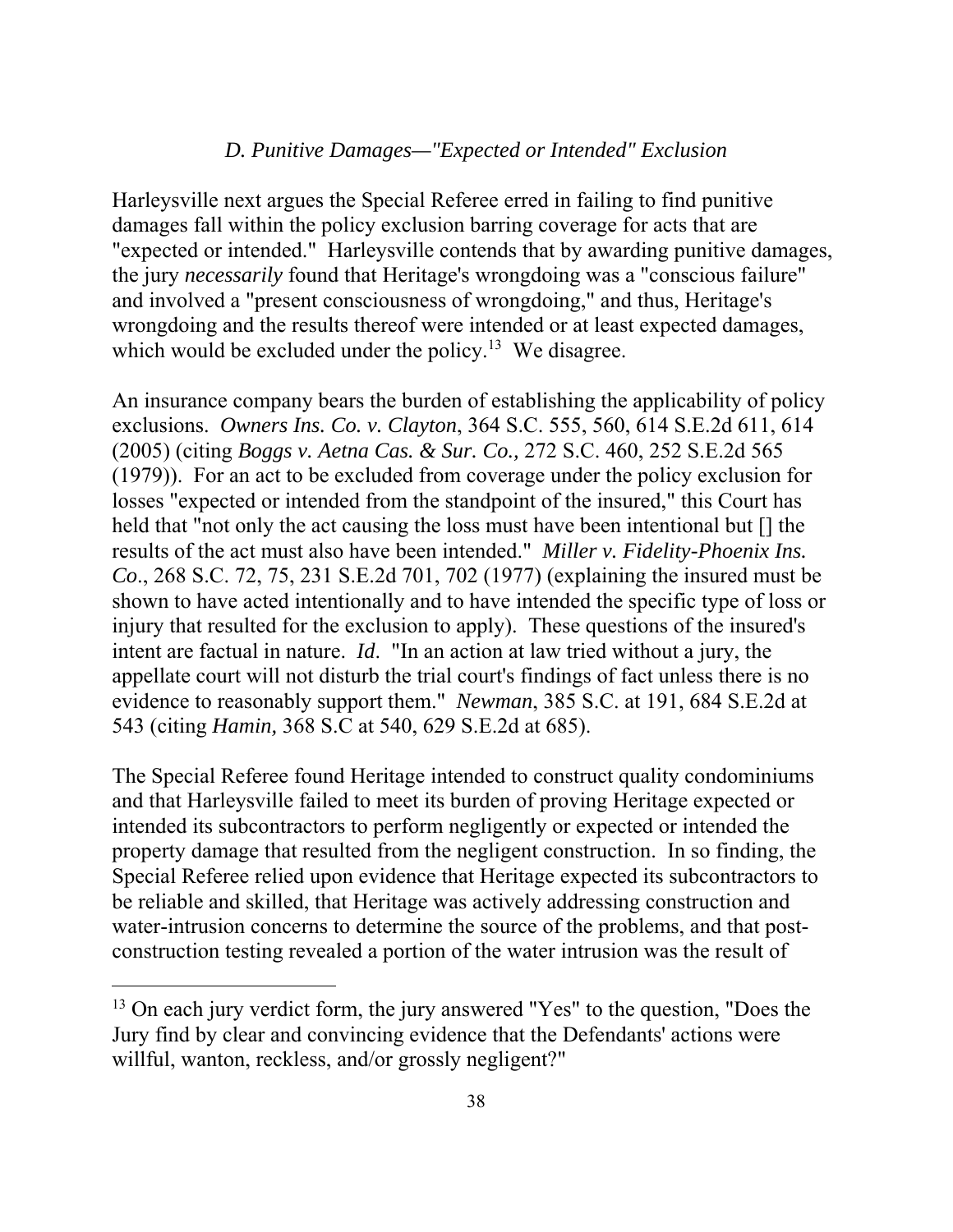defectively manufactured components rather than improper installation. In this regard, the Special Referee relied upon *Pennsylvania Thresherman & Farmer's Mutual Casualty Insurance Co. v. Thornton*, 244 F.2d 823 (4th Cir. 1957), a Fourth Circuit decision applying South Carolina law, in finding that an insured's negligent conduct may be so gross as to form a basis for punitive damages yet not rise to the level of an intentional act such that it would come within the ambit of the expected-or-intended policy exclusion. Ultimately, the Special Referee concluded there was nothing in the record demonstrating Heritage intended to injure the POAs or homeowners and, thus, punitive damages were not excluded from coverage.

Although Harleysville produced some testimony suggesting Heritage was aware of certain instances of post-construction water intrusion around various windows, there is other evidence that suggests Heritage was attempting to find the source of the leaks and stop them. We recognize the counter-argument propounded by Harleysville that Heritage approached the construction of these condominium projects with the aim of doing as little as possible. The evidence of shoddy workmanship would tend to support the argument that Heritage had knowledge that the projects were substandard. But our standard of review as to this factual issue of intent is not de novo. Because there is evidence in the record to support the Special Referee's findings, we are constrained by the standard of review to affirm the finding that Harleysville failed to meet its burden of showing the expected-or-intended policy exclusion operates to exclude punitive damages from coverage. *See S.C. Dep't of Natural Res. v. Town of McClellanville*, 345 S.C. 617, 623, 550 S.E.2d 299, 303 (2001) (observing that the determination of a party's intent is a question of fact); *State v. Tuckness*, 257 S.C. 295, 299, 185 S.E.2d 607, 608 (1971) (explaining that the issue of intent is a question for the factfinder); *see also Miller*, 268 S.C. at 75, 231 S.E.2d at 702 (noting that an insurer must demonstrate not only that the insured acted intentionally but also that the insured intended the specific type of loss or injury that resulted for the damages to be excluded from coverage as "expected or intended" losses); *Townes Assocs. v. City of Greenville*, 266 S.C. 81, 86, 221 S.E.2d 773, 776 (1976) (explaining that in an action at law tried without a jury, an appellate court reviews the evidence, "not to determine the preponderance thereof but to determine whether there is any evidence which reasonably supports the factual findings of the judge").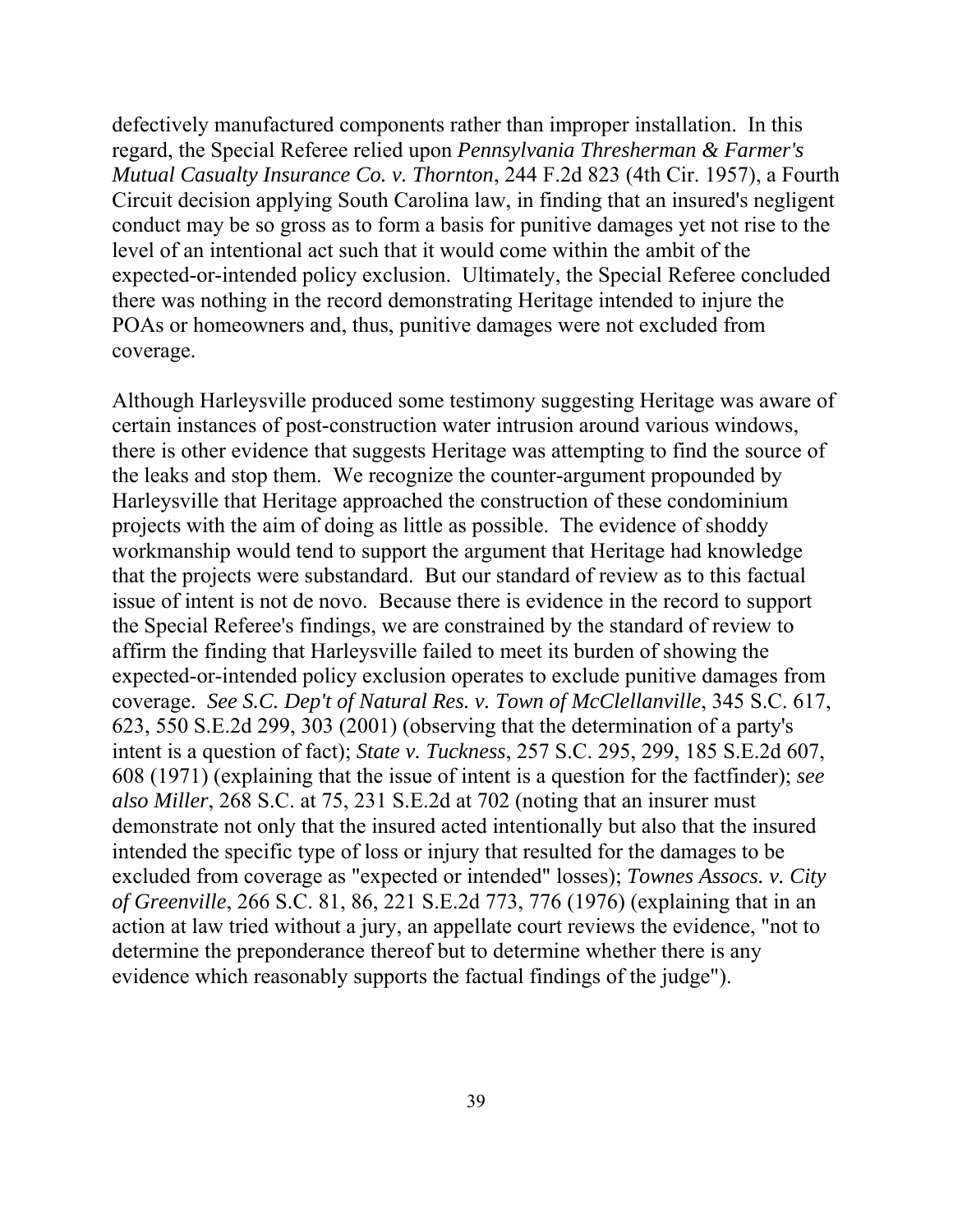## **IV. Allocation Issues: Time on the Risk**

Both Harleysville and the POAs contend the Special Referee made various errors in allocating damages based on the time-on-the-risk formula set forth in *Crossmann*. For the reasons below, we affirm the Special Referee's time-on-the risk computation as to Magnolia North and affirm as slightly modified as to the loss-of-use damages in the Riverwalk litigation.

In December 2011, the Special Referee reopened the evidentiary hearing to allow the parties to present arguments and evidence regarding the application of *Crossmann*'s time-on-the-risk formula. During the hearing, the parties presented evidence that following construction, the last certificate of occupancy was issued in January 2000 at Riverwalk and August 2000 at Magnolia North. The evidence also revealed that Heritage maintained insurance coverage through June 2001 at Riverwalk and November 2000 at Magnolia North.

Additionally, the POAs offered the testimony of Drew Brown, an expert in building diagnostics and general contracting, who testified that the water intrusion damage at the Riverwalk and Magnolia North developments began at the time of the first rain event following improper installation of the building components. In terms of the progressive nature of the damages, Brown further explained:

[D]amage and decay are two different things. Damage begins with the water entering the sensitive, the moisture[-]sensitive building products, and that's the standard of the [building] code. The [building] code indicates that we must protect these building components from damage, from water intrusion, which then will that water intrusion begins, the wood products begin to uptake that water, that damage cycle has begun. Eventually, decay will begin, which is a microbial process that will, will actually begin to destroy the ability of the wood to carry any load  $\dots$ .

Brown testified that by the time he conducted site visits between December 2003 and April 2004, many of the building components at the developments were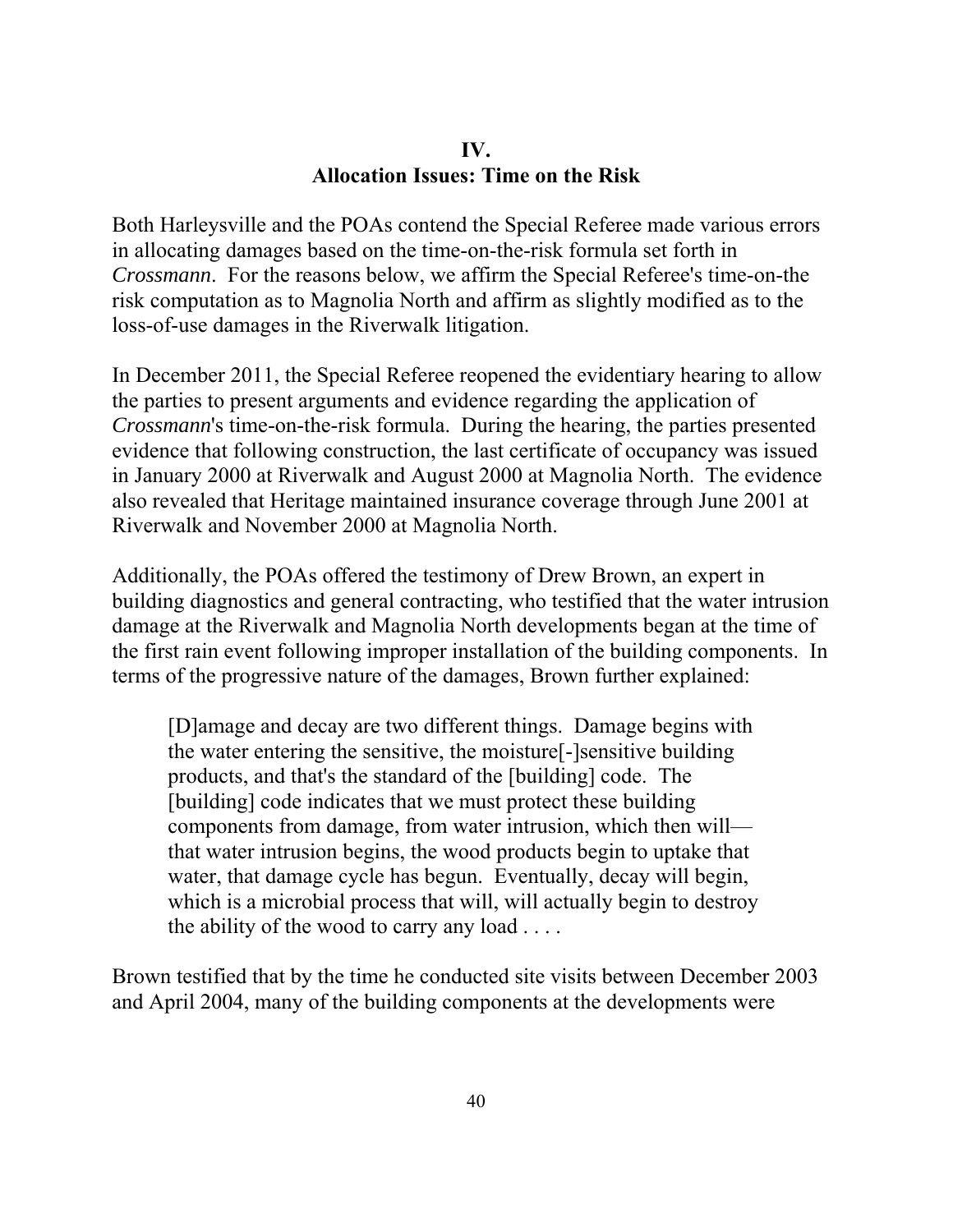eventually caused structural failure and collapse at both developments.<sup>14</sup> damaged to the point they required replacement and that subsequent decay

In conducting the time-on-the-risk analysis, the Special Referee, mindful of the general jury verdicts, specifically declined to conduct a per-building calculation because the jury verdicts were not rendered on a per-building basis. The Special Referee concluded that the most equitable way to proceed in these specific cases would be to compare the total number of days in the damage period to the total number of days of coverage under the Harleysville policies.

In determining the proper progressive-damages period, the Special Referee found the damages began thirty days after the first certificate of occupancy was issued at each development. As to the progressive-damages period end date, the Special Referee used the date of Brown's last site visit prior to the underlying trials as the damages cut-off point, reasoning that by that date, the building components identified in Brown's report were sufficiently damaged to require replacement, notwithstanding any further progression and decay. Using those dates, the Special Referee determined that damages progressed for a period of 2,347 days at Riverwalk and 1,943 days at Magnolia North. The Special Referee further determined that Harleysville provided coverage for 1,300 days in the Riverwalk matter and 691 days in the Magnolia North matter. The Special Referee used those figures to calculate a time-on-the-risk multiplier for each development, which he then applied to calculate Harleysville's pro rata portion of the progressive damages.

<sup>&</sup>lt;sup>14</sup> At the hearing, Harleysville proffered the testimony of a general-contracting construction expert, who conducted site visits to survey the construction deficiencies and prepared a report to estimate the percentage of damage attributable to faulty workmanship at each development. Although this evidence was ultimately excluded because the site visits and subsequent reports long postdated the jury verdicts and did not correspond with the evidence of damages presented to the juries, we emphasize that even Harleysville's own expert testified it was impossible to determine when the damage began or ended at either development. Thus, even had the Special Referee admitted this evidence, it nevertheless would not support the point Harleysville now urges—namely, that the progression of damages was reasonably ascertainable.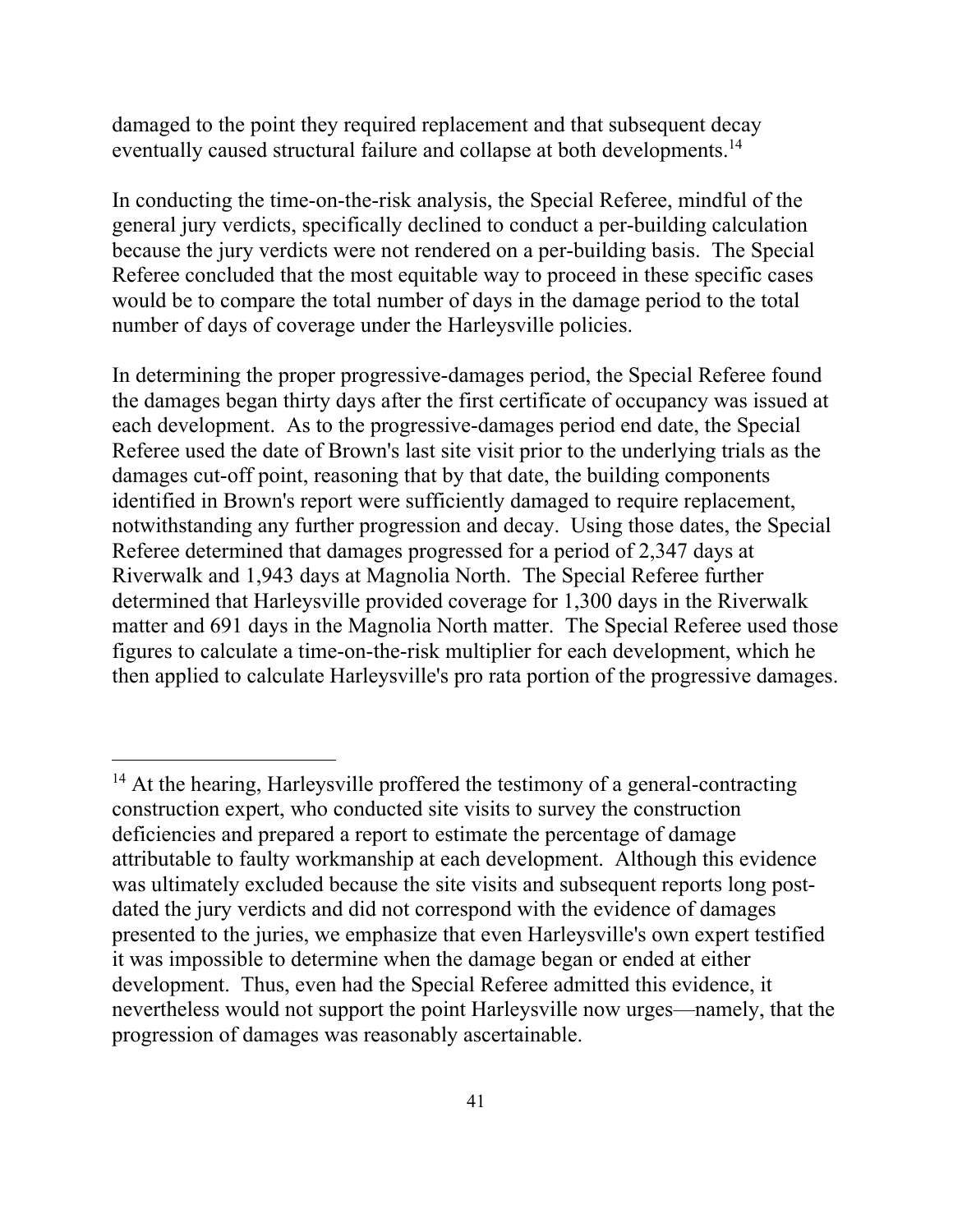On appeal, both parties take issue with the dates the Special Referee used in his calculations, and Harleysville contends the Special Referee erred in failing to conduct a per-building analysis and in refusing to include loss-of-use and punitive damages in the figure to be reduced by the time-on-the-risk multiplier. Additionally, the POAs contend application of the time-on-the-risk formula at all is inappropriate because the jury rendered general verdicts, and therefore Harleysville should be required to indemnify Heritage for the entire amount of all jury verdicts—not a reduced amount proportionate to Harleysville's time on the risk.

## *A. Loss of Use—Actual Damages*

Harleysville contends the actual damages awarded for loss of use in the Riverwalk class action should be deemed to be progressive in nature and, thus, included in the amount subject to allocation based on Harleysville's time on the risk. We agree and modify the Special Referee's Riverwalk calculation slightly to include allocation of the actual damages resulting from loss of use.

 effect." *McGill v. Moore*, 381 S.C. 179, 185, 672 S.E.2d 571, 574 (2009) (citing "An insurance policy is a contract . . . and the terms of the policy are to be construed according to contract law." *Auto Owners Ins. Co. v. Rollison*, 378 S.C. 600, 606, 663 S.E.2d 484, 487 (2008) (citing *Estate of Revis v. Revis,* 326 S.C. 470, 477, 484 S.E.2d 112, 116 (Ct. App. 1997)). "Where [a] contract's language is clear and unambiguous, the language alone determines the contract's force and *Schulmeyer v. State Farm Fire and Cas. Co.,* 353 S.C. 491, 495, 579 S.E.2d 132, 134 (2003)). "It is a question of law for the court whether the language of a contract is ambiguous." *Id*. (citing *Town of McClellanville,* 345 S.C. at 623, 550 S.E.2d at 302–03).

The policies provide "'[p]roperty damage' that is loss of use of tangible property that is not physically injured will be deemed to occur at the time of the 'occurrence' that caused it."15 In this case, the relevant occurrence is the repeated infiltration of water into the improperly constructed buildings, which is a progressive injury. *See Crossmann*, 395 S.C. at 52 n.8, 717 S.E.2d at 595 n.8 (explaining a progressive injury "results from an event or set of conditions that occurs repeatedly or

<sup>&</sup>lt;sup>15</sup> The excess liability policies contain a similar provision: "All such loss of use shall be deemed to occur at the time of the 'occurrence' that caused it."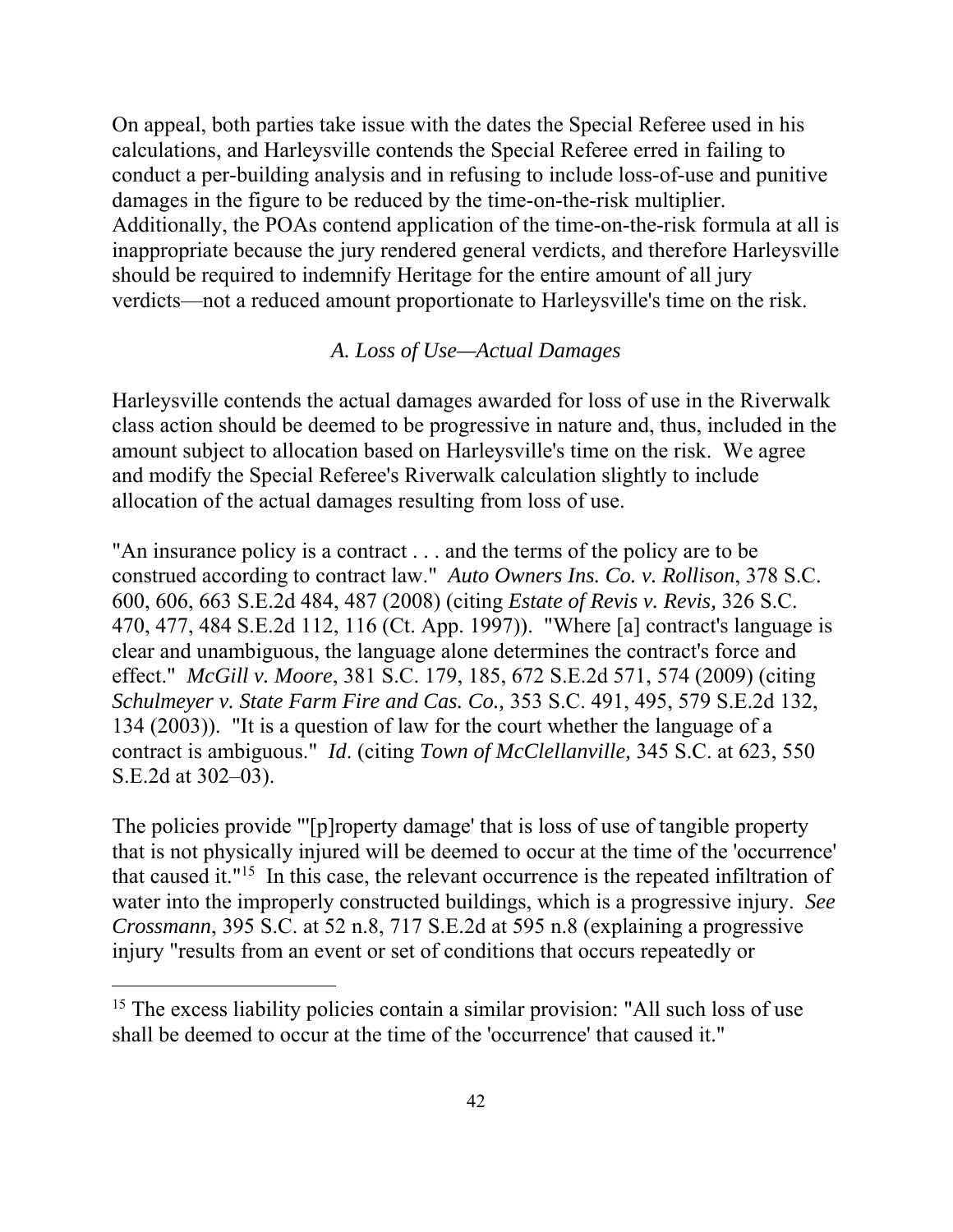continuously over time, such as . . . the continual intrusion of water into a building"). Because the underlying occurrence is progressive in nature, we find the language of the policies unambiguously provides that loss-of-use damages must be deemed to have progressed over the same period of time. Accordingly, we modify the Special Referee's time-on-the risk calculation for Riverwalk as follows:

| <b>Riverwalk</b>                        |               |
|-----------------------------------------|---------------|
| Actual damages-POA                      | \$4,250,000   |
| Actual damages—Class Action             | \$250,000     |
| Setoff <sup>16</sup>                    | (\$1,028,821) |
| Adjusted actual damages                 | \$3,471,179   |
| Time-on-the-risk multiplier             | 0.5538        |
| Harleysville's pro rata share of actual | \$1,922,338   |
| damages                                 |               |
| Punitive damages—POA                    | \$250,000     |
| Punitive damages—Class Action           | \$750,000     |
| Total amount covered by Harleysville's  | \$2,922,338   |
| policies                                |               |

In sum, we affirm the findings of the Special Referee as modified above, and find the policies covered \$2,922,338 as to the Riverwalk litigation.

## *B. Punitive Damages*

Turning to the issue of punitive damages, Harleysville argues that punitive damages, like actual damages, are subject to allocation based on time on the risk. Without establishing a categorical rule, we disagree with Harleysville in these circumstances and affirm.

In the construction-defect trials, the POAs presented evidence that during the construction process at both Riverwalk and Magnolia North (as well as several of Heritage's other large-scale condominium developments in Horry County), Heritage chose not to employ an inspecting architect to evaluate and approve or

<sup>&</sup>lt;sup>16</sup> By way of post-trial motion in the underlying construction-defect suit, Harleysville was granted a setoff as a result of settlement amounts paid by defendants other than Heritage.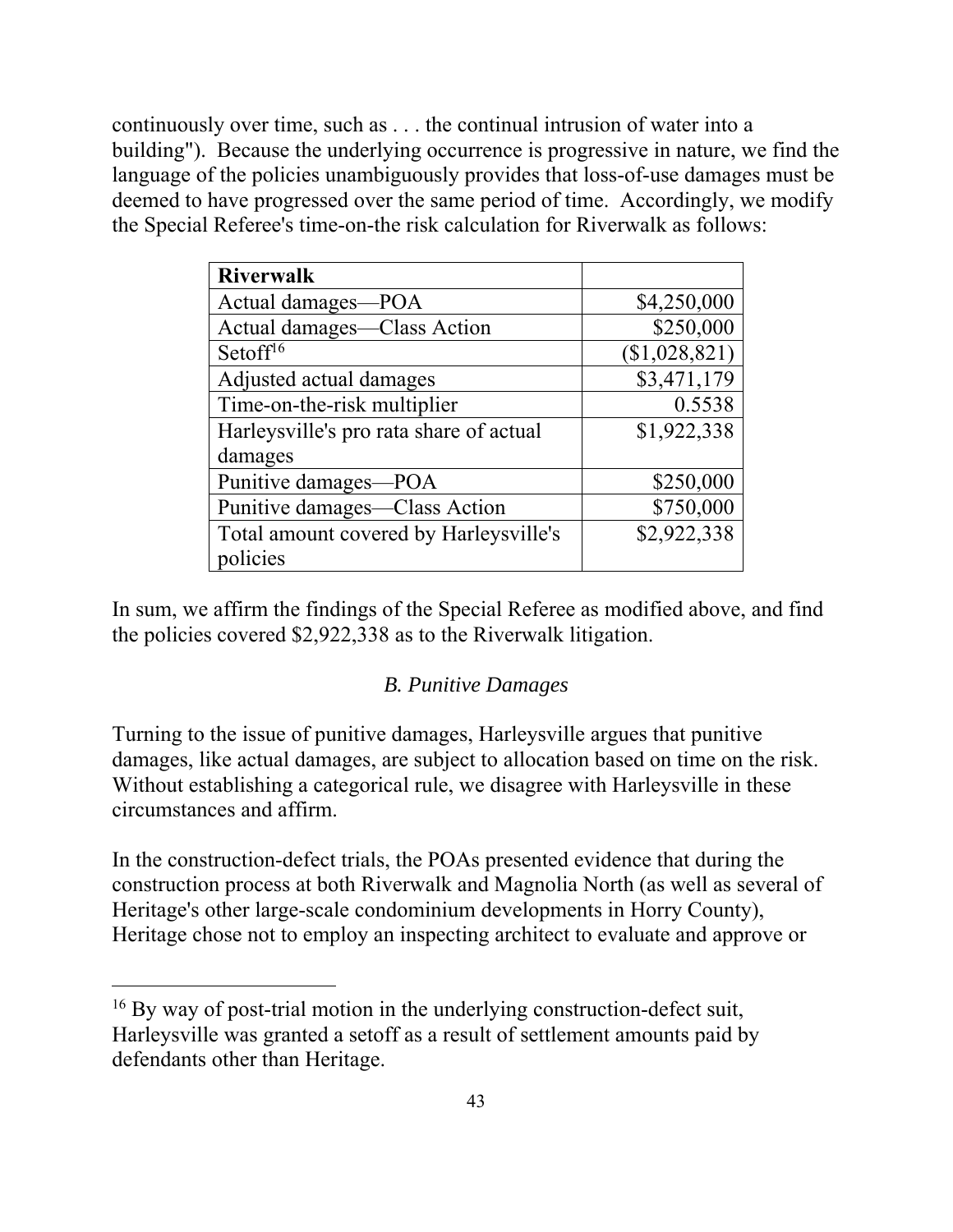Riverwalk POA suit, and \$750,000 in the Riverwalk class action. disapprove any modifications and substitutions to the original construction plans and specifications. The POAs contended the absence of an inspecting architect resulted in the widespread and unchecked substitution of inferior building products and improper structural modifications that ultimately led to the pervasive structural and water-intrusion problems, all of which could have been avoided had the original specifications been followed or properly modified. Further, the POAs argued that although Heritage was aware of significant water-intrusion problems at the other developments before beginning construction at Riverwalk and Magnolia North, Heritage nevertheless continued the same inadequate construction practices at these developments. The POAs presented additional evidence that despite knowledge of the ongoing construction problems, Heritage also deliberately targeted its sales efforts toward elderly, out-of-state residents and marketed its condominiums on the basis of quality and luxurious amenities, such as swimming pools and tennis courts, that were never constructed. The POAs contended that all of this evidence demonstrated Heritage willfully and repeatedly sold improperly constructed condominiums to innocent purchasers and that such conduct justified the imposition of punitive damages. As noted, the jury verdicts included punitivedamage awards of \$2,000,000 in the Magnolia North suit, \$250,000 in the

Although the Special Referee determined the time-on-the-risk principles set forth. in *Crossmann* were applicable to the actual damages awarded by the juries, the Special Referee rejected Harleysville's argument that punitive damages were likewise subject to time-on-the-risk allocation, observing that the formula set forth in *Crossmann* referred only to damages that were deemed to be progressive.

On appeal, Harleysville argues that punitive damages are necessarily predicated upon the underlying progressive damages and, therefore, are also subject to timeon-the-risk allocation. Harleysville further avers that, like actual damages, punitive damages also serve a compensatory role, and since the pattern of reprehensible conduct justifying the imposition of punitive damages took place over a period of several years, "basic principles of fairness" require that Harleysville not be saddled with the entire punitive damages award.

Initially, we find Harleysville seeks to blur the distinction between actual and punitive damages and conflates the underlying purposes of these two different types of damages. "The purpose of *actual or compensatory damages* is to compensate a party for injuries suffered or losses sustained." *Clark v. Cantrell*,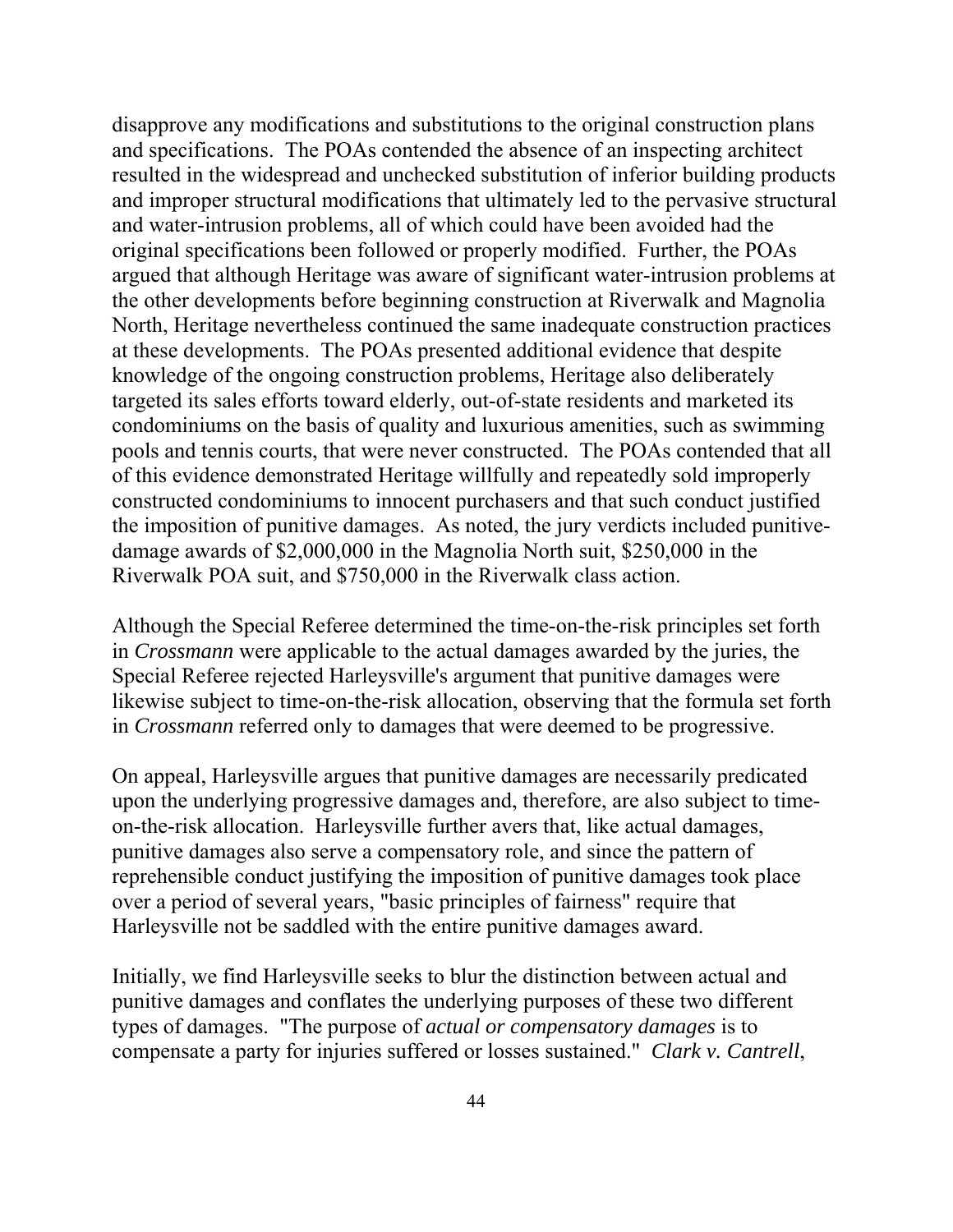339 S.C. 369, 378, 529 S.E.2d 528, 533 (2000) (emphasis added) (examining the fundamental differences between actual damages and punitive damages and rejecting the argument that punitive damages should be reduced by the proportion of the plaintiff's comparative negligence). "The goal [of compensatory damages] is to restore the injured party, as nearly as possible through the payment of money, to the same position he or she was in before the wrongful injury occurred." *Id*. (citations omitted).

 deterring its repetition'" (emphasis added) (quoting *BMW of N. Am., Inc. v. Gore,*  In contrast, punitive damages relate not to the plaintiff, but rather to the "the *defendant's* reckless, willful, wanton, or malicious conduct." *Id.* at 379, 529 S.E.2d at 533 (emphasis added); *see also Mitchell v. Fortis Ins. Co.*, 385 S.C. 570, 584, 686 S.E.2d 176, 183 (2009) (observing that an award of punitive damages "'further[s] a state's legitimate interests in punishing *unlawful conduct* and 517 U.S. 559, 568 (1996))); *Genay v. Norris*, 1 S.C.L. (1 Bay) 6, 7 (1784) (focusing on the conduct of the defendant in affirming an award of "very exemplary damages" and finding such damages were warranted where the defendant's conduct was found to be "very wanton," particularly in light of the defendant's special training and experience). "Although compensatory damages and punitive damages are typically awarded at the same time by the same decisionmaker, they serve distinct purposes." *Cooper Indus., Inc. v. Leatherman Tool Grp.*, 532 U.S. 424, 432 (2001). "The former are intended to redress the concrete loss that the plaintiff has suffered by reason of the defendant's wrongful conduct." *Id*. (citations omitted). "The latter . . . operate as 'private fines' intended to punish the defendant and to deter future wrongdoing." *Id*.

 *compensation* to the plaintiff.'" *Pac. Mut. Life Ins. Co. v. Haslip*, 499 U.S. 1, 15– Although this Court has acknowledged punitive damages may also "compensate . . . for the willfulness with which the [plaintiff's] right was invaded," this Court has unequivocally rejected the attempt to "blur all distinctions between actual and punitive damages by unduly emphasizing [any] compensatory aspect." *Clark*, 339 S.C. at 379, 529 S.E.2d at 533 (citations and internal quotation marks omitted). Indeed, "'[i]t is a well-established principle of the common law, that . . . a jury may inflict what are called exemplary, punitive, or vindictive damages upon a defendant, having in view *the enormity of his offence rather than the measure of*  16 (1991) (emphasis added) (quoting *Day v. Woodworth,* 54 U.S. 363, 371 (1852)); *see also id.* at 54 (O'Connor, J., dissenting) ("Unlike compensatory damages, which serve to allocate an existing loss between two parties, punitive damages are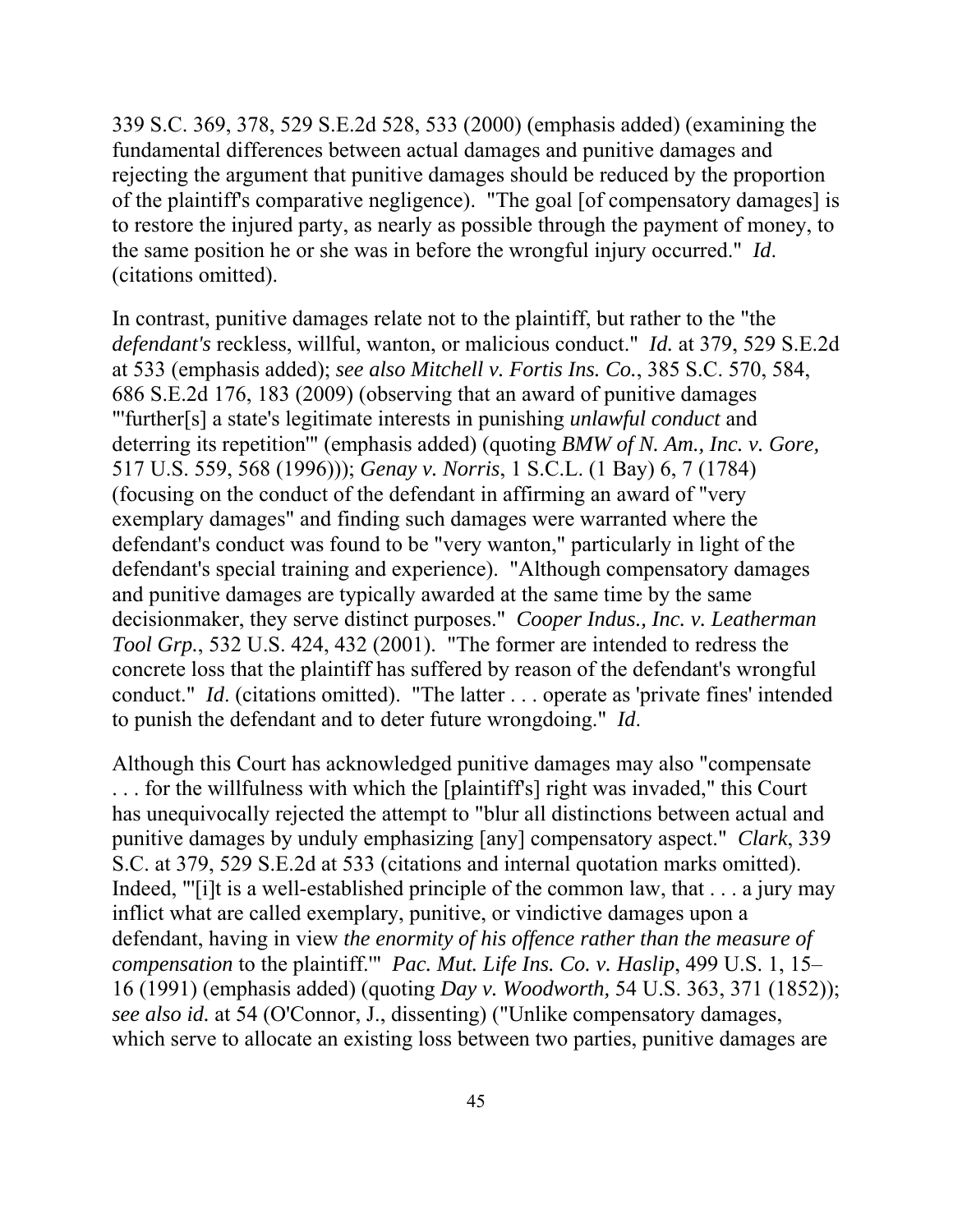specifically designed to exact punishment in excess of actual harm to make clear that the defendant's misconduct was especially reprehensible."). We therefore reject Harleysville's attempt to mischaracterize the punitive damages in these cases as compensatory.

We turn now to the question of whether punitive damages, though not compensatory in nature, are nevertheless subject to time-on-the-risk allocation. The concept of time on the risk is a judicially created, equitable method of allocating progressive damages "where it is impossible to know the exact measure of damages attributable to the injury that triggered each policy," as is the case here. *Crossmann*, 395 S.C. at 64, 717 S.E.2d at 602; *see id*. at 64–67, 717 S.E.2d at 601– 03 (explaining that the time-on-the-risk method is the "equitable approach [that] best harmonizes" the language of CGL policies with the scientific and administrative impossibility of identifying the precise quantum of property damage occurring during each policy period). Ultimately, this method of allocation "addresses a problem of proof" in cases involving progressive property damages "where it is not feasible to make a fact-based allocation of losses attributable to each policy period." *Boston Gas Co*., 910 N.E.2d at 316. At the heart of the timeon-the-risk theory is the idea that the policy period is a temporal limitation upon an insurer's indemnity obligation. *See Crossmann*, 395 S.C. at 60, 717 S.E.2d at 599 (rejecting the "joint and several" allocation approach because, *inter alia*, that approach ignores "critical language" limiting the insurer's indemnity obligation to those losses occurring during the policy period). As we explained in *Crossmann*, the time-on-the-risk allocation is a determination of "how much coverage [is to] be provided by each triggered policy." *Id*. at 59, 717 S.E.2d at 599. In other words, the analysis begins with a determination of when coverage-triggering losses occurred, then allocates losses based on the period of time each insurer was on the risk.

A key point to the time-on-the-risk analysis is that this allocation method was developed as a means of apportioning actual, compensatory damages where the injury progressed over time. S*ee Crossmann*, 395 S.C. at 45, 717 S.E.2d at 591 ("Where proof of the *actual property damage* distribution is not available, the allocation formula adopted herein will serve as an appropriate default method for dividing the loss . . . ." (emphasis added)). As such, the logic and policy considerations underlying the time-on-the-risk method may not as easily lend themselves to the application of this concept to punitive damages. Nevertheless, the parties have presented this Court (and the Special Referee) with a paucity of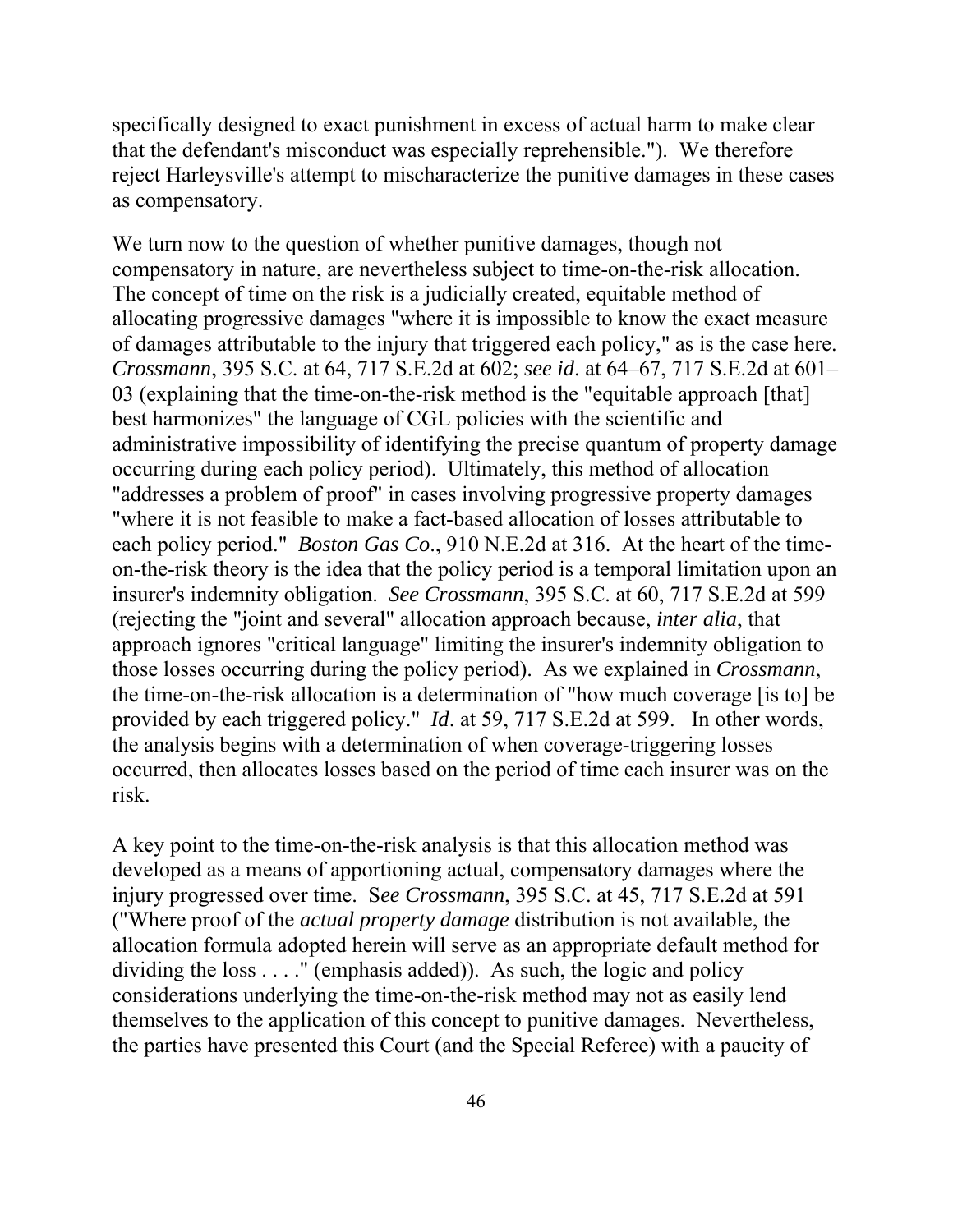legal authority to inform our decision as to the allocability of punitive damages, thus forcing us to resort to these policy considerations as our guide in navigating this novel issue. We emphasize it is not our intent to create a bright-line rule that punitive damages may never be subject to allocation based on time on the risk. However, we conclude the punitive-damage awards are not subject to reduction under the facts of these cases.

Specifically, the difficulty here is that Harleysville does not contend, and has presented no evidence, that any of the reprehensible acts upon which punitive damages are predicated occurred outside the relevant policy periods. To the contrary, the evidence in the record demonstrates that all of Heritage's reprehensible acts that justified the juries' imposition of punitive damages took place entirely during the period of time Harleysville's policies were effective. Thus, we conclude the Special Referee did not err in finding punitive damages were not subject to reduction based on the time-on-the-risk multiplier in these cases.

## *C. Time-on-the-Risk Allocation of the General Verdict*

We next turn to the POAs' contention that it was error to apply the time-on-the-risk allocation to the general verdicts based on the possibility that some portion of the jury awards might include losses which are attributable to non-progressive damages stemming from the POAs' breach of fiduciary duty or breach of warranty claims. We affirm.

In rejecting this argument, the Special Referee determined that both covered and non-covered (faulty workmanship) claims were submitted to the jury and concluded that it would be too speculative and inappropriate to allocate the jury verdicts between progressive damages subject to time-on-the-risk allocation and fixed losses not subject to time-on-the-risk allocation. Thus, the Special Referee concluded the entire amount of actual damages would be reduced in proportion to Harleysville's time on the risk.

Essentially, the POAs attempt to use the general verdict rule as both a shield and a sword, arguing first that the general verdict rule shields any evaluation of covered versus non-covered damages, yet thereafter arguing application of time-on-the-risk principles is wholly precluded by the possibility that some portion of the jury verdicts might be attributable to non-progressive damages. We find the Special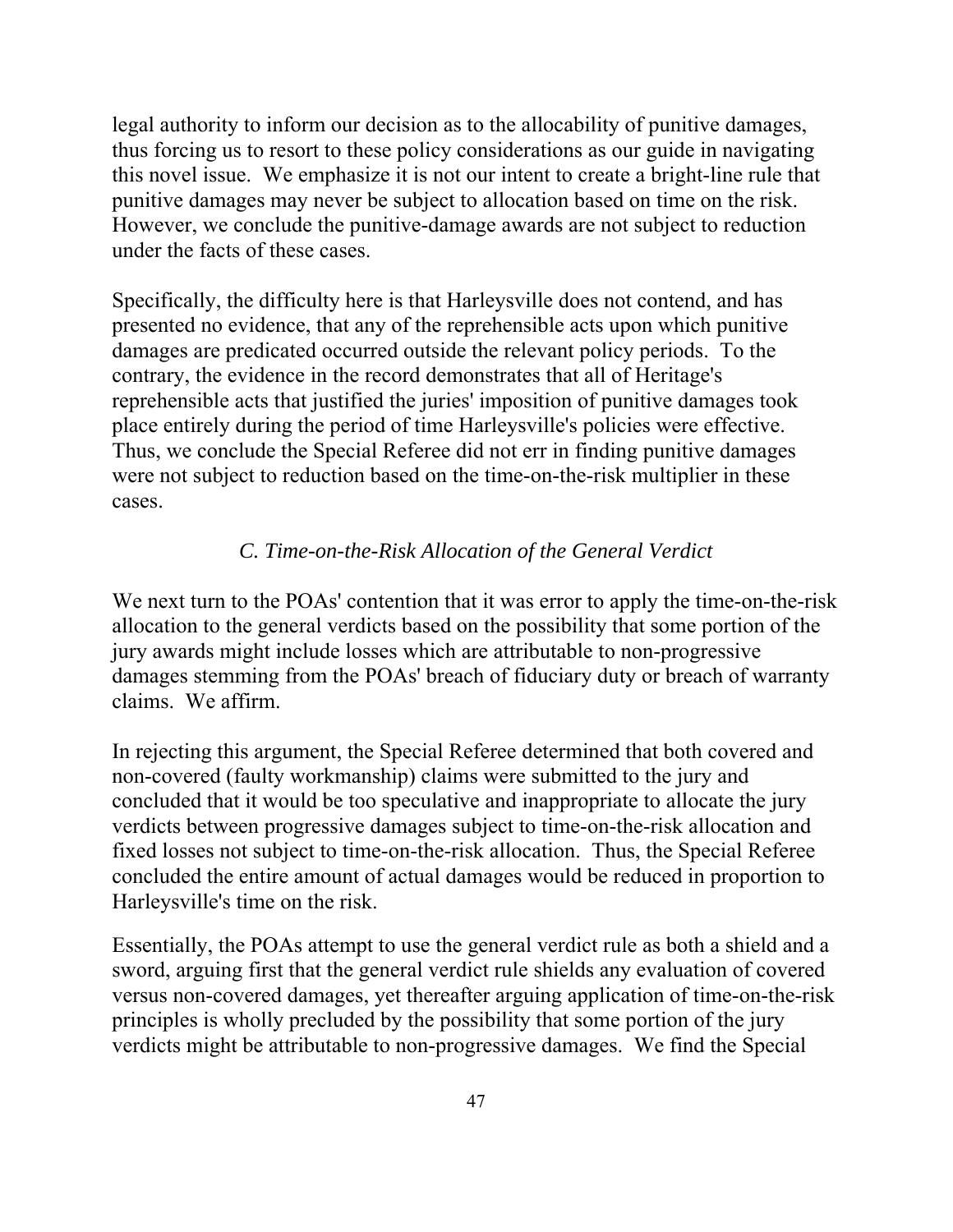Referee properly rejected this argument; the general verdict rule may not serve as a basis for the POAs to obtain coverage for non-covered claims and simultaneously serve as a basis to avoid time-on-the-risk apportionment of any aspect of the jury verdicts. *See Mitchell v. Fed. Intermediate Credit Bank*, 165 S.C. 457, 164 S.E. 136, 140 (1932) (noting a party may not use the same argument as both a shield and a sword) (citations omitted).

## *D. Factual Determinations*

Lastly, we do not believe the Special Referee abused his discretion in refusing to conduct a per-building analysis or in setting the policy period or progressivedamages period dates, as there is evidence in the record to support those findings. *See Crossmann*, 395 S.C. at 65–66, 717 S.E.2d at 602 (finding it is within the sound discretion of the trial court to determine, in light of the particular facts and circumstances of each case, the most appropriate manner for applying the basic time-on-the-risk formula to reasonably approximate each insurer's time on the risk); *Newman*, 385 S.C. at 191, 684 S.E.2d at 543 ("In an action at law tried without a jury, the appellate court will not disturb the trial court's findings of fact unless there is no evidence to reasonably support them."); *BB & T v. Taylor*, 369 S.C. 548, 551, 633 S.E.2d 501, 502–03 (2006) (explaining that when a determination lies within the sound discretion of the trial court, the standard of review on appeal is limited to determining whether there was an abuse of discretion); *see also Outboard Marine Corp. v. Liberty Mut. Ins. Co.*, 670 N.E.2d 740, 756–57 (Ill. Ct. App. 1996) (refusing to disturb the trial court's exercise of discretion in apportioning progressive damages).

Based on the foregoing, we affirm the Special Referee's time-on-the-risk calculation as to Magnolia North and affirm as slightly modified as to Riverwalk.

# **V.**

# **Miscellaneous Trial Issues**

Harleysville argues the Special Referee erred in excluding certain evidence and in making various factual findings. After a full review of the record, we find the Special Referee did not abuse his discretion and affirm pursuant to Rule 220, SCACR. *See Am. Fed. Bank, FSB v. No. One Main Joint Venture*, 321 S.C. 169, 174–75, 467 S.E.2d 439, 442 (1996) ("Conduct of a trial, including admission and rejection of testimony, is largely within the trial judge's sound discretion, the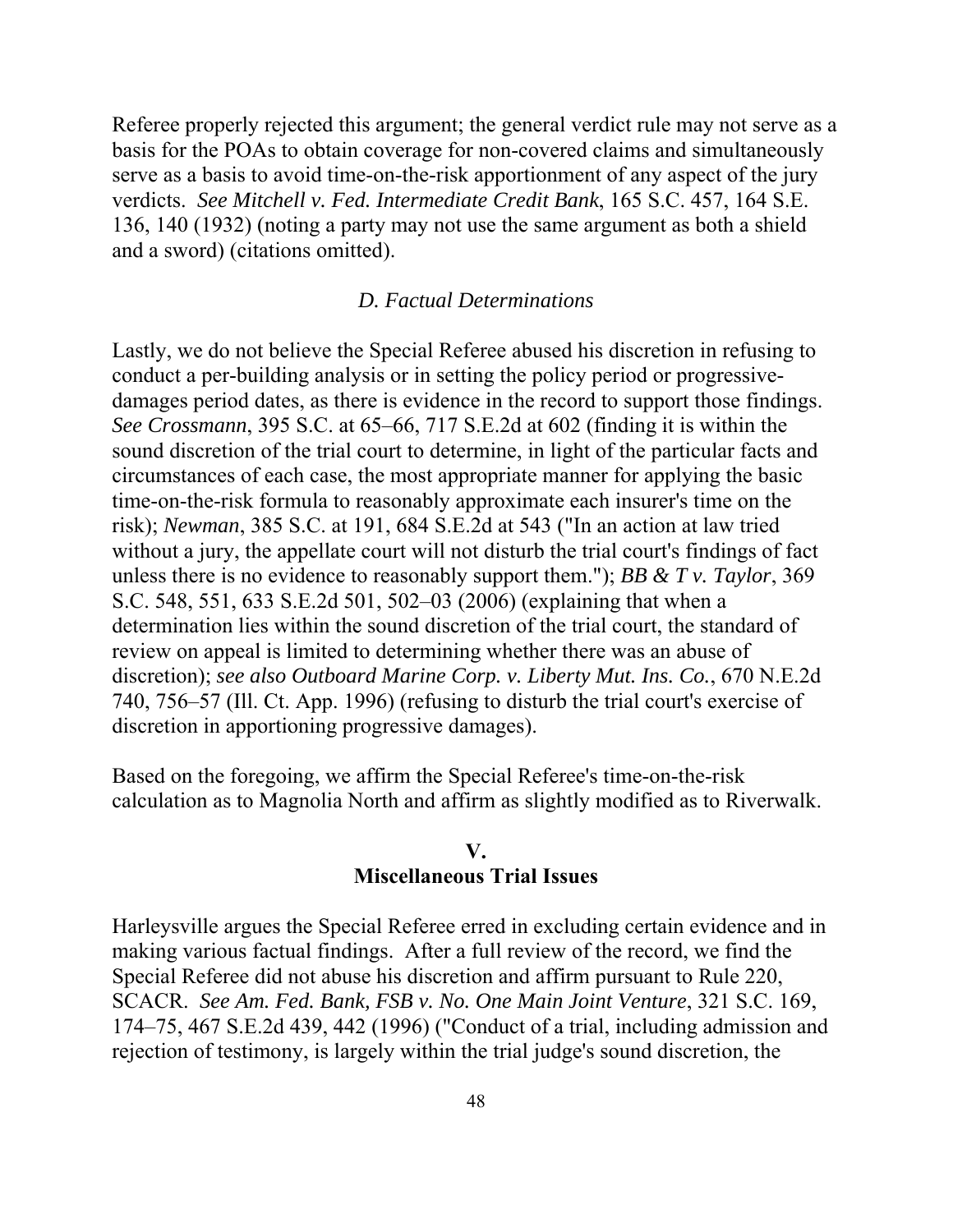exercise of which will not be disturbed on appeal unless appellant can show abuse of such discretion, commission of legal error in its exercise, and resulting prejudice to appellant's rights." (citing *Fetner v. Aetna Life Ins. Co.,* 199 S.C. 79, 18 S.E.2d 521 (1942))).

Additionally, Harleysville contends it was error for the Special Referee not to construe its motion for judgment as a matter of law as being made pursuant to Rule 41(b), SCRCP. Rule 41(b), SCRCP, provides that, in a non-jury action, after the plaintiff "has completed the presentation of his evidence, *the defendant* . . . may move for a dismissal on the ground that upon the facts and the law the plaintiff has shown no right to relief." (emphasis added). Here, Harleysville was the plaintiff not the defendant. Moreover, Harleysville in no way sought a ruling that it, as "the plaintiff[,] has shown no right to relief." Indeed, Harleysville's motion sought a ruling to the contrary, namely that Harleysville was entitled to relief as a matter of law. Thus, we find the argument that the Special Referee erred in failing to construe Harleysville's motion as one made pursuant to Rule 41(b), SCRCP, is without merit. *Cf. Waterpointe I Prop. Owner's Ass'n v. Paragon, Inc.*, 342 S.C. 454, 458, 536 S.E.2d 878, 880 (Ct. App. 2000) (construing *defendant's* "directed verdict" motion in a non-jury action as a motion for involuntary non-suit under Rule 41(b), SCRCP, and reviewing it as such). In any event, there can be no prejudicial error here, for it is manifest the Special Referee rejected most of Harleysville's arguments and had no intention of summarily ruling in favor of Harleysville.

## **VI.**

In sum, we find the Special Referee correctly found Harleysville failed to reserve the right to contest coverage of actual damages and that punitive damages are covered under the CGL policies. We also find there is evidence in the record to support the Special Referee's factual findings as to the progressive damages periods and that the Special Referee did not abuse its discretion in determining Harleysville's time on the risk at Magnolia North. We find loss-of-use actual damages at Riverwalk are subject to time-on-the-risk allocation but that punitive damages at both developments are not. We thus affirm in the Magnolia North matter and affirm as modified in the Riverwalk matter.

**AFFIRMED AND AFFIRMED AS MODIFIED.** 

**BEATTY, C.J., HEARN, J., and Acting Justice James E. Moore concur. Acting Justice Costa M. Pleicones, dissenting in a separate opinion.**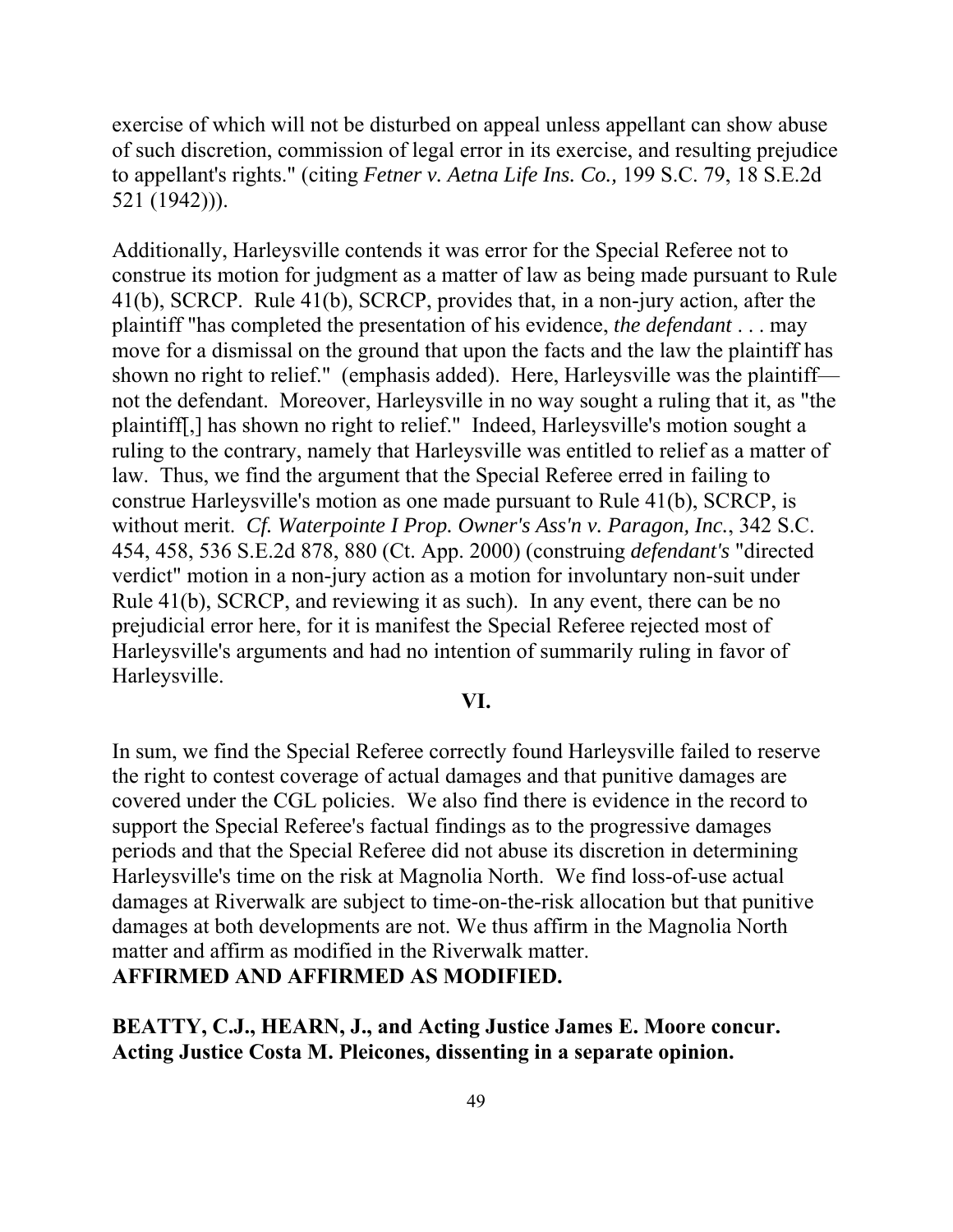**ACTING JUSTICE PLEICONES:** I respectfully dissent and would reverse and remand to the special referee with instructions.

In my view, the critical dates necessary to the determination of the merits here are these:

May 2003: Magnolia North POA sues Heritage

December 2003: Riverwalk POA sues Heritage

- December 2003 January 2004: Harleysville informs Heritage it will defend under a reservation of rights
- November 10, 2005: *L-J, Inc. v. Bituminous Fire & Marine Ins. Co.*, 366 S.C. 117, 621 S.E.2d 33 (2005) becomes final. Holds that faulty workmanship that damages only the work itself is not an "occurrence" within the meaning of a CGL policy.

January 2009: Riverwalk verdict

May 2009: Magnolia North verdict

October 29, 2009: *Auto Owners Ins. Co. v. Newman*, 385 S.C. 187, 684 S.E.2d 541 (2009) becomes final. Holds that progressive damage to other materials as the result of subcontractor's faulty workmanship is "property damage" and therefore a covered occurrence under CGL policy, and interprets two policy exclusions.

## **A. Reservation of Rights**

The majority finds Harleysville's notices of its reservation of rights insufficient because they (1) failed to notify the insureds of the particular grounds upon which it might dispute coverage; (2) did not advise of the need to allocate damages between covered and non-covered losses; and (3) did not inform the insureds that Harleysville would seek a declaratory judgment if there were adverse jury verdicts. I note four things at the outset: (1) the majority cites no South Carolina authority that requires this type of information be included in a reservation of rights letter; (2) these letters were sent almost two years before *L-J* became final in November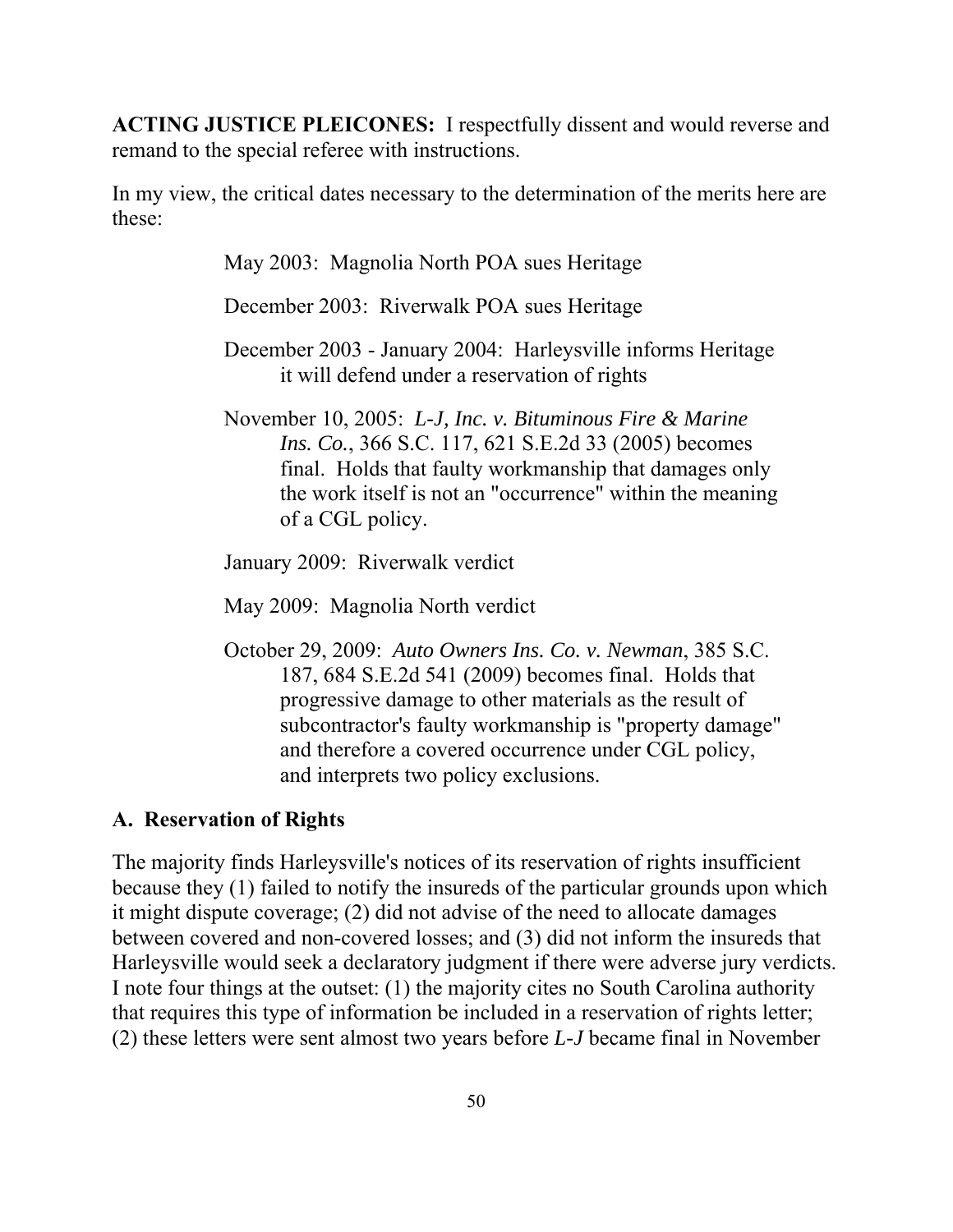2005, and more than eight months before the initial *L-J* opinion was filed in August 2004, at a time when 'occurrence' and 'property damage' definitions were unsettled; (3) the letters were sent more than five and a half years before *Newman*  held that 'progressive' damages to other materials were property damage, and interpreted two standard CGL policy exclusions; and (4) the reservation of rights letters were sent by Harleysville to its sophisticated insured, Heritage Builders, and not to the POAs who now purport to contest the sufficiency of these notices.

Unlike the majority, I would hold that the POAs lack standing to challenge the sufficiency of the reservation of rights letters. While the majority recognizes that permitting this type of third party challenge is the exception rather than the rule, they offer no explanation of the "specific circumstances "or "unique circumstances" that distinguish this case from any other beyond, apparently, the developer's bankruptcy. Further, they support the decision to uphold the Special Referee's standing ruling by citing two cases, each of which I find distinguishable. In both *Transamerica Ins. Co, v. Int'l Broad Corp*., 94 F.3d 1204 (8th Cir. 1996) and *Stoneridge Dev. Co., Inc. v. Essex Ins. Co.*, 888 N.E.2d 633 (Ill. Ct. App. 2008), the third party's right to stand in the shoes of the insured was predicated on an equitable estoppel theory, in *Transamerica* where the allegation was that the third party had been induced to sign a waiver based upon the insurance company's misrepresentation to him and in *Stoneridge* based upon an allegation that the insurance company was acting under an undisclosed conflict of interest. Insofar as I can discern, there is no claim here that the POAs could prevail on a claim of equitable estoppel against Harleysville. In my opinion, these POAs lack standing to challenge the sufficiency of the reservation of rights letters.

Were I to reach the merits, I would find the reservation of rights letters adequate. In support of my conclusion, I quote from a letter sent by Harleysville ("HMIC") on January 23, 2004:

## RESERVATION OF RIGHTS

This letter is not intended to waive any of HMIC's rights under any HMIC insurance policy or at law. HMIC continues to reserve it [sic] rights as set forth in its prior reservation of rights, and as set forth herein, including but not limited to the following issues: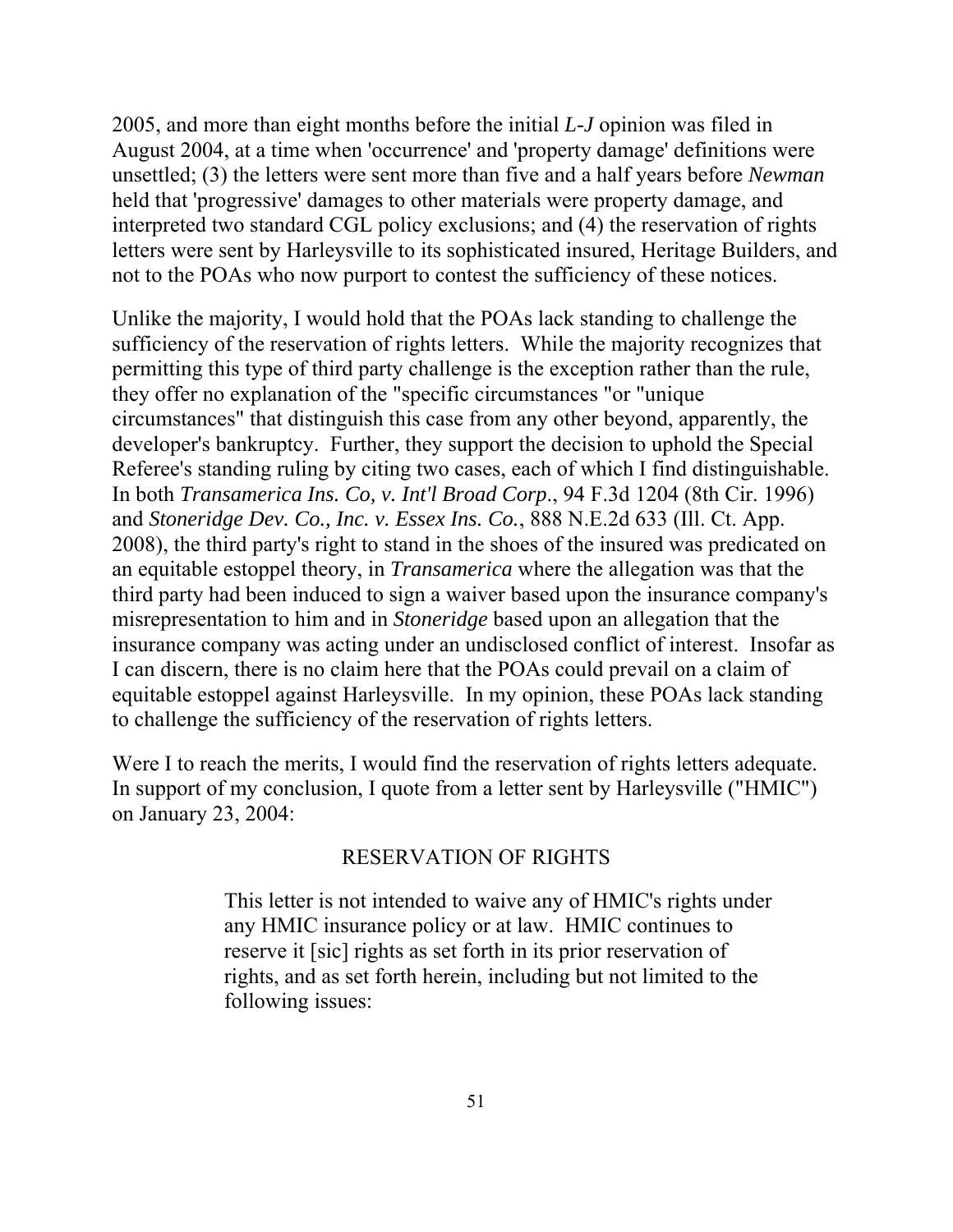- 1) Whether property damage or bodily injury was caused by an occurrence as defined by any policy or policies and happened during an HMIC policy period;
- 2) Whether notice was provided to HMIC in compliance with the notice provision of the policy or policies;
- 3) Whether the cooperation clause of any policy or policies has been complied with;
- 4) Whether the applicable limits of any and all applicable primary or excess policies of insurance have, in fact, been exhausted;
- 5) Whether or not any exclusion applies to preclude coverage under any policy or policies; and
- 6) Any additional coverage defenses which may arise during the investigation of this matter.

The pleadings seek punitive damages. HMIC reserves the right to disclaim coverage for these since under all of your policies, they would not arise from an "occurrence," do not fit the definition of "bodily injury" or "property damage," and/or were "expected and intended" within the meaning of exclusions in the policies.

If there is available to you coverage from any other insurance carrier or source in addition to that provided by HMIC, you should immediately notify the carrier or source of all the facts and circumstances surrounding this matter, and that you have been named as a defendant in this lawsuit. Please notify HMIC of the name and address of any such other insurance carrier, and of the policy number under which this additional coverage is available to you.

Nothing contained in this letter should be deemed a waiver of the terms and conditions of the HMIC policy. HMIC expressly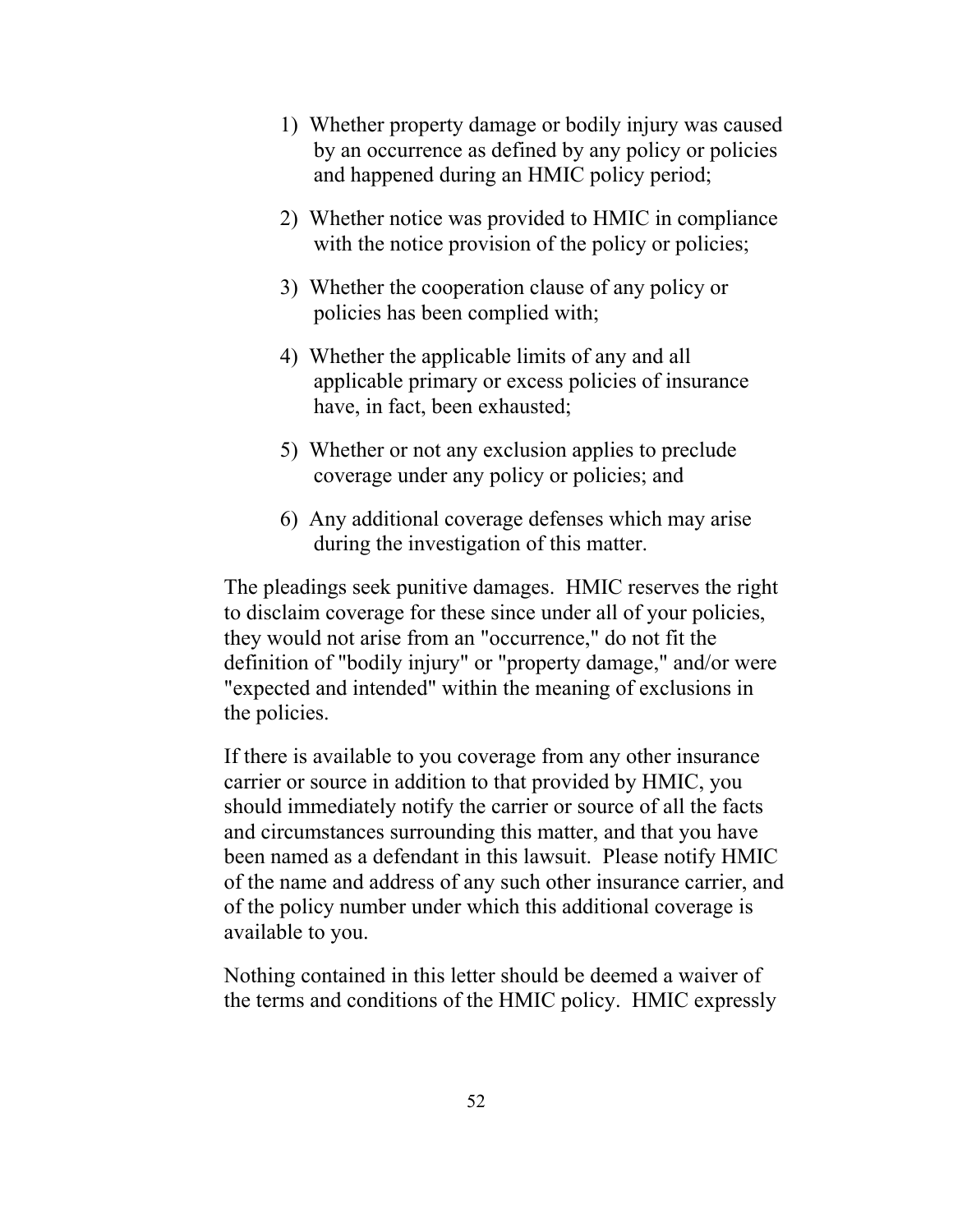reserves the right to rely upon any term or condition of the insurance contract or any other ground which may be found to limit or preclude coverage.

In the event that it is determined that there is no coverage for this action under the HMIC policy, HMIC expressly reserves the right to recover the amounts incurred in the defense of this action from you or any of your other insurers that may be liable for these costs.

Please advise us of any information that you have that you believe may affect our determination concerning the coverage available under the HMIC policy.

HMIC's position is based upon the facts which have been made available to it to date. HMIC expressly reserves the right to modify its determination concerning the potential for coverage under this policy if the information developed during our investigation of this claim warrants the modification.

 of damages it might dispute - is unwarranted. This is especially so when one In my opinion, the majority's conclusion - that this language was insufficient to put the builder on notice, and its suggestion that an insurance company must explain its position or its reasons in order to reserve its rights, or must specify which types considers these letters and conversations took place between sophisticated commercial entities long before *L-J* had settled (for a time) the meaning of the terms "occurrence." Further, as the majority acknowledges, it was approximately four years later that the Court finally adopted "the basic concept . . . that the cost of repairing faulty workmanship is not covered . . . but resulting property damage beyond defective work product itself is" in *Newman*, *supra*. Finally, I find nothing in the punitive damages reservation of rights language that distinguishes it from the language quoted above-indeed, that section merely recites certain defined terms from the policy itself.

I would reverse the Special Referee's finding that the POAs have standing to challenge the sufficiency of the reservation of rights letters, and, were I to reach the merits, his conclusion that Harleysville did not effectively reserve its rights. To the extent the majority relies upon *Newman* to suggest Harleysville is "at fault in not seeking an allocation of covered damages," I point out the verdicts in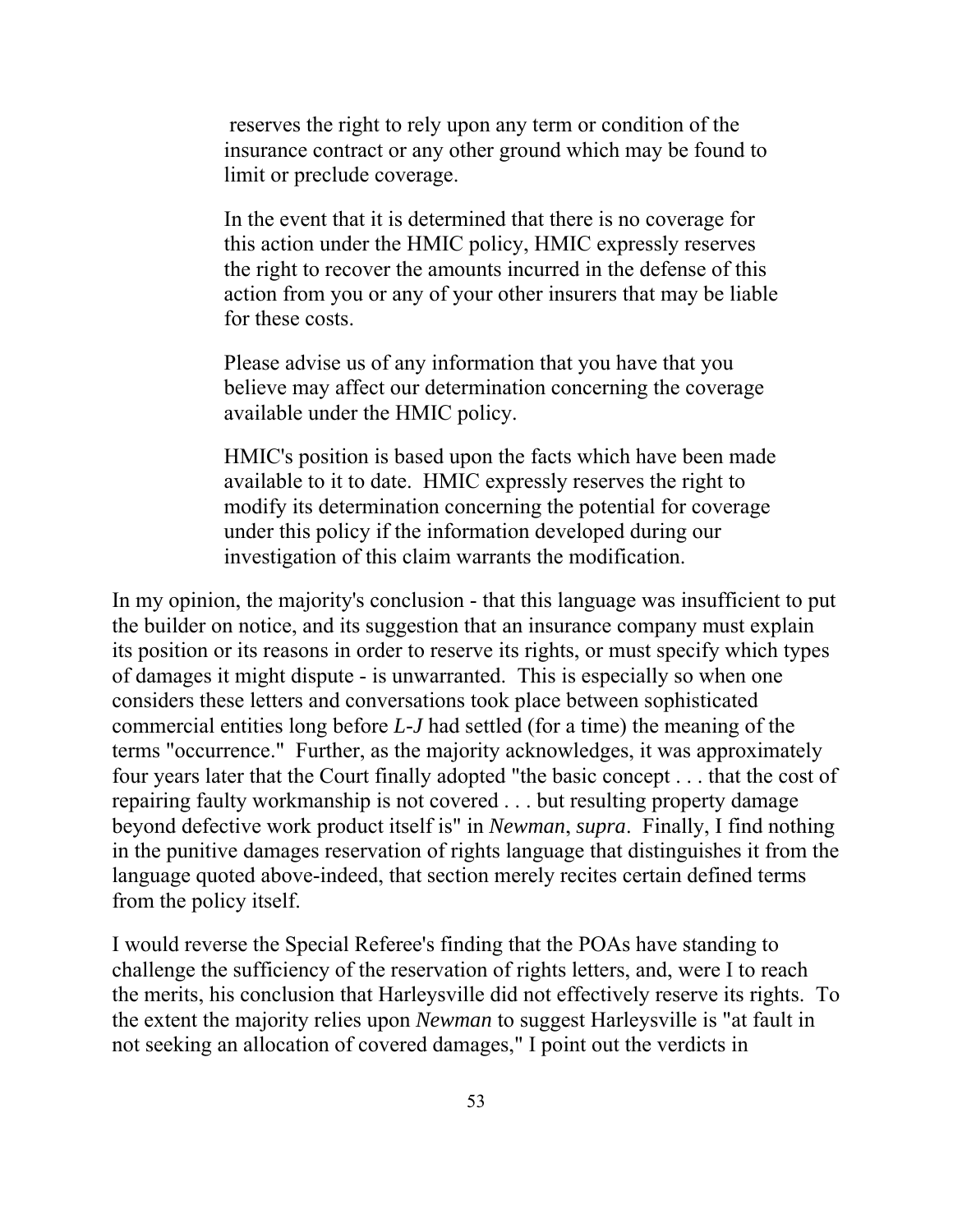Riverwalk (January 2009) and in Magnolia North (May 2009) predate *Newman*  (October 2009) by at more than five months. Moreover, there is no suggestion how Harleysville could have intervened in these lawsuits and asserted a defense against coverage without creating an impermissible conflict of interest in violation of established South Carolina law. *See Sims v. Nationwide Mut. Ins. Co.*, 247 S.C. 82, 145 S.E.2d 523 (1965). In my view, nothing in the general verdicts bars Harleysville from now litigating its liability under its reservation of rights letters.

For the reasons given above, I would allow Harleysville to litigate its liability, including any liability for the punitive damages award, in these declaratory judgment actions. I would also reverse and remand the allocation of damages as any "time on risk" analysis is necessarily affected by the proper allocation of damages, and a determination of their "progression."

I respectfully dissent.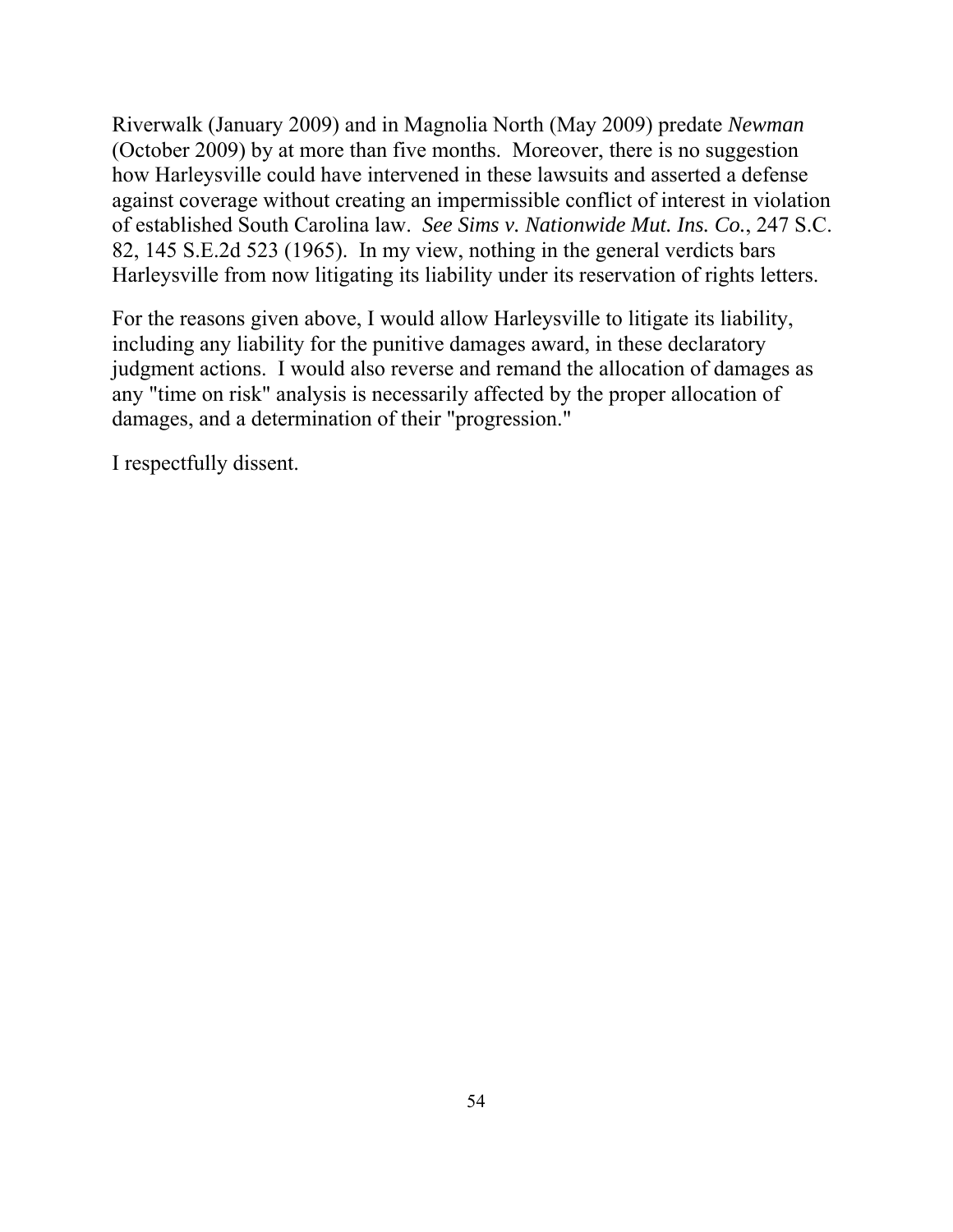## **THE STATE OF SOUTH CAROLINA In The Supreme Court**

Jane Doe, Petitioner,

v.

State of South Carolina, Respondent.

Appellate Case No. 2015-001726

## **IN THE ORIGINAL JURISDICTION**

Opinion No. 27728 Heard March 23, 2016 – Filed July 26, 2017

## **DECLARATORY JUDGMENT ISSUED**

John S. Nichols, of Bluestein Nichols Thompson & Delgado, L.L.C., and Bakari T. Sellers and Alexandra Marie Benevento, both of Strom Law Firm, L.L.C., all of Columbia, for Petitioner.

Attorney General Alan McCrory Wilson, Solicitor General Robert D. Cook, Deputy Solicitor General J. Emory Smith, Jr., and Assistant Attorney General Brendan Jackson McDonald, all of Columbia, for Respondent.

**ACTING JUSTICE PLEICONES:** We agreed to hear this matter in our original jurisdiction. The issue in this case arises from the classifications contained in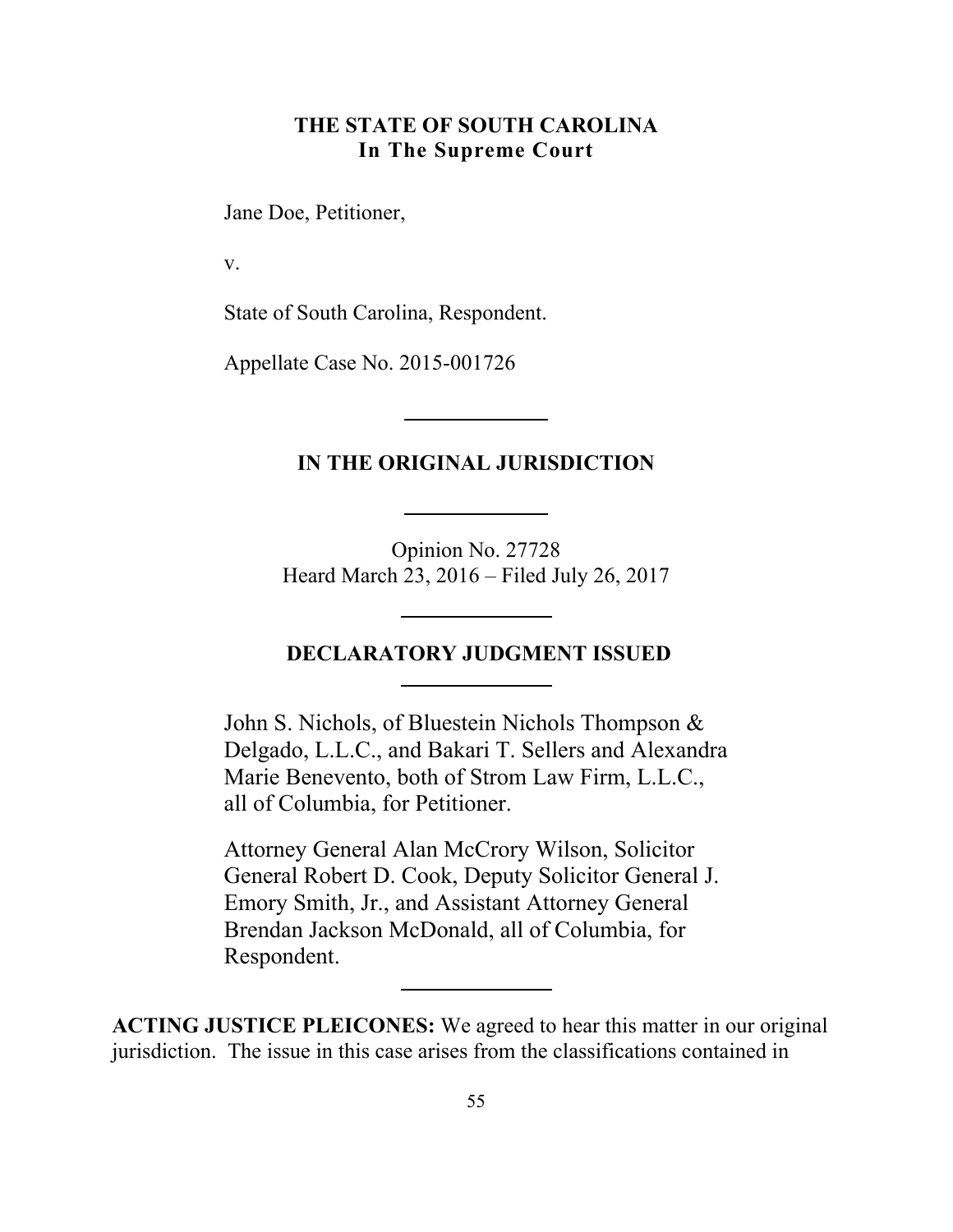the Equal Protection Clause, and, therefore, strike the subsection from each Act.<sup>1</sup> South Carolina's domestic violence statutes. Specifically, the classifications provide that only "Household member[s]," defined as, *inter alia*, a "*male and female* who are cohabiting or formerly have cohabited," are protected under the statutes. (Emphasis supplied). Petitioner challenges these classifications, arguing they unconstitutionally exclude unmarried, cohabiting or formerly cohabiting, same-sex couples from the protection of the domestic violence statutes—the very protections afforded their opposite-sex counterparts. Petitioner therefore asks this Court to declare that the subsections which exclude same-sex couples—S.C. Code Ann. § 16-25-10(3)(d) (effective June 4, 2015), of the Domestic Violence Reform Act, and S.C. Code Ann. § 20-4-20(b)(iv) (effective June 4, 2015), of the Protection from Criminal Domestic Violence Act (collectively "the Acts")—violate the Due Process and Equal Protection Clauses of the Fourteenth Amendment to the United States Constitution. We agree the definitional subsections at issue offend

## **FACTS**

The General Assembly originally passed the Acts in 1984. At that time, while § 20-4-20 did not provide protection for any unmarried, cohabiting couples, § 16-25- 10 stated: "As used in this article, 'family or household member' means spouses, former spouses, parents and children, persons related by consanguinity or affinity within the second degree, and *persons cohabitating or formerly cohabitating.*" (Emphasis supplied). Thus, as initially enacted, there were no gender-based classifications as to persons protected under the Acts.

 *inter alia*, "a *male and female who are cohabiting or formerly have cohabited*."2 In 1994, the original definitions of "Household member[s]" were amended and replaced with more narrow definitions providing domestic violence protection for,

<sup>2</sup> In full, the 1994 provisions at issue read:

 $\overline{a}$ 

As used in this article, 'household member' means spouses, former spouses, parents and children, persons

<sup>&</sup>lt;sup>1</sup> We decline to address petitioner's Due Process argument as we find the Equal Protection issue dispositive. *See Futch v. McAllister Towing of Georgetown, Inc.*, 335 S.C. 598, 613, 518 S.E.2d 591, 598 (1999) (noting an appellate court need not address remaining issues on appeal when the disposition of an independent issue is dispositive (citation omitted)).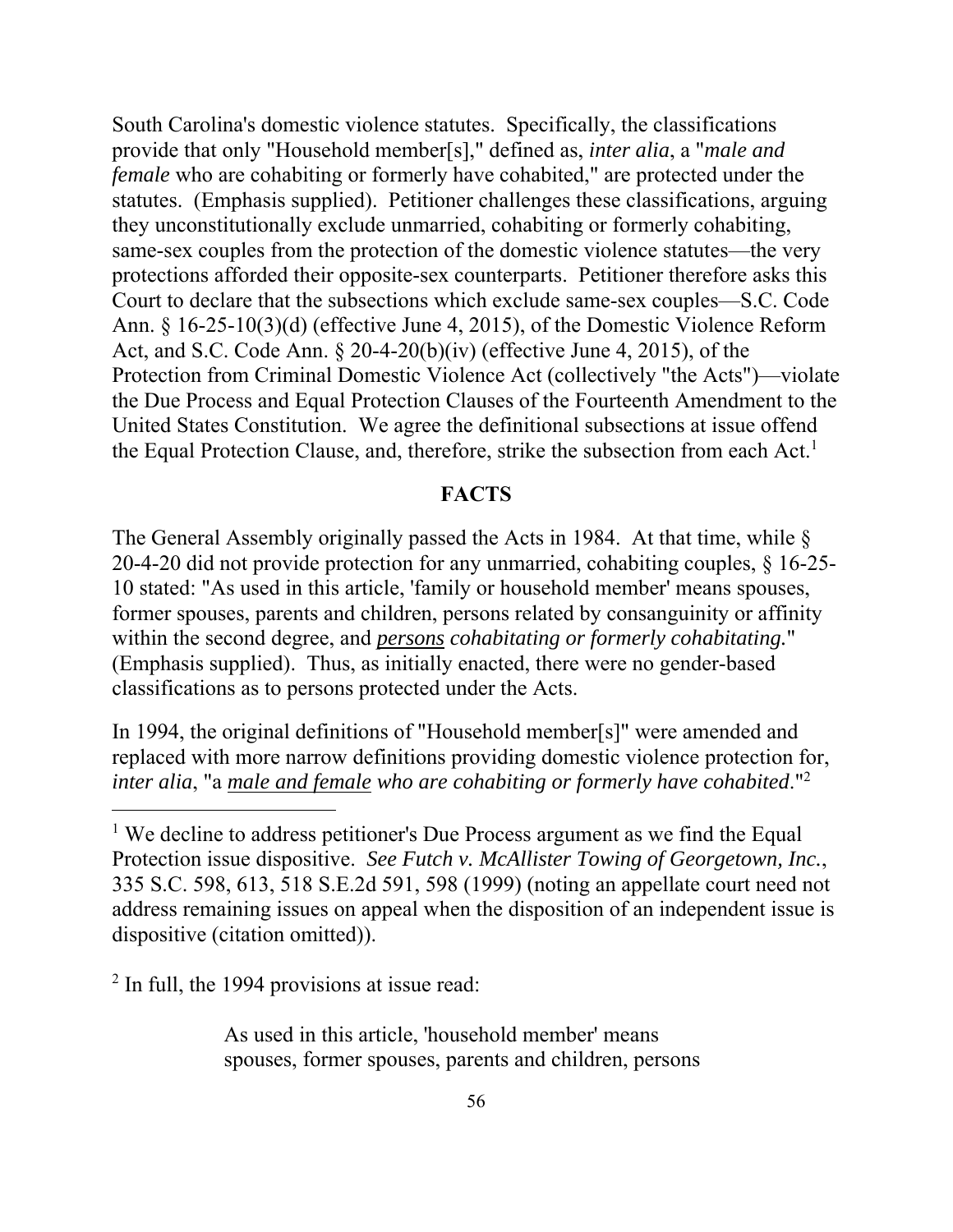*See* Act No. 484, 1984 S.C. Acts 2029; Act No. 519, 1994 S.C. Acts 5926, 5926– 27; 5929 (emphasis supplied). Subsequent amendments to the Acts in 2003 and 2005 retained the gender-based distinctions made in 1994. *See* Act No. 92, 2003 S.C. Acts 1538, 1541, 1550; Act No. 166, 2005 S.C. Acts 1834, 1836, 1842.

 gun ban, and authorized judges to issue permanent Orders of Protection.4 *See* Act In June 2015, the General Assembly substantially amended the Domestic Violence Reform Act,<sup>3</sup> which provided harsher penalties for offenders, including a partial No. 58, 2015 S.C. Acts 225 (effective June 4, 2015). These most recent amendments left intact the gender-based designations of "Household member[s]" first adopted in 1994. The distinction—affording protection under the Acts to unmarried, cohabiting or formerly cohabiting, opposite-sex couples only—is challenged as a violation of Equal Protection.

In this case, following an alleged domestic violence incident between petitioner and her former same-sex partner, petitioner sought an Order of Protection from the Richland County Family Court. The Family Court denied her request, finding she was not entitled to protection under the Protection from Criminal Domestic Violence Act due to the statutory definitions of "Household member." We agreed

 $\overline{a}$ 

'Household member' means spouses, former spouses, parents and children, persons related by consanguinity or affinity within the second degree, persons who have a child in common, and a male and female who are cohabiting or formerly have cohabited. § 20-4-20.

<sup>3</sup> Prior to 2015, the Domestic Violence Reform Act was designated the "Criminal" Domestic Violence Act." Act No. 58, 2015 S.C. Acts 225 (effective June 4, 2015).

<sup>4</sup> "Order of protection' means an order of protection issued to protect the petitioner or minor household members from the abuse of another household member where the respondent has received notice of the proceedings and has had an opportunity to be heard." S.C. Code Ann. § 20-4-20(f) (2014) (emphasis supplied).

related by consanguinity or affinity within the second degree, persons who have a child in common, and a male and female who are cohabiting or formerly have cohabited. § 16-25-10.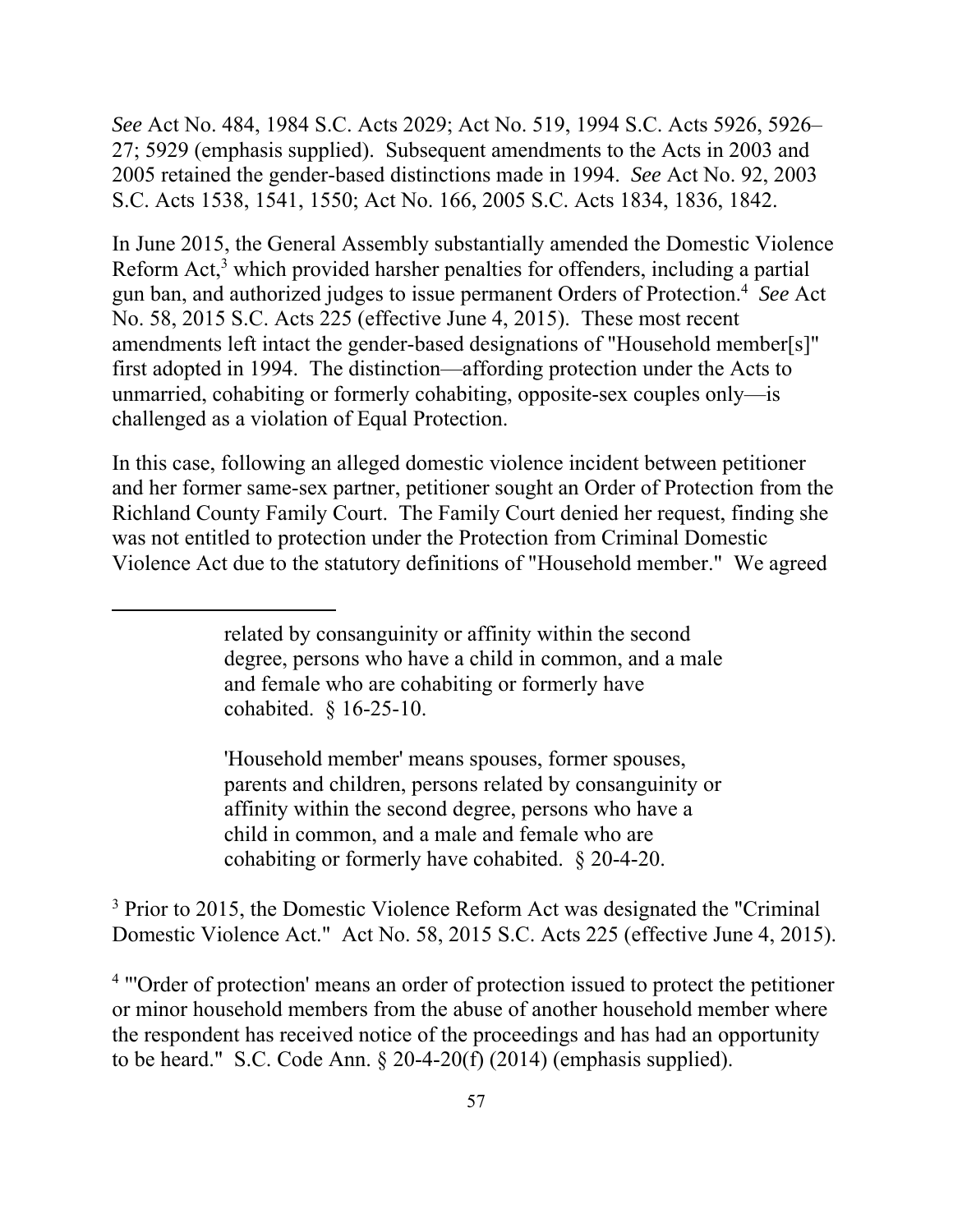to hear petitioner's constitutional challenges to these definitional statutory subsections in our original jurisdiction.

#### **ISSUE**

Do the subsections at issue, which exclude from domestic violence protection unmarried, cohabiting or formerly cohabiting, same-sex couples, violate the Equal Protection Clause?

#### **LAW/ANALYSIS**

The Acts provide remedies for victims of domestic violence who meet the statutory definition of "Household member[s]," currently defined as: a spouse, a former spouse, persons who have a child in common, or a "*male and female* who are cohabiting or formerly have cohabited."  $\S 16-25-10(3)$ ;  $\S 20-4-20(b)$  (emphasis supplied). In affording protection to victims of domestic violence, both Acts protect persons in an unmarried, cohabiting or formerly cohabiting relationship, but only if the relationship is between a male and a female. Petitioner contends the definitions of "Household member[s]," delineating into classes unmarried, cohabiting or formerly cohabiting couples based on the gender of the persons in the relationship, offend the Equal Protection Clause. We agree.

It is undeniable that in 1994, the General Assembly divided the original class designated "persons cohabiting or formerly cohabiting" into two sub-classes. The members of the first sub-class—consisting of unmarried, cohabiting or formerly cohabiting, opposite-sex couples—remain entitled to seek protection under the Acts if they become victims of domestic violence. To the contrary, since 1994, similarly situated same-sex couples are no longer afforded such protection.

The Equal Protection Clause states, "No State shall . . . deny to any person within its jurisdiction the equal protection of the laws." U.S. Const. amend. XIV, § 1. The Equal Protection Clause applies to government classifications, which occur when government action imposes a burden or confers a benefit on one class of persons to the exclusion of others. *See* Russell W. Galloway, Jr., Basic Equal Protection Analysis, 29 Santa Clara L. Rev. 121, 123 (1989) (citing S*an Antonio Indep. School Dist. v. Rodriguez*, 411 U.S. 1, 59 (1973) (Stewart, J., concurring) ("The function of the Equal Protection Clause, rather, is simply to measure the validity of classifications created by state laws.")). A government classification does not violate the Equal Protection Clause, however, if the classification can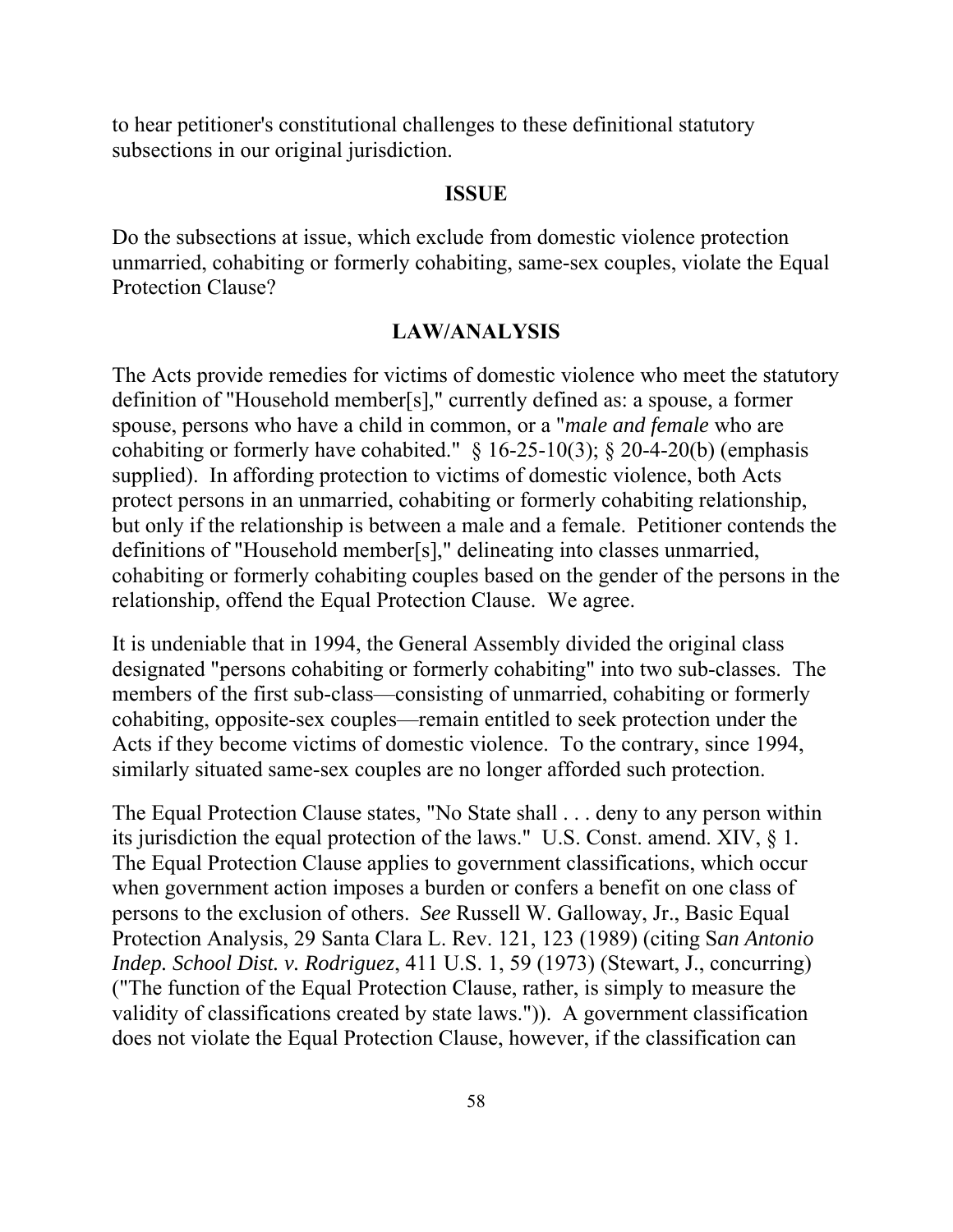survive the applicable level of scrutiny. *Denene, Inc. v. City of Charleston*, 359 S.C. 85, 91, 596 S.E.2d 917, 920 (2004) (citing 16B Am.Jur.2d Constitutional Law  $\S 812$  (1998)). While the applicable level of scrutiny may be unclear,<sup>5</sup> we find the statutory subsections cannot survive even the most government-friendly, deferential level of scrutiny—the rational basis standard.

A statutory classification does not violate the Equal Protection Clause under the rational basis standard if: (1) the classification bears a reasonable relation to the legislative purpose sought to be achieved; (2) the members of the class are treated alike under similar circumstances and conditions; and (3) the classification rests on some reasonable basis. *See Curtis v. State*, 345 S.C. 557, 574, 549 S.E.2d 591, 599–600 (2001) (citing *Whaley v. Dorchester Cnty. Zoning Bd. of Appeals*, 337 S.C. 568, 524 S.E.2d 404 (1999)). In this case, we cannot find a reasonable basis for providing protection to one set of domestic violence victims—unmarried, cohabiting or formerly cohabiting, opposite-sex couples—while denying it to others.6 Accordingly, we find no constitutionally valid rational basis for the

 $\overline{a}$ 

<sup>6</sup> We disagree with Justice Few that the language at issue is ambiguous. Without citing the language of the Acts or their legislative history, Justice Few concludes that "male and female" can reasonably include all same-sex cohabiting or formerly cohabitating couples. The plain language is clear and the intent is unmistakable: the legislative history of the Acts unequivocally demonstrates the General Assembly intentionally excluded same-sex couples from the protections of the Acts. *Cf. Obergefell*, 135 S.Ct. at 2590.

We further disagree with Justice Few's reliance on the parties' positions in this action rather than on the law. In deciding legal issues, we err when we abdicate our judicial responsibilities and instead defer to a party's argument. *See Joytime Distributors*, 338 S.C. at 654, 528 S.E.2d at 657 ("Although we may view the task

<sup>&</sup>lt;sup>5</sup> The United States Supreme Court has unquestionably found discrimination against same-sex couples is violative of Equal Protection; however, the Supreme Court has provided little guidance as to the level of scrutiny such cases should be afforded. *Cf. Obergefell v. Hodges*, 135 S.Ct. 2584 (2015) (failing to apply any level of scrutiny in striking down the ban on gay marriage); *United States v. Windsor*, 133 S. Ct. 2675, 2706 (2013) (Scalia, J., dissenting) ("The opinion does not resolve and indeed does not even mention what had been the central question in this litigation: whether, under the Equal Protection Clause, laws restricting marriage to a man and a woman are reviewed for more than mere rationality.").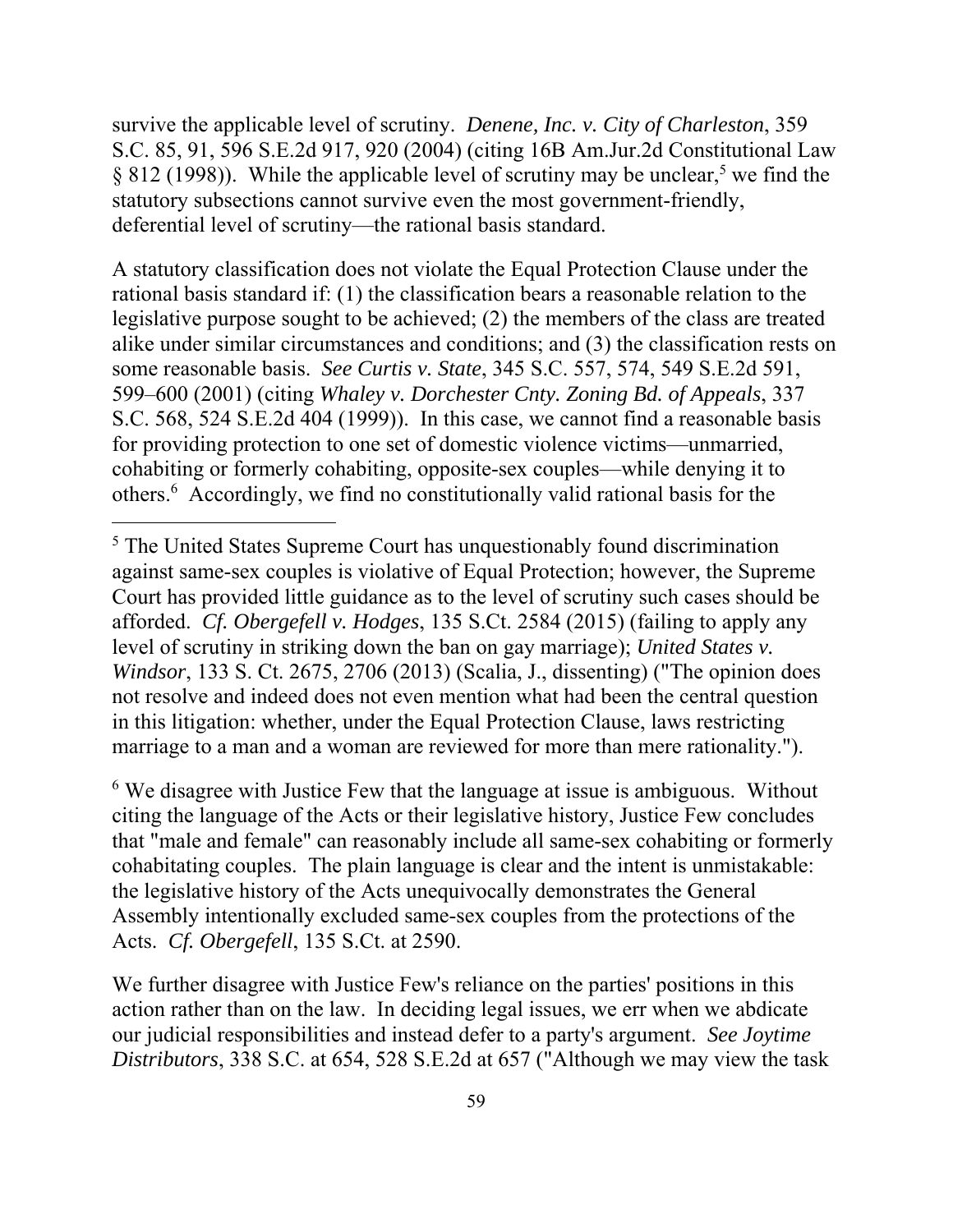statutory classifications created by the definitional subsections at issue under the Acts.

Having found the definitional subsections excluding unmarried, cohabiting or formerly cohabiting, same-sex couples violate the Equal Protection Clause, the inquiry then becomes: What is the remedy?

A statute may be constitutional and valid in part and unconstitutional and invalid in part. *See Thayer v. South Carolina Tax Comm'n*, 307 S.C. 6, 12–13, 413 S.E.2d 810, 814–15 (1992) (citing *Strom v. Amvets*, 280 S.C. 146, 311 S.E.2d 721 (1984)). Where a portion of a statute is deemed unconstitutional, courts should determine whether the unconstitutional portion may be severed from the remainder of the statute. *See Dean v. Timmerman*, 234 S.C. 35, 43, 106 S.E.2d 665, 669 (1959) (citation omitted). The test for severability is whether the constitutional<sup>7</sup> portion of the statute remains "complete in itself, wholly independent of that which is rejected, and is of such a character as that it may fairly be presumed that the Legislature would have passed it independent of that which is in conflict with the Constitution. . . ." *Id.* (quoting *Shumpert v. South Carolina Dep't of Highways*, 306 S.C. 64, 409 S.E.2d 771 (1991) (citation omitted)). The existence of a severability clause within a piece of legislation indicates the General Assembly's intent that the several parts of the legislation be treated independently, and that in the event a portion of the legislation is found unconstitutional, the remainder be allowed to stand. *See State v. Dykes*, 403 S.C. 499, 509, 744 S.E.2d 505, 510 (2013); *Joytime Distributors & Amusement Co. v. State*, 338 S.C. 634, 648–49, 528 S.E.2d 647, 654 (1999).

with disfavor, and may have varying personal views on the merits of the controversy . . . we cannot ignore precedent and our duty to interpret the constitution."). The important constitutional question in this case requires each member of this Court exercise his or her own legal judgment, and reach his or her own conclusion rather than acceding to the positions expounded by the parties. *Cf. McMaster v. Columbia Bd. of Zoning Appeals*, 395 S.C. 499, 504, 719 S.E.2d 660, 662 (2011) (noting an issue regarding the constitutional interpretation of a legislative enactment is a question of law to be decided by the Court).

<sup>&</sup>lt;sup>7</sup> We do not intend by this analysis to imply the remaining subsections of the Acts are constitutional. As no issue pertaining to the remaining subsections is currently before this Court, we express no opinion as to their constitutionality.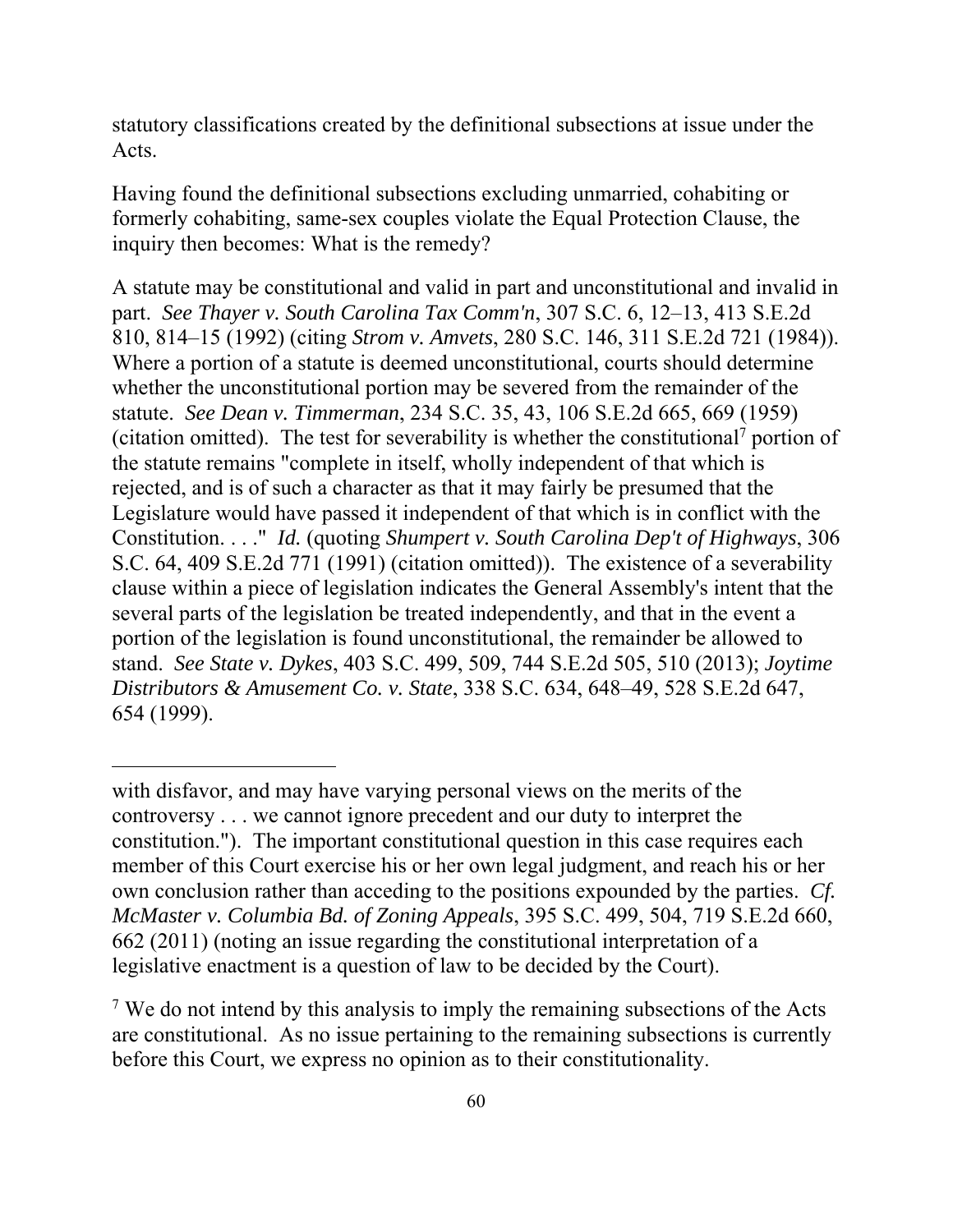infirmity is to sever the discriminatory provision from each Act.8 *See Thayer*, 307 In this case, the test for severability is met. Specifically, all provisions of the Acts, save the discriminatory definitions, are capable of being executed in accordance with the legislative intent. *Thayer*, 307 S.C. at 12–13, 413 S.E.2d at 814–15. Further, it may be fairly presumed the General Assembly would have passed each Act absent the offending provision, and both Acts contain severability clauses. *See Joytime Distributors*, 338 S.C. at 648–49, 528 S.E.2d at 654; *Thayer*, 307 S.C. at 12–13, 413 S.E.2d at 814–15. Therefore, the remedy for this constitutional S.C. at 13, 413 S.E.2d at 814–15. The remainder of each Act—providing domestic violence protection to "Household member[s]" defined as a spouse, former spouse, or persons who have a child in common—remain in effect. *See* § 16-25-10(3)(a– c);  $§ 20-4-20(b)(i-iii)$ .

#### **CONCLUSION**

Accordingly, because the subsections at issue violate the Equal Protection Clause, we hold § 16-25-10(3)(d), of the Domestic Violence Reform Act, and § 20-4- 20(b)(iv), of Protection from Criminal Domestic Violence Act, must be, and are, stricken, particularly in light of the fact that each Act contains a severability clause.

The Declaratory Judgment is therefore

## **ISSUED**

 $\overline{a}$ 

**HEARN, J., concurs. KITTREDGE, J., concurring in result only. BEATTY, C.J., concurring in part and dissenting in part in a separate opinion. FEW, J., concurring in part and dissenting in part in a separate opinion.** 

<sup>&</sup>lt;sup>8</sup> Specifically, the severed provisions are:  $\S$  16-25-10(3)(d) of the Domestic Violence Reform Act; and S.C. Code Ann. § 20-4-20(b)(iv) of the Protection from Criminal Domestic Violence Act.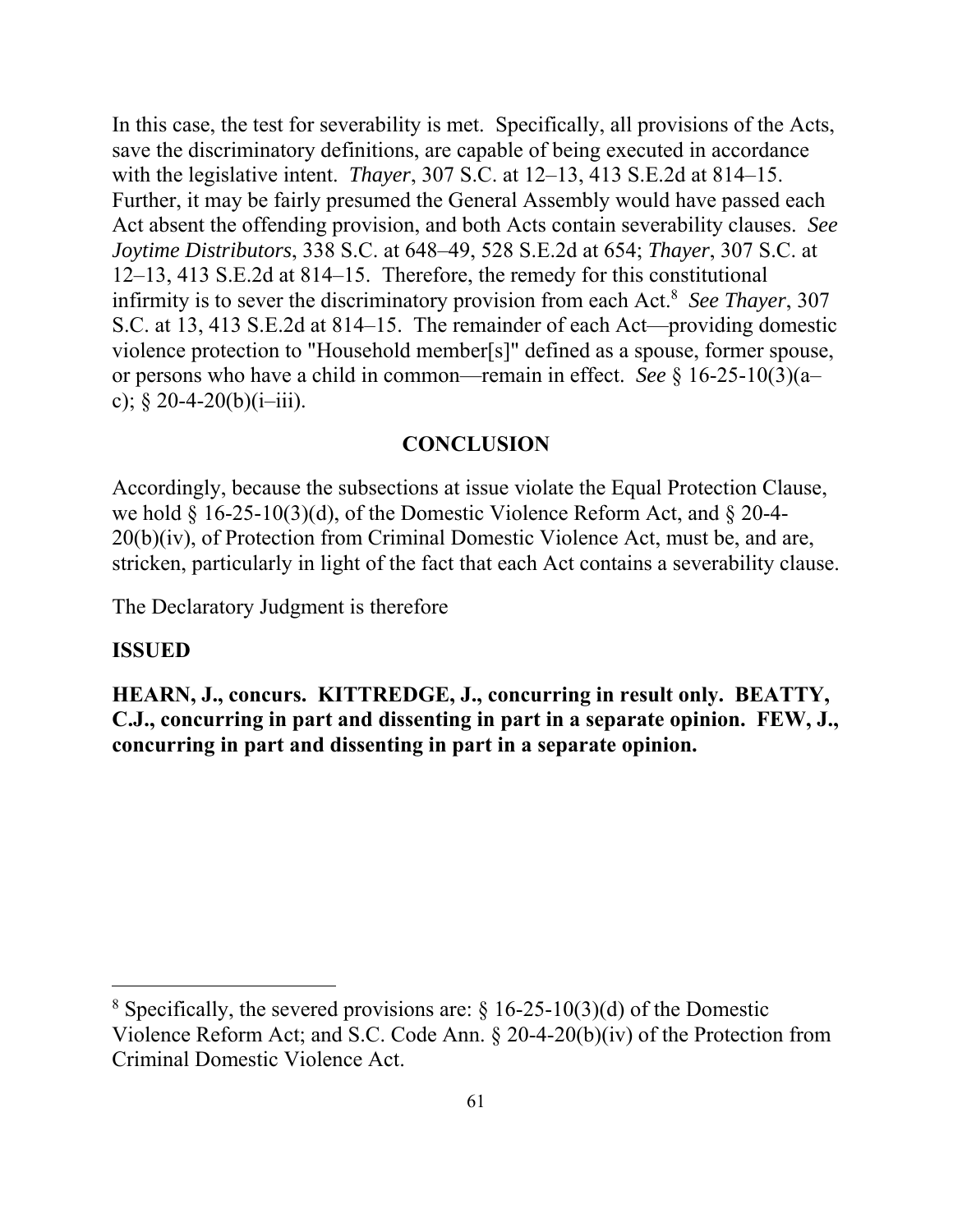**CHIEF JUSTICE BEATTY:** I respectfully concur in part and dissent in part. I agree with the majority that the definition of "household member" in South Carolina Code section 16-25-10(3) of the Domestic Violence Reform Act and section 20-4-20(b) of the Protection from Domestic Abuse  $Act^9$  (collectively "the Acts") violates Doe's rights under the Equal Protection Clause of the Fourteenth Amendment<sup>10</sup> to the United States Constitution due to the non-inclusive scheme. Yet, unlike the majority, I would not sever these offending provisions. Instead, in order to remain within the confines of the Court's jurisdiction and preserve the validity of the Acts, I would declare sections 16-25-10(3) and 20-4-20(b) unconstitutional as applied to Doe.

## **I. Type of Constitutional Challenge**

In reaching this conclusion, my analysis differs from the majority as I believe it is necessary to first determine the type of constitutional challenge posed by Doe.

<sup>9</sup> The Acts define "household member" as:

(a) a spouse;

 $\overline{a}$ 

- (b) a former spouse;
- (c) persons who have a child in common; or
- (d) *a male and female* who are cohabiting or formerly have cohabited.

 S.C. Code Ann. § 16-25-10(3) (Supp. 2015) (emphasis added); *id.* § 20-4-20(b) (2014) (defining "household member" identical to section 16-25-10(3), but designating provisions with lowercase Roman numerals rather than letters).

<sup>10</sup> U.S. Const. amend XIV,  $\S 1$  ("All persons born or naturalized in the United States, State deprive any person of life, liberty, or property, without due process of law; nor Const. art. I, § 3 ("The privileges and immunities of citizens of this State and of the and subject to the jurisdiction thereof, are citizens of the United States and of the State wherein they reside. No State shall make or enforce any law which shall abridge the privileges or immunities of citizens of the United States; nor shall any deny to any person within its jurisdiction the equal protection of the laws."); *see* S.C. United States under this Constitution shall not be abridged, nor shall any person be deprived of life, liberty, or property without due process of law, nor shall any person be denied the equal protection of the laws.").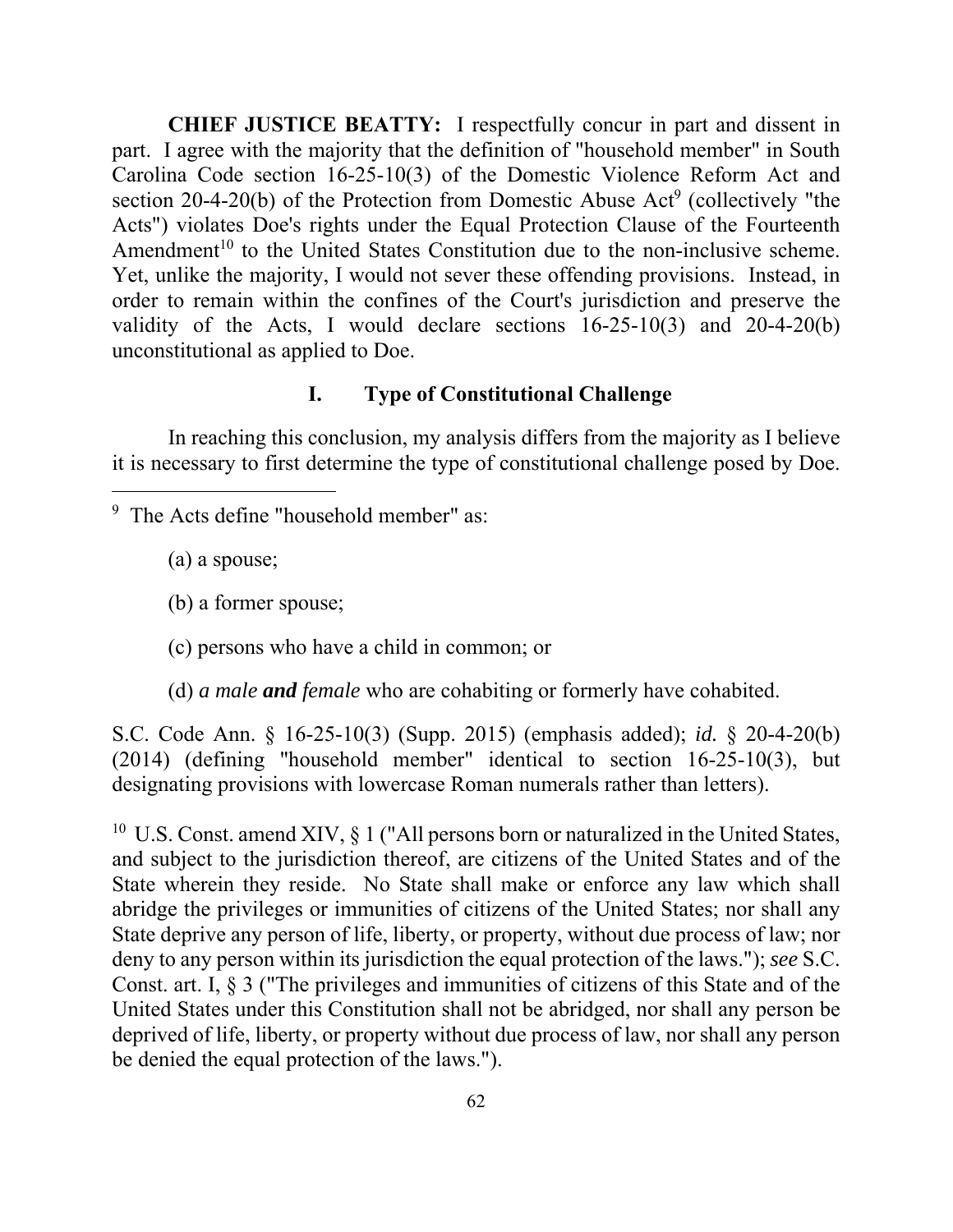as will be discussed, I would find that Doe can only utilize an "as-applied" challenge. In her brief and the allegations in the declaratory judgment pleadings, it appears that Doe claims the statutes are facially invalid *and* invalid "as applied" to her. However,

 *Constitutional Law* § 153, at 147 (2015). Further, "the distinction between facial to the breadth of the *remedy* employed by the Court, not what must be pleaded in a "The line between facial and as-applied relief is [a] fluid one, and many constitutional challenges may occupy an intermediate position on the spectrum between purely as-applied relief and complete facial invalidation." 16 C.J.S. and as-applied challenges is not so well defined that it has some automatic effect or that it must always control the pleadings and disposition in every case involving a constitutional challenge." *Citizens United v. Fed. Election Comm'n*, 558 U.S. 310, 331 (2010). Rather, "[t]he distinction is both instructive and necessary, for it goes complaint." *Id*. (emphasis added).

"A facial challenge is an attack on a statute itself as opposed to a particular application." *State v. Legg*, 416 S.C. 9, 13, 785 S.E.2d 369, 371 (2016) (citing *City of Los Angeles, Calif. v. Patel*, \_\_\_U.S. \_\_\_, 135 S. Ct. 2443, 192 L. Ed. 2d 435 (2015)). Consequently, in analyzing a facial challenge to the constitutional validity of a statute, a court "considers only the text of the measure itself and not its application to the particular circumstances of an individual." 16 C.J.S. *Constitutional Law* § 163, at 161 (2015).

One asserting a facial challenge claims that the law is "invalid *in toto* – and therefore incapable of any valid application." *Steffel v. Thompson*, 415 U.S. 452, 474 (1974). This type of challenge is "the most difficult challenge to mount successfully, since the challenger must establish that no set of circumstances exists under which the [statute] would be valid." *United States v. Salerno*, 481 U.S. 739, 745 (1987). Thus, "[u]nless the statute is unconstitutional in all its applications, an as-applied challenge must be used to attack its constitutionality." *Travelscape, L.L.C. v. S.C. Dep't of Revenue*, 391 S.C. 89, 109 n.11, 705 S.E.2d 28, 39 n.11 (2011) (quoting *Williams v. Pryor*, 240 F.3d 944, 953 (11th Cir. 2001)); *Renne v. Geary*, 501 U.S. 312, 323-24 (1991) (recognizing that a facial challenge should generally not be entertained when an "as-applied" challenge could resolve the case).

In an "as-applied" challenge, the party challenging the constitutionality of the statute claims that the "application of the statute in the particular context in which he has acted, or in which he proposes to act, would be unconstitutional." *Ada v. Guam Soc'y of Obstetricians & Gynecologists*, 506 U.S. 1011, 1011 (1992) (Scalia,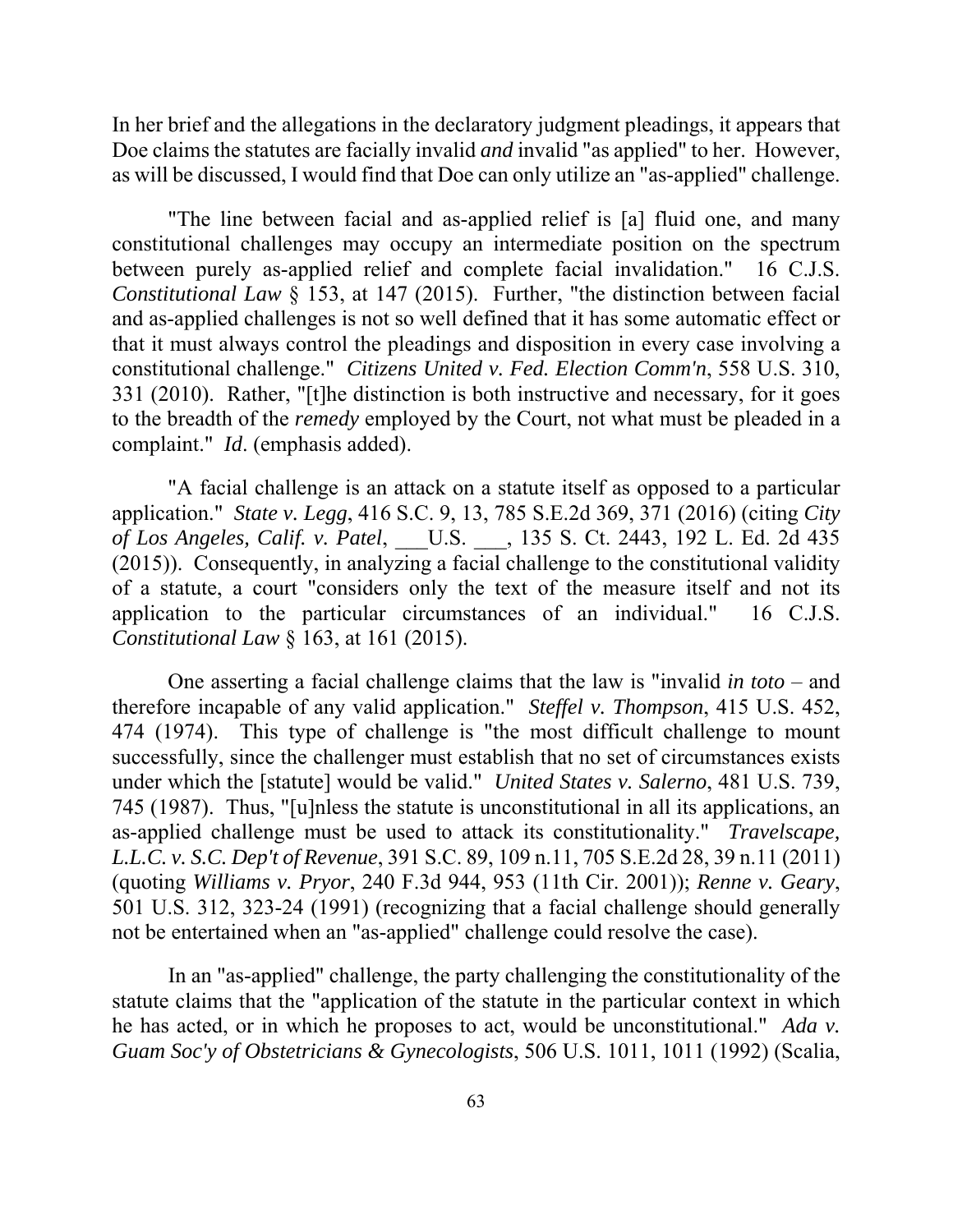conduct" (internal quotation marks and citation omitted)). Instead, "[t]he practical J., Rehnquist, C.J., and White, J., dissenting), *denying cert. to* 962 F.2d 1366 (9th Cir. 1992). However, "finding a statute or regulation unconstitutional as applied to a specific party does not affect the facial validity of that provision." *Travelscape,*  391 S.C. at 109, 705 S.E.2d at 39; *see Sec'y of State of Md. v. Joseph H. Munson Co.*, 467 U.S. 947, 965 (1984) (discussing "as-applied" challenges and stating, "despite some possibly impermissible application, the remainder of the statute covers a whole range of easily identifiable and constitutionally proscribable effect of holding a statute unconstitutional 'as applied' is to prevent its future application in a similar context, but not to render it utterly inoperative." *Ada*, 506 U.S. at 1011.

 invalid, but invalid "as applied" because they excluded her from consideration for an Order of Protection in family court based on her sexual orientation. I find that Here, Doe contends that by failing to include unmarried, same-sex couples within the definition of "household member," the statutes are not only facially Doe has failed to establish that the statutes are facially unconstitutional.

Initially, I note that Doe has not launched a wholesale attack on the Acts or the definition of "household member" nor does she advocate for invalidation of the statutory provisions in their entirety. Rather, she merely seeks to be included with those eligible to receive an Order of Protection. While this fact is not dispositive of a facial challenge, as it is necessary to focus on the text of the statutes, it is significant given the judicial preference to remedy any constitutional infirmity in the least restrictive way possible.

Turning to the text of the definition of "household member," I would find that it is facially valid because it does not overtly discriminate based on sexual orientation. Though not an all-inclusive list, the statutes would be valid as to samesex married couples, opposite-sex married couples, and unmarried opposite-sex couples who live together or have lived together. Because there are numerous valid applications of the definition of "household member," it is not "invalid *in toto*." Consequently, I believe Doe must use an "as-applied" challenge to present her claim that she was intentionally excluded as a qualifying "household member" for an Order of Protection in family court. Thus, the question becomes whether the statutory definition of "household member" as applied denied Doe equal protection of the laws.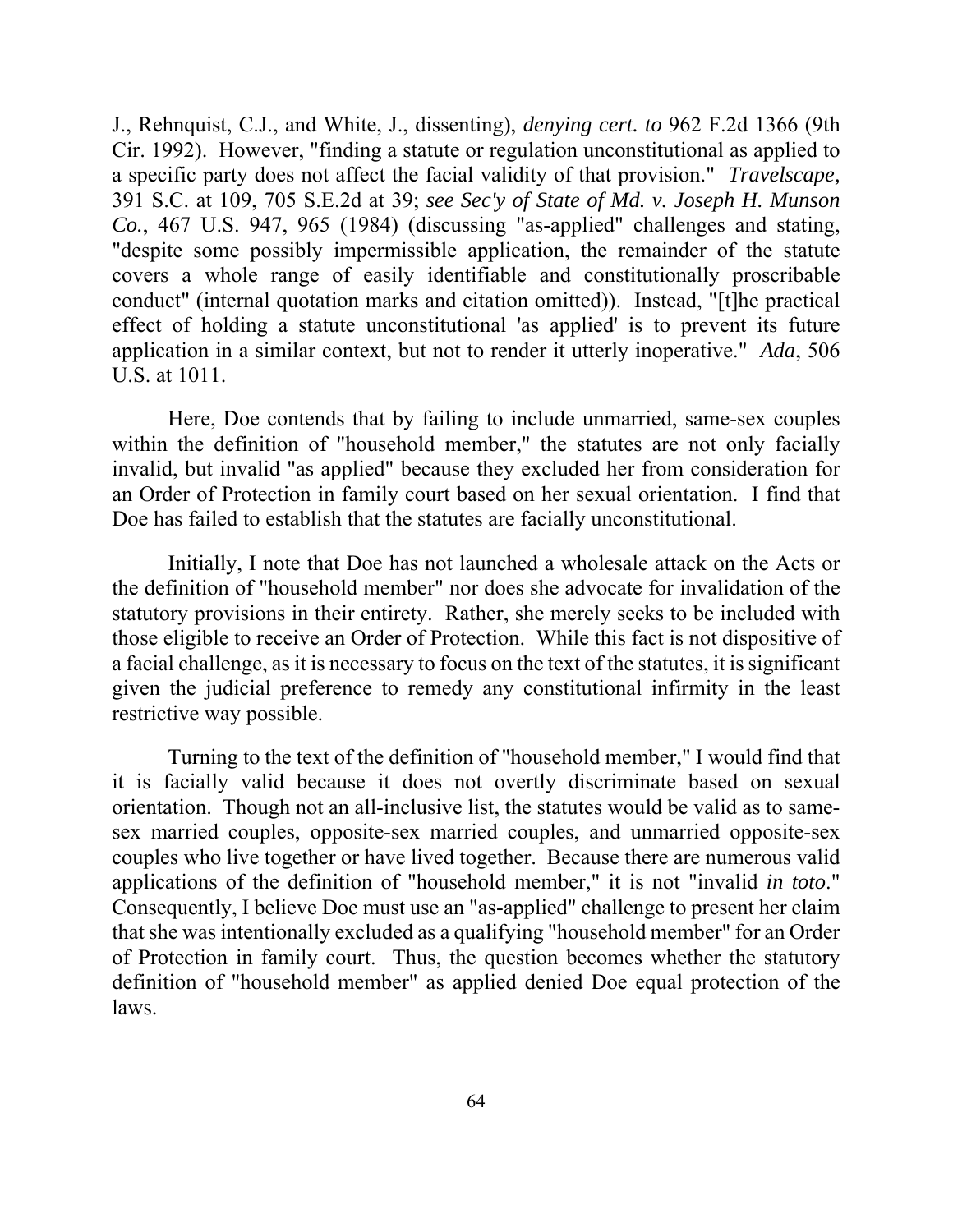#### **II. Equal Protection Analysis**

The Equal Protection Clauses of our federal and state constitutions declare that no person shall be denied the equal protection of the laws. U.S. Const. amend. XIV, § 1; S.C. Const. art. I, § 3. Equal protection "requires that all persons be treated alike under like circumstances and conditions, both in privileges conferred and liabilities imposed." *GTE Sprint Commc'ns Corp. v. Pub. Serv. Comm'n of S.C.*, 288 S.C. 174, 181, 341 S.E.2d 126, 129 (1986) (quoting *Marley v. Kirby*, 271 S.C. 122, 123-24, 245 S.E.2d 604, 605 (1978)). "The *sine qua non* of an equal protection claim is a showing that similarly situated persons received disparate treatment." *Grant v. S.C. Coastal Council*, 319 S.C. 348, 354, 461 S.E.2d 388, 391 (1995).

"Courts generally analyze equal protection challenges under one of three standards: (1) rational basis; (2) intermediate scrutiny; or, (3) strict scrutiny." *Denene, Inc. v. City of Charleston*, 359 S.C. 85, 91, 596 S.E.2d 917, 920 (2004). "If the classification does not implicate a suspect class or abridge a fundamental right, the rational basis test is used." *Id.* "Under the rational basis test, the requirements of equal protection are satisfied when: (1) the classification bears a reasonable relation to the legislative purpose sought to be affected; (2) the members of the class are treated alike under similar circumstances and conditions; and; (3) the classification rests on some reasonable basis." *Id.* "Those attacking the validity of legislation under the rational basis test of the Equal Protection Clause have the burden to negate every conceivable basis which might support it." *Boiter v. S.C. Dep't of Transp.*, 393 S.C. 123, 128, 712 S.E.2d 401, 403-04 (2011) (citations omitted).

Turning to the facts of the instant case, Doe has met her burden of showing that similarly situated persons received disparate treatment. Doe suggests that this case should be subject to the intermediate level of scrutiny as a result of "gender classification"; however, she seems to concede that the appropriate standard is the rational basis test. While there is some limited authority to support the application of intermediate scrutiny, such a determination is unnecessary because the definition of "household member" as applied to Doe cannot even satisfy the rational basis test.

Defining "household member" to include "a male **and** female who are cohabiting or formerly have cohabited," yet exclude (1) a male and male and (2) a female and female who are cohabiting or formerly have cohabited," fails this low level of scrutiny. Specifically, the definition: (1) bears no relation to the legislative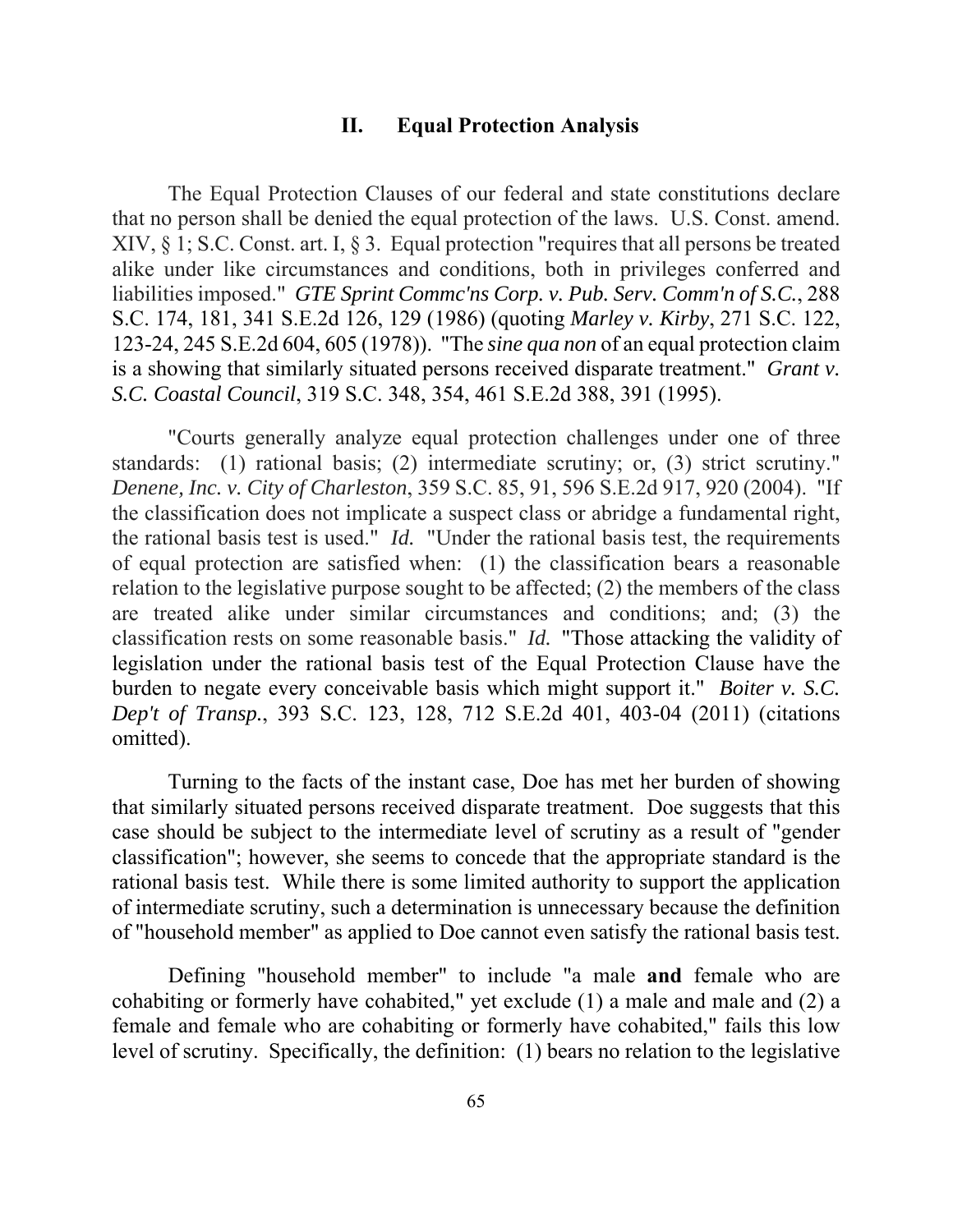purpose of the Acts; (2) treats same-sex couples who live together or have lived together differently than all other couples; and (3) lacks a rational reason to justify this disparate treatment.

 problem of abuse between family members. The effect of the Act was to bring the Based on an interpretation of the Acts, the overall legislative purpose is to protect victims from domestic violence that occurs within the home and between members of the home. *See Moore v. Moore*, 376 S.C. 467, 476, 657 S.E.2d 743, 748 (2008) ("The Protection from Domestic Abuse Act was enacted to deal with the parties before a judge as quickly as possible to prevent further violence." (quoting 17 S.C. Jur. *Criminal Domestic Violence*, § 14 (Supp. 2007)).

Statistics, as identified by the State, reveal that "women are far more at risk from domestic violence at the hands of men than vice versa." Thus, the State maintains the General Assembly defined "household member" as "a male *and* female who are cohabiting or formerly have cohabited" to address the primary problem of domestic abuse within opposite-sex couples.

specific,<sup>11</sup> nor limited by the type of relationship within a home. For example, the Without question, the statistics relied on by the State are accurate. However, a *victim* of domestic abuse is neither defined by gender, as the word is non-gender abuse may occur between a mother and adult daughter or a father and adult son.

 laws for domestic abuse involving same-sex couples at the federal level and Moreover, although the Acts may have been originally enacted to address traditional findings of domestic abuse, new research shows that individuals within same-sex couples experience a similar degree of domestic violence as those in opposite-sex couples. *See* Christina Samons, *Same-Sex Domestic Violence: The Need for Affirmative Legal Protections at All Levels of Government*, 22 S. Cal. Rev. L. & Soc. Just. 417, 430-35 (2013) (recognizing recent reform to criminal and family identifying need for similar reform at state level); Leonard D. Pertnoy, *Same Violence, Same Sex, Different Standard: An Examination of Same-Sex Domestic Violence and the Use of Expert Testimony on Battered Woman's Syndrome in Same-Sex Domestic Violence Cases*, 24 St. Thomas L. Rev. 544 (2012) (discussing similarities of domestic violence in same-sex versus opposite-sex couples;

<sup>&</sup>lt;sup>11</sup> Cf. S.C. Const. art. I, § 24 (outlining Victims' Bill of Rights and providing that it is intended to "preserve and protect victims' rights to justice and due process regardless of race, sex, age, religion, or economic status").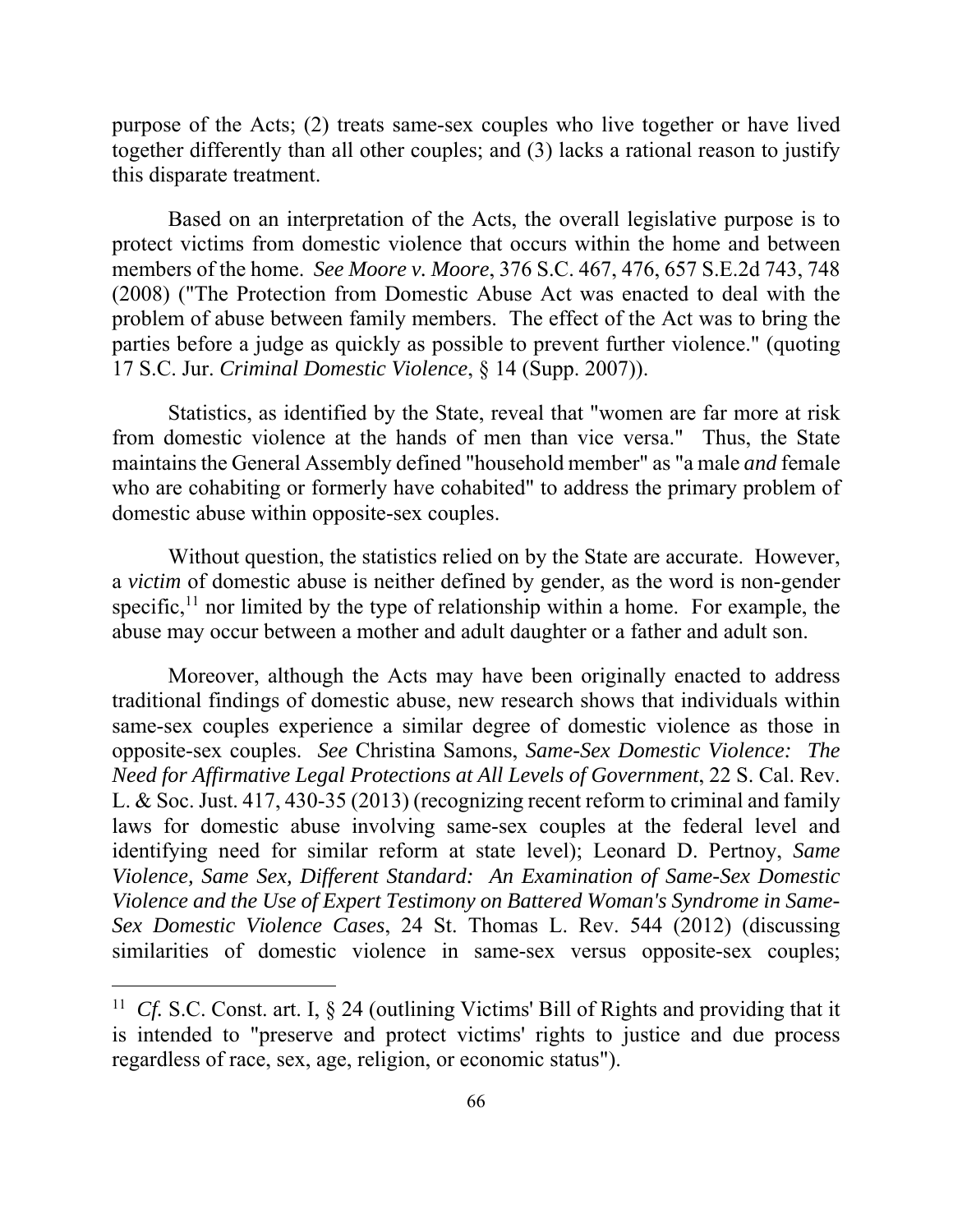recognizing disparity in remedies afforded by the courts to victims of domestic violence in same-sex versus opposite-sex couples).

Because the Acts are intended to provide protection for all victims of domestic abuse, the definition of "household member," which eliminates Doe's relationship as a "qualifying relationship" for an Order of Protection, bears no relation to furthering the legislative purpose of Acts.

Protection: (1) a same-sex married or formerly married couple;<sup>12</sup> (2) a same-sex Additionally, the definition of "household member" treats unmarried, samesex couples who live together or have lived together differently than all other couples. As I interpret the definition of "household member" a person, who fits within one of the following relationships, would be eligible for an Order of couple, either married or unmarried, who have a child in common;<sup>13</sup> (3) an oppositesex married or formerly married couple; (4) an opposite-sex couple, either married or unmarried, who have a child in common; and (5) an unmarried opposite-sex couple who is living together or who has lived together.

Thus, while Doe and her ex-fiancé were similarly situated to other unmarried or formerly married couples, particularly unmarried opposite-sex couples who live together, Doe was precluded from seeking an Order of Protection based on the definition of "household member." There is no reasonable basis, and the State has offered none, to support a definition that results in disparate treatment of same-sex couples who are cohabiting or formerly have cohabited.

<sup>12</sup> 12 Judicial declarations have eliminated, for the most part, disparate treatment between same-sex and opposite-sex couples. *See Obergefell v. Hodges*, 135 S. Ct. 2584 (2015) (holding that states' ban on same-sex marriages violated the Equal Protection and Due Process Clauses).

<sup>13</sup>  including "*persons* who have a child in common." Thus, arguably an unmarried, relationship" for an Order of Protection. *See*, *e.g.*, *V.L. v. E.L.*, 136 S. Ct. 1017 Sections  $16-25-10(3)(c)$  and  $20-4-20(b)(iii)$  identify a "household member" as same-sex couple who has a child in common would constitute a "qualifying (2016) (holding the Alabama Supreme Court erred in refusing to grant full faith and credit to a Georgia decree of adoption, which was between an unmarried, same-sex couple who had three children in common but did not reside together).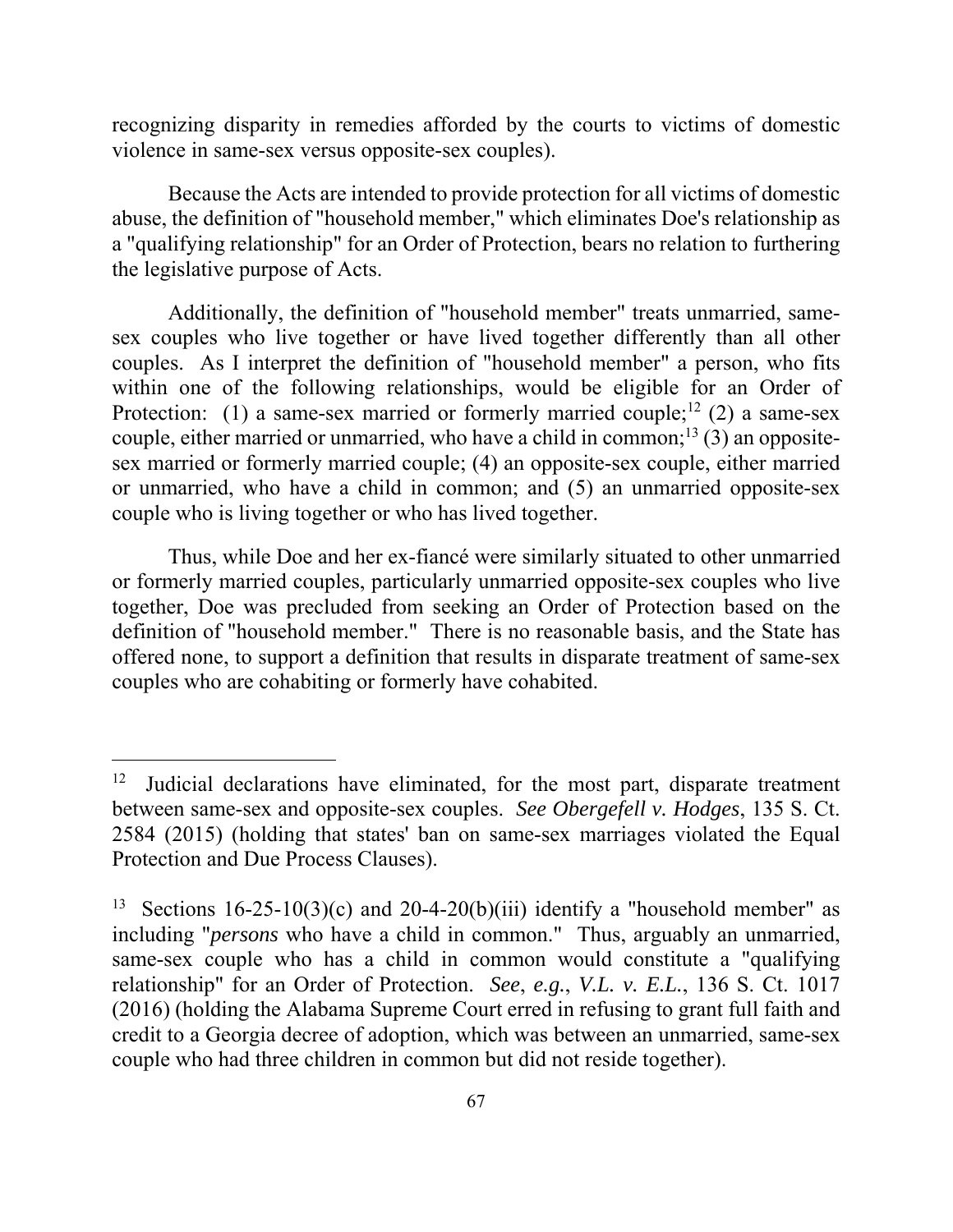#### **III. Remedy**

Having concluded that the definition of "household member" is unconstitutional as applied to Doe, the question becomes what is the appropriate remedy.

Clearly, in the context of the statutory scheme of the Acts, this Court cannot construe and effectively amend the statutes to change the plain language of "and" to "or" as proposed by the State. *See Shelley Constr. Co. v. Sea Garden Homes, Inc.*, 287 S.C. 24, 28, 336 S.E.2d 488, 491 (Ct. App. 1985) ("We are not at liberty, under the guise of construction, to alter the plain language of the statute by adding words which the Legislature saw fit not to include."); *cf. State v. Leopard*, 349 S.C. 467, 473, 563 S.E.2d 342, 345 (Ct. App. 2002) (declining to alter statutory definition of "household member" in section 16-25-10; stating, "[i]f it is desirable public policy to limit the class to those physically residing in the household, that public policy must emanate from the legislature").

Also, even though the Acts include severability clauses,<sup>14</sup> there is no reason to employ them as the sections containing the definition of "household member" are not facially invalid. Rather, the constitutional infirmity is based on their application to Doe, i.e., not including unmarried, same-sex couples in the definition of "household member." Thus, severance cannot rectify the under inclusive nature of the definition.

 (same-sex or not) and persons (same-sex or not) with a child in common. Absent an Further, the majority's decision to remedy the constitutional infirmity through severance of the entire phrase "a male **and** female who are cohabiting or formerly have cohabited," is unavailing since the constitutional infirmity still remains. Specifically, protection afforded by the Acts would still be elusive to Doe and would no longer be available to opposite-sex couples who are cohabiting or formerly have cohabited. Yet, it would be available to unmarried persons such as former spouses "as-applied" analysis, the "household member" definitional sections must be struck

<sup>14</sup> Act No. 58, 2015 Acts 225, 265-66 (providing a severability clause in 2015 Domestic Violence Reform Act); Act No. 166, 2005 Acts 1834, 1846 (providing a severability clause in 2005 Act amending Protection from Domestic Abuse Act, which includes definition of "household member" in section 20-4-20).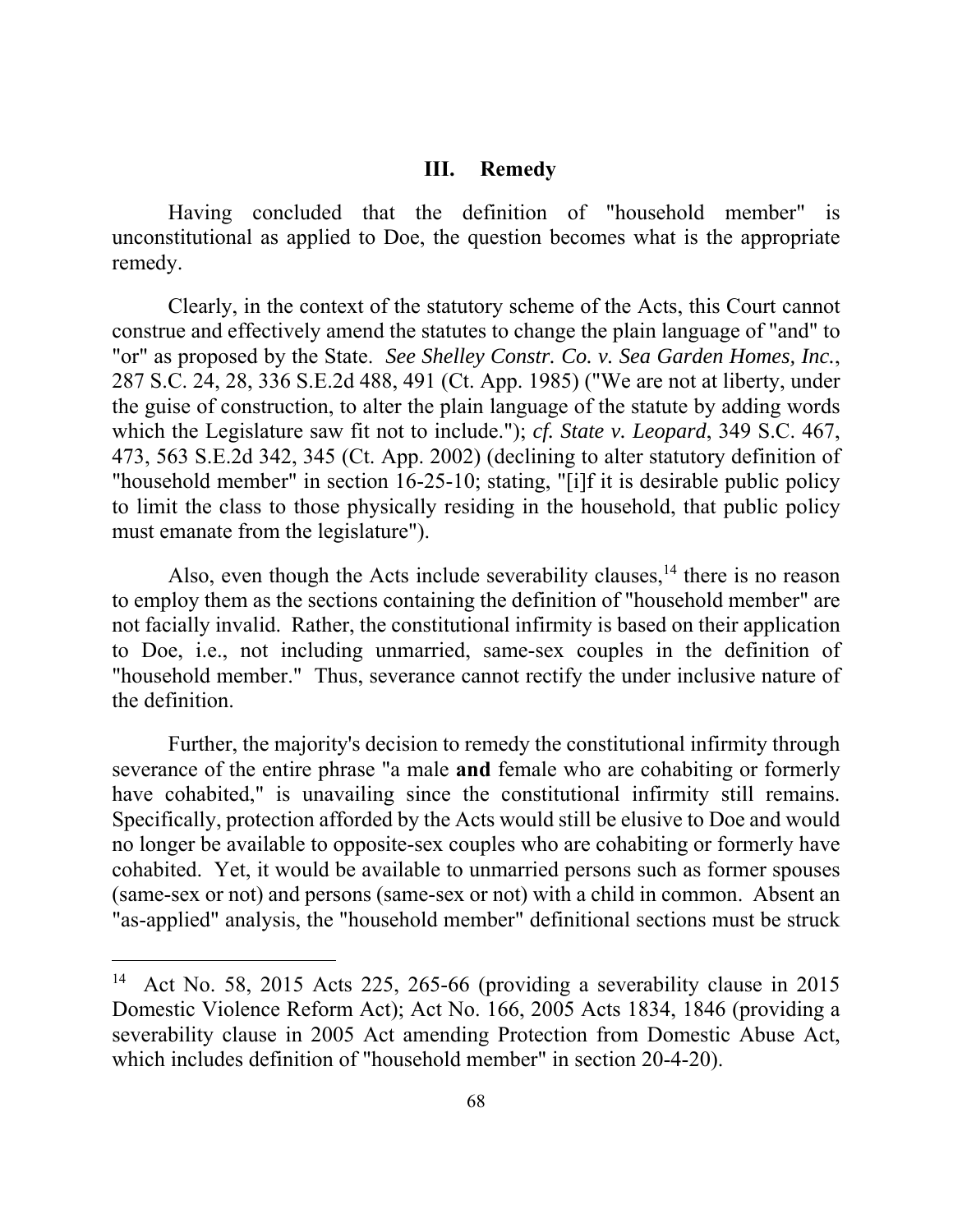down. As a result, the Acts would be rendered useless. Such a drastic measure is is rejected, and is of such a character as that it may fairly be presumed that the neither necessary nor desired. *See Thayer v. S.C. Tax Comm'n*, 307 S.C. 6, 13, 413 S.E2d 810, 814-15 (1992) ("The test for severability is whether the constitutional portion of the statute remains complete in itself, wholly independent of that which Legislature would have passed it independent of that which is in conflict with the Constitution." (internal quotation marks and citation omitted)). Consequently, in contrast to the majority, I would reject the State's suggestion to sever the Acts as it is inconsistent with our rules of statutory construction and would contravene the intent of the General Assembly.

 decision would result in grave consequences for victims of domestic abuse. To leave Finally, I would decline to invalidate the Acts in their entirety. Such a these victims unprotected for any length of time would be a great disservice to the citizens of South Carolina.

 Consequently, in order to address the important issue presented in this case Doe or those in similar same-sex relationships from seeking an Order of Protection. 144.13(2) from the [Iowa] Code, we will preserve it as to married opposite-sex and remain within the confines of the Court's jurisdiction, I would declare sections 16-25-10(3) and 20-4-20(b) unconstitutional as applied to Doe. Accordingly, I would hold that the family court may not utilize these statutory provisions to prevent *Cf*. *Gartner v. Iowa Dep't of Pub. Health*, 830 N.W.2d 335, 354 (Iowa 2013) (concluding that presumption of parentage statute, which expressly referred to a mother, father, and husband, violated equal protection as applied to a married lesbian couple to whom a child was born to one of the spouse's during the couple's marriage; identifying appropriate remedy by stating, "Accordingly, instead of striking section couples and require the [Iowa Department of Public Health] to apply the statute to married lesbian couples").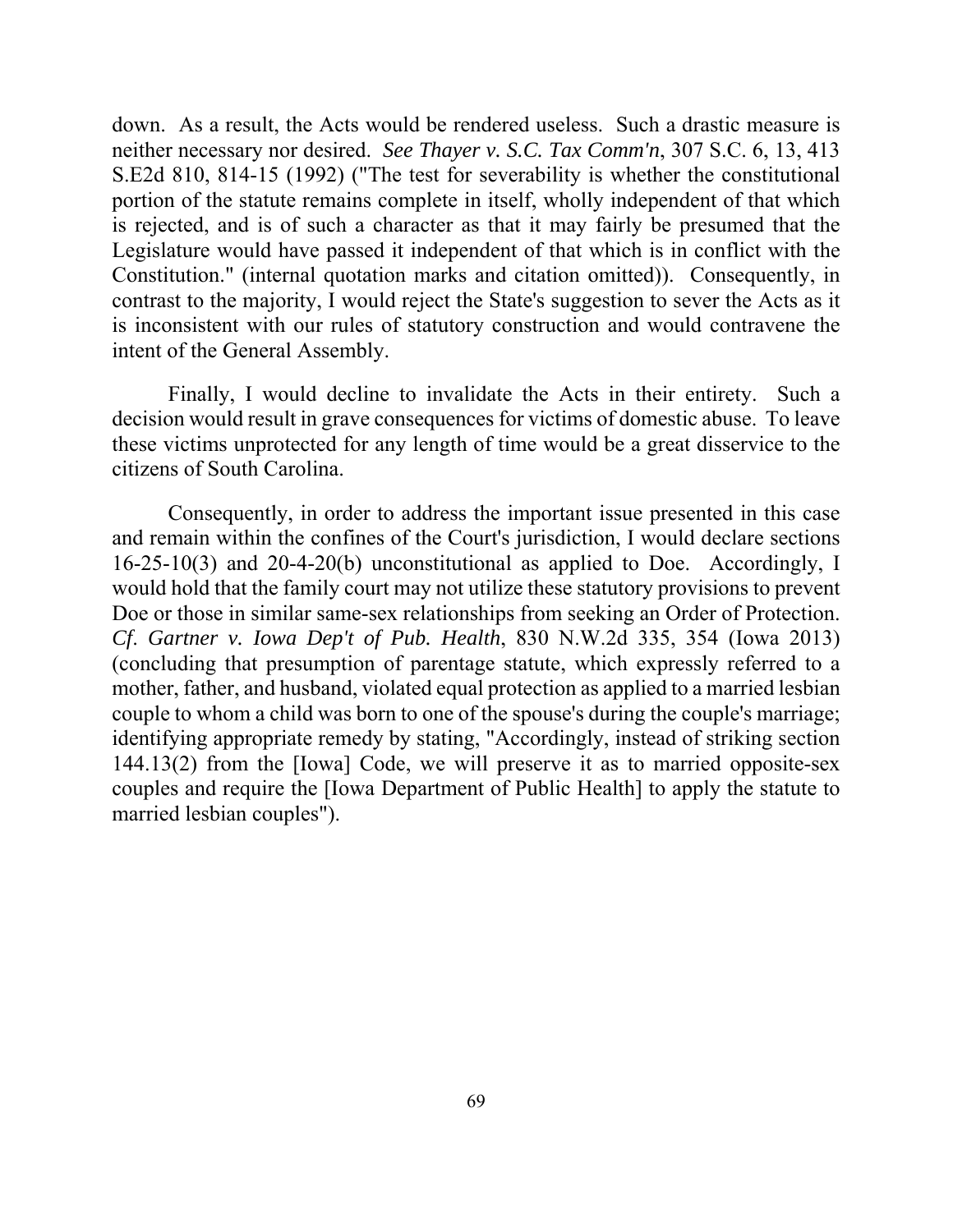**JUSTICE FEW:** Jane Doe, the State, and all members of this Court agree to this central point: *if* the Acts exclude unmarried same-sex couples from the protections they provide all other citizens, they are obviously unconstitutional. *See* U.S. CONST. amend. XIV,  $\S 1$  ("No state shall . . . deny to any person . . . the equal protection of the laws."); S.C. CONST. art. I, § 3 ("nor shall any person be denied the equal protection of the laws"); *Sunset Cay, LLC v. City of Folly Beach*, 357 S.C. 414, 428, 593 S.E.2d 462, 469 (2004) ("To satisfy the equal protection clause, a classification must . . . rest on some rational basis.").

For two reasons, I would not declare the Acts unconstitutional. First, Doe and the State agree the Protection from Domestic Abuse Act protects Doe, and thus, there is no controversy before this Court. Second, Doe and the State are correct: ambiguity in both Acts—particularly in the definition of household member requires this Court to construe the Acts to provide Doe the same protections they provide all citizens, and thus, the Acts are not unconstitutional.

## **I. There is no Controversy before the Court**

Our courts will not address the merits of any case unless it presents a justiciable controversy. *Byrd v. Irmo High Sch.*, 321 S.C. 426, 430-31, 468 S.E.2d 861, 864 (1996). In *Byrd*, we stated, "Before any action can be maintained, there must exist a justiciable controversy," and, "This Court will not pass on . . . academic questions or make an adjudication where there remains no actual controversy." *Id.*; *see also Peoples Fed. Sav. & Loan Ass'n v. Res. Planning Corp.*, 358 S.C. 460, 477, 596 S.E.2d 51, 60 (2004) ("A threshold inquiry for any court is a determination of justiciability, i.e., whether the litigation presents an active case or controversy."). Doe and the State agree the Protection from Domestic Abuse Act protects Doe, and therefore, there is no controversy.

Jane Doe filed an action in the family court seeking an order of protection from a threat of domestic violence pursuant to section 20-4-40 of the Protection from Domestic Abuse Act. S.C. Code Ann. § 20-4-40(a) (2014). By its terms, the Act applies to "any household members in need of protection." *Id.* By filing the action seeking the protection of the Act, Doe necessarily took the position that the definition of "household member" includes partners in unmarried same-sex couples, and thus includes her. Doe argues to this Court that the definition should be interpreted to include her. Her alternative argument—that the Act is unconstitutional—is based on the family court ruling she chose not to appeal. Rather than appeal, she filed this action naming the State as the only defendant.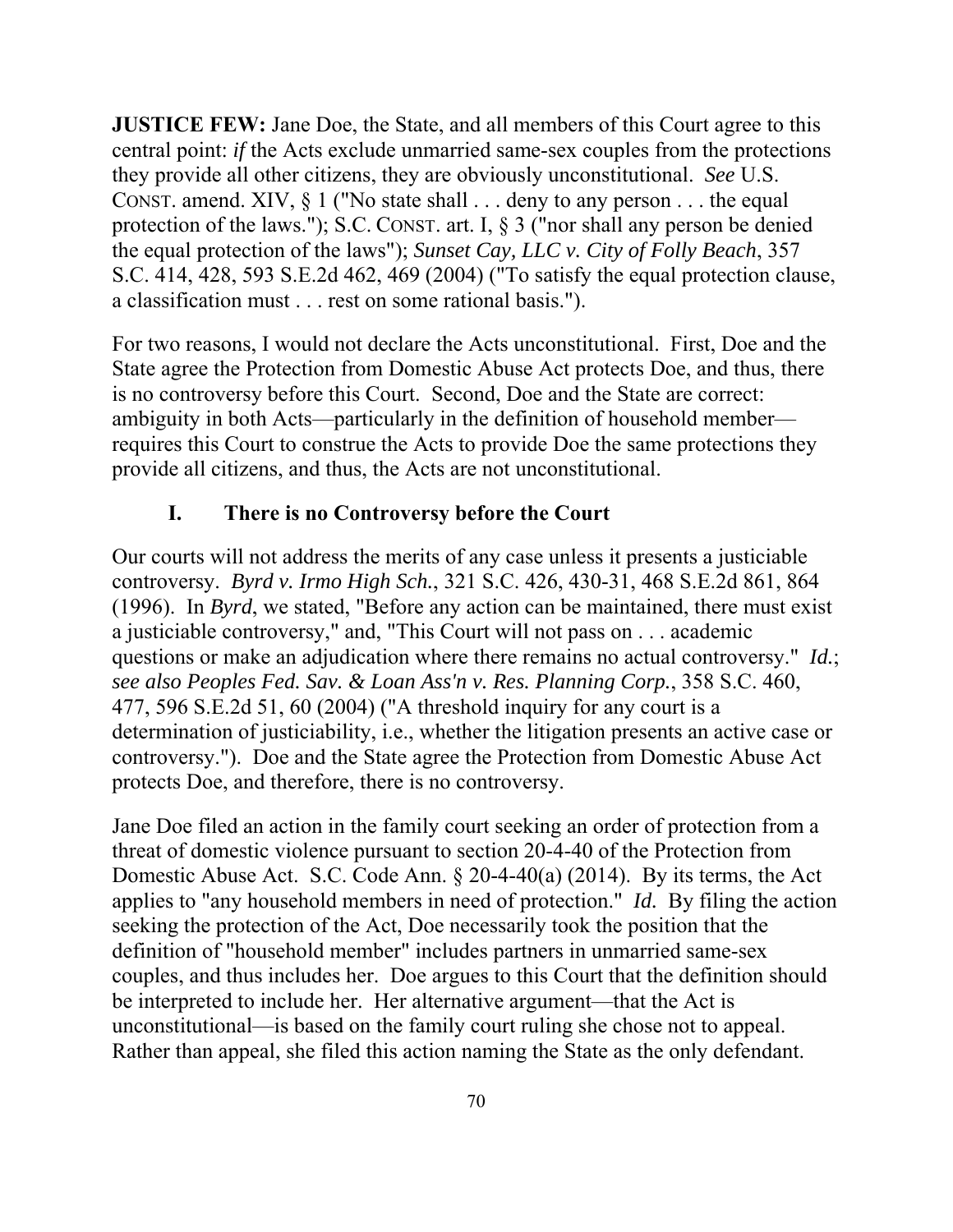The State, however, agrees with the position Doe took in family court—the definition of household member includes partners in unmarried same-sex couples, and thus includes Doe. In its Answer, the State contends that any "constitutional problem associated with the definitions at issue . . . may be addressed through interpretation to encompass unmarried same-sex couples." In its return to Doe's petition for original jurisdiction, the State wrote, "There is . . . no evidence that the Legislature intentionally discriminated against same-sex couples." At oral argument before this Court, the State disagreed with the statement "it is clear it is the legislative intent to exclude homosexual couples."15 Also at oral argument, the State was asked—referring to the Protection from Domestic Abuse Act—"You're saying the statute covers Jane Doe?" to which the State responded, "Yes." In making these statements, the State asks this Court to interpret the definition of "household member" to include Doe and partners in other non-marital same-sex domestic relationships.

If Doe had appealed the family court's ruling that the Protection from Domestic Abuse Act did not apply to her, she would have presented a justiciable controversy to this Court. Doe chose not to appeal, and she filed this action. When the State agreed with Doe that the Act should be interpreted to protect her, it eliminated any controversy. The majority and concurring opinions overlook this important detail, and the majority suggests that my "reliance on the parties' positions" is contrary to the law. *See supra* note 6. In *Byrd*, we stated the law: "there must exist a justiciable controversy." 321 S.C. at 430, 468 S.E.2d at 864. When both sides agree, there is no controversy.

# **II. The Acts are** *not* **Unconstitutional**

 $\overline{a}$ 

to be unconstitutional unless there was no choice but to do so. In *Joytime Distributors & Amusement Co. v. State*, 338 S.C. 634, 528 S.E.2d 647 (1999), this Court declared we would not construe an act of the General Assembly

<sup>&</sup>lt;sup>15</sup> A justice of the Court stated, "Following the legislative history of this statute, it is clear it is the legislative intent to exclude homosexual couples. Otherwise, they would not have changed the word 'person' to 'male and female.'" The State responded, "I respectfully disagree."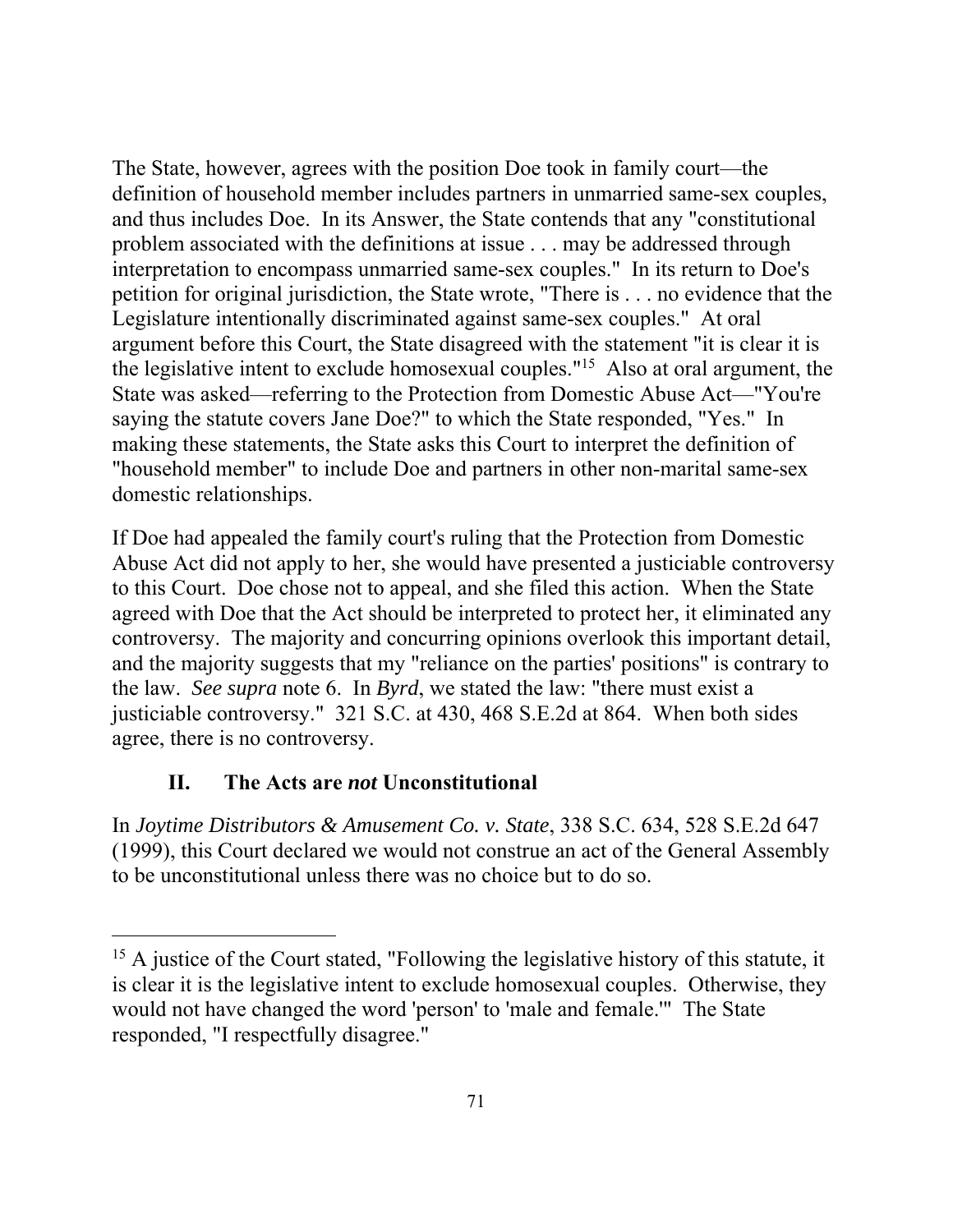This Court has a very limited scope of review in cases involving a constitutional challenge to a statute. All statutes are presumed constitutional and will, if possible, be construed so as to render them valid. A legislative act will not be declared unconstitutional unless its repugnance to the constitution is clear and beyond a reasonable doubt. A legislative enactment will be declared unconstitutional only when its invalidity appears so clearly as to leave no room for reasonable doubt that it violates a provision of the constitution.

338 S.C. at 640, 528 S.E.2d at 650; *see In re Stephen W.*, 409 S.C. 73, 76, 761 S.E.2d 231, 232 (2014) (same); *S.C. Pub. Interest Found. v. S.C. Transp. Infrastructure Bank*, 403 S.C. 640, 645, 744 S.E.2d 521, 523 (2013) (same); *Clarke v. S.C. Pub. Serv. Auth.*, 177 S.C. 427, 435, 181 S.E. 481, 484 (1935) (same); *see also Abbeville Cty. Sch. Dist. v. State*, 410 S.C. 619, 628, 767 S.E.2d 157, 161 (2014) (reciting the principle that "we will not find a statute unconstitutional unless 'its repugnance to the Constitution is clear beyond a reasonable doubt'").

Under *Joytime Distributors*, we are constrained to interpret the Acts to include unmarried same-sex couples unless the Acts "so clearly" exclude them "as to leave no room for reasonable doubt." In other words, if the definition of "household member" in the Acts is clear, and if the definition so clearly excludes unmarried same-sex couples as to leave no reasonable doubt they are excluded, then the Court is correct to find the Acts unconstitutional. In my opinion, however, the definition of household member is not clear, and therefore the Acts are ambiguous. Because of this ambiguity, the Court is not correct to find the Acts unconstitutional. Rather, we should construe the Acts to protect partners in unmarried same-sex couples, and find them constitutional. *See Town of Mt. Pleasant v. Roberts*, 393 S.C. 332, 342, 713 S.E.2d 278, 283 (2011) ("Any ambiguity in a statute should be resolved in favor of a just, equitable, and beneficial operation of the law.").

To demonstrate the ambiguity, in 1994, "household member" was defined in terms of pairs or groups of people, "spouses, former spouses, parents and children, persons related . . . ." *See supra* note 2. In that context, the Acts logically applied when domestic violence occurred *between* the members of a defined pair or group.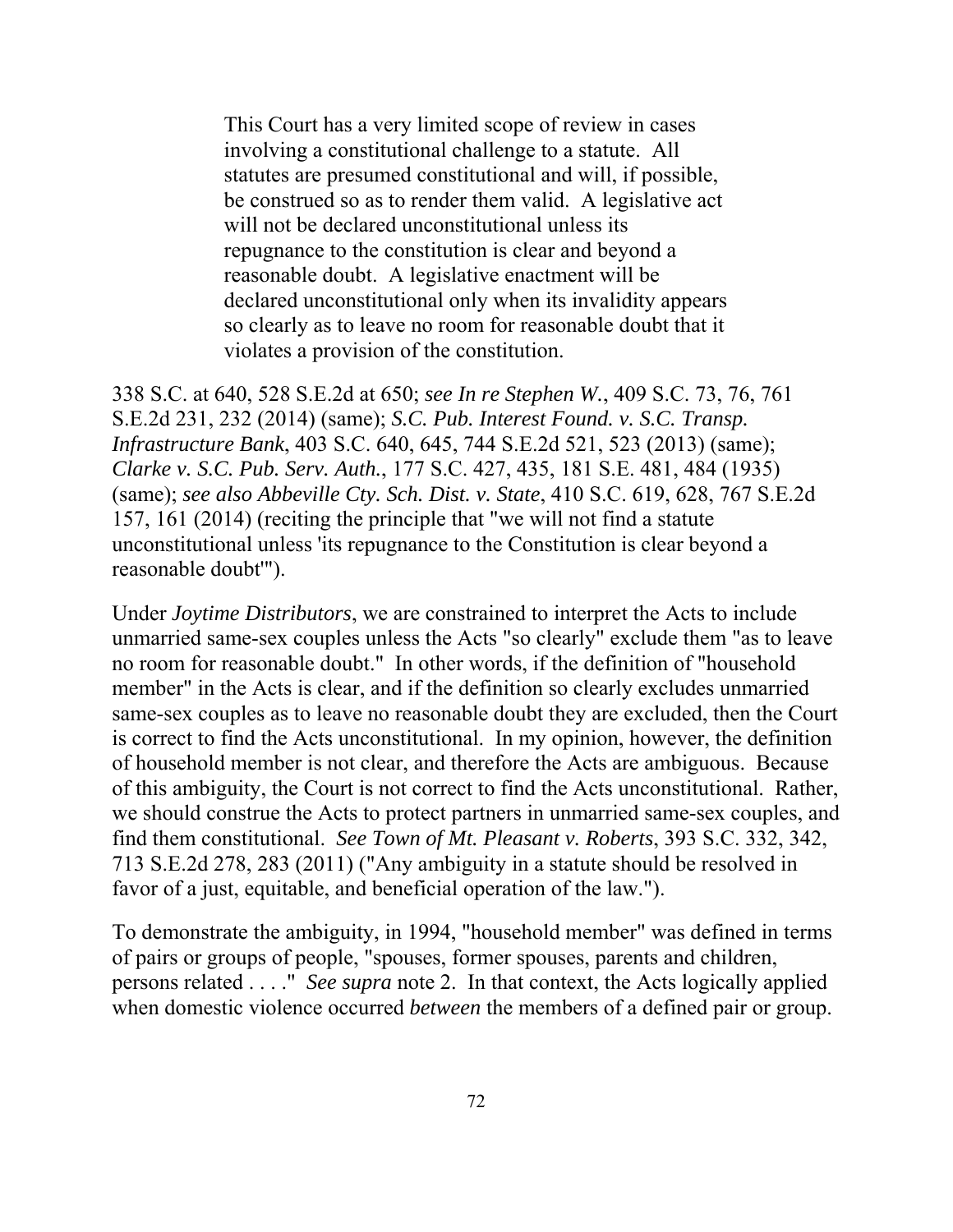In 2005, however, the definitions were amended<sup>16</sup> so that the primary subsections of each definition are now framed in terms of individual people: "a spouse; . . . a former spouse." *See supra* note 9. Under this current structure, the Acts apply when domestic violence is committed *upon* the members of the defined group.

The Protection from Domestic Abuse Act follows this structure. The Act "created an action known as a 'Petition for an Order of Protection' in cases of abuse *to* a household member." § 20-4-40 (emphasis added). The "petition for relief must allege the existence of abuse *to* a household member." § 20-4-40(b) (emphasis added). Under the current version of the Protection from Domestic Abuse Act, therefore, it is not necessary to imply the term "between" to understand how the Act operates.

The majority and concurring opinions overlook this important detail. In fact, the majority continues to rely on the pre-2005 structure of the Acts and holds the Protection from Domestic Abuse Act affords protection "only if the relationship is *between* a male and a female." Under the current structure of the Acts, however, the majority's statement is unjustified. The word "between" is simply not in the Acts. The fact the majority must read the term into the Acts demonstrates the definition of household member is not clear.

must be two victims before an order of protection is available. The ambiguity is further demonstrated by comparing the operation of the Acts regarding individuals included in the first and second subsections of the definition—"a spouse" and "a former spouse"—to those included in the fourth subsection—"a male and female . . ."—the subsection the majority finds unconstitutional. A person may seek an order of protection under the Protection from Domestic Abuse Act "in cases of abuse to a household member." If we apply that provision using the first subsection of the definition, an order of protection is available "in cases of abuse to [a spouse]." This construction makes perfect sense. Using that same construction when applying the provision using the subsection at issue here, an order of protection is available "in cases of abuse to [a male and female . . .]." This application makes no sense. Reading the text literally, there

It also makes no sense to apply the majority's "between" construction to the first and second subsections of the definitions of household member after the 2005

<sup>16</sup> Act No. 166, 2005 S.C. Acts 1834, 1836.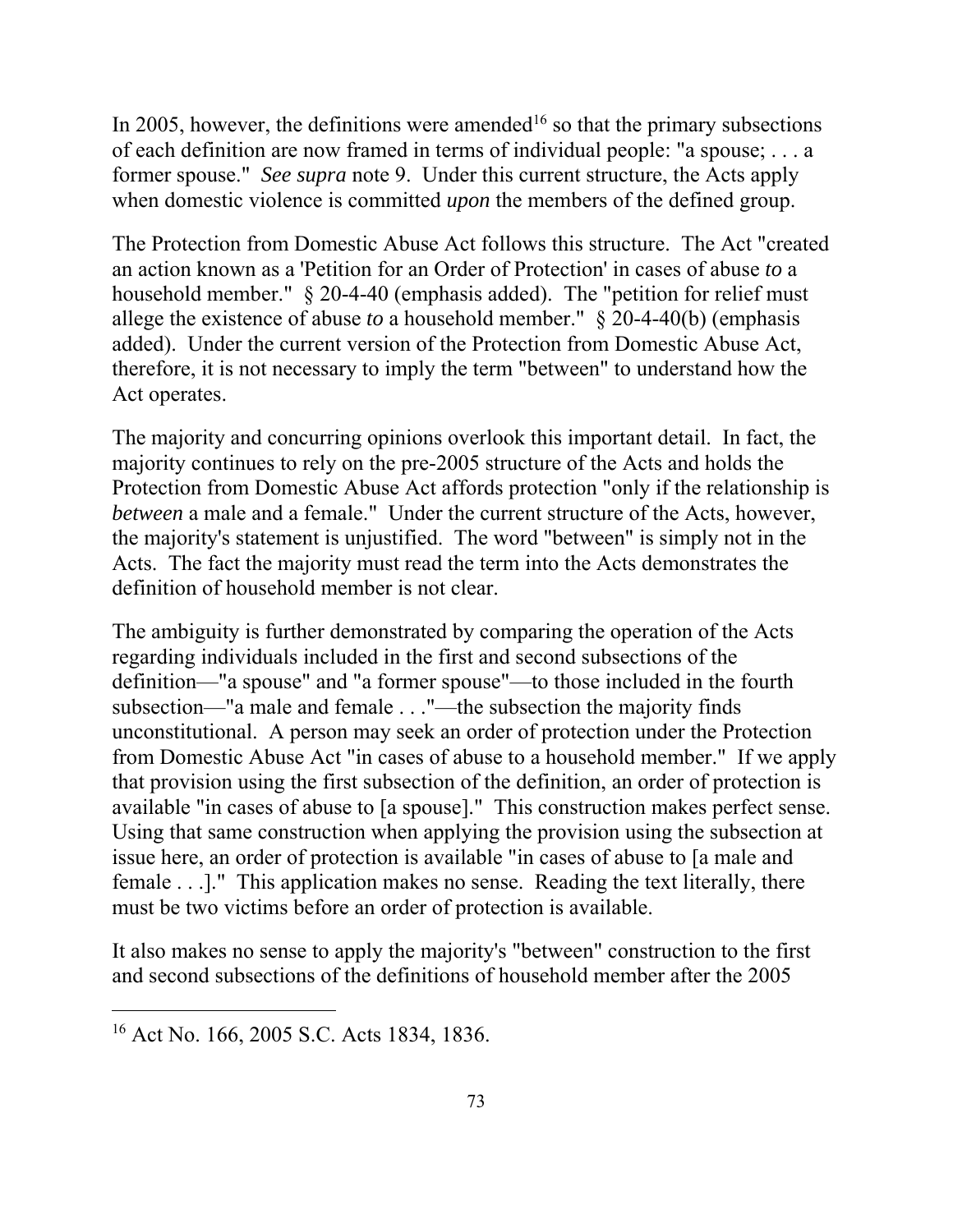amendments. The following is a sentence from the majority opinion substituting the text of the first subsection where the majority used the text of the fourth, "In affording protection to victims of domestic violence, both Acts protect persons . . . , but only if the relationship is between [a spouse]." The "between" construction worked in 1994 because the text of the subsection was "spouses," but the construction does not work in the post-2005 version because the General Assembly changed the text.

However, the majority's constitutional analysis is not driven by its interpretation of the text of the Acts. Rather, the majority's analysis is driven by its interpretation of the *actions* the General Assembly took in 1994, and the improper motives the majority believes may be inferred from those actions. The majority states "the legislative history of the Acts unequivocally demonstrates the General Assembly intentionally excluded same-sex couples from the protections of the Acts." *See also supra* note 15. According to this Court's own jurisprudence, however, the majority's consideration of legislative history is itself improper. Rather, the Court may not consider legislative history unless the text of the statute is ambiguous. *See Smith v. Tiffany*, 419 S.C. 548, \_\_\_, 799 S.E.2d 479, 483 (2017) ("If a statute is clear and explicit in its language, then there is no need to resort to statutory interpretation or legislative intent to determine its meaning." (quoting *Timmons v. S.C. Tricentennial Comm'n*, 254 S.C. 378, 401, 175 S.E.2d 805, 817 (1970))). "Absent an ambiguity, there is nothing for a court to construe, that is, a court should not look beyond the statutory text to discern its meaning." *Smith*, 419 S.C. at \_\_\_, 799 S.E.2d at 483.

If the statutory text truly was clear and unambiguous, the majority would not need to consider legislative history to determine the motives of the General Assembly. The statutory text is not clear, and therefore, this Court must find a way to construe the Acts as constitutional. *Abbeville Cty. Sch. Dist.*, 410 S.C. at 628, 767 S.E.2d at 161; *Stephen W.*, 409 S.C. at 76, 761 S.E.2d at 232; *S.C. Pub. Interest Found.*, 403 S.C. at 645, 744 S.E.2d at 523; *Joytime Distributors*, 338 S.C. at 640, 528 S.E.2d at 650; *Clarke*, 177 S.C. at 435, 181 S.E. at 484.

I respectfully believe Doe and other members of same-sex unmarried couples are covered by the Acts and the Acts are therefore constitutional.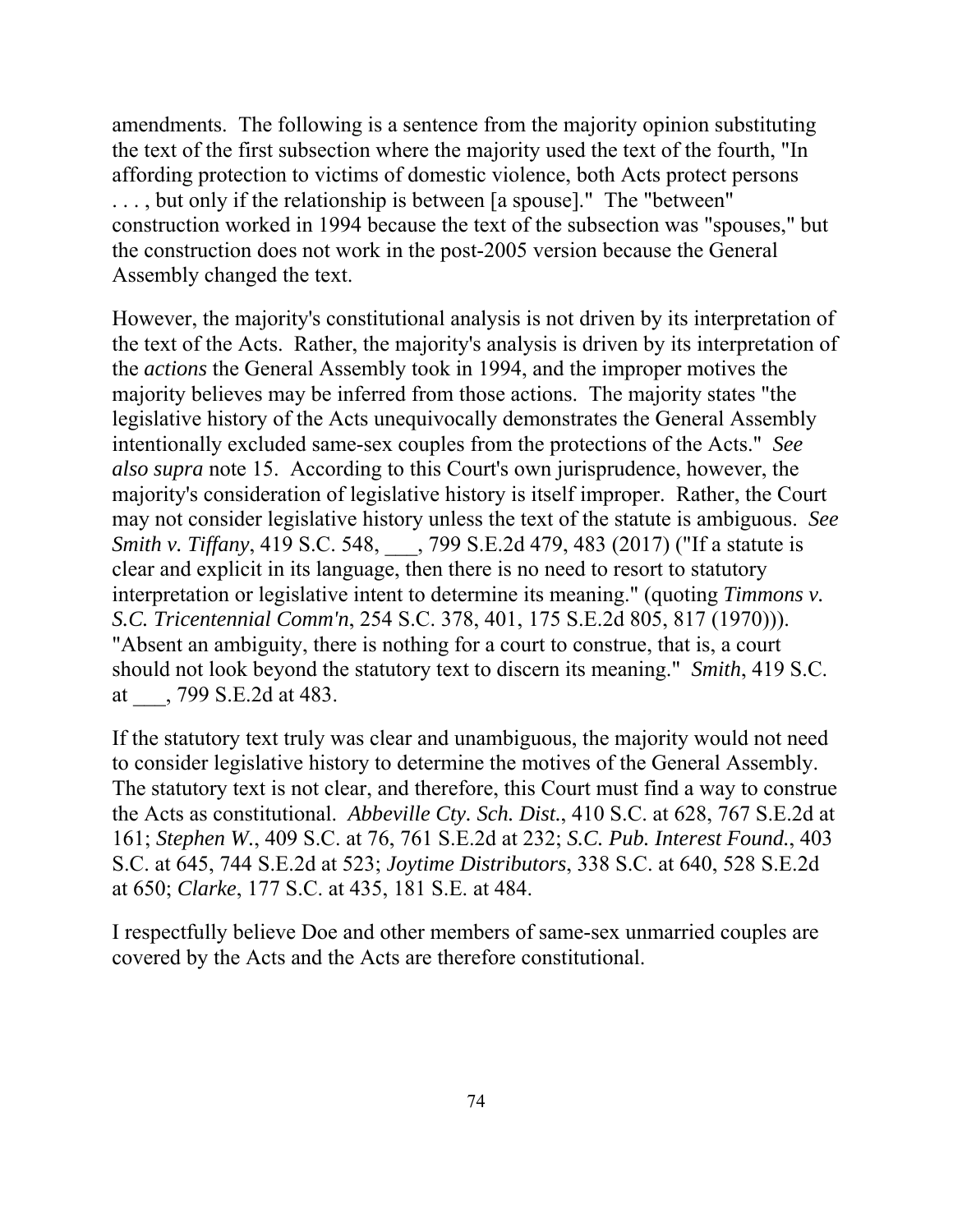## **THE STATE OF SOUTH CAROLINA In The Supreme Court**

Daufuskie Island Utility Company, Inc., Appellant,

v.

South Carolina Office of Regulatory Staff, Haig Point Club and Community Association, Inc., Melrose Property Owner's Association, Inc., and Bloody Point Property Owner's Association, Respondents.

Appellate Case No. 2016-000652

Appeal From The Public Service Commission

Opinion No. 27729 Heard December 14, 2016 – Filed July 26, 2017

## **REVERSED AND REMANDED**

George Trenholm Walker and Thomas P. Gressette, Jr., both of Walker Gressette Freeman & Linton, LLC, of Charleston, for Appellant.

Lyndey Ritz Zwingelberg and John Julius Pringle, Jr., both of Adams and Reese LLP, Shannon Bowyer Hudson and Andrew McClendon Bateman, both of South Carolina Office of Regulatory Staff, all of Columbia, for Respondents.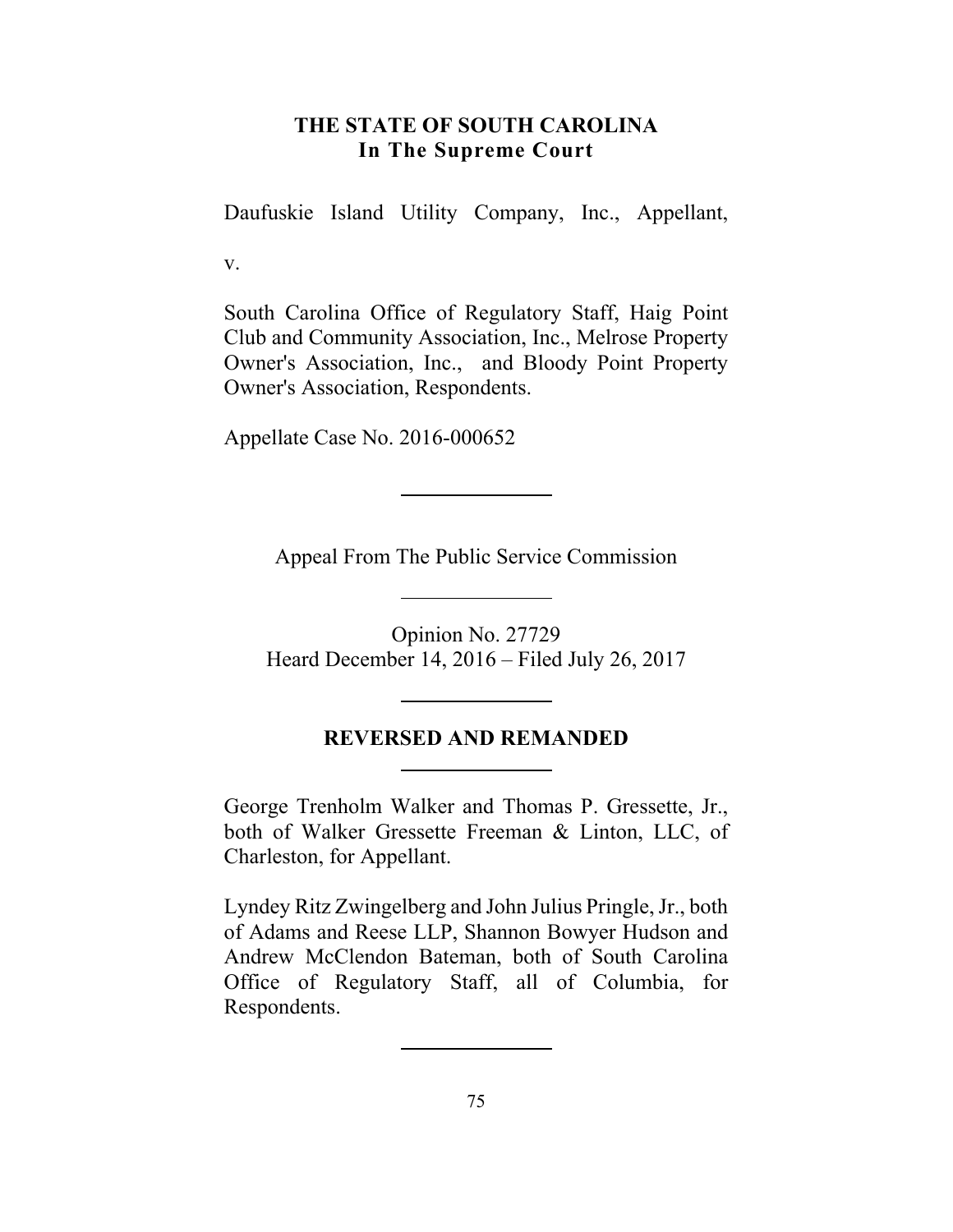**JUSTICE HEARN:** Petitioner Daufuskie Island Utility Company ("DIUC") appeals an order of the South Carolina Public Service Commission ("Commission") granting only thirty-nine percent of the additional revenue requested in its application. We reverse and remand to the Commission for a new hearing.

### **FACTUAL/PROCEDURAL BACKGROUND**

 which would provide a 108.9% revenue increase based upon a 2014 test year. DIUC is the only provider of water and wastewater services to residential and commercial customers on Daufuskie Island in Beaufort County, South Carolina. In June 2015, DIUC applied to the Commission for approval of a new rate schedule Pursuant to Section 58-4-10(B) of the South Carolina Code (2015), the South Carolina Office of Regulatory Staff ("ORS") was automatically joined as a party to the matter. Additionally, a number of property owners' associations on Daufuskie Island—Haig Point Club and Community Association, Inc., Melrose Property Owner's Association, Inc., and Bloody Point Property Owner's Association (collectively "POAs")—petitioned to intervene in the case.1

 in that case and, during the merits hearing, were able to negotiate a settlement agreement with DIUC to which ORS did not object. Under the terms of the DIUC last requested a rate increase in June 2011. The same POAs intervened agreement, DIUC stipulated it would not file another application for rate increases before July 1, 2014. Based upon the evidence at the hearing and the parties' agreement that DIUC would be able to provide services to its customers while earning a fair and reasonable operating margin and return on equity ("ROE") under the proposed rates, the Commission approved the settlement in July 2012.

 percent utility property tax against DIUC until 2012. Thus, instead of its expected Prior to and while the 2011 rate case was pending, DIUC encountered a few unanticipated tax issues. Because the South Carolina Department of Revenue did not initially recognize DIUC as a utility, it did not begin assessing the ten and a half property tax bill of approximately \$10,000, in August 2012 DIUC received a bill for

 which was granted. However, Beach Field did not actively participate in the case— <sup>1</sup> Beach Field Properties, LLC also submitted a petition to intervene in this case it submitted no pre-filed testimony, presented no evidence at the hearing, refused to cross examine witnesses, nor was it party to the Settlement Agreement between ORS and the POAs—and it is not a party to this appeal.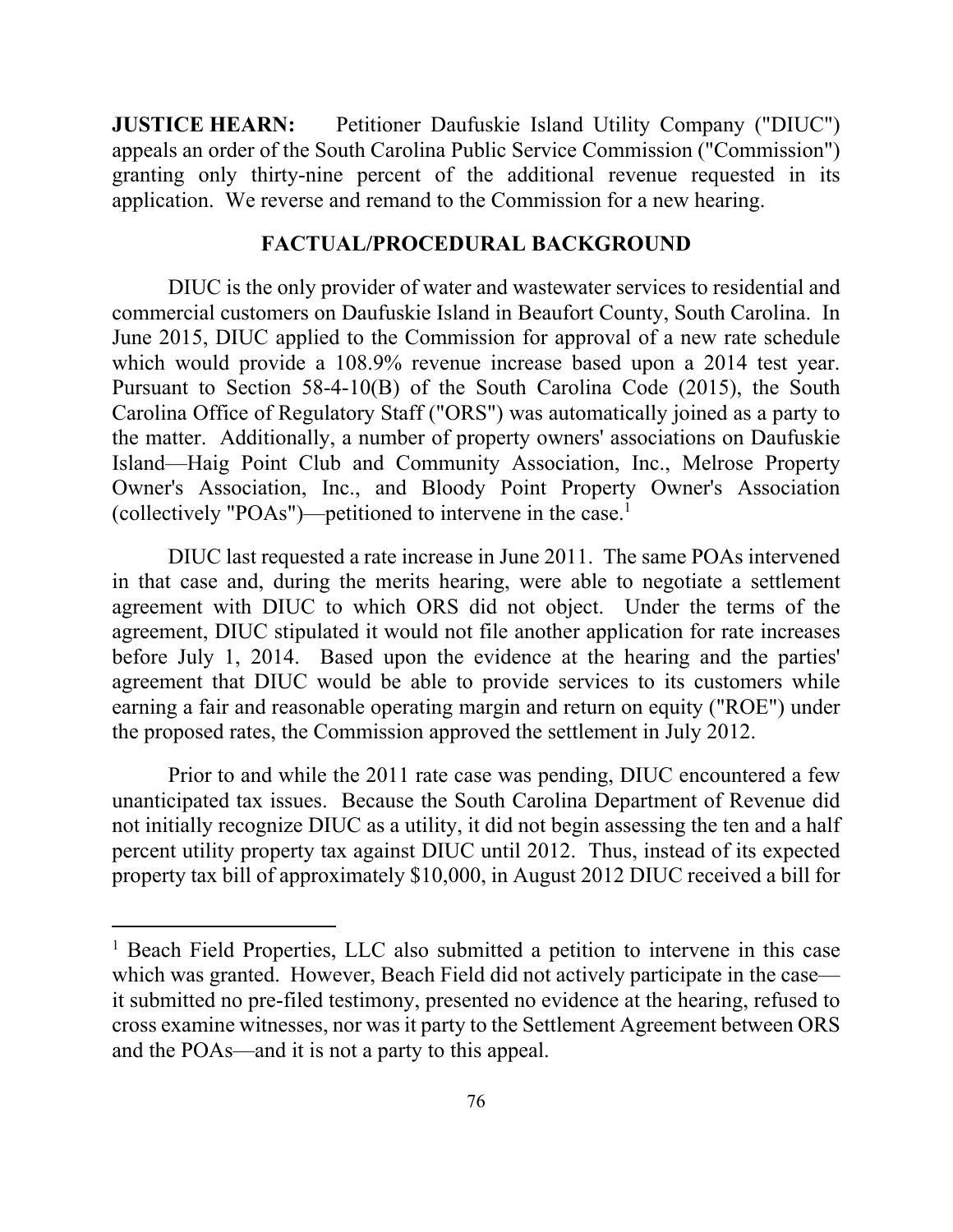\$132,398, with back taxes for 2010 and 2011 exceeding \$230,600. Due to the pay the back taxes for years 2012, 2013, 2014, and the projected tax for 2015.<sup>2</sup>  interest. In addition to the \$65,856 DIUC owes annually pursuant to its settlement property tax bill going forward will be approximately \$192,300. Therefore, in total, substantial increase in its tax liability and its inability to seek further revenue increases until July 2014, DIUC entered into an agreement with Beaufort County to Specifically, Beaufort County agreed to allow DIUC to pay the full \$526,843.39 in monthly installments of \$5,487.95 (\$65,856 a year) over eight years, with no with Beaufort County, DIUC presented testimony at the hearing that its annual DIUC requested additional revenue of \$258,158 to cover its taxes for at least the next eight years.

 $2012.<sup>3</sup>$ DIUC faced a second tax problem when the county sent one of its property tax bills to the wrong address. As a result, the tax was never paid and Beaufort County initiated tax sale proceedings. The DIUC property in question contained a 125,000 gallon elevated water storage tank and a number of related facilities including a well, water pump, and system pipes. The property ("Elevated Tank Site") was sold at a tax sale in October 2010 to Mamdouh Sabry Abdelrahman (Sabry), however, DIUC did not discover the property had been sold until early

 Although the tax deed purported to convey the property "all and singular . . . with Critical to this case is the ownership of the elevated water tank, well, water pump, system pipes, and other DIUC equipment located on the Elevated Tank Site. the appurtenances," DIUC presented testimony from the Beaufort County Treasurer, Maria Walls, that the tax deed did not convey "the elevated water tank, the well, the water pump, system pipes, or other DIUC property located on the Elevated Tank[] Site." According to Walls, DIUC's ownership of all the equipment located on the property remained unaffected by the tax sale to Sabry. Despite providing no

 2011, as part of the settlement agreement Beaufort County agreed to write-off the <sup>2</sup> Although utility property taxes were also assessed against DIUC for 2010 and taxes for those two years.

 $3$  After numerous attempts to negotiate with Sabry for the return of the Elevated Tank Site, DIUC instituted a condemnation action. The circuit court granted summary judgment in favor of DIUC to pursue condemnation, and the court of appeals affirmed in an unpublished opinion. *Sabry Abdelrahman v. Daufuskie Island Util. Co.*, No. 2016-UP-301 (Ct. App. June 15, 2016).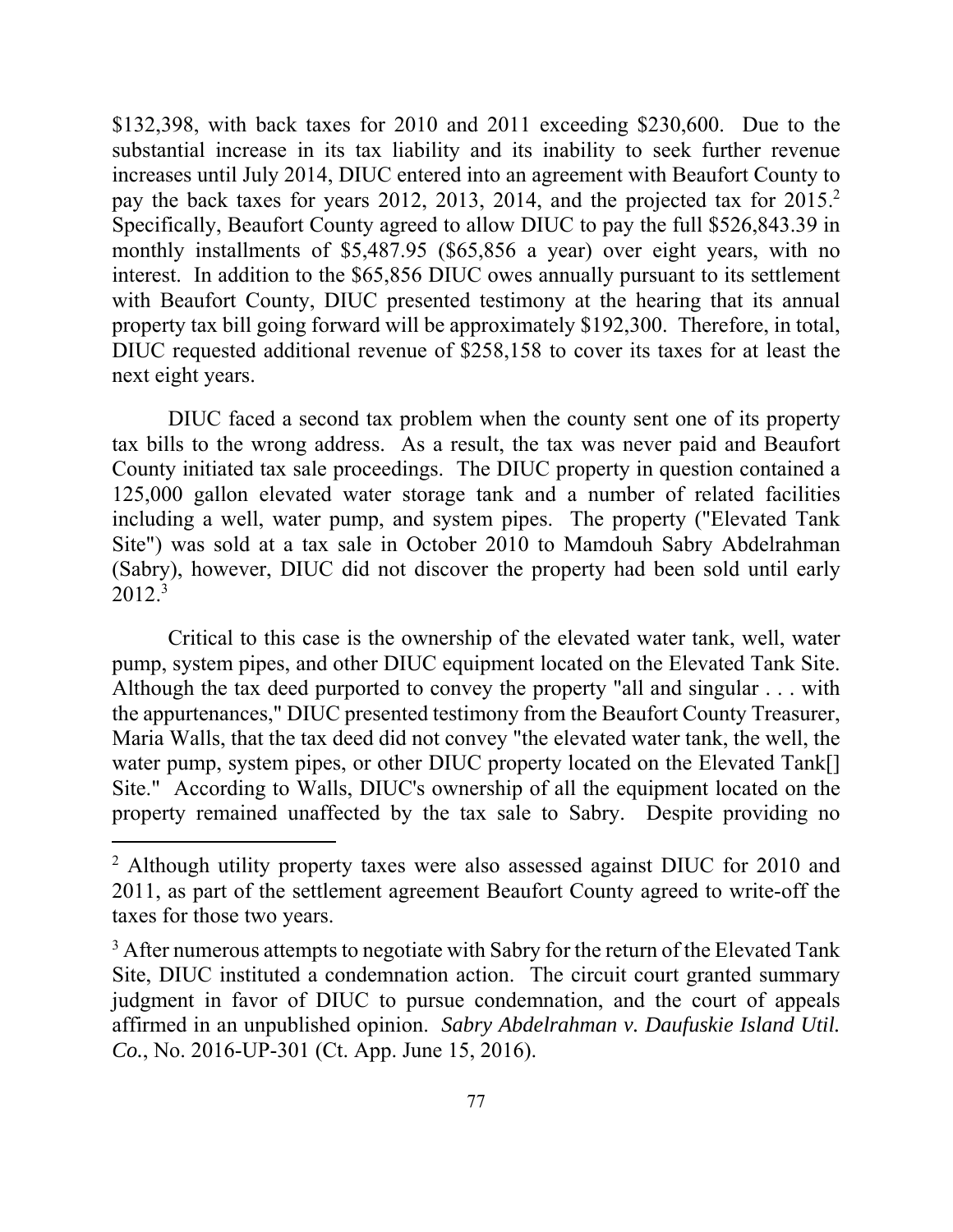evidence to the contrary to support its recommendation, ORS nevertheless proposed excluding the value of the utility equipment located on the property when calculating DIUC's rate base<sup>4</sup> and property taxes.

exception of the bad debt expense for which they agreed to adopt DIUC's proposal.<sup>5</sup> A hearing on the merits of DIUC's application was held in October 2015. The day before the hearing, the POAs filed a Settlement Agreement they had entered with ORS for the Commission's consideration. Pursuant to the Agreement, ORS and the POAs stipulated to each party's testimony and exhibits in the record, and the parties agreed to accept all of ORS's adjustments and recommendations, with the At the hearing, DIUC objected to the admission of the Settlement Agreement, arguing it was irrelevant and prejudicial because it bolstered ORS's recommendations without providing any new or additional evidence to support them. Over DIUC's objection, the Commission admitted the Agreement, reasoning it was more probative than prejudicial.

Following the hearing, the Commission issued an order explicitly adopting the Settlement Agreement and granting DIUC a revenue increase subject to all of ORS's adjustments, except for the bad debt expense. Shortly thereafter, DIUC filed a petition for reconsideration and/or rehearing, arguing it would be forced into default and bankruptcy if compelled to implement the rates specified in the

<sup>&</sup>lt;sup>4</sup> "'[R]ate base' is the amount of investment on which a regulated public utility is entitled to an opportunity to earn a fair and reasonable return," and "represents the total investment in, or the fair value of, the used and useful property which it necessarily devotes to rendering the regulated services." *S. Bell Tel. & Tel. Co. v. Pub. Serv. Comm'n of S.C.*, 270 S.C. 590, 600, 244 S.E.2d 278, 283 (1978) [hereinafter *Southern Bell*].

 raised to \$108,349. Although DIUC's calculations also indicated the bad debt <sup>5</sup> Somewhat ironically, the bad debt expense was one of the ORS adjustments which DIUC was willing to accept. ORS originally recommended the bad debt expense be expense to be over \$100,000, in an effort to be conservative in its request, DIUC only proposed to recoup \$30,852 of the bad debt expense. Despite ORS's original determination that the bad debt expense exceeded \$100,000 and the uncontroverted evidence presented at the hearing supported the higher amount, the Commission held DIUC to its original request of \$30,852.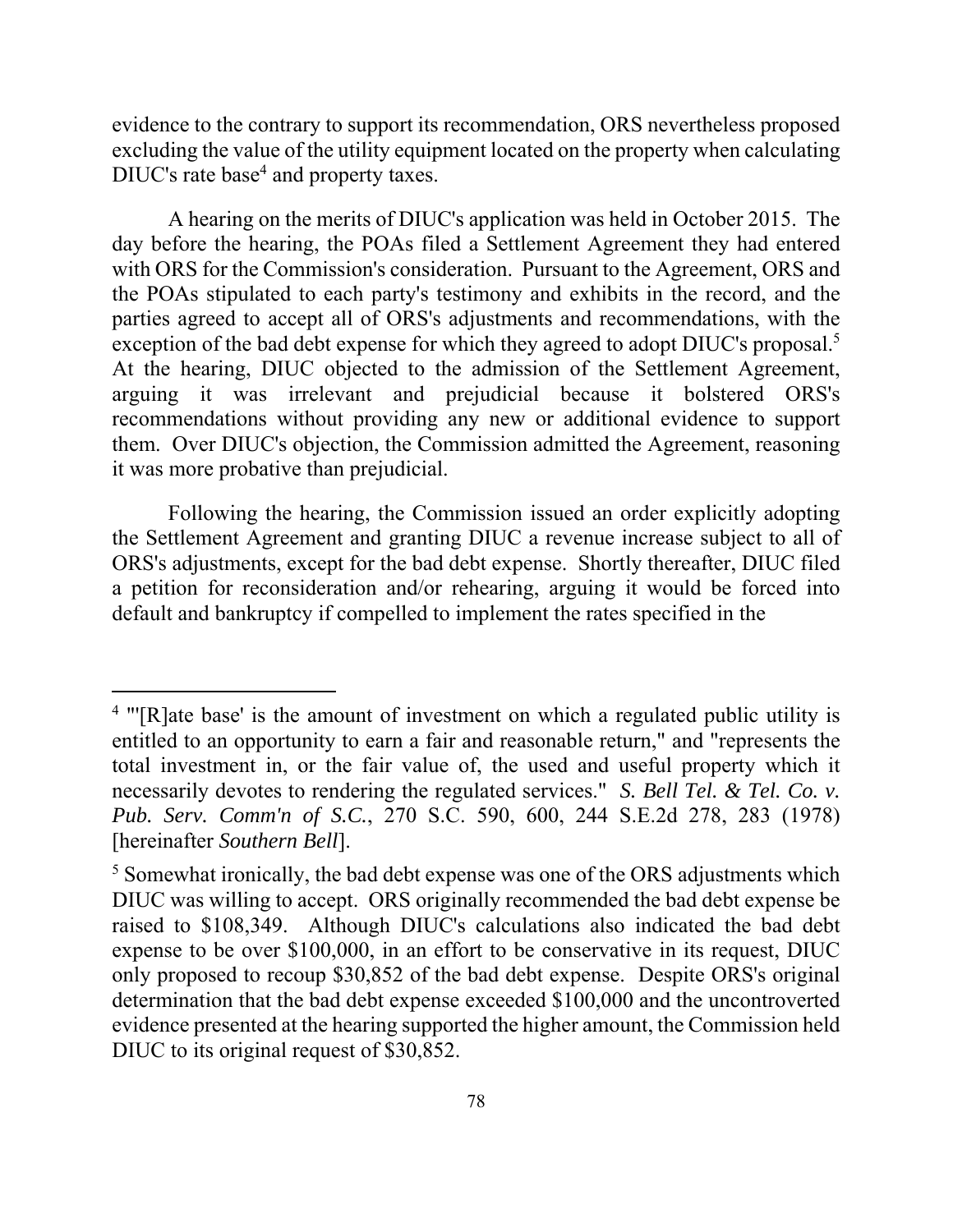expenses, bad debt expense, and rate base.<sup>6</sup> Commission's order. Additionally, DIUC requested the Commission reconsider adopting ORS's adjustments to the property taxes, management fees, rate case

The Commission denied DIUC's petition, holding (1) the issue of inevitable default could not be raised for the first time in a petition for rehearing; and (2) ORS's accounting methods and adjustments were in keeping with accepted regulatory principles and supported by substantial evidence. DIUC then filed a direct appeal to this Court to review the Commission's order.

## **ISSUES PRESENTED**

- 1) Did the Commission err by admitting into evidence and adopting the proposed Settlement Agreement between ORS and the POAs to which DIUC was not a party and which granted only thirty-nine percent of DIUC's requested revenue increase?
- 2) Were the Commission's findings of fact and conclusions with respect to property taxes, management fees, rate case expenses, rate base, and bad debt supported by substantial evidence in the record?
- 3) Did the Commission err in denying DIUC's petition for rehearing on the grounds that DIUC will inevitably default on its loans if the rates established in the Commission's order are not modified?

## **STANDARD OF REVIEW**

 room for a difference of intelligent opinion.'" *Utils. Servs. of S.C., Inc. v. S.C. Off.*  This Court affords great deference to the Commission's ratemaking decisions and "'will not substitute [its] judgment for that of the [Commission] where there is *of Reg. Staff*, 392 S.C. 96, 103, 708 S.E.2d 755, 759 (2011) (quoting *Kiawah Prop. Owners Group v. Pub. Serv. Comm'n of S.C.*, 357 S.C. 232, 237, 593 S.E.2d 148, 151 (2004)) [hereinafter *Utilities Services*]. "The [Commission] is considered the 'expert' designated by the legislature to make policy determinates regarding utility

<sup>&</sup>lt;sup>6</sup> DIUC makes the same arguments with respect to each of these issues in the instant appeal. For the sake of clarity, the facts pertaining to each will be presented more fully *infra*.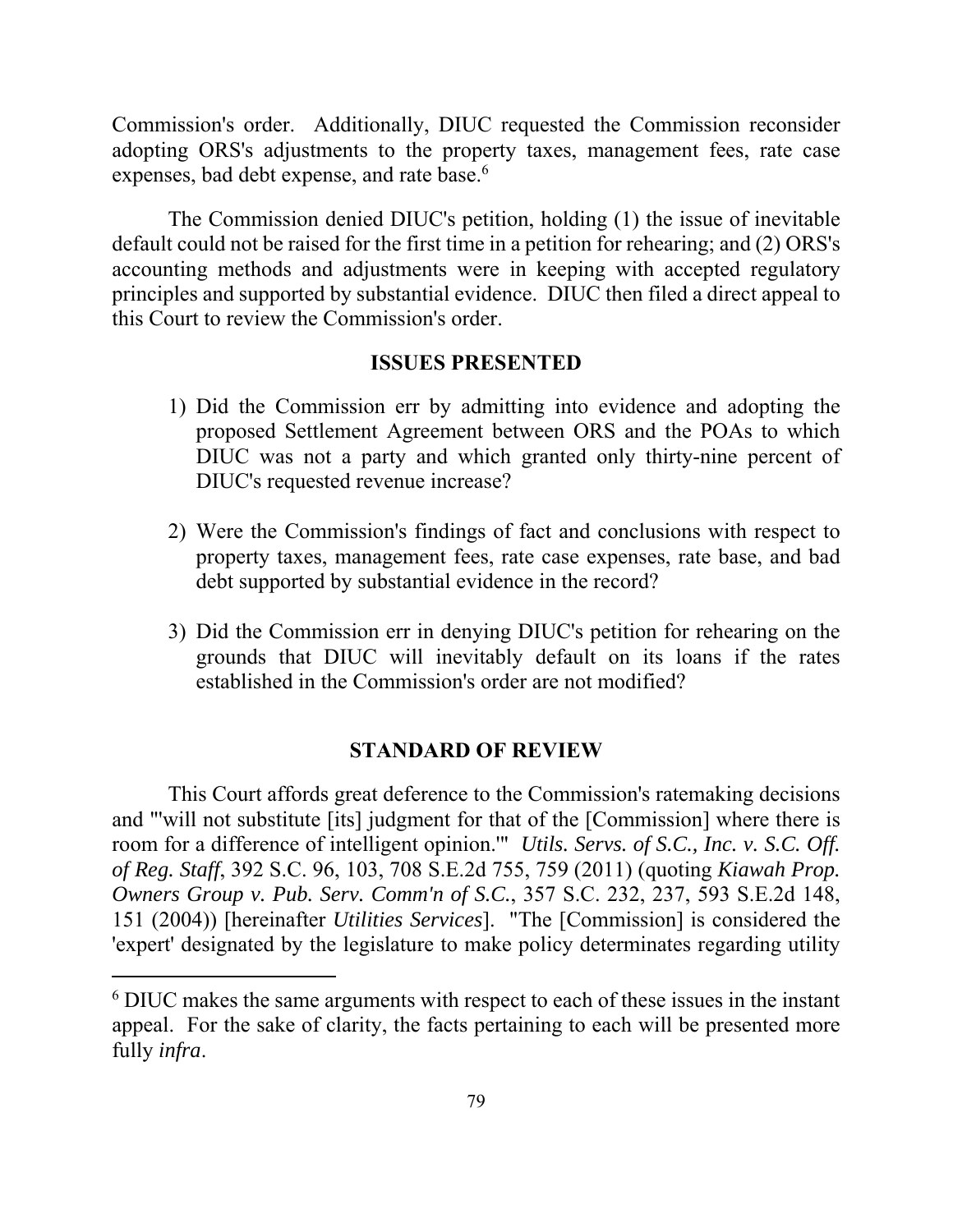*Gas*, 410 S.C. 348, 353, 764 S.E.2d 913, 915 (2014). Nevertheless, the Court may whole record," such that Petitioner's substantial rights have been prejudiced. S.C. rates . . . ." *Kiawah Prop. Owners Group v. Pub. Serv. Comm'n of S.C.*, 359 S.C. 105, 109, 597 S.E.2d 145, 147 (2004) (quoting *Hamm v. S.C. Pub. Serv. Comm'n*, 289 S.C. 22, 25, 344 S.E.2d 600, 601 (1986)) (internal quotations omitted). Thus, the Commission's decision shall be affirmed as long as it is supported by the substantial evidence in the record. *S.C. Energy Users Comm'n v. S.C. Electric &*  reverse or modify the Commission's order if it is based upon an error of law or is "clearly erroneous in view of the reliable, probative, and substantial evidence on the Code Ann. § 1-23-380(5)(d), (e) (Supp. 2016); *Utilities Services*, 392 S.C. at 103– 04, 708 S.E.2d at 759.

#### **LAW/ANALYSIS**

### **I. SETTLEMENT AGREEMENT**

 $\overline{a}$ 

DIUC first argues the Commission committed reversible error in admitting the Settlement Agreement into evidence and adopting the Agreement in toto. Specifically, DIUC contends the Commission violated S.C. Code Ann. Regs. 103- 846 (2012), SCRE 401, 402, 403, and the Commission's Settlement Policies and Procedures  $(2006).$ <sup>7</sup> We agree.

 irrelevant evidence is never admissible. SCRE 402. Additionally, relevant evidence Regulation 103-846 states that "[i]rrelevant, immaterial or unduly repetitious evidence shall be excluded" and the civil rules of evidence shall apply in the hearings before the Commission. S.C. Code Ann. Regs. 103-846. Evidence is relevant if it has "any tendency to make the existence of any fact that is of consequence . . . more probable or less probable than it would be without the evidence." SCRE 401. Although all relevant evidence is generally admissible, subject to certain exceptions, must be excluded when its probative value is substantially outweighed by the danger of unfair prejudice, confusion, or needless repetition. SCRE 403.

 the merits of the remaining two. *See Futch v. McAllister Towing of Georgetown,*  <sup>7</sup> DIUC offers two additional arguments on this issue. However, because our analysis under DIUC's first argument is dispositive, it is unnecessary for us to reach *Inc.*, 335 S.C. 598, 613, 518 S.E.2d 591, 598 (1999) (declining to address additional issues when the disposition of the first issue is dispositive).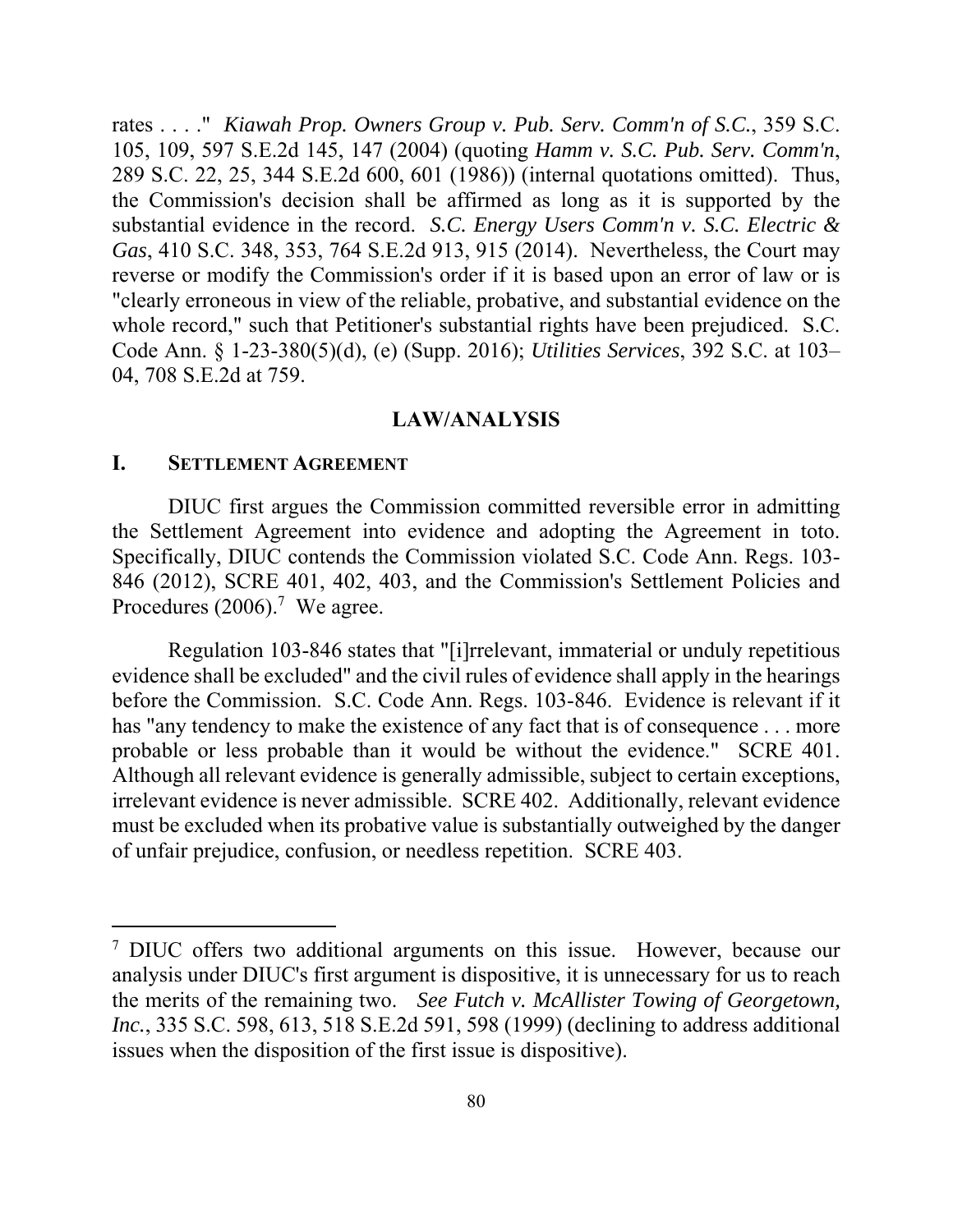attempted to usurp the Commission's fact-finding power to determine the DIUC's arguments under Regulation 103-846 and Rules of Evidence 401, 402, and 403 are practically identical. Because the Settlement Agreement was entered into by only ORS and the POAs, DIUC rightly asserts the agreement did not resolve any of the issues before the Commission. Additionally, DIUC notes the Settlement Agreement contains no evidence related to the rate adjustments at issue, and is therefore irrelevant and immaterial. Furthermore, DIUC argues the Settlement Agreement was unfairly prejudicial in that it bolstered ORS's proposals and appropriate rates.

 reaction to a speculative future order of the Commission is irrelevant to the pivotal increases. Therefore, the Commission erred in admitting and considering the We agree the Settlement Agreement was not relevant evidence as defined in Rule 401, and was therefore inadmissible at the hearing. S.C. Code Ann. Regs. 103- 846; SCRE 401. The Settlement Agreement contained no factual evidence or stipulations related to DIUC's revenue increase requests. Moreover, the Settlement Agreement did not resolve any issues before the Commission because DIUC, the applicant seeking rate increases, was not party to the agreement. At most, the Settlement Agreement indicated to the Commission that were it to adopt ORS's recommended adjustments, the POAs would not appeal. However, a party's agreed issue at the hearing—the necessity and reasonableness of DIUC's requested revenue Settlement Agreement.

 signed by all parties or their representatives . . . ." Additionally, the Commission DIUC also contends the Commission violated its own Settlement Policies and Procedures by adopting the Settlement Agreement. According to the Commission's revised settlement guidelines, it may approve settlements "[w]hen all parties to a proceeding reach agreement with regard to all issues in the form of a settlement may not approve a settlement unless it is supported by substantial evidence presented to the Commission at a hearing.

 As discussed above, this agreement was not a true settlement because all the Settlement Agreement did not resolve *any* issues between the parties, but rather parties did not embrace it. Even the POAs' counsel recognized at the hearing that was merely an agreement between the POAs and ORS not to object to one another's pre-filed testimony, and to accept ORS's recommendations and adjustments should the Commission adopt them. Furthermore, the Settlement Agreement contained multiple adjustments which were entirely unsupported by the evidence presented to the Commission. Therefore, we hold the Commission erred in approving and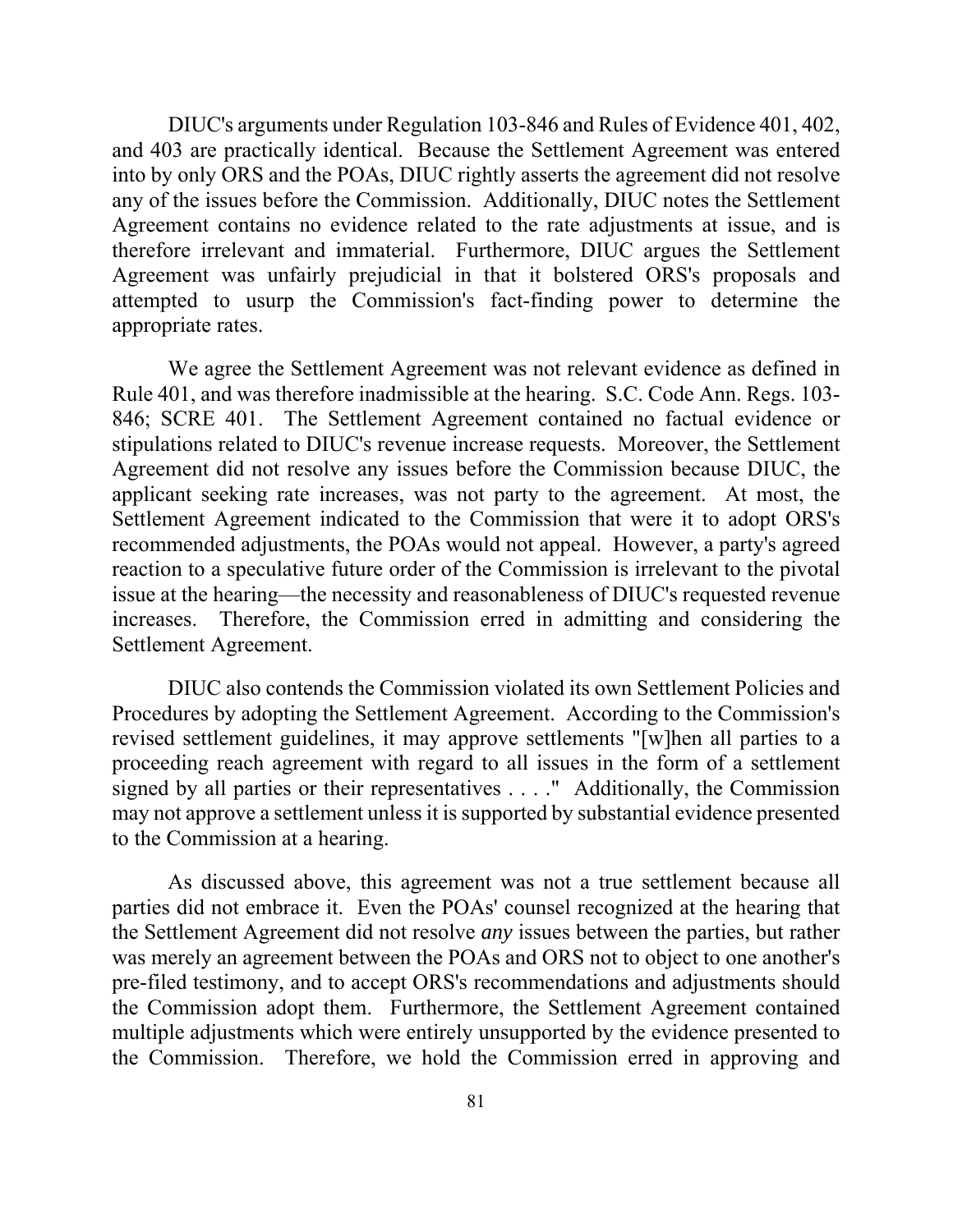the parties may present any additional evidence.<sup>8</sup> While we are reversing and adopting the Settlement Agreement and DIUC is entitled to a new hearing in which remanding for a new hearing as to all issues, in order to provide guidance to the Commission on remand, we address three allegations of error raised by DIUC in this appeal.

## **II. COMMISSION'S FINDINGS ON THE MERITS**

 $\overline{a}$ 

#### *A. Rate Base Includes Elevated Tank Site*

 to Sabry did not convey the water tank or other utility equipment on the property. We agree. In its order, the Commission expressly rejected DIUC's proposed rate base, which included the value of the equipment on the Elevated Tank Site, due to the "murky" impact of the tax sale on the ownership of that equipment. DIUC argues this was an error of law in light of Walls' uncontroverted testimony that the tax deed

 evidence presented to it. *Southern Bell*, 270 S.C. at 598, 244 S.E.2d at 282. The some reason for discrediting it." *Id.* Moreover, if all the evidence points to one conjecture, then the issue becomes one of law for the court . . . ." *Polk v. E.I. duPont*  In reaching its decision, the Commission must consider all the testimony and credibility and weight of the evidence submitted is particularly within the Commission's purview. *Id.* However, "evidence should be believed unless there is conclusion or the Commission's findings "are based on surmise, speculation or *de Nemours Co.*, 250 S.C. 468, 475, 158 S.E.2d 765, 768 (1968); *see also Randolph v. Fiske-Carter Constr. Co.*, 240 S.C. 182, 189, 125 S.E.2d 267, 270 (1962) (holding where there is absolutely no evidence to support the Commission's findings, the issue becomes a question of law).

<sup>8</sup> Furthermore, we take this opportunity to overturn *Parker v. South Carolina Public Service Commission*, 288 S.C. 304, 307, 342 S.E.2d 403, 405 (1986), to the extent it holds the Commission may consider new evidence on remand only if explicitly authorized to do so by an appellate court. We now hold that a remand to the Commission for a new hearing necessarily grants the parties the opportunity to present additional evidence. Rate cases are heavily dependent upon factors which are subject to change during the pendency of an appeal, thus it serves no purpose to bind parties to evidence presented at the initial hearing which may no longer be indicative of the current economic realities on remand.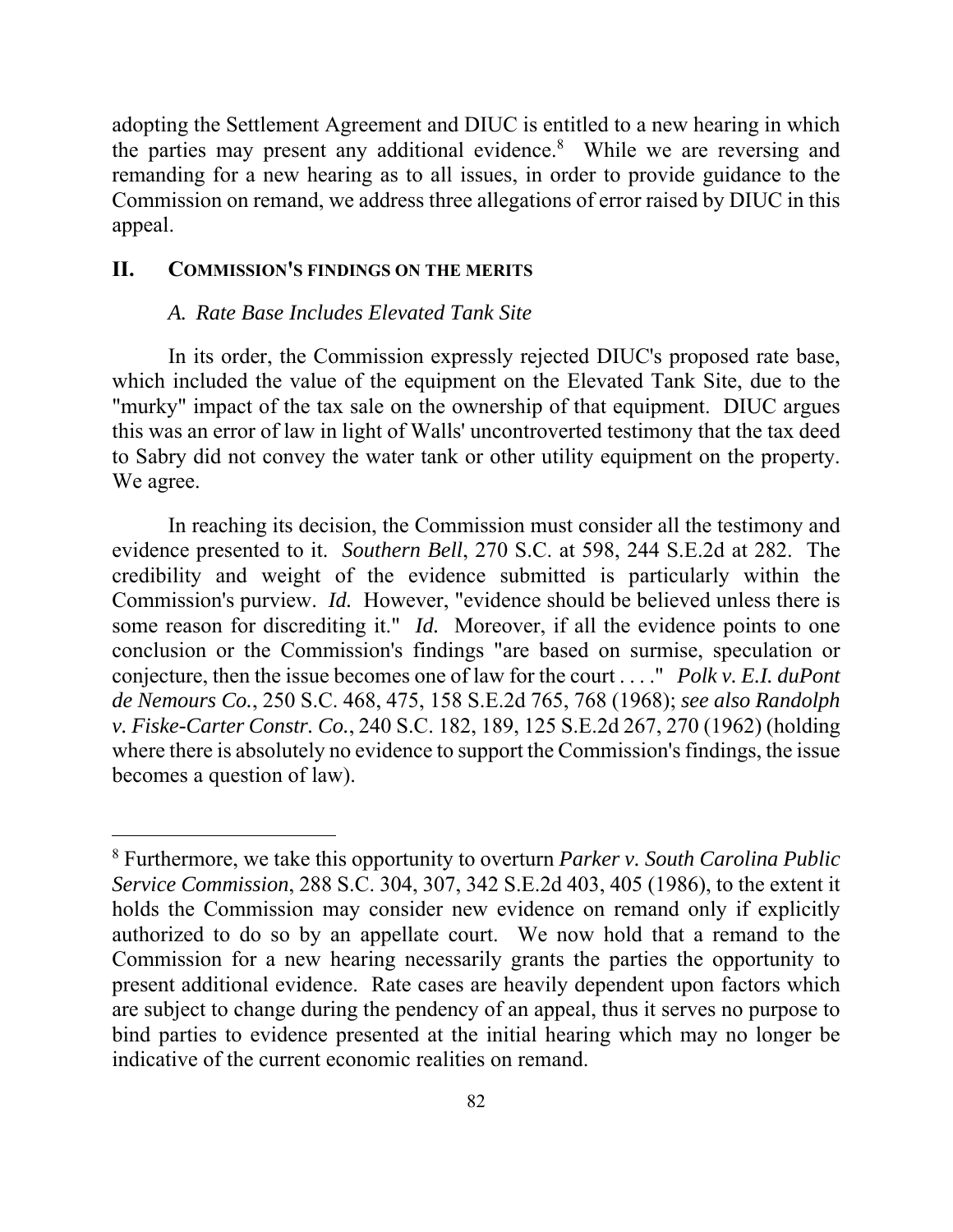We find the Commission's conclusion that the "murky" ownership of the its rate base. On remand when the Commission recalculates DIUC's rate base, it equipment located on the Elevated Tank Site precludes DIUC from including the value of that property in its rate base is unsupported by the substantial evidence in the record. The only evidence submitted regarding ownership of the equipment came from Walls, who unequivocally stated the tax deed did not convey the utility equipment. Thus, we discern nothing in the record to suggest the ownership status of the water tank and utility property is "murky." Rather, the evidence before the Commission is quite clear—DIUC owns the utility equipment located on the Elevated Tank Site, and is therefore entitled to include the value of this property in should take into account its ownership of the water tank, well, pipes, and other utility equipment located on the Elevated Tank Site.

### *B. Property Tax Expense*

 for 2016 to be \$192,302. Therefore, DUIC proposed a total property tax expense of Pursuant to its settlement with Beaufort County to discharge back taxes assessed from 2012 through 2015, DUIC requested \$526,848 amortized over eight years—\$65,856 annually. Additionally, DUIC calculated its annual property tax bill \$258,158.

 test year. Specifically, ORS declined to recommend a separate or additional amount ORS recommended only allowing DIUC to recover back taxes for 2012 and 2013, receiving \$244,899 amortized over eight years—\$30,612 annually. ORS also proposed an additional \$140,880 for the 2014 property taxes, since that was DIUC's for the 2015 property taxes because DIUC had not yet been billed for the 2015 taxes, despite the fact the 2015 taxes were included in the Beaufort County settlement amount. The Commission adopted ORS's proposed property tax expenses, finding they were based on "known and measurable amounts." With respect to the 2015 taxes, the Commission stated:

[W]e do not believe the 2015 amounts should be covered by ratepayers. The 2015 tax bill is not due until 2016 and this Commission notes that [DIUC's] settlement agreement with Beaufort County has already been amended once, and could be amended in the future.

DIUC argues the Commission erred as a matter of law by ignoring the known and binding tax expenses under the settlement agreement with Beaufort County as well as the calculable property taxes for 2016. DIUC further asserts the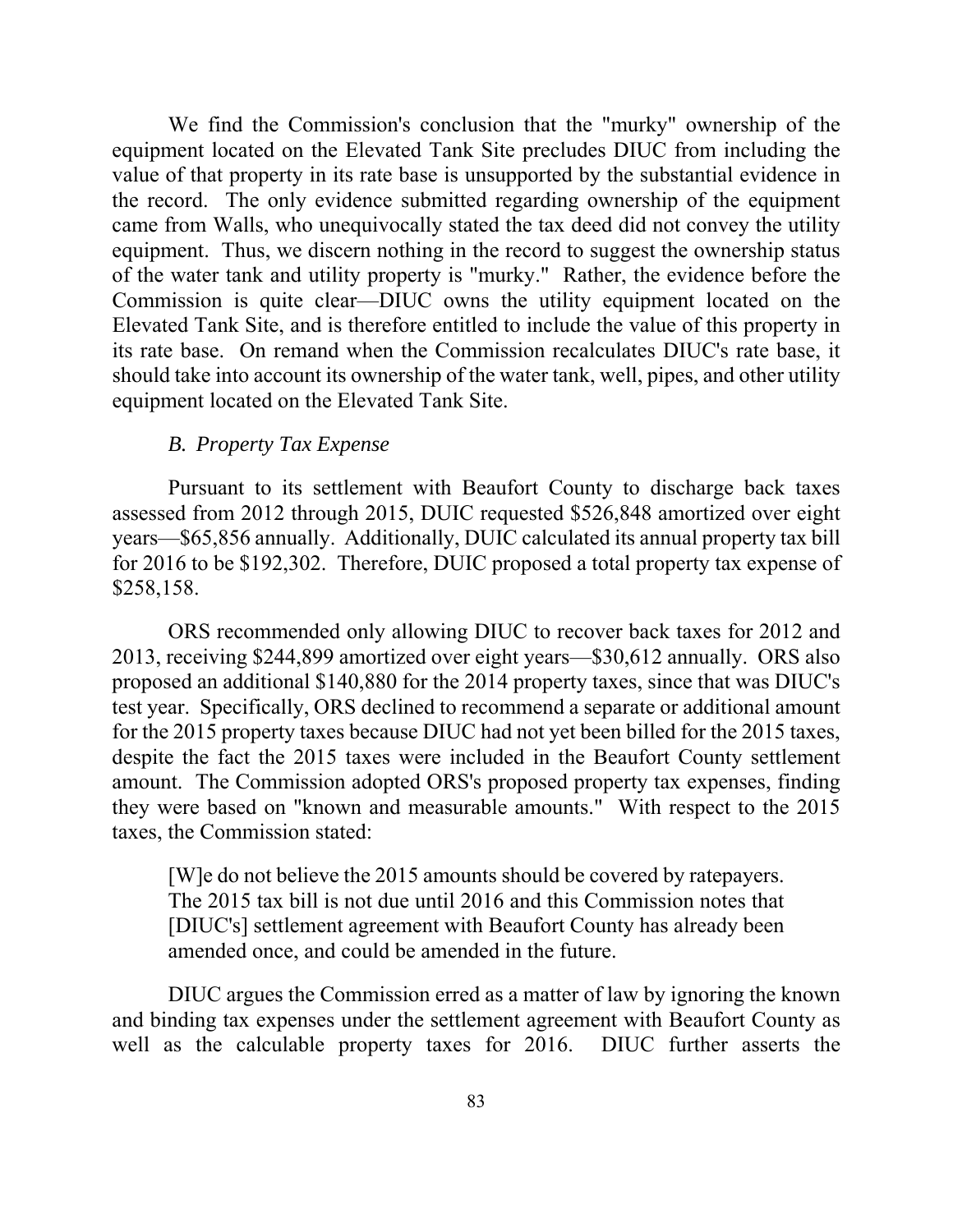Commission's conclusion that the settlement agreement could be amended in the future to reduce DIUC's tax liability is not only speculative, but directly contrary to the evidence in the record. We agree.

 the actual rate base, net operating income, and cost of capital" of an applicant. events occurring in the test year should be normalized to reflect usual conditions. When considering test-year data, "the Commission should make any adjustments for known and measurable changes in expenses, revenues and investments occurring after the test year, in order that the resulting rates will reflect *Southern Bell*, 270 S.C. at 602, 244 S.E.2d at 284. Similarly, atypical situations or *Parker v. S.C. Pub. Serv. Comm'n*, 280 S.C. 310, 312, 313 S.E.2d 290, 292 (1984). Furthermore, if the Commission's findings are "predicated on unforeseeable future events, [they] must be reversed as speculative." *S.C. Energy Users Committee v. Pub. Serv. Comm'n of S.C.*, 332 S.C. 397, 399, 505 S.E.2d 342, 343 (1998).

 *Southern Bell*, 270 S.C. at 602, 244 S.E.2d at 284. An annual bill of \$65,856 for By adopting ORS's adjustments, the Commission completely disregarded DIUC's binding obligation under the settlement agreement with Beaufort County in order to conform more closely to the 2014 test year. However, as this Court made clear in *Parker* and *Southern Bell*, significant known expenses incurring after the test year must be taken into account to give the Commission the most accurate view of the applicant's status. *See Parker*, 280 S.C. at 312–13, 313 S.E.2d at 292; back taxes alone is a substantial expense for which the Commission should have adjusted the test year data. Moreover, the Commission's suggestion that DIUC may be able to reduce its tax liability by renegotiating with Beaufort County in the future is purely speculative, especially in light of Walls' testimony indicating the County would not be willing to amend the terms of the settlement agreement. Therefore, we would reverse the Commission's adoption of ORS's property tax expense adjustment.<sup>9</sup>

<sup>&</sup>lt;sup>9</sup> We note the Commission rejected DIUC's property tax expense in part due to the "questionable ownership status" of the utility equipment located on the Elevated Tank Site. Because the substantial evidence indicates DIUC owns the utility property on that site, any additional property taxes attributable to that equipment should also be taken into account in the assessment of future taxes.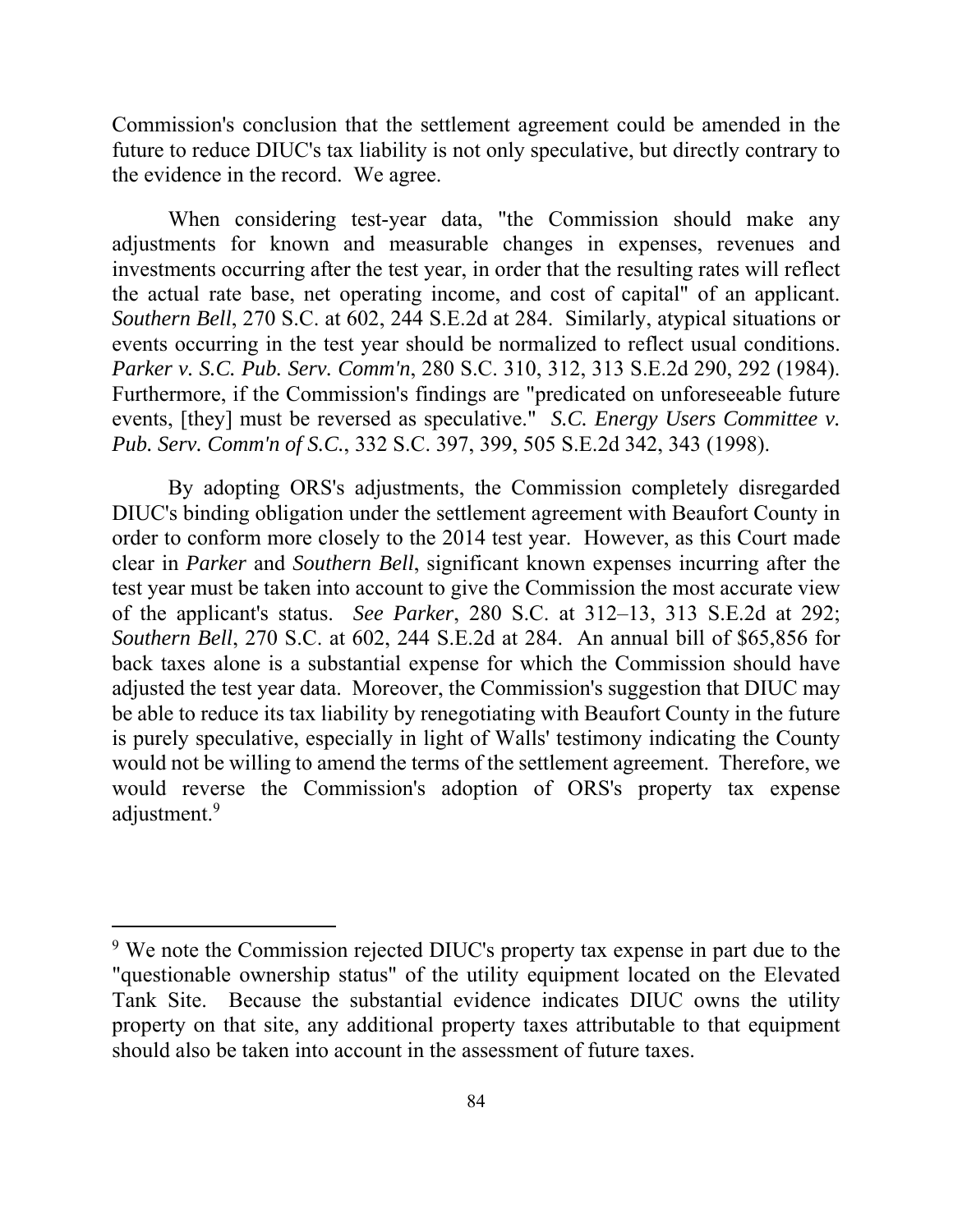#### *C. Bad Debt Expense*

 $\overline{a}$ 

revised its recommendation to conform to DIUC's requested amount of \$30,852.<sup>10</sup> When DIUC originally calculated its bad debt expense at the end of the 2014 test year, it totaled \$105,667. Nevertheless, in an attempt to be conservative in its application, DIUC only requested revenue increases to cover \$30,852 of the bad debt expense. ORS calculated DIUC's bad debt at \$108,349 and initially recommended DIUC's proposed amount be adjusted upward, which, unsurprisingly, DIUC was willing to accept. However, in the Settlement Agreement with the POAs, ORS The Commission accepted DIUC's bad debt request of \$30,852, concluding it was a reasonable amount "because it encourages DIUC to collect those debts it is owed." DIUC now contends the Commission erred in awarding only \$30,852 to cover its bad debt expense because all the evidence in the record establishes DIUC's bad debt expense exceeds \$100,000. We agree.

There is no evidence in the record indicating DIUC's actual bad debt expense is anywhere near \$30,852. Rather, all the testimony and exhibits presented by DIUC and ORS show DIUC had been unable to collect well over \$100,000 in bad debt. DIUC explained the reason it requested such a low bad debt recovery amount was to achieve some balance in its rate increase requests. Additionally, we are troubled by the fact that this is the only request for which the Commission did not accept ORS's adjustment, especially in light of DIUC's pre-filed testimony agreeing to ORS's recommended \$108,349. Therefore, we find the Commission's decision to allow a bad debt expense of \$30,852 is unsupported by the evidence in the record.

#### **CONCLUSION**

 into evidence and adopting the Settlement Agreement between ORS and the POAs. For the foregoing reasons, we conclude the Commission erred in admitting Therefore, we reverse and remand to the Commission for a de novo hearing.

<sup>&</sup>lt;sup>10</sup> We note DIUC submitted pre-filed testimony accepting ORS's bad debt adjustment more than two and half weeks before the Settlement Agreement was filed. Presumably, DIUC intended to concede ORS's bad debt expense proposal of \$108,349 at the hearing, but was blind-sided by the Settlement Agreement in which ORS and the POAs adopted DIUC's previously requested bad debt expense.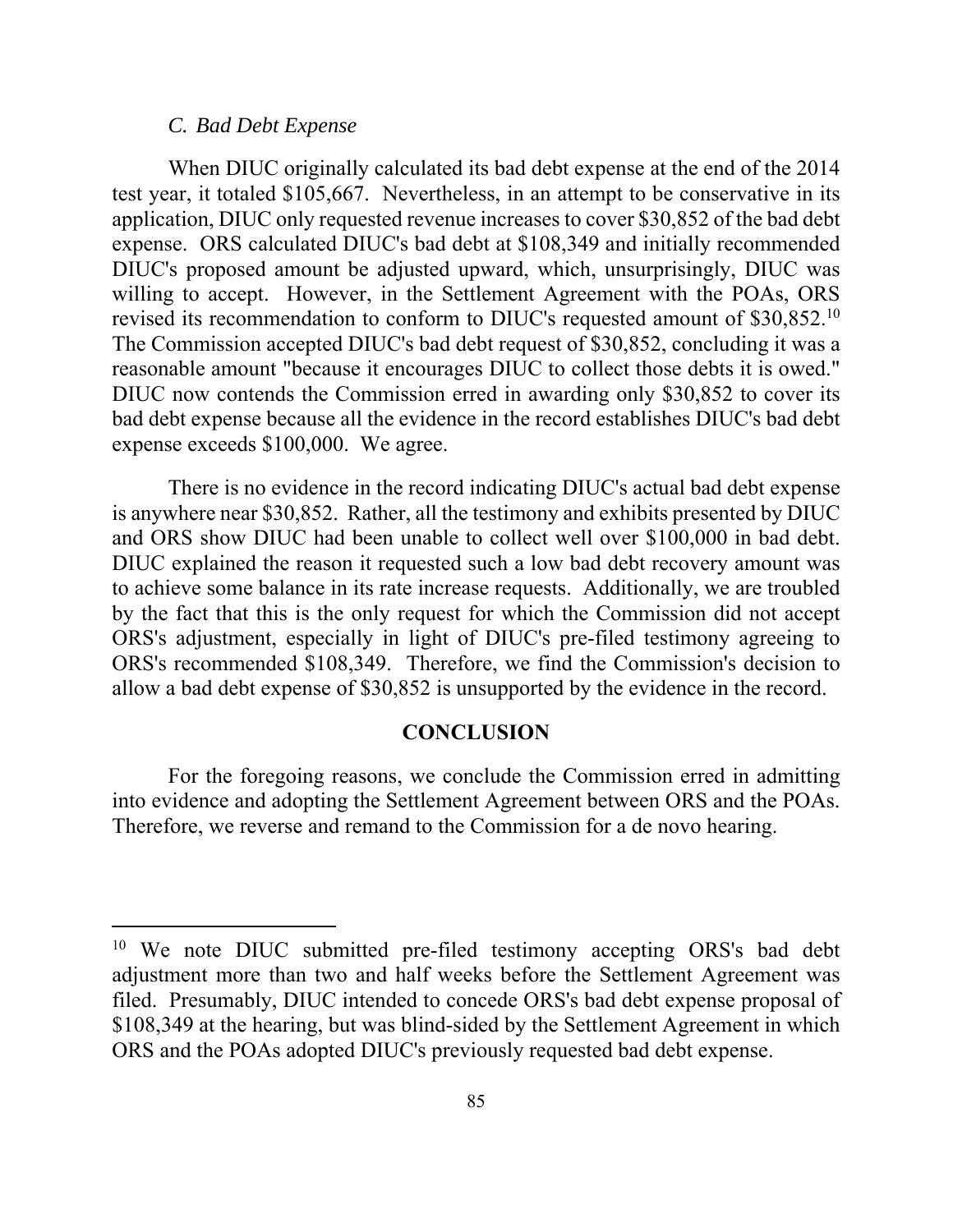**BEATTY, C.J., KITTREDGE and FEW, JJ., concur. Acting Justice Costa M. Pleicones, concurring in result only.**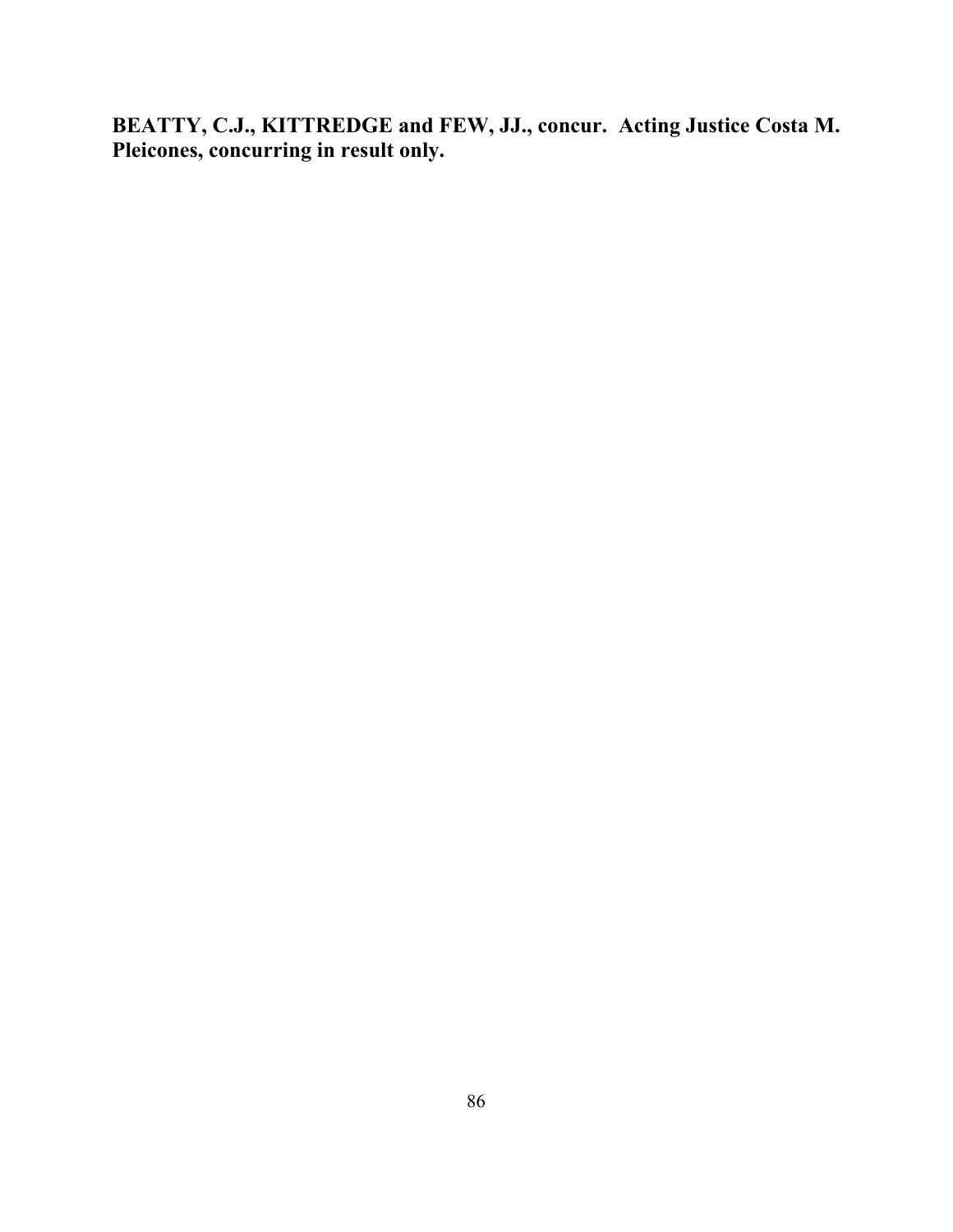## **THE STATE OF SOUTH CAROLINA In The Supreme Court**

Angela Patton, as Next Friend of Alexia L., a minor, Petitioner,

v.

Gregory A. Miller, M.D., Rock Hill Gynecological & Obstetrical Associates, P.A. and Amisub of South Carolina, d/b/a Piedmont Medical Center, Respondents.

Appellate Case No. 2015-002135

## **ON WRIT OF CERTIORARI TO THE COURT OF APPEALS**

Appeal from York County S. Jackson Kimball III, Special Circuit Court Judge

Opinion No. 27730 Heard December 14, 2016 – Filed July 26, 2017

# **REVERSED IN PART, AFFIRMED IN PART, AND REMANDED**

John Layton Ruffin, Edward L. Graham, and Diane M. Rodriguez, of Graham Law Firm, PA, all of Florence, for Petitioner.

Ashby W. Davis, of Davis, Snyder, Williford & Lehn, P.A., of Greenville; R. Hawthorne Barrett and Thomas C. Salane, both of Turner Padget Graham & Laney, PA, of Columbia; William U. Gunn and Joshua Tate Thompson,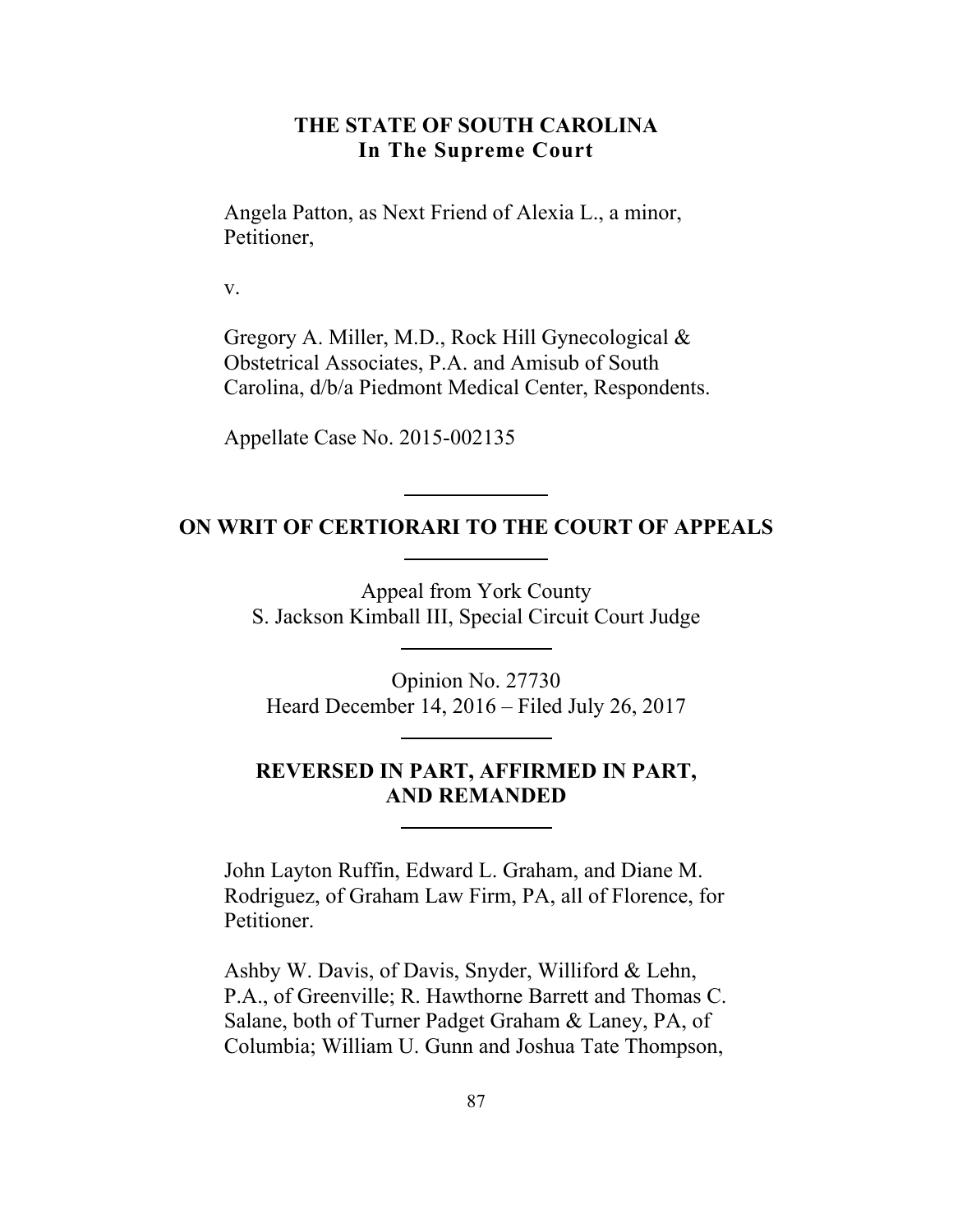both of Holcombe Bomar, PA, of Columbia, all for Respondents.

**JUSTICE FEW:** The question posed in this appeal is whether a minor may bring an action for her own medical expenses. The answer depends on whether she is the "real party in interest," and any dispute over the answer is governed by Rule 17(a) of the South Carolina Rules of Civil Procedure.

# **I. Facts and Procedural History**

 $\overline{a}$ 

Alexia L. was born on April 5, 2007, at Piedmont Medical Center in Rock Hill. Gregory A. Miller, M.D., was the obstetrician who delivered her. Alexia's mother—Angela Patton—filed a medical malpractice lawsuit in November 2009 against Dr. Miller and the professional association where he practiced, Rock Hill Gynecological & Obstetrical Associates, P.A. Patton filed the lawsuit only in her capacity as Alexia's "next friend."1 She sought damages from Dr. Miller and Rock Hill Obstetrical for Alexia's injuries and past and future medical expenses.

In March 2012, Patton filed a separate medical malpractice lawsuit against Amisub of South Carolina, which owns and does business as Piedmont Medical Center. She also filed the Amisub lawsuit only in her capacity as Alexia's next friend, and sought the same damages she sought in the first lawsuit. In July 2012, the parties consented to consolidate the two cases, and Patton—again acting only as Alexia's next friend—filed an amended complaint naming Dr. Miller, Rock Hill Obstetrical, and Amisub as defendants. In the amended complaint, as in the first two, Patton did not make any claim in her individual capacity. The only claims she made were Alexia's claims, which she made in her representative capacity as Alexia's next friend.

Patton's theory of liability was that the defendants—primarily Dr. Miller— "improperly managed the resolution of shoulder dystocia<sup>[2]</sup> . . . and that such

2 Dystocia is the "slow or painful birth of a child." *Dystocia*, BLACK'S MEDICAL DICTIONARY (42d ed. 2010). Shoulder dystocia is "a difficult childbirth marked by

<sup>&</sup>lt;sup>1</sup> "If a minor  $\dots$  does not have a duly appointed representative he may sue by his next friend . . . ." Rule 17(c), SCRCP.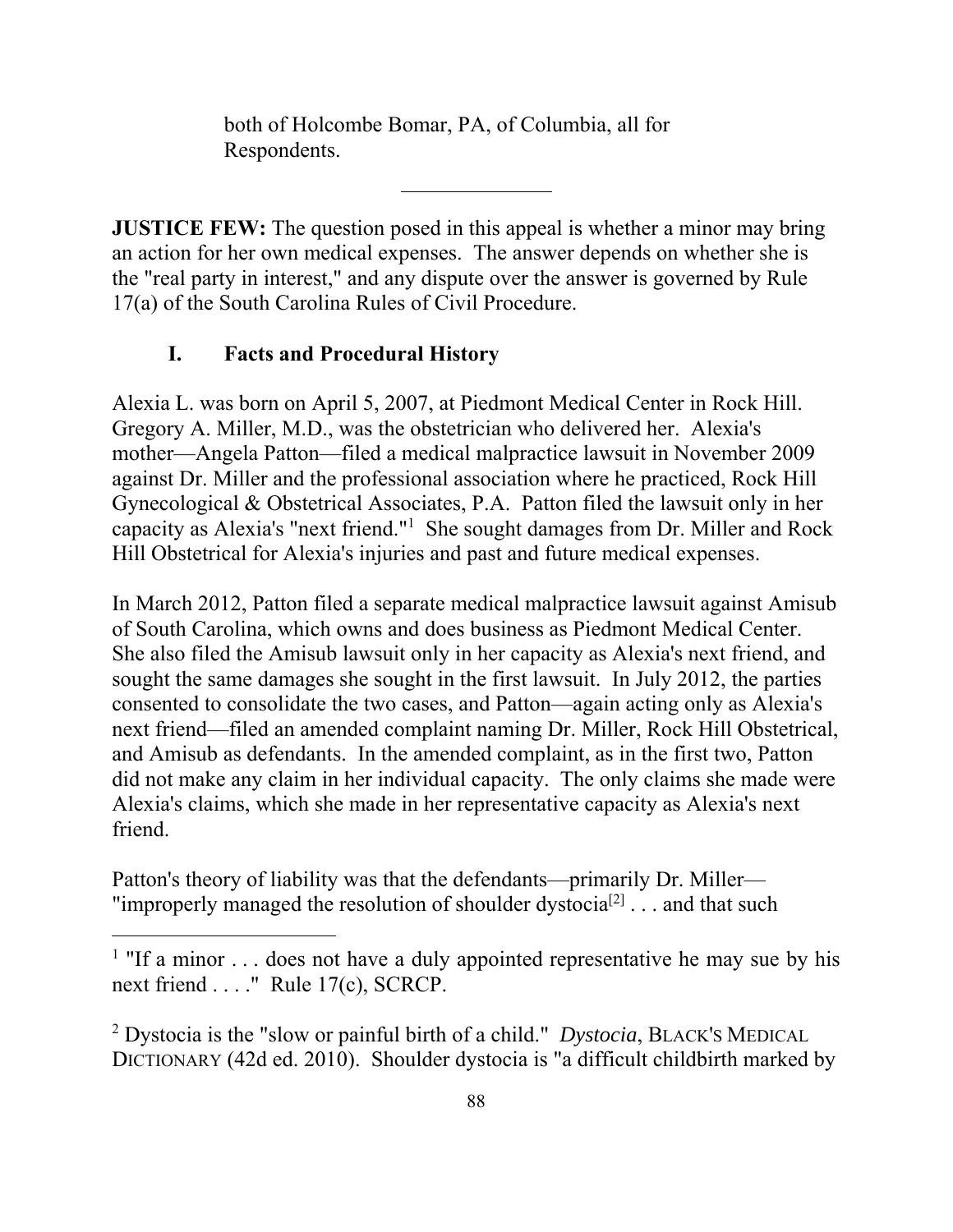mismanagement caused permanent injury to Alexia's left-sided brachial plexus<sup>[3]</sup> nerves." Patton sought damages for Alexia's pain and suffering, disability, loss of earning capacity, and other harm she contends resulted from this injury. Patton also sought damages for Alexia's medical expenses.

The fact that Patton brought the claim for medical expenses only in her representative capacity as Alexia's next friend—and not in Patton's own capacity is at the center of this appeal. Dr. Miller, Rock Hill Obstetrical, and Amisub moved for partial summary judgment on the basis of this fact. They argued the circuit court should dismiss the claim for medical expenses because only a parent—not the child—has the right to recover damages for a minors' medical expenses. The defendants argued, in other words, Patton could recover for Alexia's medical expenses if she sued in her own capacity, but she may not recover them in her capacity as Alexia's representative. The circuit court agreed and granted partial summary judgment to all three defendants. The court found "the minor plaintiff may not maintain a cause of action for [her medical] expenses in her own right."

Patton filed two motions in response to the circuit court's order. First, she filed a motion to alter or amend the summary judgment pursuant to Rule 59(e) of the South Carolina Rules of Civil Procedure. She also filed a motion to amend her complaint pursuant to Rule 15 to "change [her] capacity . . . from Next Friend to her individual capacity." She asked that the amendment relate back to the date of her original complaint, as provided for in Rule 15(c). The circuit court denied both motions.

Patton appealed to the court of appeals, which affirmed in an unpublished opinion. *Patton v. Miller*, Op. No. 2015-UP-367 (S.C. Ct. App. filed July 22, 2015). We granted Patton's petition for a writ of certiorari to review the court of appeals' decision. We reverse that portion of the circuit court's order that awards partial

the inability to deliver the shoulders of the fetus after the head has emerged." J.E. Schmidt, 5 *Attorneys' Dictionary of Medicine* S-141 (Matthew Bender 2016).

 $\overline{a}$ 

<sup>3</sup> Brachial means "belonging to the upper arm." The brachial plexus is the network of nerves that lies "along the outer side of the armpit" and contains all the nerves to the arm. *Brachial*, BLACK'S MEDICAL DICTIONARY (42d ed. 2010); *Plexus*, BLACK'S MEDICAL DICTIONARY (42d ed. 2010).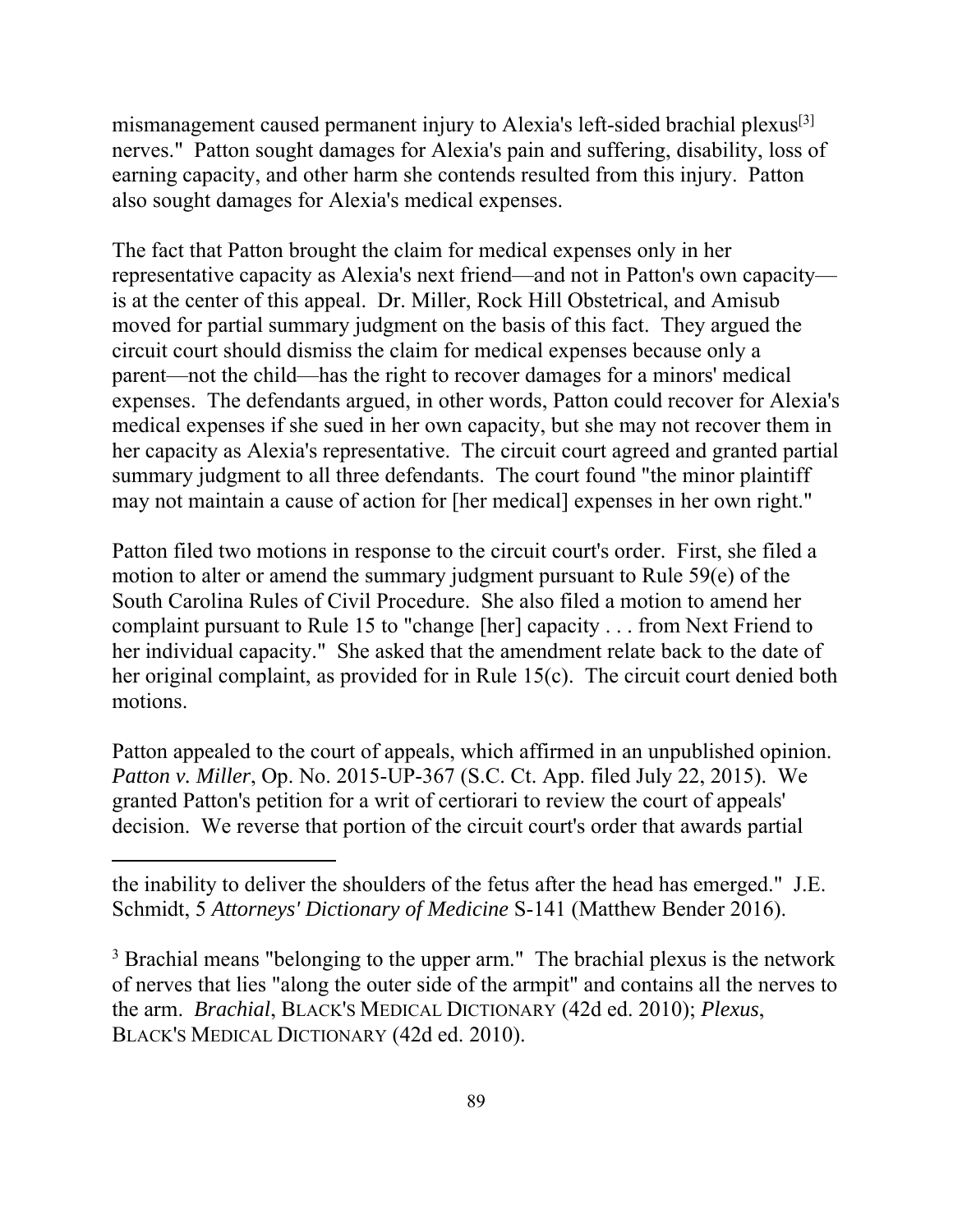summary judgment to Dr. Miller and Rock Hill Obstetrical, affirm the award of partial summary judgment to Amisub, and remand to the circuit court.

# **II. Rule 17, SCRCP—The Proper Plaintiff**

By claiming that only a parent—not the child—may bring a claim for the child's medical expenses, the defendants invoked the "real party in interest" requirement of Rule 17(a) of the South Carolina Rules of Civil Procedure, which provides, "Every action shall be prosecuted in the name of the real party in interest." A real party in interest is "the party who, by the substantive law, has the right sought to be enforced. It is ownership of the right sought to be enforced which qualifies one as a real party in interest." *Bank of Am., N.A. v. Draper*, 405 S.C. 214, 220, 746 S.E.2d 478, 481 (Ct. App. 2013); *see also* 6A Charles Alan Wright, Arthur R. Miller & Mary Kay Kane, *Federal Practice and Procedure* §1541 (3d ed. 2010) (stating Rule 17(a) provides "that the action should be brought in the name of the party who possesses the substantive right being asserted under the applicable law . . . ."); 6 *Cyclopedia of Federal Procedure* § 21.7 (3d ed., rev. 2017) ("The 'real party in interest' . . . is defined as the person holding the substantive right to be enforced, and not necessarily the person who will ultimately benefit from the recovery.").

The requirement that an action must be brought by the real party in interest is not a new requirement. Section 134 of our 1867 Code provided, "Every action must be prosecuted in the name of the real party in interest . . . ." S.C. Code § 134 (1867). The "real party in interest" requirement can be found in all subsequent versions of the Code including the 1976 Code. S.C. Code Ann. § 15-5-70 (1976) (repealed 1985). As the Reporter's Note to Rule 17(a) indicates, "The first sentence . . . [is] substantially the same as Code §§ 15-5-70 and 80."

The defendants and the circuit court rely primarily on two cases in which we applied the real party in interest requirement to a claim for a minor's medical expenses. In *Hughey v. Ausborn*, 249 S.C. 470, 154 S.E.2d 839 (1967), we stated "the amount paid for medical care and treatment by the parent is not an element of damage" in a cause of action brought by the minor, but rather "the parent has a cause of action for the recovery of the medical expenses which he has incurred for the care and treatment of such minor." 249 S.C. at 475, 154 S.E.2d at 841; *see*  S.C. Code § 10-207 (1962) (stating the real party in interest requirement). In *Tucker v. Buffalo Cotton Mills*, 76 S.C. 539, 57 S.E. 626 (1907), we stated a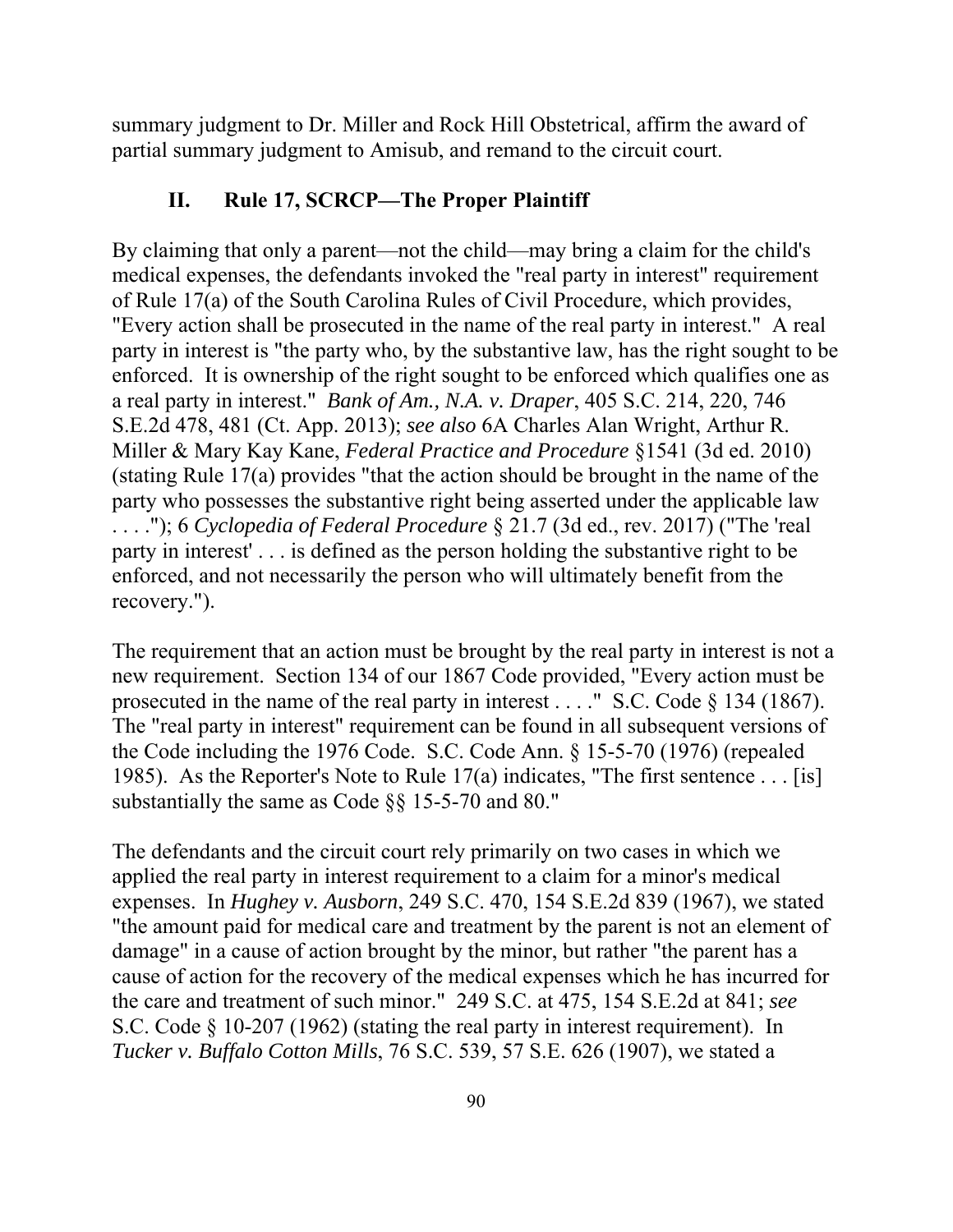"father suing merely as guardian ad litem for injuries to his infant child cannot recover for [the child's medical] expenses" because "the father himself is personally liable" to pay those expenses. 76 S.C. at 542, 57 S.E. at 627; *see* Code of Civil Procedure of South Carolina § 132 (1902) (stating the real party in interest requirement). *See also Hughey*, 249 S.C. at 476, 154 S.E.2d at 841 (explaining that the basis of the parent's right to recover the damages is the parent's obligation to pay the child's medical expenses); 67A C.J.S. *Parent and Child* § 352 (2013) ("The parental right to recover expenses when a child is injured stems from the parents' legal obligation to support a child."). Applying the real party in interest requirement to the facts of those cases, we recognized that the legal obligation to pay a medical bill renders the person who holds that obligation the proper party to bring a claim, or the "real party in interest." This is the principle of law relied on by the defendants and the circuit court, and it is the same principle embodied in the definition of real party in interest set forth in *Draper*.

We must determine, therefore, whether Patton—in her capacity as Alexia's next friend and not in her own capacity—meets the real party in interest requirement on her claim for Alexia's medical expenses. In particular, we must determine whether Patton's representative claim for Alexia's medical expenses is consistent with our application of the real party in interest requirement to similar claims in *Hughey* and *Tucker*. We begin our analysis with Patton's description in her briefs to the court of appeals and this Court of the medical expenses she sought to recover:

> Following her injuries, Alexia has received necessary and proper treatment from a host of healthcare providers, including a nerve resection surgery. Alexia will need additional surgeries and other treatment continuing until her eighteenth birthday, as well as continued treatment after she reaches the age of majority. Accordingly, she will incur future medical bills during her entire lifetime.

These medical expenses fall into three categories. First, Patton seeks to recover for medical expenses that will have been incurred at the time of trial. These include the cost of the nerve resection surgery that has already been performed. Second, Patton seeks to recover for expenses that will be incurred in the future, but before Alexia turns eighteen. Third, Patton seeks to recover for expenses Alexia will incur after she reaches the age of eighteen, which Patton contends Alexia will incur "during her entire lifetime."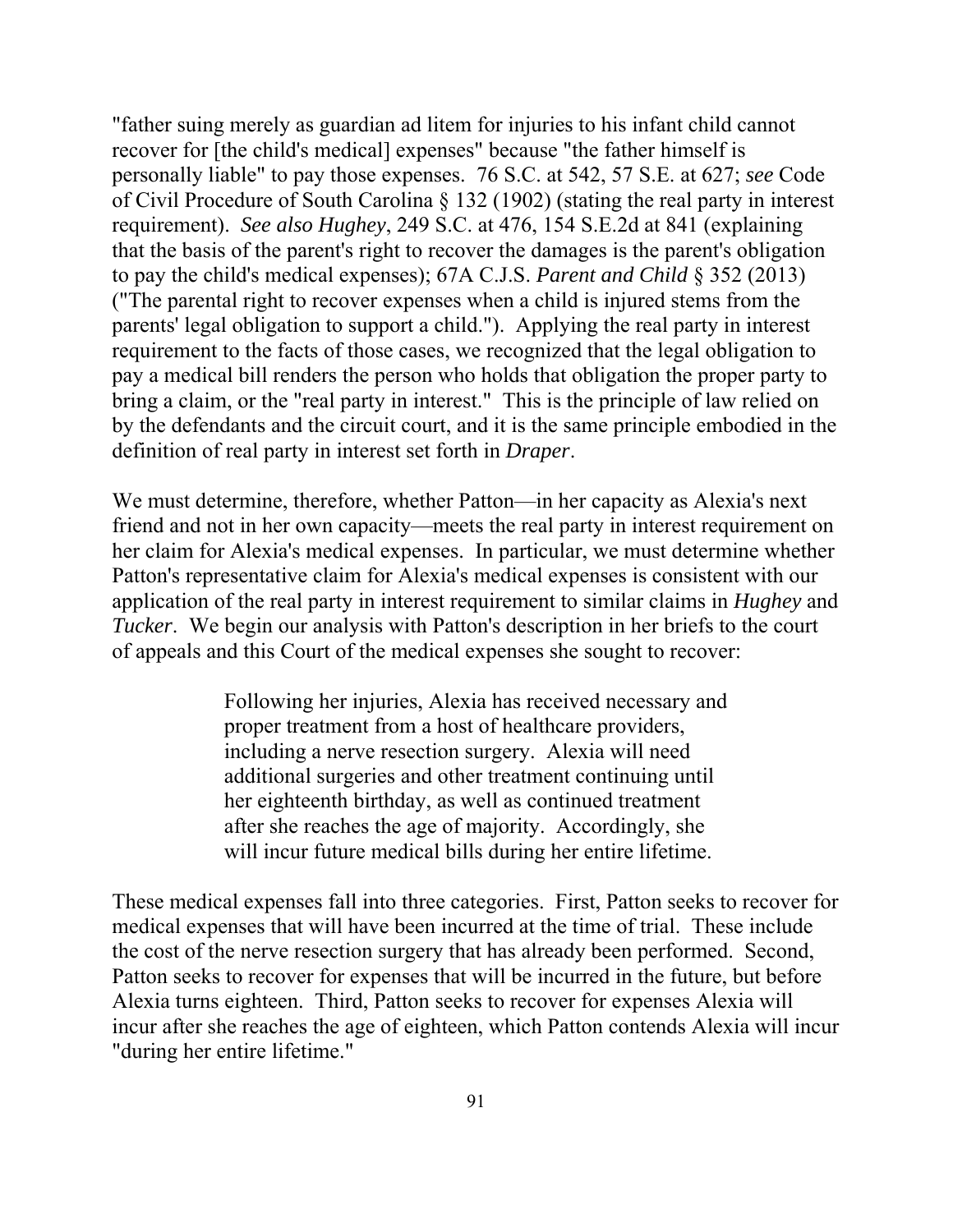Applying *Hughey*, *Tucker*, and *Draper* to the third category of medical expenses Patton seeks to recover—those Alexia will incur after turning eighteen—Alexia is clearly the real party in interest on a claim for those expenses. At that time she will be an adult, and the medical services provider may legally seek payment for the services from Alexia herself. Because Alexia will be obligated to pay the bills for those services, she owns the right to recover them as damages. The circuit court apparently recognized this, and specifically granted summary judgment only on "Plaintiff's claims for her own medical or injury-related expenses incurred to date, and to be incurred during her minority." Thus, Patton—acting on behalf of Alexia and not in her individual capacity—is the real party in interest for future medical expenses Alexia will incur after she turns eighteen, and properly brought the claim.

Turning to the second category of expenses Patton seeks to recover—those incurred between the time of trial and Alexia's eighteenth birthday—*Hughey*, *Tucker*, and *Draper* require that we determine who has the legal obligation to pay those expenses, which in turn informs us who owns the right to recover them as damages, and thus who meets the real party in interest requirement. Patton—in her individual capacity—is a real party in interest. Under South Carolina law, Patton's parental responsibilities include the legal obligation to pay her child's medical expenses. S.C. Code Ann.  $\S 63-5-20 \& 30 (2010)$ . Because of that obligation, Patton owns a substantive right to recover damages for those expenses. Therefore, Patton—in her individual capacity—satisfies the Rule 17(a) requirement that the claim be brought by the real party in interest. *Draper*, 405 S.C. at 220, 746 S.E.2d at 481.

The question before us, however, is whether the circuit court correctly concluded that Patton—in her representative capacity—is not the real party in interest. As the following discussion demonstrates, the analysis of whether a representative qualifies as the real party in interest for future medical expenses is not as simple as the analysis for past medical expenses was in 1907 in *Tucker* and in 1967 in *Hughey*. In fact, none of the cases relied on by the defendants or the circuit court involved claims for future medical expenses. *Cf. Sox v. United States*, 187 F. Supp. 465, 469-70 (E.D.S.C. 1960) (permitting a minor to recover her own future, pre-majority, medical expenses).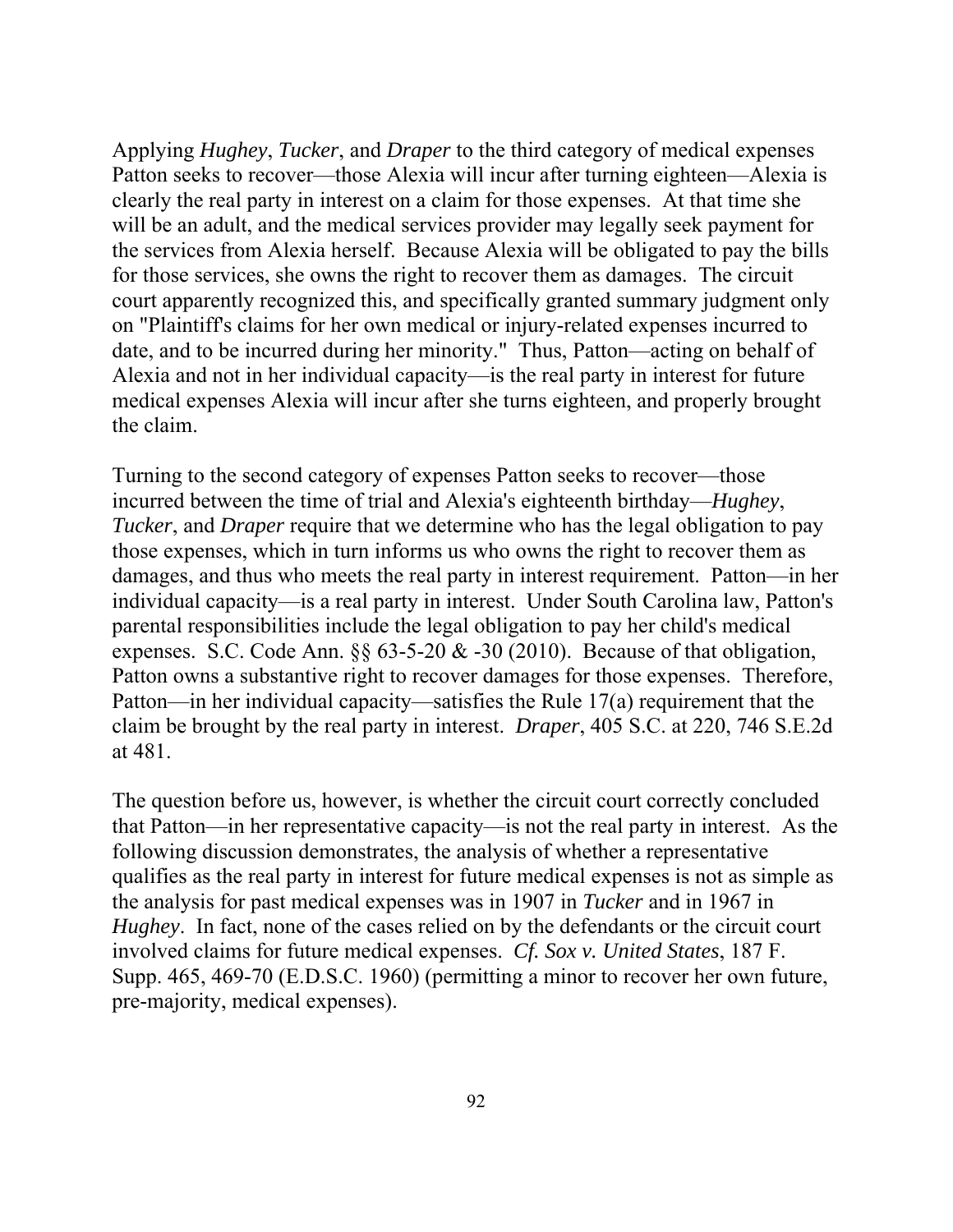If Patton recovers Alexia's future medical expenses, for any recovery above a minimal amount, the funds paid by these defendants must be paid to a conservator, or some other adult fiduciary representative. *See* S.C. Code Ann. § 62-5-433(B)(3) (2009) (requiring payment of settlement funds to a conservator); S.C. Code Ann. § 62-5-401 (Supp. 2016) (permitting the appointment of a conservator for a "minor [who] owns money or property that requires management or protection").<sup>4</sup> The "conservator [must] act as a fiduciary," and thus the funds must remain in the custody of the conservator until they are used for Alexia's benefit, or until she turns eighteen. S.C. Code Ann. § 62-5-417 (2009). For medical expenses actually incurred while Alexia is a minor, the conservator has a legal obligation to pay them. S.C. Code Ann.  $\S 62-5-428(a)(1)$  (Supp. 2016).

If Patton is now or later becomes Alexia's conservator, then her fiduciary obligation to pay Alexia's medical expenses will make her the real party in interest—in her representative capacity. However, whether a particular plaintiff is a real party in interest must be determined at the time of filing, and the identity of the conservator is often not known until the time a recovery is made. It is clear, however, that Alexia's representative—or conservator—will have a legal obligation to pay future medical expenses before Alexia's eighteenth birthday. Under *Hughey*, *Tucker*, and *Draper*, therefore, the conservator's legal obligation to pay the expenses renders the representative who brought the action a real party in interest.

Turning to the first category of medical expenses—those already incurred at the time of trial—Patton is a real party in interest in her individual capacity because of her obligation to pay them.  $\S$ § 63-5-20 & -30. The circuit court correctly concluded, therefore, that Patton may sue in her individual capacity to recover medical expenses that have already been paid for the care and treatment of Alexia.

The circuit court's partial summary judgment order, however, was not based on that conclusion. Rather, the order was based on the circuit court's categorical determination that Patton may not sue for those expenses in any representative capacity. The circuit court stated, "Neither of her parents have sued individually to recover [Alexia's medical] expenses, and the minor plaintiff may not maintain a

<sup>4</sup>*See also* S.C. Code Ann. § 62-5-103 (2009) ("Facility of payment or delivery"); S.C. Code Ann. § 62-5-409 (2009) ("Protective arrangements and single transactions authorized").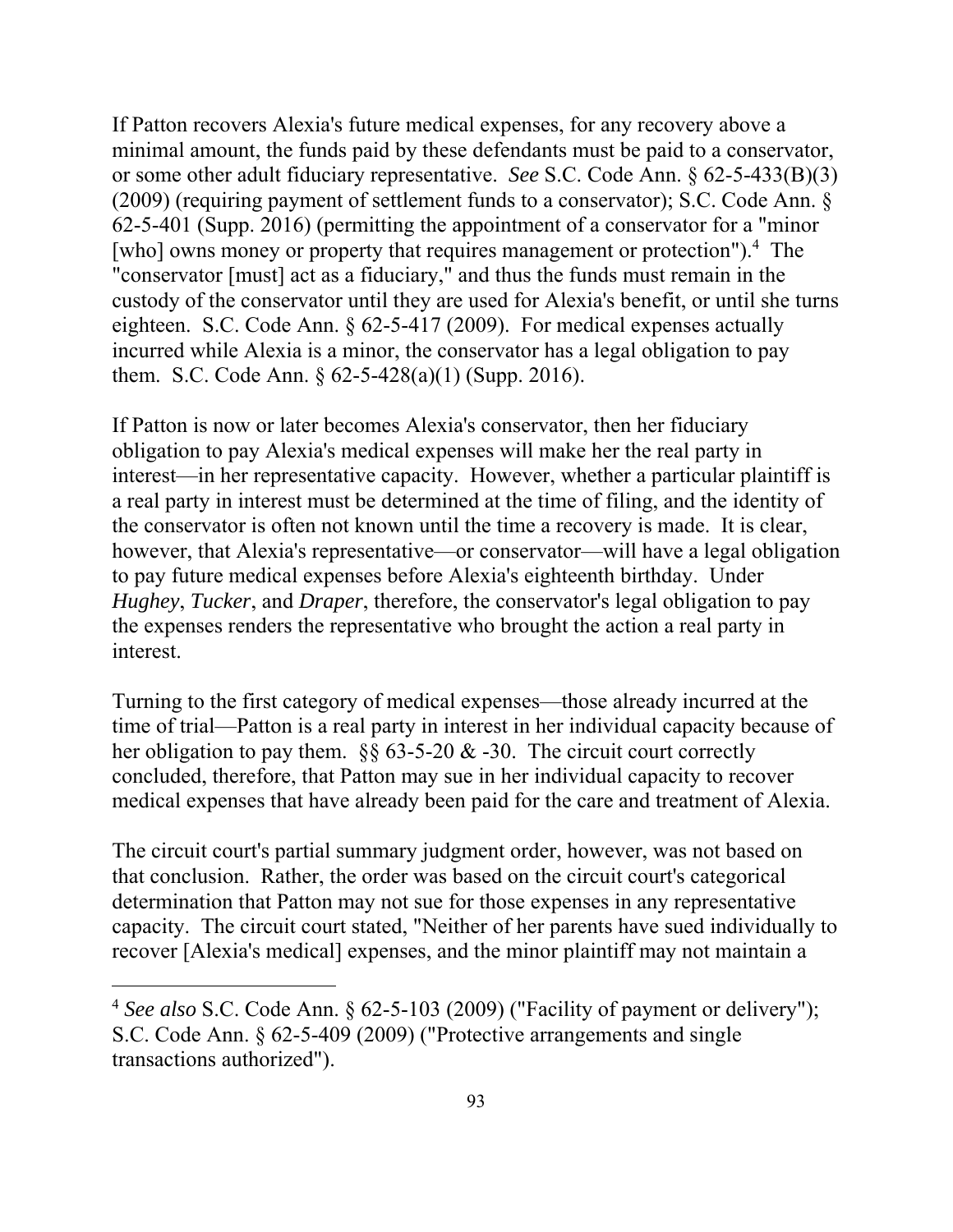cause of action for [her medical] expenses in her own right." To determine whether the circuit court's statement was correct, and thus whether it correctly granted partial summary judgment based on it, *Hughey*, *Tucker*, and *Draper*  require that we analyze whether Patton—in her representative capacity—has a legal obligation to pay the medical bills.

the injured child's father paid the medical bills.<sup>5</sup> *Tucker*, 76 S.C. at 542, 57 S.E. at As we did with the second category of expenses, we question whether this analysis may be conducted in 2017 with the simplicity with which we analyzed it in *Tucker*  and *Hughey*. To illustrate this point, we turn to Patton's representation to the circuit court that "Alexia is covered by Medicaid, which has paid vast sums on her behalf for medical care." To the extent Alexia's medical bills were paid by Medicaid, they were not paid by either of her parents. In both *Tucker* and *Hughey*, 627; *Hughey*, 249 S.C. at 475, 154 S.E.2d at 841. The collateral source rule preserves the parent's right to recover the damages, even though the parent did not pay the medical expenses.<sup>6</sup> However, federal and state law provides Medicaid an automatic right of subrogation. *See generally* 42 U.S.C. § 1395y(b)(2) (2012 & Supp. II 2014); 42 C.F.R. § 411.24(e) & (g) (2016); S.C. Code Ann. § 43-7-430 (2015) (collectively defining federal subrogation rights to third-party recovery of medical expenses paid by Medicaid, and the Medicaid recipient's legal obligation to repay). A similar right of subrogation often exists pursuant to the insurance contract when the medical expenses are paid by a private insurer. *See* S.C. Code Ann. § 38-71-190 (2015) ("Any policy or contract of accident and health insurance issued in this State may include provision for subrogation by the insurer to the insured's right of recovery against a liable third party . . . ."). Therefore, a child's representative who seeks damages for a child's medical expenses that were paid by

<sup>&</sup>lt;sup>5</sup> Medicaid did not exist before July 30, 1965. Social Security Amendments of 1965, Pub. L. No. 89-97, 79 Stat. 286 (enacted July 30, 1965). Therefore, it could not have been a factor in *Tucker*. In *Hughey*, the minor was injured on March 10, 1965 and the case was tried in May 1966. 249 S.C. at 474, 154 S.E.2d at 840. There is no indication any of her expenses were paid by Medicaid.

<sup>&</sup>lt;sup>6</sup> "The collateral source rule provides 'that compensation received by an injured party from a source wholly independent of the wrongdoer will not reduce the damages owed by the wrongdoer.'" *Covington v. George*, 359 S.C. 100, 103, 597 S.E.2d 142, 144 (2004).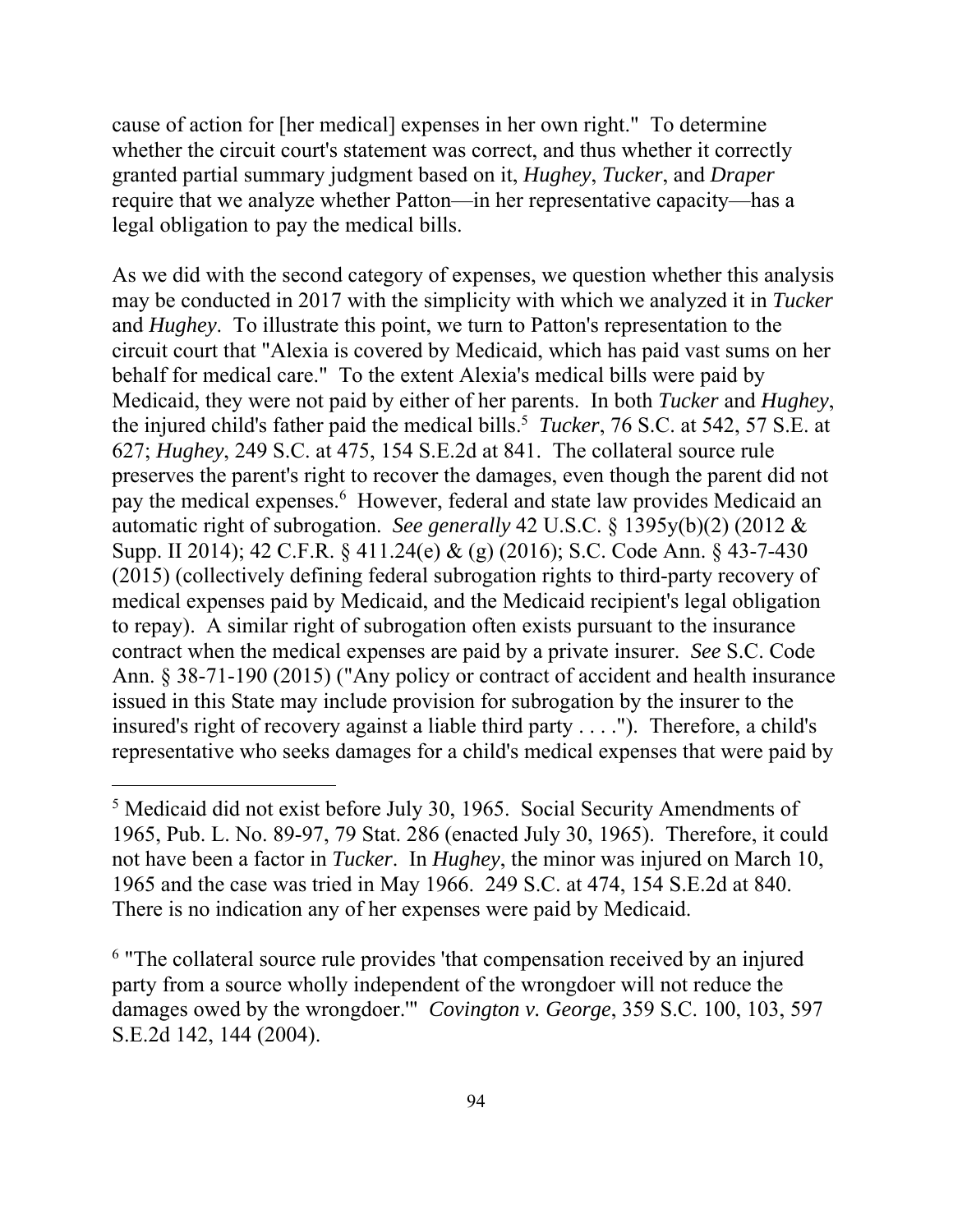Medicaid or some other insurer is almost certainly under a legal duty to reimburse the actual payor for at least part of the recovery. In this scenario, the minor's representative has a legitimate claim that she is a real party in interest. In other scenarios, such as when there is no third-party payor and the medical expenses were actually paid by a parent, there may be no right of subrogation, and the representative has no obligation for reimbursement. In such a situation, the parent may be the only real party in interest.<sup>7</sup>

The circuit court analyzed the real party in interest question on a motion for partial summary judgment under Rule 56 of the South Carolina Rules of Civil Procedure. Rule 56(c) provides that summary judgment should be granted when "there is no genuine issue as to any material fact and . . . the moving party is entitled to a judgment as a matter of law." Rule 56(c), SCRCP. The uncertainties discussed above cause us to doubt whether it is appropriate to enter summary judgment on the question of whether a particular plaintiff is a real party in interest. The circuit court did not consider any of this uncertainty. Rather, the circuit court applied what it considered to be a categorical principle of law that a minor may not recover her own medical expenses.

However, this Court has not applied *Hughey* and *Tucker* categorically, and we have not held that a minor may never recover her own medical bills. To the contrary, in *Johnston v. Bagger*, 151 S.C. 537, 149 S.E. 241 (1929), we permitted it. The plaintiff in *Johnston* was the father acting only as the child's guardian ad litem—not in his individual capacity. 151 S.C. at 539, 149 S.E. at 242. The

<sup>&</sup>lt;sup>7</sup> Rule 17(a) refers to "the" real party in interest. It is possible, however, that there may be more than one proper party to bring a claim. To illustrate, consider that two divorced parents with joint legal custody seek to bring a claim for their minor child's medical expenses. If one parent paid all of a child's medical bills out of pocket, and the other parent paid none, the paying parent would appear to be the only proper party on a claim for the child's past medical bills. If each parent paid half, each parent would appear to be the proper party on that parent's claim to recover the bills that parent paid. However, if neither parent paid the bills, nor was there any insurance, then both parents would remain under a legal obligation to pay the bills. §§ 63-5-20 & -30. In this scenario, under *Hughey*, *Tucker*, and *Draper*, both parents would separately meet the Rule 17(a) real party in interest requirement.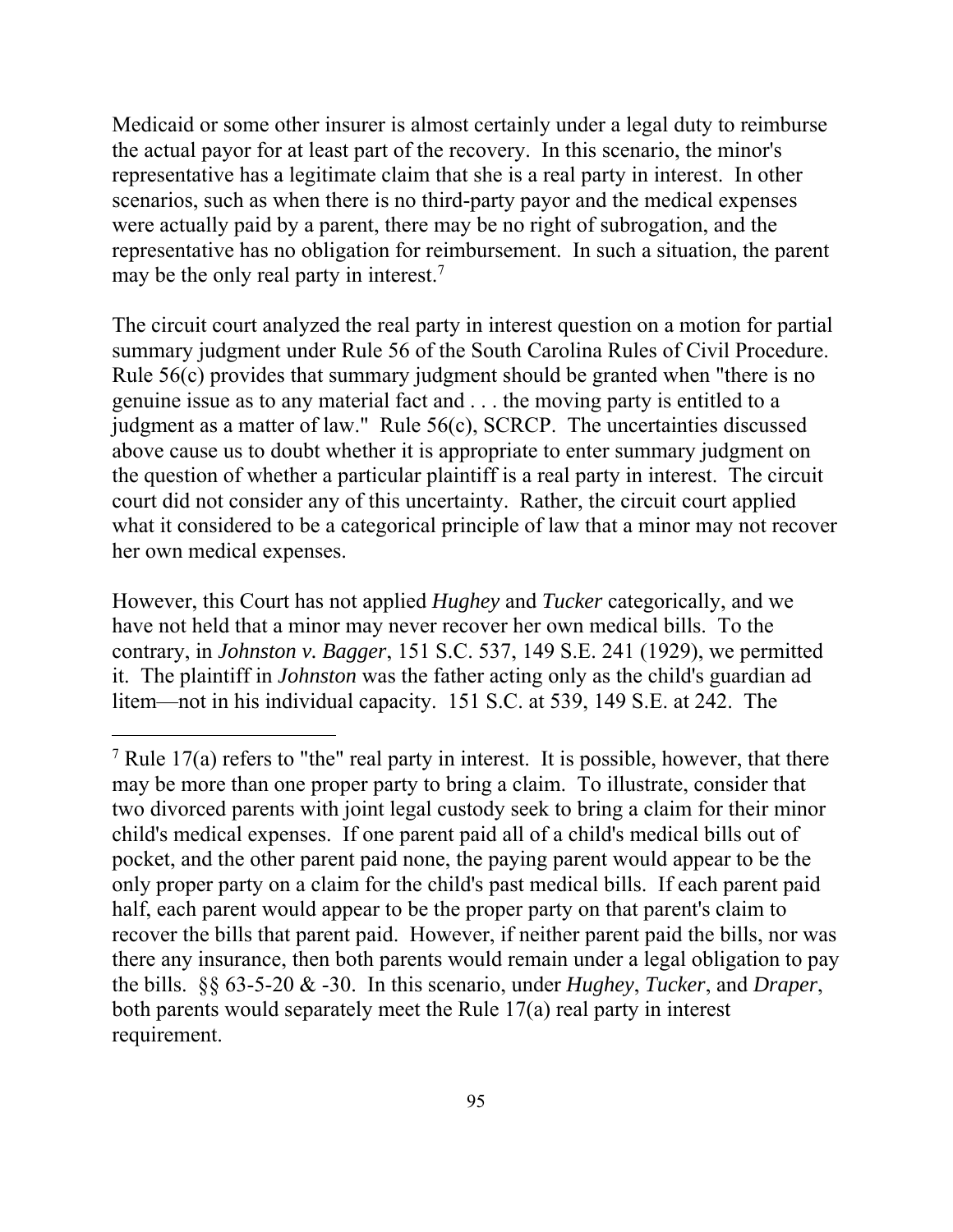evidence indicated the father "actually paid . . . \$45" toward the child's medical bills, which totaled "approximately \$1,000." 151 S.C. at 541, 149 S.E. at 243. As to the unpaid bills, the father testified he "had not been able to pay these bills, and . . . in all likelihood he never will be able to make the payments." *Id.* The appellant, citing *Tucker*, claimed the trial court erred in "that the jury were permitted to consider as an element of damages sums of money paid out by the father of the infant." *Id.* We permitted the bulk of the jury verdict in favor of the minor to stand, despite the fact the damages were for her own medical expenses. 151 S.C. at 542, 149 S.E. at 243.

 the child through his legal representative. *Id.* Other courts have recognized that there is no categorical prohibition against a minor recovering her own medical bills. In *McNeil v. United States*, 519 F. Supp. 283 (D.S.C. 1981), the plaintiff filed suit only in his capacity as the legal representative of a minor. 519 F. Supp. at 284. "The parents . . . did not institute suit" and the statute of limitations "expired." *Id.* The court explained, "The issue of [the minor] being able to collect for his own medical expenses was hotly contested" because the parents "have not filed suit, and the time when suit could be filed is past." 519 F. Supp. at 290. Relying on South Carolina law, the district court in *McNeil* stated, "Medical expenses on behalf of a child are *usually* included in a parent's cause of action." *Id.* (emphasis added) (citing *Tucker*, *Hughey*, and *Kapuschinsky v. United States*, 259 F. Supp. 1, 7 (D.S.C. 1966)). The district court went on to explain that "this general rule is not an absolute bar" to a child recovering his own medical expenses, and awarded damages for those expenses to

 this right may be waived in favor of a recovery by the infant." *Id.* The district The district court also awarded a minor damages for his own medical expenses in *Sox*. 187 F. Supp. at 469-70. The court explained that the injured child's parents previously brought their own lawsuits for their own damages and settled those suits. 187 F. Supp. at 469. Subsequently, the district court heard the child's claim for "prenatal injuries," brought "by her guardian ad litem." 187 F. Supp. at 467. The child's damages claim included "compensation for the cost of care necessitated by the injury and impairment including the cost of probable future care." 187 F. Supp. at 469. The district court stated it is "settled law that the primary right of recovery . . . lies with the parents," but then found "it is equally well settled that court observed, "The underlying reason for these rules is to prevent double recoveries. It is not to excuse liability." *Id.* The court then held the parents' failure to assert the claim for medical expenses amounted to a waiver of the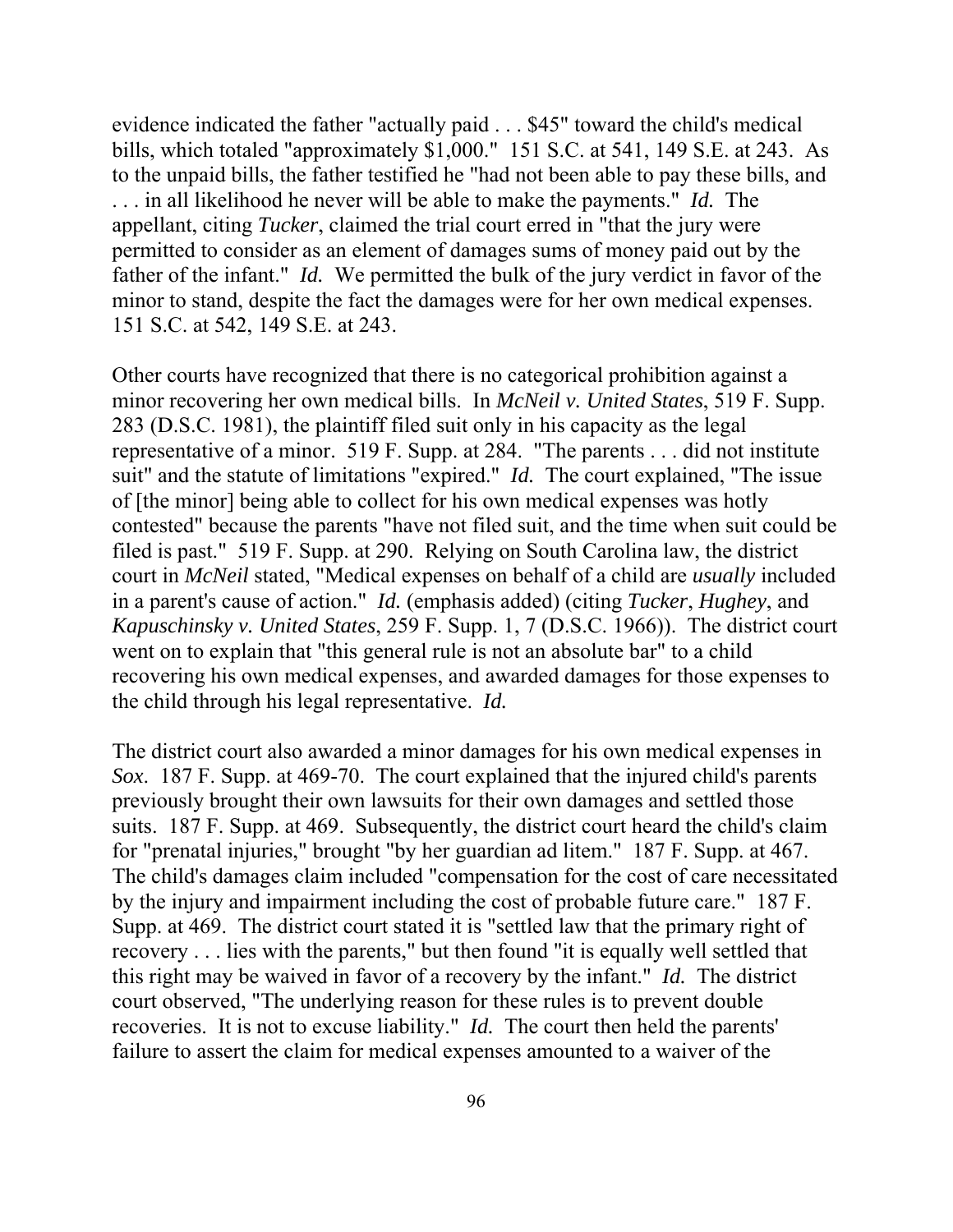parents' claim, and awarded the child damages—through his representative—for the medical costs. 187 F. Supp. at 469-70.

Our analysis of Patton's three categories of claims, our holding in *Johnston*  allowing a minor's claim for her own medical expenses to stand, and the district court's reasoning in *McNeil* and *Sox* demonstrate that the summary judgment procedure of Rule 56 is not appropriate for resolving a dispute over the identity of the real party in interest. As Professor Flanagan explained years ago, "motions that do not go to the merits are not appropriately classified as summary judgment." James F. Flanagan, *South Carolina Civil Procedure* 445 (2d ed. 1996). As we will explain, the circuit court should have analyzed the issue under the Rule the defendants invoked when they claimed Patton as representative was the wrong party to bring the claim for Alexia's medical expenses—Rule 17(a) of the South Carolina Rules of Civil Procedure. *See Jaramillo v. Burkhart*, 999 F.2d 1241, 1246 (8th Cir. 1993) (holding in an indistinguishable scenario that partial summary judgment in favor of the defendants was improper and the issue should have been resolved pursuant to Rule 17(a)).

# **III. Rule 17(a), SCRCP—Disputes Over the Real Party in Interest**

Under Rule 17(a), the definition of the proper party is the same as it has always been—the proper party is any "real party in interest." As Judge Bell observed in *Seaside Resorts, Inc. v. Club Car, Inc.*, 308 S.C. 47, 416 S.E.2d 655 (Ct. App. 1992), "The adoption of the South Carolina Rules of Civil Procedure has not changed the law. Where, as here, the named plaintiff has suffered an actionable loss at the hand of the defendant, he is a real party in interest and the requirement of Rule 17(a) is met." 308 S.C. at 62, 416 S.E.2d at 665.

However, when the question is how to resolve a dispute as to whether a plaintiff is the real party in interest, the procedure we follow for resolving that dispute changed significantly under Rule 17(a). Formerly, the failure to bring suit in the name of the real party in interest was a jurisdictional failure requiring dismissal of the lawsuit. *See Wilson v. Gibbes Mach. Co.*, 189 S.C. 426, 430, 1 S.E.2d 490, 492 (1939) (stating "unless the real party in interest institutes the suit and is before the Court, the Court is without jurisdiction" (citing *Hodges v. Lake Summit Co.*, 155 S.C. 436, 447-48, 152 S.E. 658, 662 (1930))). Under the Rules of Civil Procedure, however, it is improper to immediately dismiss a lawsuit simply because it was not brought in the name of the real party in interest. Rule 17(a) provides: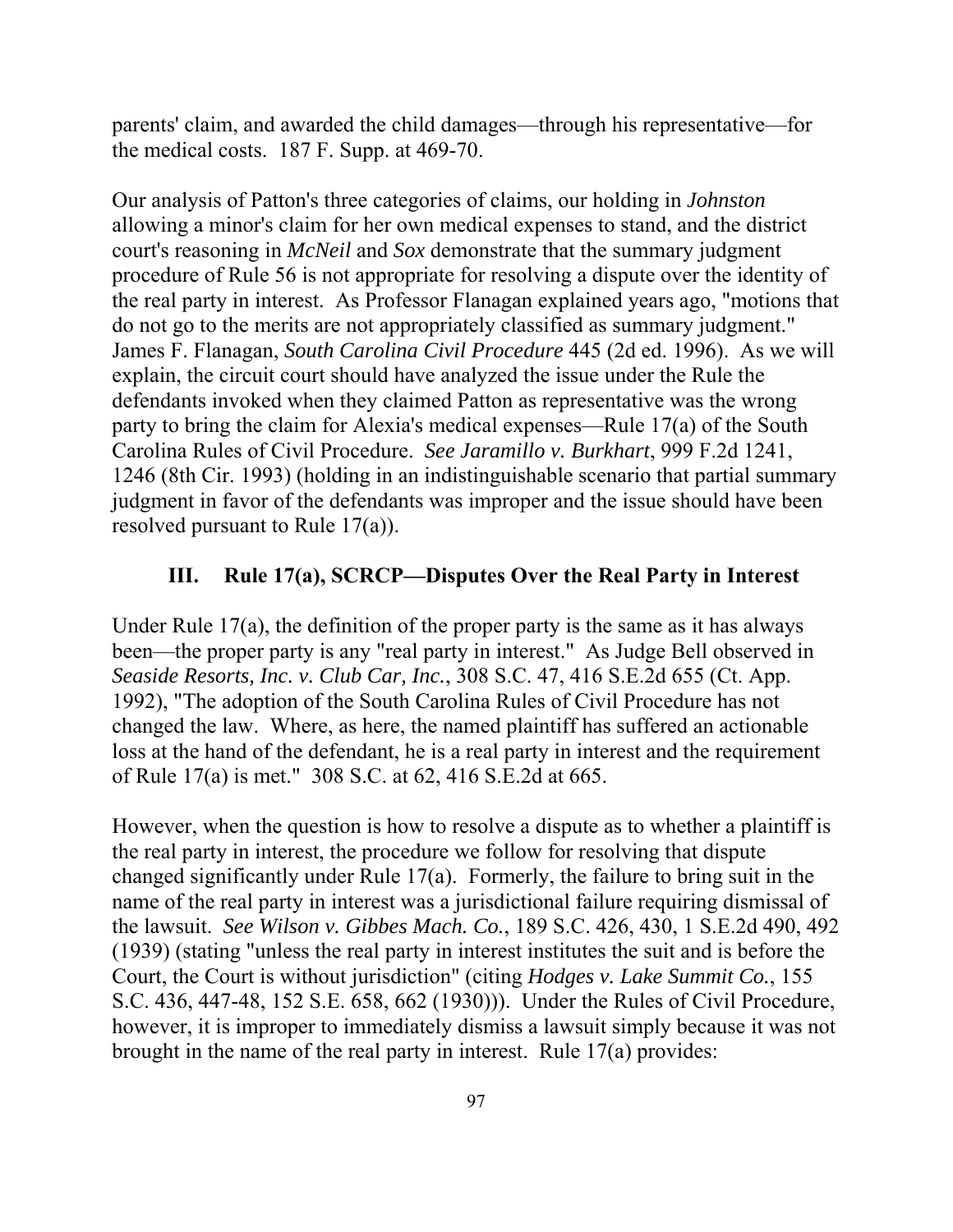No action shall be dismissed on the ground that it is not prosecuted in the name of the real party in interest until a reasonable time has been allowed, after objection, for ratification of commencement of the action by, or joinder or substitution of, the real party in interest; and such ratification, joinder, or substitution shall have the same effect as if the action had been commenced in the name of the real party in interest.

#### Rule 17(a), SCRCP.

The purpose of this provision is to avoid precisely what occurred here—the unnecessary procedural dismissal of a lawsuit the court should resolve on the merits. As the Reporter's Note to the rule indicates, this sentence "is intended to prevent forfeiture in those cases in which the determination of the proper party to sue is difficult or when there has been an honest mistake." *See also* 6A Wright, Miller & Kane, *supra*, at § 1541 (stating the last sentence of Rule 17(a) was added "to provide that the failure to join the real party in interest at the commencement of the action does not require dismissal").

Therefore, the circuit court in this case erred by dismissing Patton's claims for Alexia's medical expenses under Rule 56—summary judgment. Rather, the court should have resolved the dispute under Rule 17(a), which provides three mechanisms to avoid forfeiture: "ratification, joinder, or substitution." In this case, Patton attempted to use all three mechanisms. First, she attempted ratification by arguing in her Rule 59(e) motion that she "assigned and waived her right to recover tort-related pre-majority medical expenses in favor of her child, Alexia." Ratification under Rule 17(a) is the formal approval by the proper party of another party bringing the action. In this scenario, Patton is both parties. It is impossible that Patton—in her individual capacity—did not approve of the claim she made in her representative capacity. Her Rule 59(e) motion was the formal expression of that approval—ratification. Patton also attempted joinder and substitution by moving to amend her complaint. She attached to her Rule 15 motion to amend a proposed "amended pleading [that] changes the capacity in which Angela Patton [sues] from Next Friend to her individual capacity."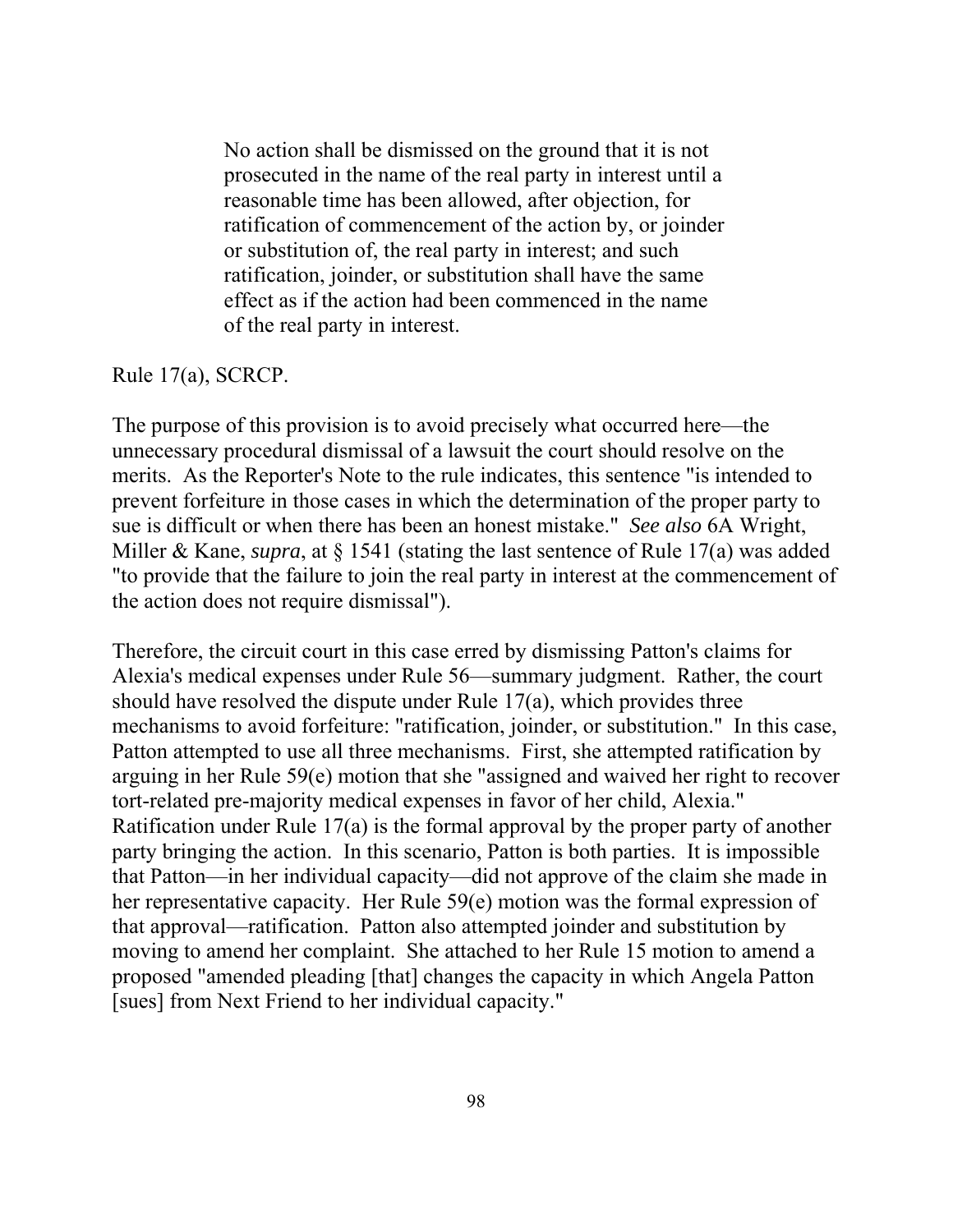The defendants contend that any argument under Rule 17(a) is not preserved for our review because Patton never specifically mentioned Rule 17. We find this argument troubling. It was the defendants who first invoked the Rule 17(a) requirement that "Every action shall be prosecuted in the name of the real party in interest" by claiming Patton in her representative capacity was not the proper party to bring the claim for Alexia's medical expenses. In doing so, it was the defendants who first failed to mention Rule 17. While Patton also did not specifically rely on Rule 17, she did specifically ask to take advantage of each of the three provisions contained in Rule 17(a) to address the alleged failure to bring a claim by the correct party: "ratification, joinder, [and] substitution." The provision upon which the defendant sought partial summary judgment and the provision upon which Patton defended the motion are both expressed in Rule 17(a), in adjoining sentences. It is not possible to address the issue of who is the proper party to bring a claim without addressing Rule 17(a). As we will discuss more fully in section IV explaining our analysis under Rule 15 of the South Carolina Rules of Civil Procedure, the Rules were never intended to trap a party simply for not using the proper words or rule number to describe the applicable legal principal. This is particularly true when the trap was set by the opposing parties who themselves did not properly name the applicable principle.

# **IV. Rule 15, SCRCP**

In both her Rule 59(e) motion and her motion to amend the complaint, Patton did specifically rely on Rule 15 of the South Carolina Rules of Civil Procedure, and particularly the relation back provisions of Rule 15(c). As we will explain, we reach the same conclusion under Rule 15 that the circuit court should have reached under Rule 17.

## **A. Rule 15(a)**

 to freely grant leave to amend." *Parker v. Spartanburg Sanitary Sewer Dist.*, 362 Rule 15(a) provides that when a party asks to amend his pleading, "leave shall be freely given when justice so requires and does not prejudice any other party." Rule 15(a), SCRCP. "This rule strongly favors amendments and the court is encouraged S.C. 276, 286, 607 S.E.2d 711, 717 (Ct. App. 2005) (citing *Jarrell v. Seaboard Sys. R.R., Inc.*, 294 S.C. 183, 186, 363 S.E.2d 398, 399 (Ct. App. 1987)). "Rule 15(a) is substantially the same as the Federal Rule," Rule 15(a), SCRCP notes, and the Supreme Court of the United States has referred to the Rule's "freely given"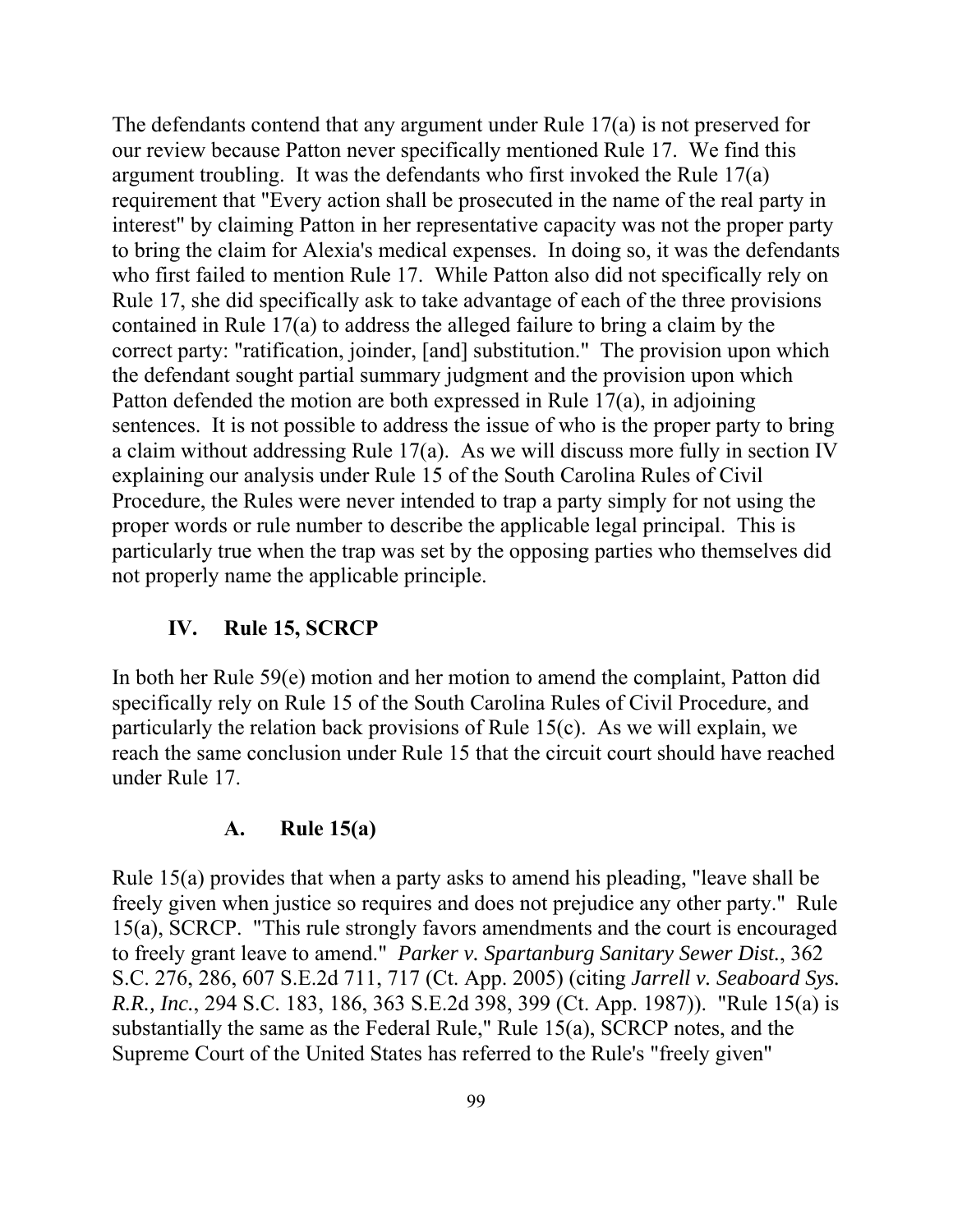provision as a "mandate" that "is to be heeded," *Foman v. Davis*, 371 U.S. 178, 182, 83 S. Ct. 227, 230, 9 L. Ed. 2d 222, 226 (1962). The *Foman* Court continued:

> If the underlying facts or circumstances relied upon by a plaintiff may be a proper subject of relief, he ought to be afforded an opportunity to test his claim on the merits. In the absence of any apparent or declared reason—such as undue delay, bad faith or dilatory motive on the part of the movant, repeated failure to cure deficiencies by amendments previously allowed, undue prejudice to the opposing party by virtue of allowance of the amendment, futility of amendment, etc.—the leave sought should, as the rules require, be "freely given."

*Id.* (citing Fed. R. Civ. P. 15(a)); *accord Forrester v. Smith & Steele Builders, Inc.*, 295 S.C. 504, 507, 369 S.E.2d 156, 158 (Ct. App. 1988).

 discretion. *State v. Hawes*, 411 S.C. 188, 191, 767 S.E.2d 707, 708 (2015) In this case, the circuit court never considered Rule 15(a). While we have consistently held that a circuit court's ruling on a Rule 15 motion to amend is within its discretion,<sup>8</sup> a court's failure to exercise its discretion is itself an abuse of (quoting *Samples v. Mitchell*, 329 S.C. 105, 114, 495 S.E.2d 213, 218 (Ct. App. 1997)). Under Rule 15(a), the circuit court should have considered whether the defendants were prejudiced by the amendment, or whether there was some other substantial reason to deny it. Instead, the circuit court denied the motion to amend based solely on its mistaken belief that the amendments could not relate back under Rule 15(c). The circuit court thus denied the motion to amend the complaint on its perception of the merits of the amended claims, not under the criteria for amendment the court was required to consider under Rule 15(a). This was error, regardless of the soundness of the Rule 15(c) analysis. *See Tanner v. Florence Cty. Treasurer*, 336 S.C. 552, 558-60, 521 S.E.2d 153, 156-57 (1999) (analogizing a Rule 15(d) motion to supplement a complaint to a motion to amend a complaint

<sup>8</sup>*See, e.g.*, *Health Promotion Specialists, LLC v. S.C. Bd. of Dentistry*, 403 S.C. 623, 632, 743 S.E.2d 808, 812 (2013) ("A motion to amend is within the sound discretion of the trial judge . . . ." (citing *Foggie v. CSX Transp., Inc.*, 315 S.C. 17, 22, 431 S.E.2d 587, 590 (1993))).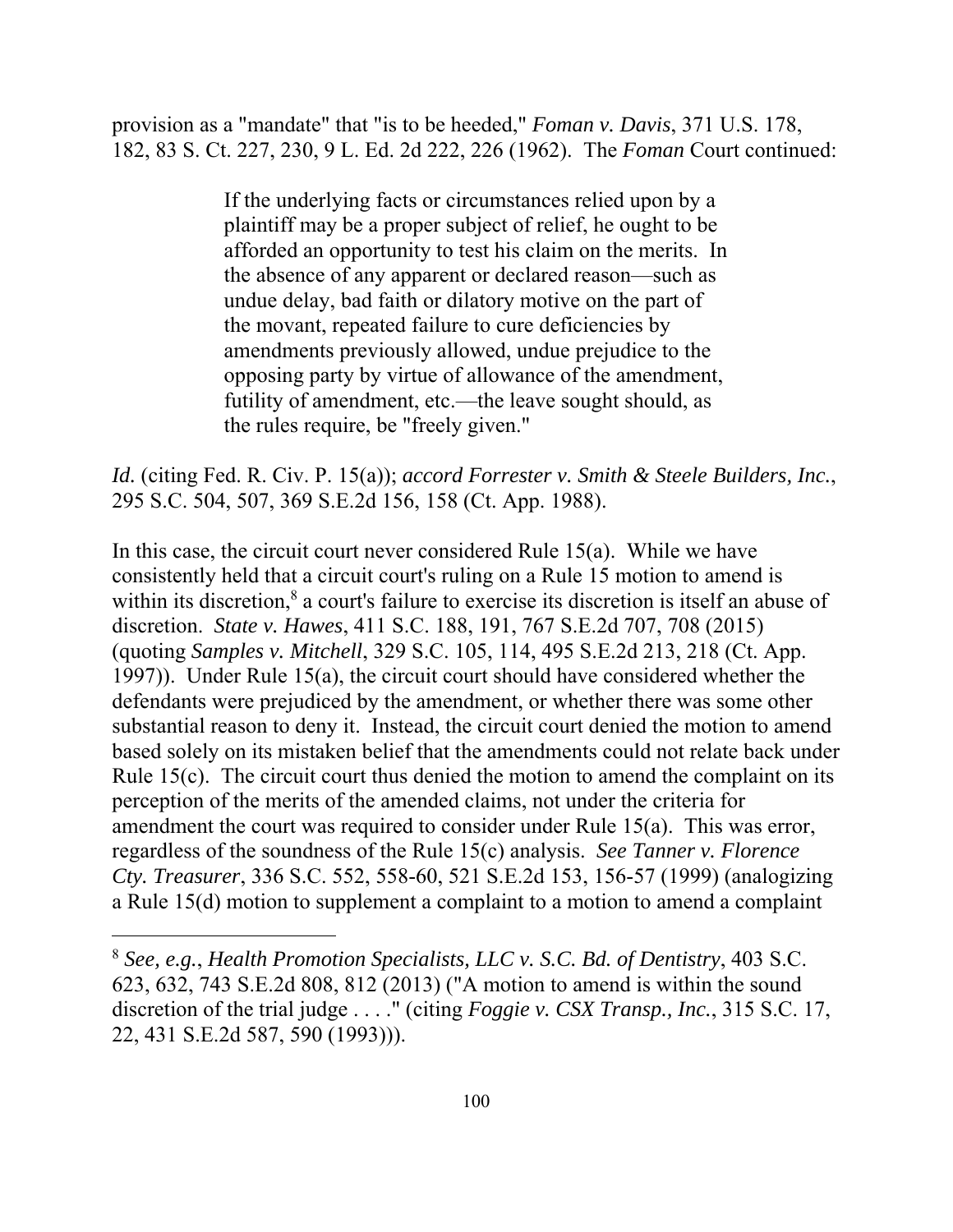under Rule 15(c) and finding the trial court erred in denying the plaintiff's motion to supplement his complaint because the trial court should not have relied on the merits-related question of whether the defendant was immune under the Tort Claims Act). *Cf.* 6 Charles Alan Wright, Arthur R. Miller & Mary Kay Kane, *Federal Practice and Procedure* § 1487 (3d ed. 2010) (stating "numerous courts have held that a proposed amendment that clearly is frivolous, advancing a claim or defense that is legally insufficient on its face, or that fails to include allegations to cure defects in the original pleading, should be denied").

The record before us contains no basis for a finding of prejudice under Rule 15(a) because the defendants did not argue prejudice<sup>9</sup> and the circuit court did not conduct a prejudice analysis. At oral argument, however, the defendants argued,

> The prejudice, Your Honor, is . . . essentially allowing a way around the rule that was in place. The rule that they could have followed. The rule that is not hard to follow. Certainly no[] . . . reason has been given as to why it wasn't followed in this case. And so it is allowing this claim to come in from some, essentially from someone who did not pursue it originally, but could have. And that is the problem. We have never had an explanation at any of the levels as to why the rule was not followed.

We find the argument betrays a misunderstanding of prejudice under Rule 15. The prejudice contemplated in Rule 15 is not that the non-moving party is forced to defend the merits of a valid claim. Rule 15 prejudice is some result flowing from the amendment that puts the non-moving party at a disadvantage in defending the merits, which disadvantage the party would not have faced if the amended claim had been included in the original pleading or a timely motion to amend. *See Lee v. Bunch*, 373 S.C. 654, 661, 647 S.E.2d 197, 201 (2007) ("The prejudice that would warrant denial of a motion to amend the pleadings is a lack of notice that a new issue is to be tried and a lack of opportunity to refute it." (citing *Collins Entm't, Inc. v. White,* 363 S.C. 546, 562, 611 S.E.2d 262, 270 (Ct. App. 2005))); *Holland ex rel. Knox v. Morbark, Inc.*, 407 S.C. 227, 235-36, 754 S.E.2d 714, 719 (Ct. App.

<sup>&</sup>lt;sup>9</sup> "The burden is . . . on the party opposing the motion to show how it is prejudiced." *Stanley v. Kirkpatrick*, 357 S.C. 169, 175, 592 S.E.2d 296, 298 (2004).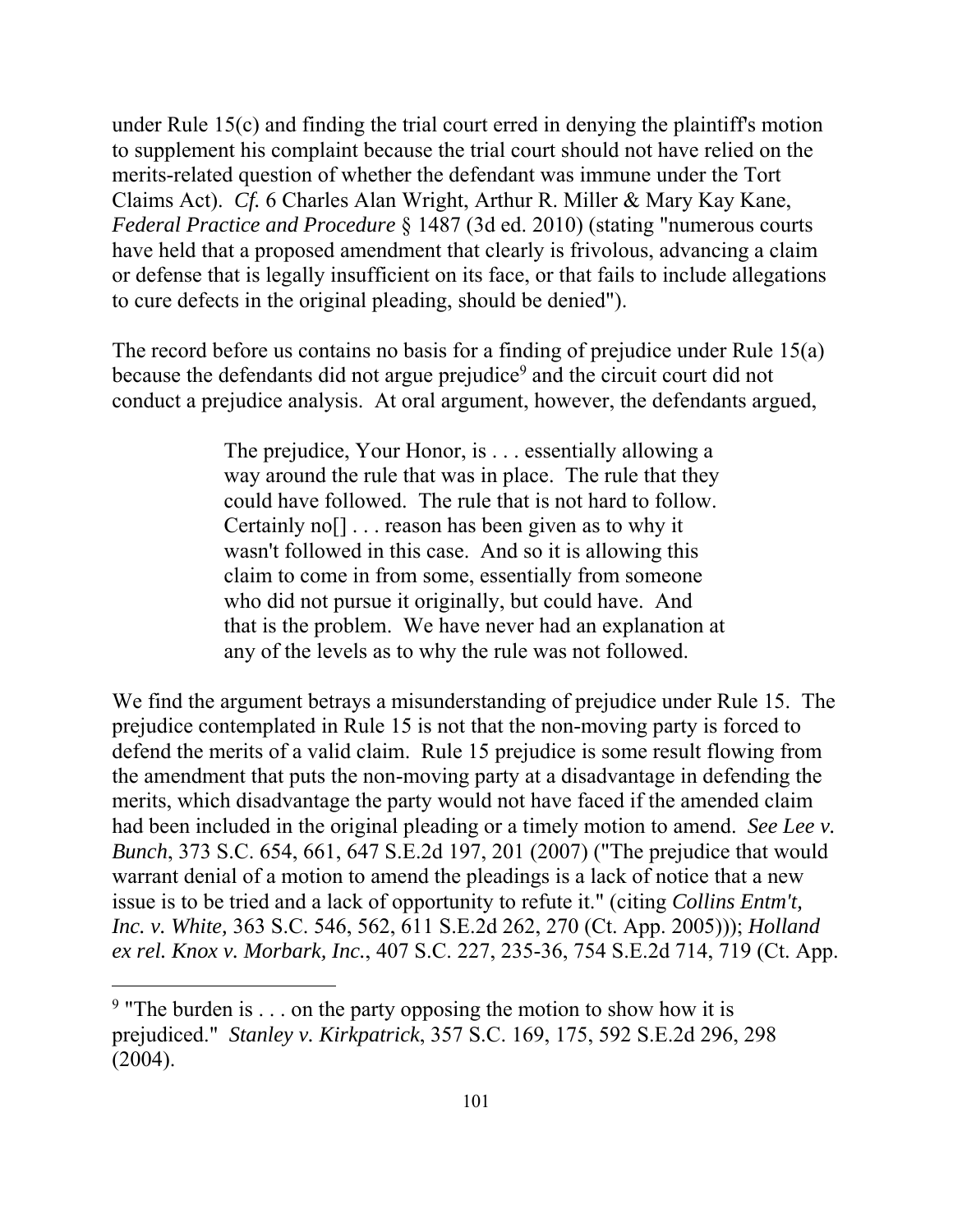2014) (affirming the denial of a proposed amendment after the conclusion of discovery and the case had been placed on the trial roster because it would cause significant delay and impose substantial additional discovery costs that would not have been necessary if the plaintiff had timely made the motion to amend).

In this case, all three defendants were well aware of the claim for medical expenses because the claim was included in each original complaint. It made no difference to the defendants as to the merits of the claim whether Patton brought it in her own or her representative capacity. There is no indication defendants' procedural or evidentiary presentation would have varied at all if Patton had been allowed to amend the complaint to assert the claim in her individual capacity. While permitting the amendment would cause the defendants to face the merits of the amended claim, the defendants' opportunity to defend the claim on the merits was no different than it would have been if Patton had originally brought the claim in her own capacity. There was no new issue presented by Patton's proposed amendment, the amendment would have caused the defendants no disadvantage as to the merits they did not already face, and therefore, there is no prejudice.

When we decided *Tucker*, *Hughey*, *Wilson*, and the other pre-Rules cases upon which the defendants rely for their argument the circuit court properly dismissed Patton's claims, we operated under the technical confines of code pleading. Today, however, we operate under the far more flexible notice pleading provisions of the Rules of Civil Procedure. As Professor Flanagan observed, "The purpose of the rules is to secure justice, and consequently, they reduce formalities and technicalities." Flanagan, *supra*, at 3. Disallowing the amendment draws us back to the technical pitfalls of code pleading we thought we escaped in 1985 when we adopted the Rules. As the Supreme Court of the United States wrote in 1962,

> It is too late in the day and entirely contrary to the spirit of the . . . Rules of Civil Procedure for decisions on the merits to be avoided on the basis of such mere technicalities. "The . . . Rules reject the approach that pleading is a game of skill in which one misstep by counsel may be decisive to the outcome and accept the principle that the purpose of pleading is to facilitate a proper decision on the merits."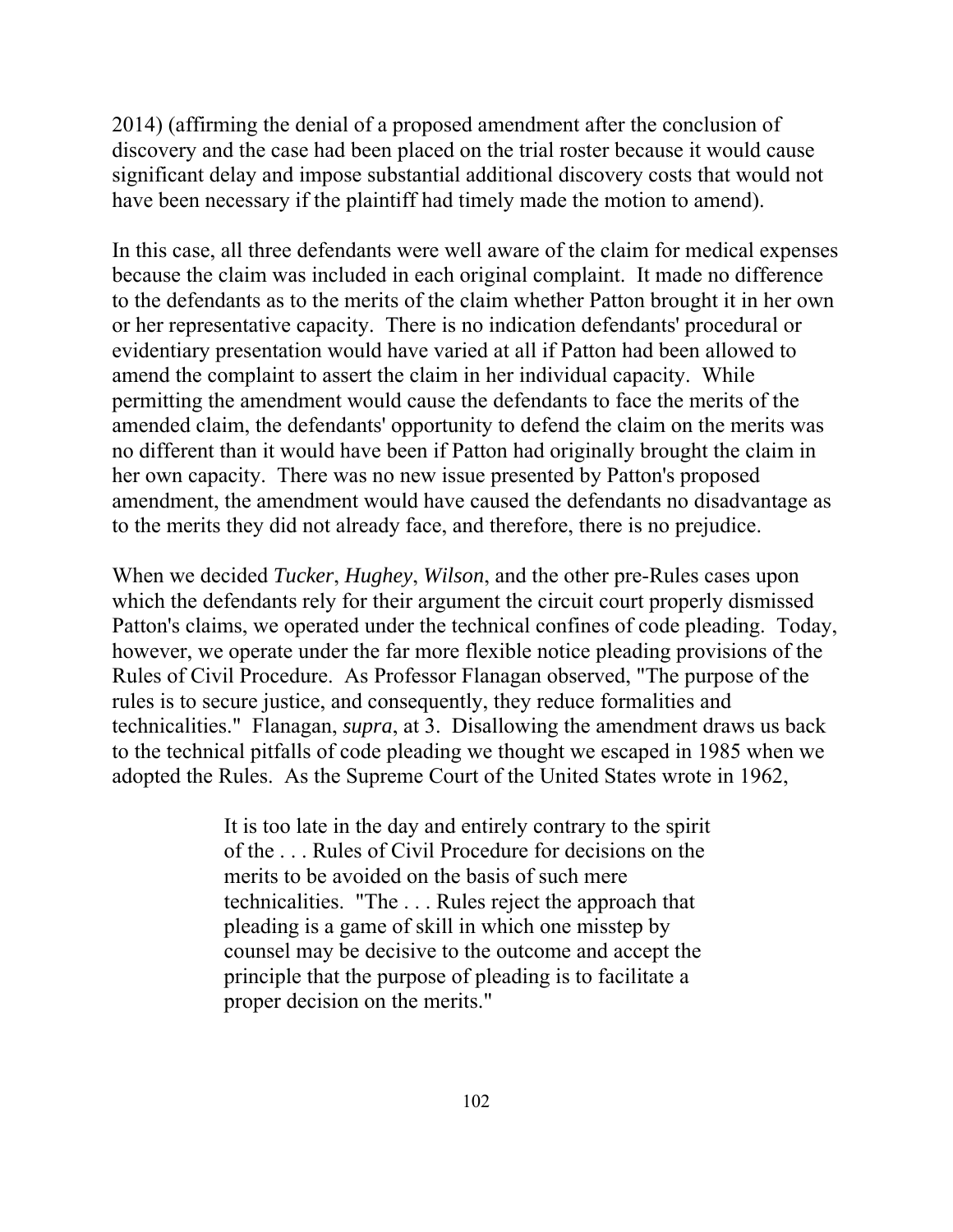*Foman*, 371 U.S. at 181–82, 83 S. Ct. at 230, 9 L. Ed. 2d at 225 (quoting *Conley v. Gibson*, 355 U.S. 41, 48, 78 S. Ct. 99, 103, 2 L. Ed. 2d 80, 86 (1957)); *see also Maybank v. BB&T Corp.*, 416 S.C. 541, 565, 787 S.E.2d 498, 510 (2016) ("In construing the South Carolina Rules of Civil Procedure, our Court looks for guidance to cases interpreting the federal rules." (citing *Gardner v. Newsome Chevrolet–Buick, Inc.*, 304 S.C. 328, 330, 404 S.E.2d 200, 201 (1991))); 4 Charles Alan Wright, Arthur R. Miller & Adam N. Steinman, *Federal Practice and Procedure* § 1029 (4th ed. 2015) ("The federal rules are designed to discourage battles over mere form and to sweep away needless procedural controversies that either delay a trial on the merits or deny a party his day in court because of technical deficiencies."); 3 *Cyclopedia of Federal Procedure* § 8.2 (3d ed., rev. 2017) ("The spirit of the Rules is to settle controversies upon their merits rather than to dismiss actions on technical grounds, to permit amendments liberally, and to avoid, if possible, depriving a litigant of a chance to bring a case to trial.").

 court erred in not allowing the amendment. Because the record contains no basis for a conclusion the defendants would have been prejudiced by allowing Patton to amend her complaint, we find the circuit

## **B. Rule 15(c)**

If the circuit court had allowed the amendment, the court would then have been required to address Rule 15(c)—whether the amendment related back to the time of Patton's initial complaints against the parties. In March 2012 when Patton filed her lawsuit against Amisub, and in August 2013 when Patton moved to amend her complaint to assert claims in her individual capacity, the three year statute of limitations on Patton's individual claims had expired. *See* S.C. Code Ann. § 15-3- 545(A) (2005) (setting the statute of limitations on a medical malpractice action at three years). In November 2009, however, when Patton filed suit against Dr. Miller and Rock Hill Obstetrical, the statute of limitations had not expired. Therefore, for Patton's individual claims to comply with the statute of limitations, her amended complaint must relate back to when she filed Alexia's claim against Dr. Miller and Rock Hill Obstetrical.

Rule 15(c) provides:

Whenever the claim or defense asserted in the amended pleading arose out of the conduct, transaction or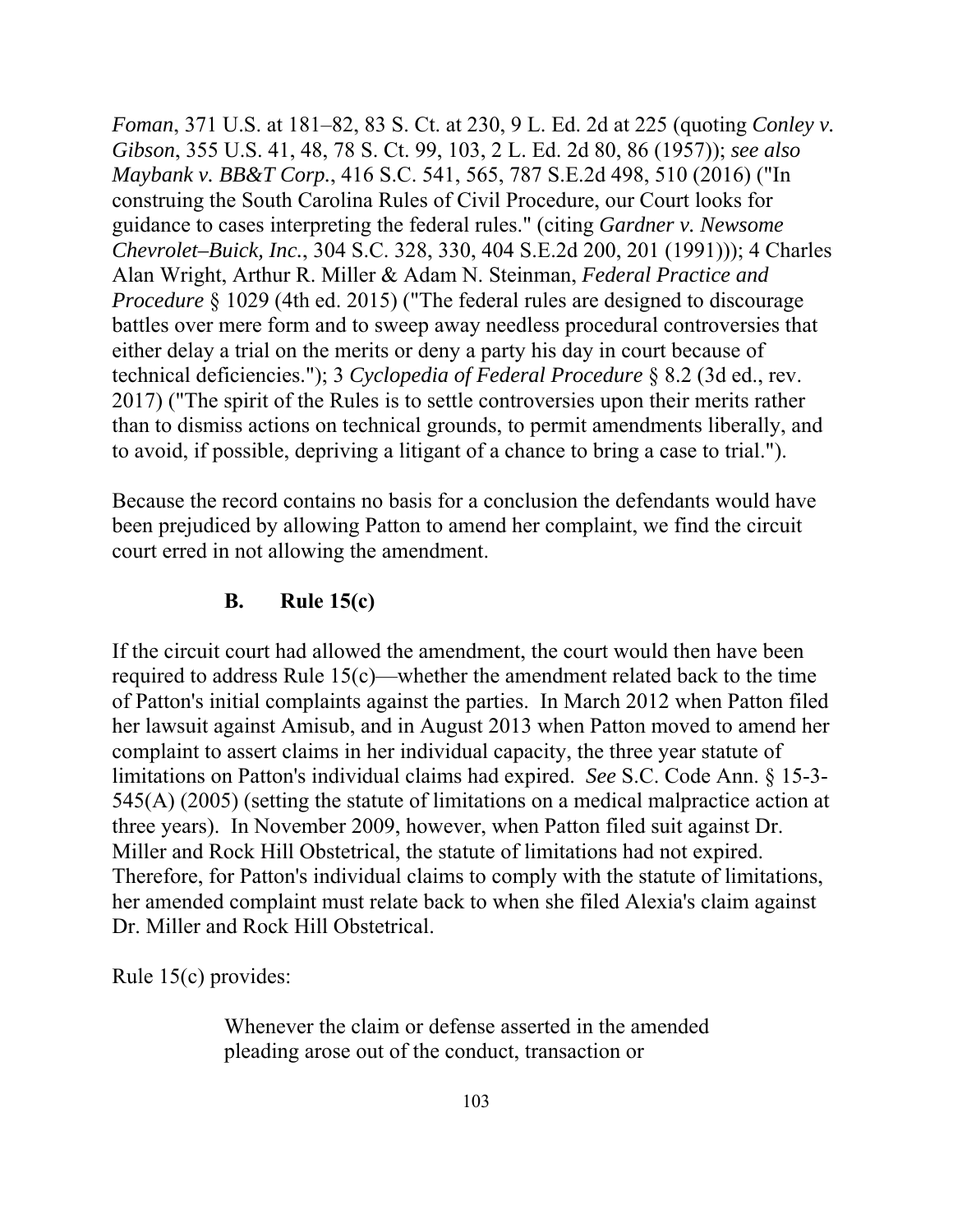occurrence set forth or attempted to be set forth in the original pleadings, the amendment relates back to the date of the original pleading.

Patton's individual claim against Dr. Miller and Rock Hill Obstetrical for Alexia's medical expenses satisfies Rule 15(c) because it is the exact claim she made in the representative capacity. In fact, there is no difference between the old claim and the new claim except the capacity of the person bringing it. Therefore, Patton's amended claims against Dr. Miller and Rock Hill Obstetrical for Alexia's medical expenses relate back to the November 2009 filing and comply with the statute of limitations.

The defendants rely on *Valentine v. Davis*, 319 S.C. 169, 460 S.E.2d 218 (Ct. App. 1995), for their contention that Rule 15 does not permit amendments "to add a new plaintiff to the case." In *Valentine*, after a complicated procedural history involving claims in state and federal court, there remained one state court action with three plaintiffs, and one federal action in which the Valentines were plaintiffs, all against the same defendant—the Davis group. 319 S.C. at 170-71, 460 S.E.2d at 219. The three state court plaintiffs were Shelly and Larry Williams, whose claims concerned repairs to the Williams' home, and Thomas Slother, whose claim concerned an alleged debt the defendant owed Slother. *Id.* The Valentines, who had previously been plaintiffs in the state court action, had a similar—but separate—claim pending in federal court concerning repairs to the Valentines' home. *Id.* When the federal court later dismissed the Valentines' claims, "Slother and the Williams filed a motion to amend the state court complaint to reinstate the Valentines to the action." 319 S.C. at 171, 460 S.E.2d at 219. The circuit court "denied the motion finding no basis under the South Carolina Rules of Civil Procedure to join the Valentines as plaintiffs." *Id*. On appeal from that ruling, the court of appeals held Rule 15 does not allow a new plaintiff to assert a new and separate claim. 319 S.C. at 172, 460 S.E.2d at 219. The court of appeals stated,

> The proposed amended complaint shows the allegations asserted by the Valentines, Slother, and the Williams do not arise out of the same transaction or series of transactions or occurrences. In fact, the only connection between the claims is that the Valentines, Slother, and the Williams are represented by the same attorney and they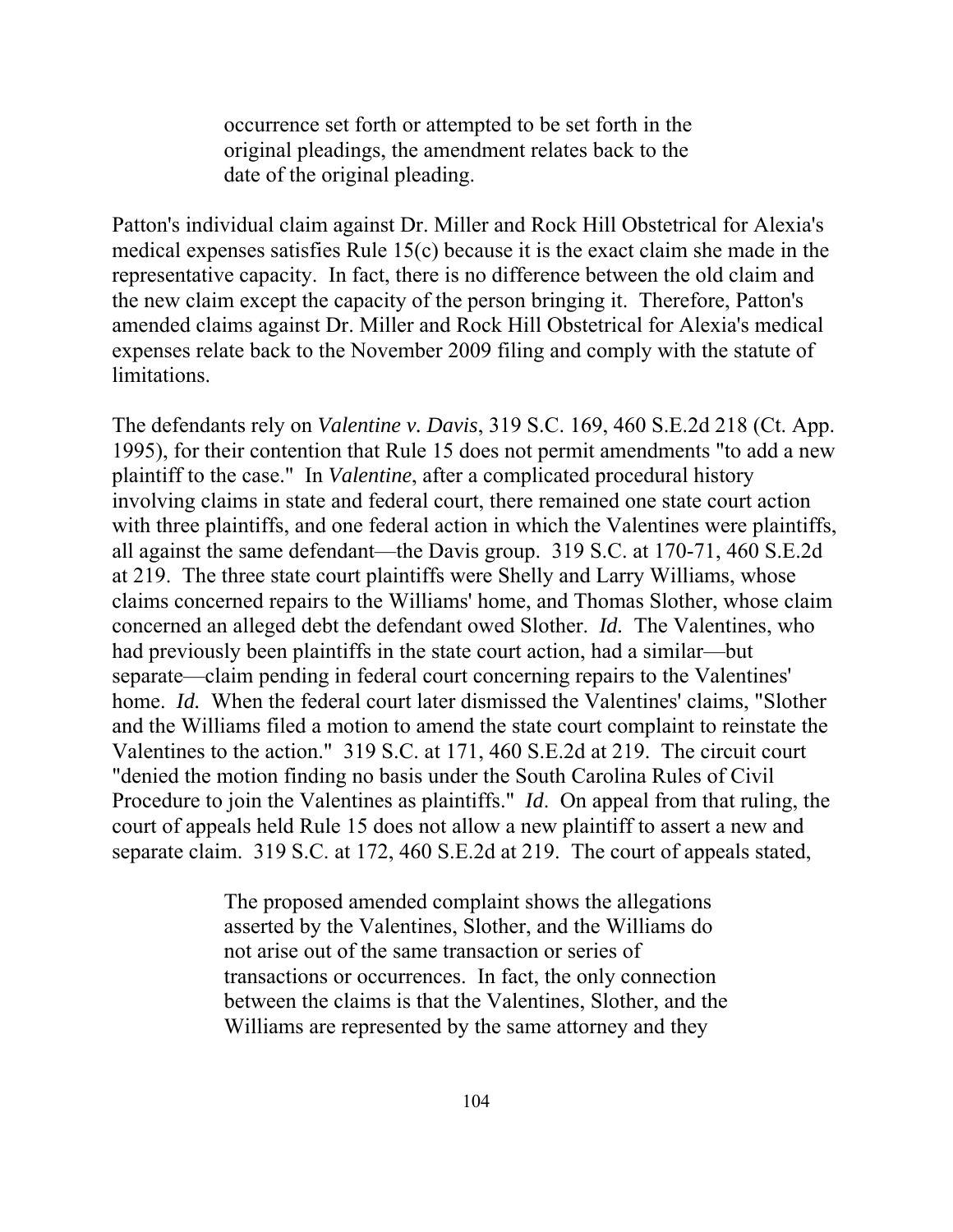all assert different personal claims against the Davis group.

#### 319 S.C. at 172, 460 S.E.2d at 220.

Contrary to the situation in *Valentine*, Patton sought to amend *her own* complaint to maintain *the same* claim in a different capacity. The reasoning in *Valentine* is sound, but the decision stands only for the proposition that Rule 15 does not contemplate adding a new plaintiff to assert a new claim, and thus *Valentine* is inapplicable to this case.

Patton, on the other hand, relies on *Thomas v. Grayson*, 318 S.C. 82, 456 S.E.2d 377 (1995). In *Thomas*, the plaintiff brought a wrongful death and survival action in the federal district court of South Carolina alleging medical negligence in causing the death of her husband. 318 S.C. at 84, 456 S.E.2d at 378. She did so, however, only in her capacity as personal representative appointed by the probate court of her home state of Michigan. *Id.* "The defendants answered claiming that Mrs. Thomas lacked capacity to sue because she failed to allege her qualification and/or appointment as personal representative in South Carolina." 318 S.C. at 85, 456 S.E.2d at 378. The plaintiff was subsequently appointed personal representative by a South Carolina probate court and moved to amend her complaint to assert the same claims in her new capacity. *Id.* "However, this was done after the three year period for commencing an action under the wrongful death statute had expired." *Id.* When the "defendants moved for dismissal" on the ground the "plaintiff was not duly qualified as a personal representative under South Carolina law when the complaint was filed," the district court certified three questions to this Court. *Id.* One of the questions was, "Would the . . . adoption of Rules 15(c) . . . and 17(a) . . . of the South Carolina Rules of Civil Procedure allow for the relation back of any amendment to the complaint to assert the qualification in South Carolina of the foreign personal representative in an action which was otherwise timely?" 318 S.C. at 84, 456 S.E.2d at 378.

Mrs. Thomas—like Patton—was the original plaintiff who sought to amend her complaint to assert the same claim in a new capacity. Also like Patton, Mrs. Thomas did not attempt the amendment until the statute of limitations had run for any new party asserting a claim. The situation in *Thomas*, therefore, is the same as the situation here.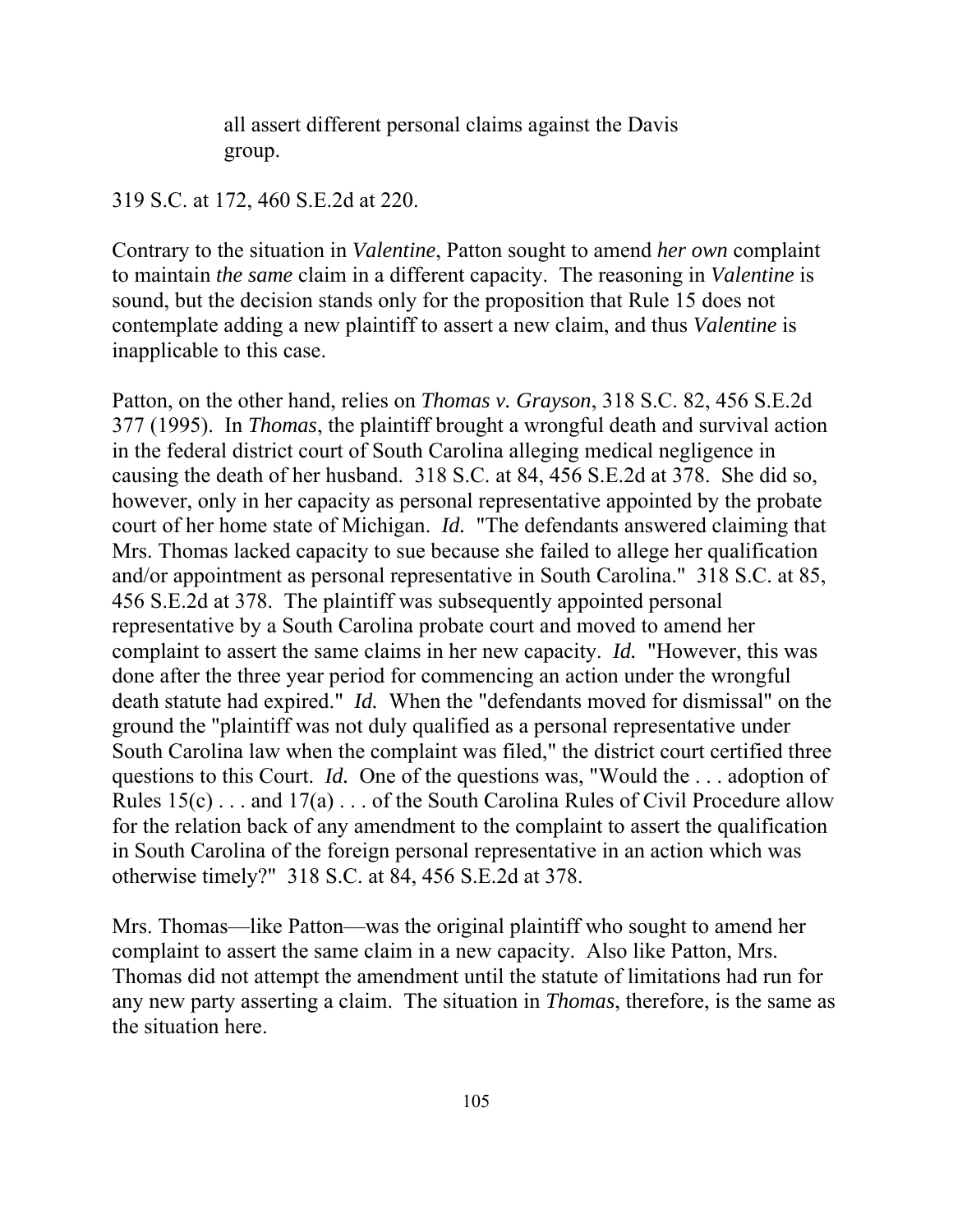Discussing the impact of the adoption of the Rules of Civil Procedure on the issues we faced in *Thomas*, we began with Rule 17(a). We stated,

> Rule 17(a) has changed the result when the amended pleading merely amplifies the old cause of action, provided that the defending party was originally placed on notice of the events involved. The real party in interest is no longer precluded from being named plaintiff, after the statute of limitations has run on a claim timely filed by one who lacked capacity to sue because he was not the real party in interest. Instead a reasonable time must be allowed after objection for ratification of commencement of the action and it has the same effect as if the action had been commenced in the name of the real party in interest. We find that the current Rule 17(a) changes existing State law where the action was brought within the applicable limitations and the real party in interest joined and ratified the action shortly thereafter in accordance with the requirements of Rule 17(a).

318 S.C. at 87, 456 S.E.2d at 380.

We then turned to Rule 15, and held Rule 15 also permits the amendment, and the amendment relates back to the original complaint under Rule 15(c). 318 S.C. at 88-89, 456 S.E.2d at 380. We stated, "The test . . . under Rule 15(c) . . . is . . . whether the claim  $\ldots$  asserted in the amended pleading arose out of the conduct, transaction or occurrence set forth in the original pleading," and then,

> Rule 15(c) is based on the concept that once litigation involving particular conduct or a given transaction or occurrence has been instituted, the parties are not entitled to the protection of the statute of limitations against the later assertion by amendment of defenses or claims that arise out of the same conduct, transaction, or occurrence as set forth in the original pleading.

318 S.C. at 88, 456 S.E.2d at 380.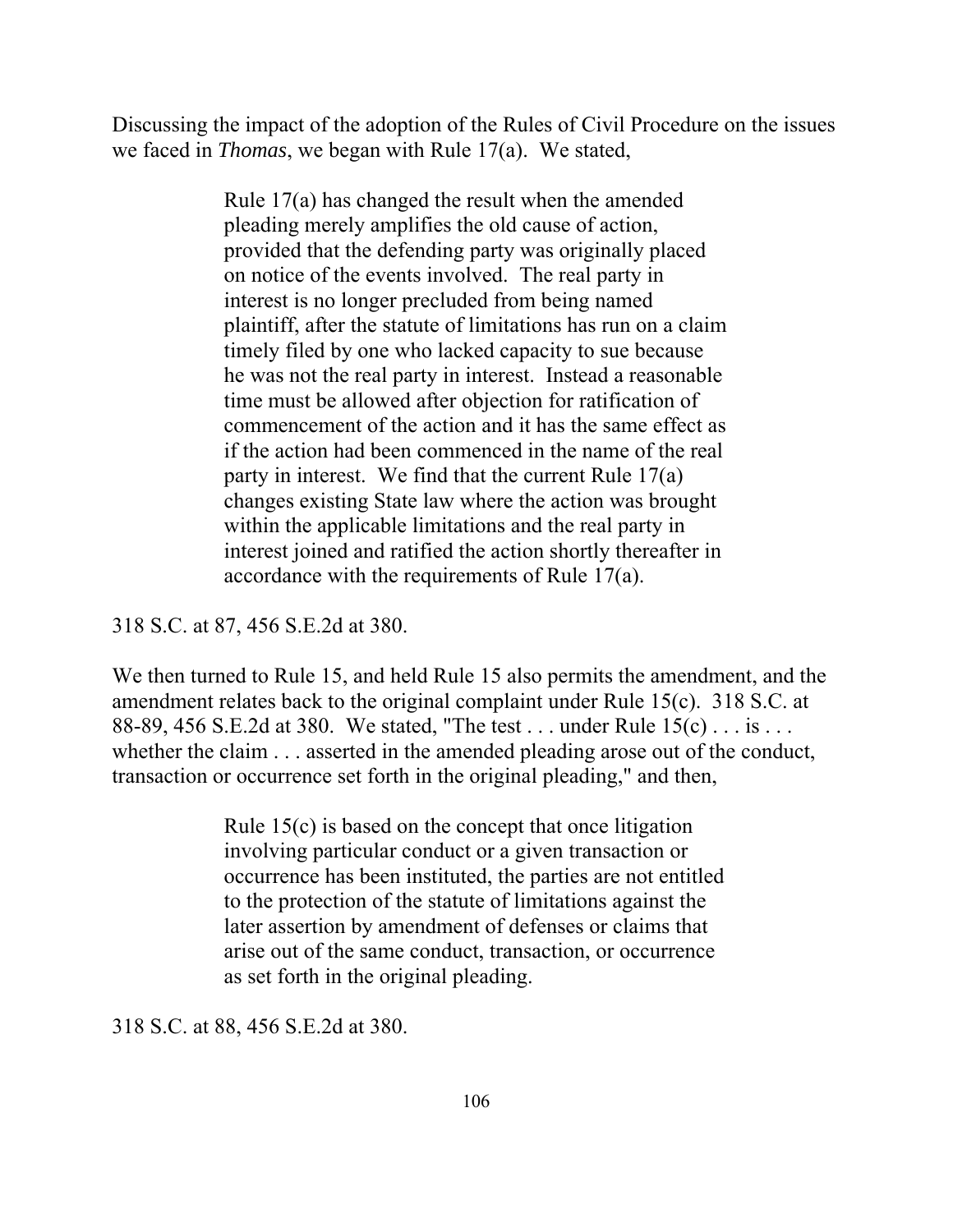Patton's amended claim is indistinguishable from the amended claim in *Thomas*. It is the same claim asserted by the same person in a new capacity. The defendants argue, however, that *Thomas* is distinguishable from this case because all the plaintiff's amended claims in that case were made in the plaintiff's new capacity, but in this case Patton makes the amended claims in her individual capacity, while some of the original claims remain in her representative capacity. Thus, the defendants argue, Patton seeks to add a new capacity, but *Thomas* permits only the substitution of one capacity for another. The defendants also argue *Thomas* is distinguishable because the plaintiff sought to change from one representative capacity to another representative capacity, while Patton sought to change from a representative capacity to her own individual capacity.

We find no basis for the defendants' arguments in Rule 15 or in *Thomas*. Considering the defendants' arguments in light of *Thomas*, however, we are convinced that our Rule 15(c) analysis is inseparable from a Rule 17(a) analysis when the dispute concerns the identity of the proper plaintiff. In *Thomas*, we stated, "The subsequent adoption of Rules 15(c) and 17(a), SCRCP allow for the relation back of an amendment to the complaint," and we permitted the same person to assert the same claim in a new capacity. 318 S.C. at 88, 456 S.E.2d at 380; *see also* 6 *Cyclopedia*, *supra*, at § 21.11 ("When an action is brought by someone other than the real party in interest within the limitations period, and the real party in interest joins or ratifies the action after the limitations period has run, the amendment or ratification relates back to the time suit was originally filed and the action need not be dismissed as time barred . . . .").

The defendants also argue the court of appeals' decision in *Twelfth RMA Partners, L.P. v. National Safe Corp.*, 335 S.C. 635, 518 S.E.2d 44 (Ct. App. 1999), supports their position that a new plaintiff may be added only when there is a clear substitution, not when the original plaintiff remains for some claims. We read *Twelfth RMA* to support Patton's right to amend her complaint. First, the court of appeals considered both Rule 15(c) and Rule 17(a) in its analysis. 335 S.C. at 641, 518 S.E.2d at 47. In addition, the court distinguished *Valentine* on the same basis we have distinguished it—that *Valentine* involved a new claim, whereas the case before it involved a new plaintiff to assert the same claim. *Id.* Relying on both Rule 15(c) and Rule 17(a), the court of appeals permitted an amendment similar to the amendment Patton sought to make. *Twelfth RMA* does not support the defendants' position.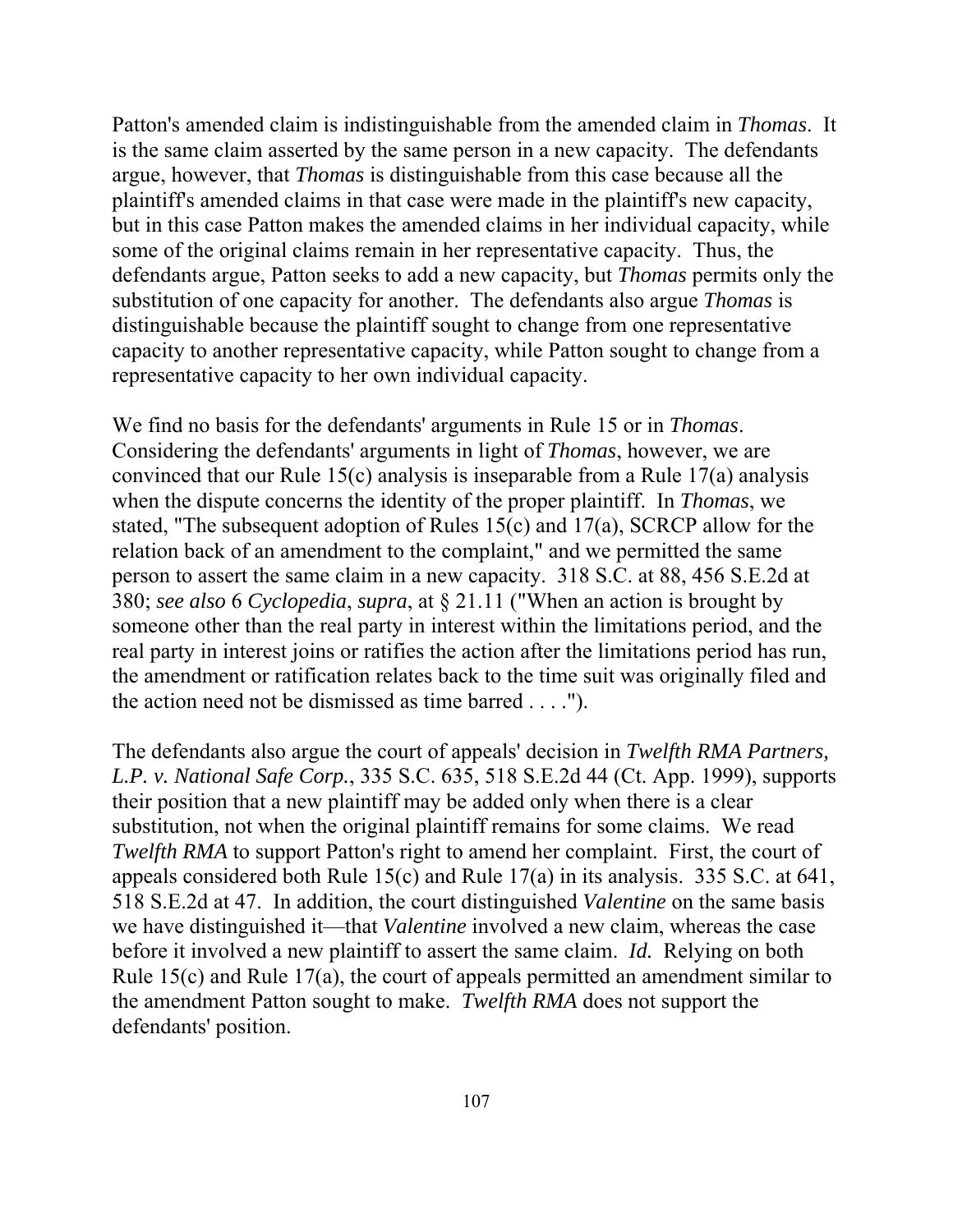We find the circuit court erred by refusing to permit the amendment as to Patton's individual claims against Dr. Miller and Rock Hill Obstetrical. We also find the circuit court erred in not recognizing that the amendment relates back to November 2009. Patton's individual claim against Amisub, however, must be treated differently. Patton has effectively conceded that she may not pursue a claim for pre-majority medical expenses against Amisub.

# **V. Conclusion**

The parties framed the question posed in this appeal as whether this Court should change the common law rule expressed in *Tucker*, *Johnston*, *Hughey*, and others. We frame the question differently, and in this opinion we have done nothing more than apply the South Carolina Rules of Civil Procedure. Pursuant to Rule 17(c), "Whenever a minor . . . has a representative, . . . the representative may sue . . . on behalf of the minor . . . . " If a dispute arises as to whether that representative is "the real party in interest," Rule  $17(a)$  governs the dispute. If the representative seeks to amend the complaint, Rules 15(a), 15(c), and 17(a) provide there should be no unnecessary dismissal, but rather the parties and the trial court should work to reach the merits. In this case, the circuit court failed to apply these Rules, and unnecessarily dismissed a claim it should have tried on the merits.

We **REVERSE** the circuit court's award of partial summary judgment to Dr. Miller and Rock Hill Obstetrical, **AFFIRM** partial summary judgment to Amisub, and **REMAND** to the circuit court for the completion of discovery and trial.

# **BEATTY, C.J., and KITTREDGE, J., concur. HEARN, J., concurring in a separate opinion. Acting Justice Costa M. Pleicones, dissenting in a separate opinion.**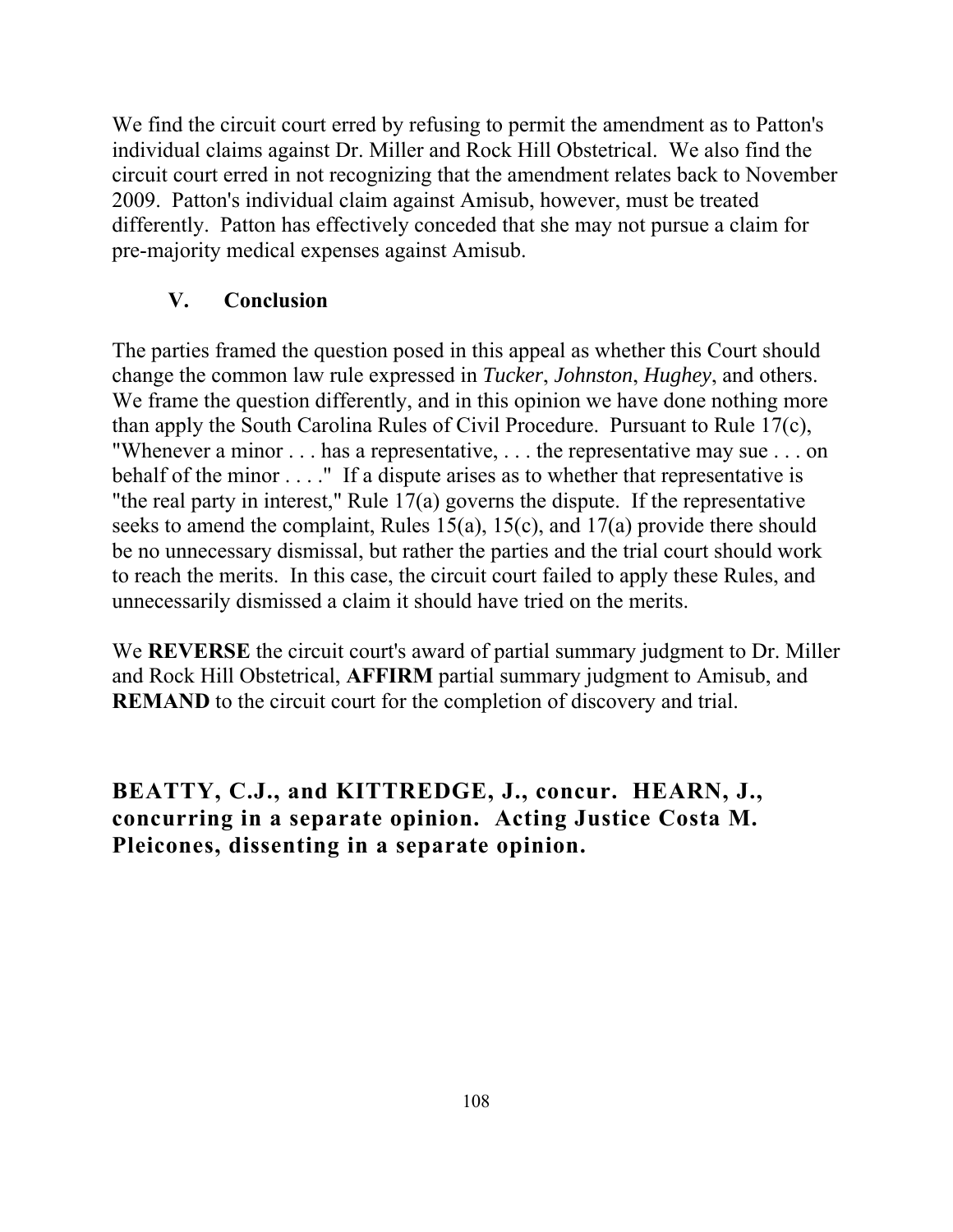**JUSTICE HEARN:** I concur in result with the majority. However, I would limit resolution of the case to Justice Few's thorough analysis of Rule 15, SCRCP, and would not reach the discussion of Rule 17, SCRCP. Because the parties did not advance any arguments regarding the application or interpretation of Rule 17, I find the issue is not properly before us at this time. *See Kennedy v. S.C. Retirement Sys.*, 349 S.C. 531, 533, 564 S.E.2d 322, 323 (2001) (repeating the maxim, "[A]ppellate courts, like well-behaved children, do not speak unless spoken to and do not answer questions they are not asked.").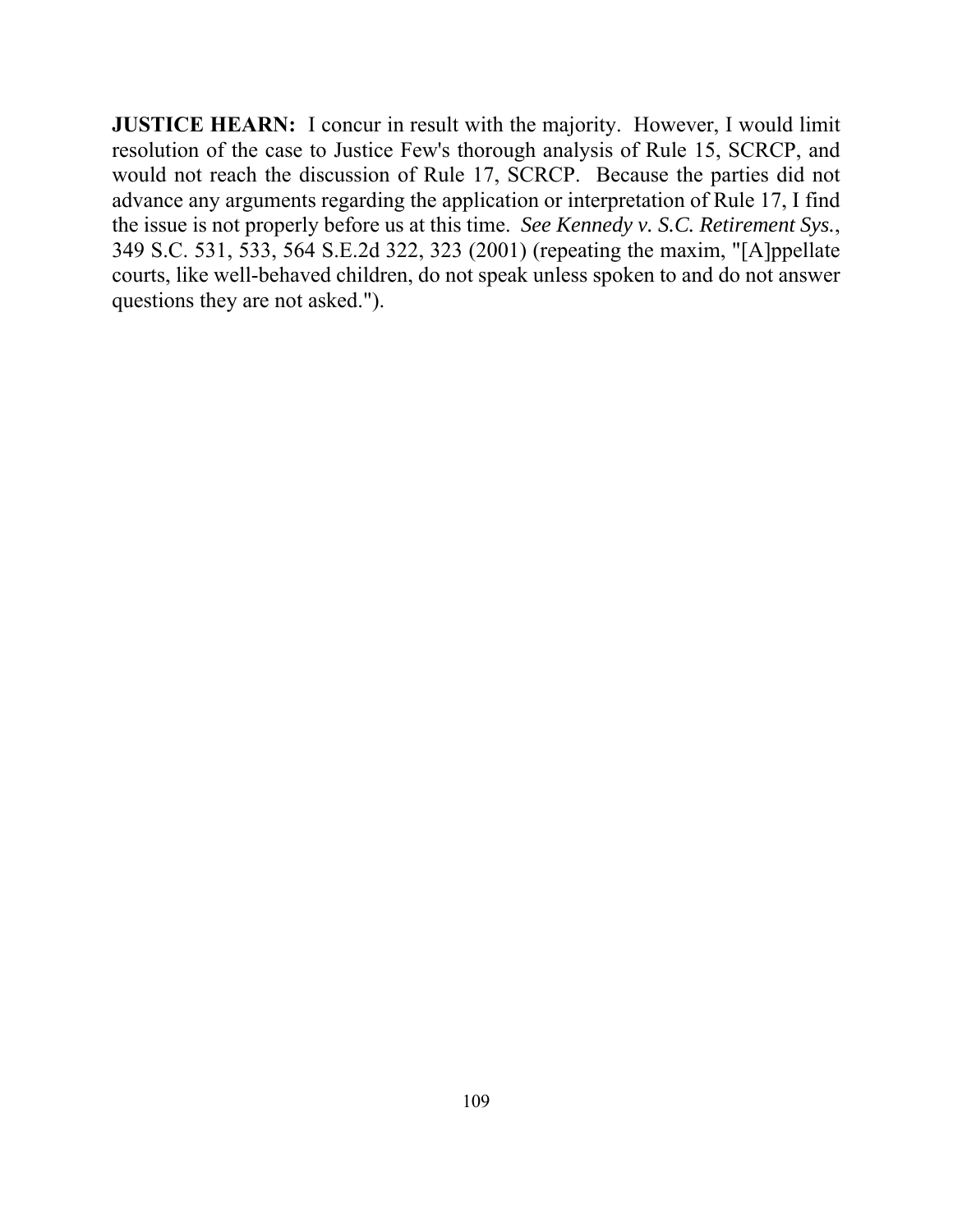**ACTING JUSTICE PLEICONES**: I respectfully dissent and would dismiss the writ of certiorari as improvidently granted as I agree with the opinion of the Court of Appeals. *See Patton v. Miller*, Op. No. 2015-UP-367 (S.C. Ct. App. filed July 22, 2015).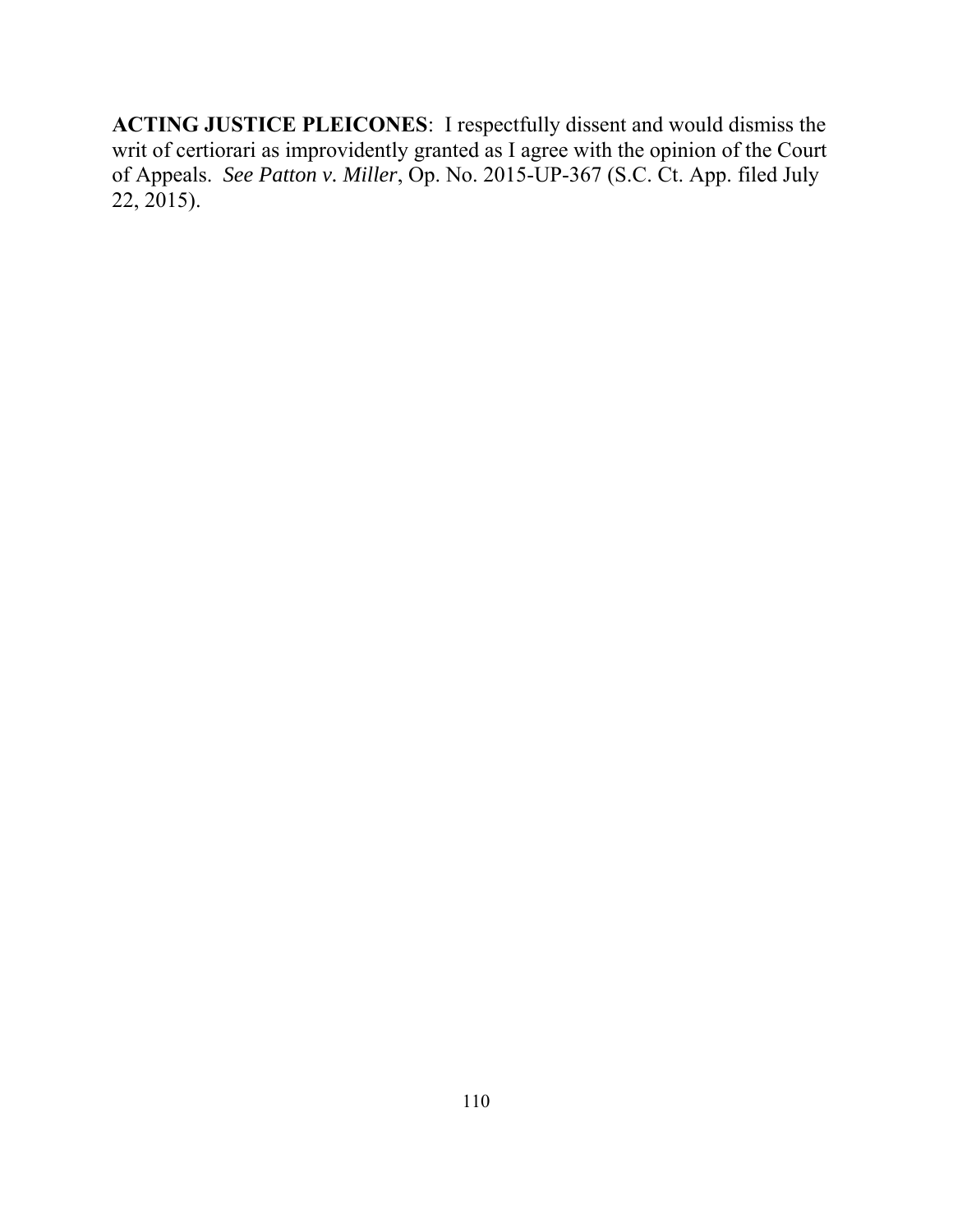# **THE STATE OF SOUTH CAROLINA In The Court of Appeals**

The State, Respondent,

v.

Preston Ryan Oates, Appellant.

Appellate Case No. 2014-001404

Appeal From Beaufort County R. Markley Dennis, Jr., Circuit Court Judge Brooks P. Goldsmith, Circuit Court Judge

Opinion No. 5502 Heard June 7, 2017 – Filed July 26, 2017

### **AFFIRMED**

Appellate Defender Kathrine Haggard Hudgins, of Columbia, for Appellant.

Attorney General Alan McCrory Wilson and Assistant Attorney General Mark Reynolds Farthing, both of Columbia; and Solicitor Isaac McDuffie Stone, III, of Bluffton, for Respondent.

**GEATHERS, J.:** Appellant Preston Ryan Oates seeks review of his convictions for voluntary manslaughter and possession of a weapon during the commission of a violent crime. Appellant also challenges the denial of his motion for immunity from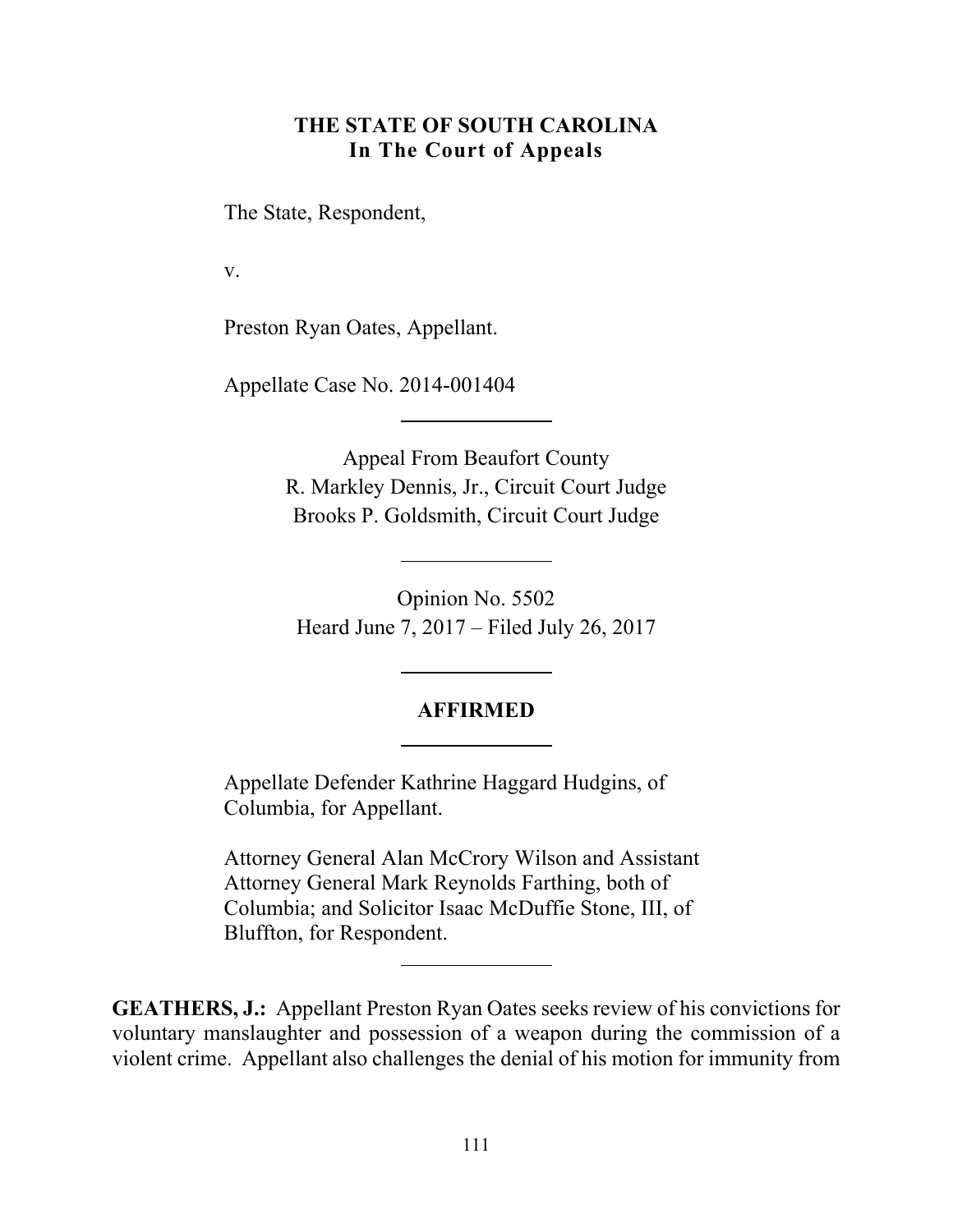prosecution pursuant to the Protection of Persons and Property Act (the Act).<sup>1</sup> Appellant argues the circuit court erred in denying his motion for immunity because (1) there was evidence that the victim, Carlos Olivera (Victim), was attempting to forcibly remove Appellant from his occupied vehicle, and (2) the circuit court's finding that the conflict had resolved at the time of the shooting was not supported by the evidence.

 Appellant assigns error to the circuit court's decision to give a voluntary Appellant also challenges the circuit court's refusal to direct a verdict of acquittal on the ground that the State failed to disprove self-defense. Finally, manslaughter instruction to the jury on the ground that there was no evidence of sudden heat of passion. We affirm.

### **FACTS/PROCEDURAL HISTORY**

 the Edgefield neighborhood near Bluffton. Although the Edgefield Homeowner's On December 24, 2010, at approximately 8:00 p.m., Victim and his family visited his brother, Nelson Olivera (Nelson), and Nelson's family at their home in Association (the HOA) had prohibited parking on the streets in the subdivision, Victim parked his minivan on the street in front of the house of Nelson's neighbor, Steve Varedi. While Victim, Nelson, and their two families were visiting inside Nelson's house, Appellant, who had been hired by the HOA to tow illegally parked vehicles, noticed Victim's minivan and placed an automotive disabling device, i.e., a "boot," on the minivan's left front wheel. By the time Appellant was proceeding to hook up the minivan to the tow truck, Varedi had notified Victim that Appellant was about to tow Victim's minivan.

 that moment. When Appellant saw the three men approaching him, he felt intimidated and went back into the cab of his truck, shut the door, and locked it. Victim, Nelson, and Varedi approached Appellant to ask him to refrain from towing the minivan because it was Christmas Eve and Victim was going to leave at Subsequently, Appellant rolled down the driver's side door window to speak with. the men. According to Nelson, he was pleading for Appellant to release the minivan.

 talking to him through the window and Victim told Varedi, "Go get my shotgun." However, Appellant told investigators that when the three men approached him, they were running "a little abruptly" and were "hooting" and "hollering." He stated both Nelson and Victim jumped up on the truck's running board and started

<sup>&</sup>lt;sup>1</sup> S.C. Code Ann. §§ 16-11-410 to -450 (2015).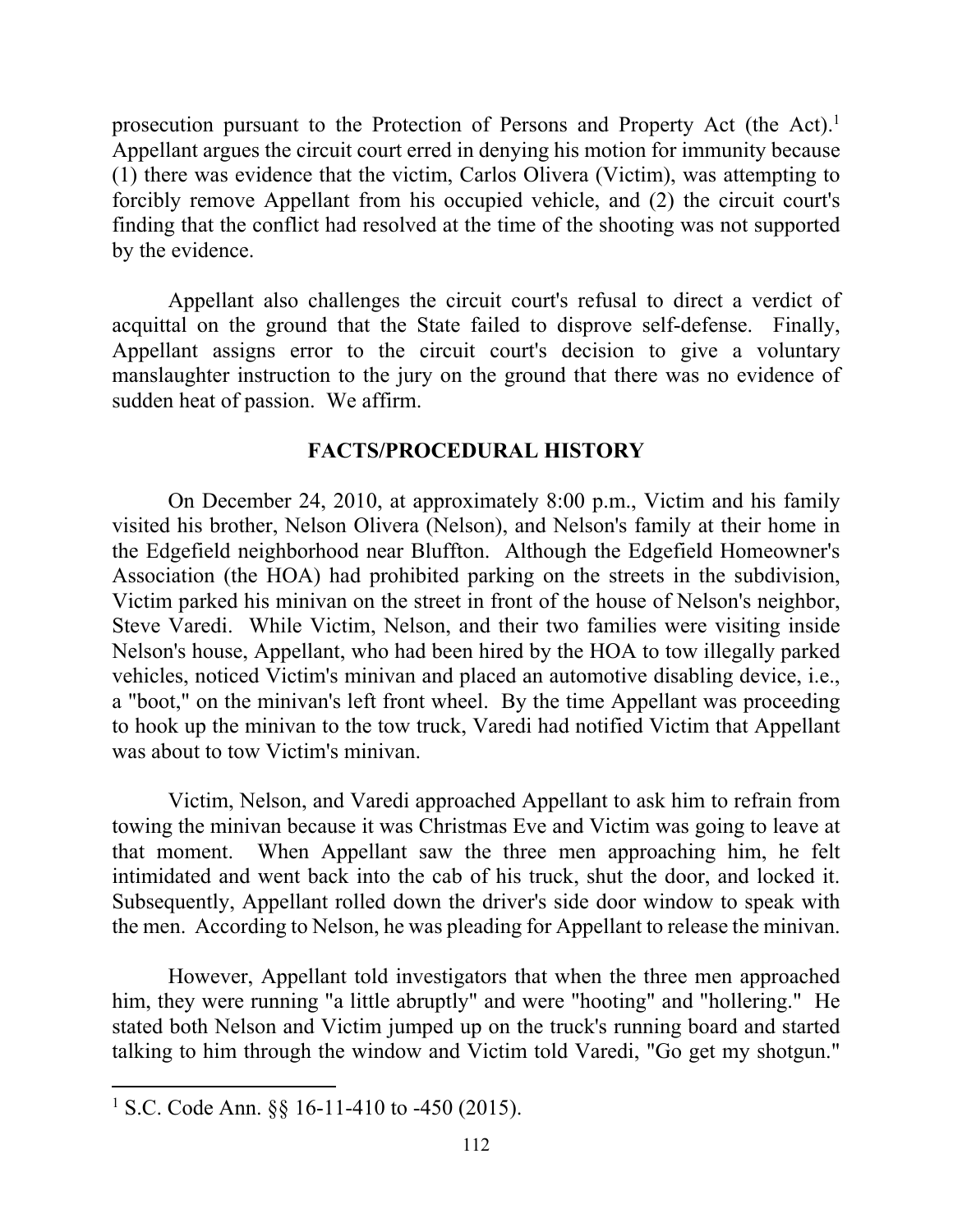Appellant recounted Nelson saying, "Take that off his vehicle," to which Appellant responded, "Okay[,] let me call my office and see what they [want to] do and we'll get a handle . . . . It's not a problem, we can work this out."

 responded, "[T]hat's fine." Appellant further stated he stalled to regain his kind of freaking out a little bit." Nelson's testimony was consistent with these two Appellant then heard "a round being chambered" as well as Victim stating, "You're [going to] take this off right now and I'm leaving," to which Appellant composure by fumbling with his set of keys and dropping them twice and he "kept statements. Nelson admitted that Victim pulled a gun out of his pants, ratcheted the gun, and stated, "Nobody's going to take my car." Nelson stated Appellant "seemed very nervous, moving some keys and touching some papers," although he indicated this was already occurring when Victim pulled out his gun.

 minivan.2 According to Appellant, while Victim was still "in the window," he asked Appellant indicated that as he was fumbling with his keys, Nelson "grabbed" them along with the lock tool that releases the boot and took them to the front of the Appellant if he had any paperwork on the minivan and stated he did not want law enforcement to "come look" for him. This dialogue frightened Appellant; he recounted, "[T]hat threw up a major red flag because he wants to make sure there's nothing in my vehicle that will connect me to his car." Appellant then pulled out his ledger and showed it to Victim to reassure him that Appellant had no paperwork on the minivan. While he was showing Victim the ledger, Appellant opened his glove box and pulled out his gun along with some papers on top of it to hide it.

 something in Spanish to Victim. At that moment, Victim "look[ed] at [Appellant] s\*\*t off now.'" Appellant described the next few moments in the following manner: At this point, another neighbor, Reba Bryan, offered to call 911, but both Appellant and Nelson told her it was unnecessary. According to Appellant, he stated, "Don't worry about it, everything's fine, go back inside, he's got a gun, so everything's okay here" in an attempt to give her the message to call 911 without alerting the other men to his message. Appellant then heard Nelson yell out and he [stated], '[O]kay you're [going to] come get this s\*\*t off . . . . Come get this

> [Victim] unlocked the door of my truck and pulled the handle and opened it, and as he opened it, he was stepping down off of the running board . . . so he was opening it with his left hand . . . . As he stepped back, I saw him with

 $2$  Appellant stated the set of keys had no relationship with the boot.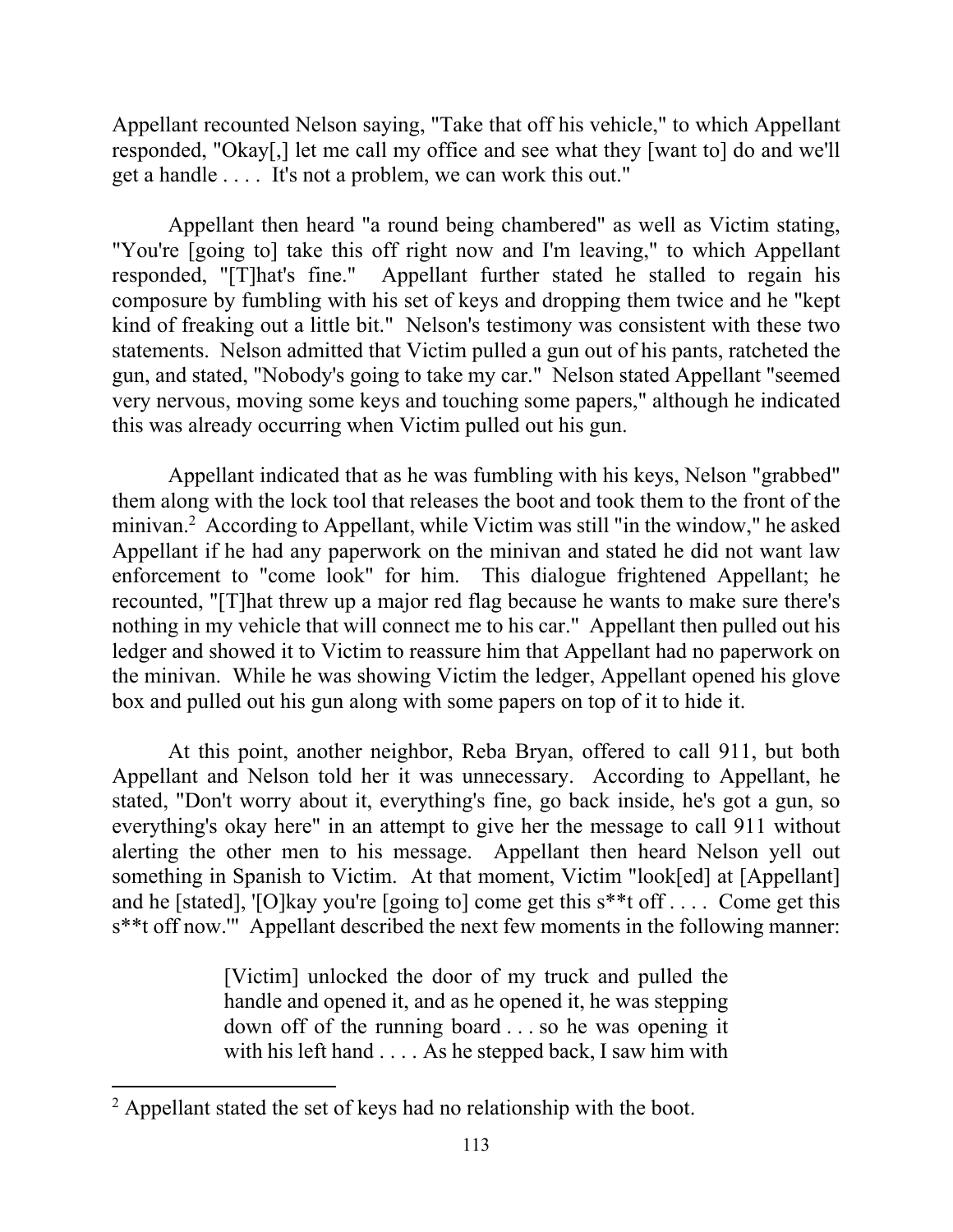of stuffed in his belt in the front. Well, [with] my line of he was starting to draw, I came around and I rotated and actually . . . I [exited] the [cab] and as I was [exiting] the [cab], since I had a little bit of [a] height advantage on him, line of sight was through him straight down to the ground. It's now or never. He's already in motion and he's in draw. It's now or never. He's already in motion and he's in draw. Whether he's drawing it to intimidate me, to keep me to go Preston . . . regardless, he was in motion, he was in draw and I reacted. I know . . . I remember the very first shot. his right hand reach and grab the pistol that was . . . kind sight and where he was, I didn't [want to] just cross through the cab, so as he opened it, just to play along like I was [going to] exit the vehicle to unlock the boot, [because] he was already in draw, in motion .... And . . . as he was stepping down[,] the door was open and as I [exited] out straight instead of toward him, I [exited] straight out my door stepping off of the metal running boards . . . and I was [exiting] out, and I looked and my do what he wants me to do, or if he knew I didn't have any information on his vehicle and . . . ah, bye, bye, I caught him on the left side. . . .

 And that made him rotate left. Well, I didn't know if I his . . . I don't . . . I didn't see [the] impact. I just know that to me. You're a threat until you're disarmed or you're unconscious. I discharged again. I . . . don't know how grazed his . . . the edge of his arm, if I grazed him under I . . . right when I was able to lock my elbows and squeeze the trigger  $\dots$  I hit him on the left side.  $\dots$  And so it may have caused him to rotate. . . . so he turned towards the yard . . . . And as he . . . went that way, I remember seeing this part of his shoulder right here . . . . He was still a threat many times I pulled the trigger. . . .

 my elevated position. . . . And then when I stopped, I saw I remember two shots . . . . So as he's turning, . . . that would be counter-clockwise, . . . and his shoulder was here  $\dots$  I  $\dots$  let go a second round  $\dots$  [because] my line of sight was clear, . . . I still had a little bit of [a] height advantage because I was . . . still progressing down from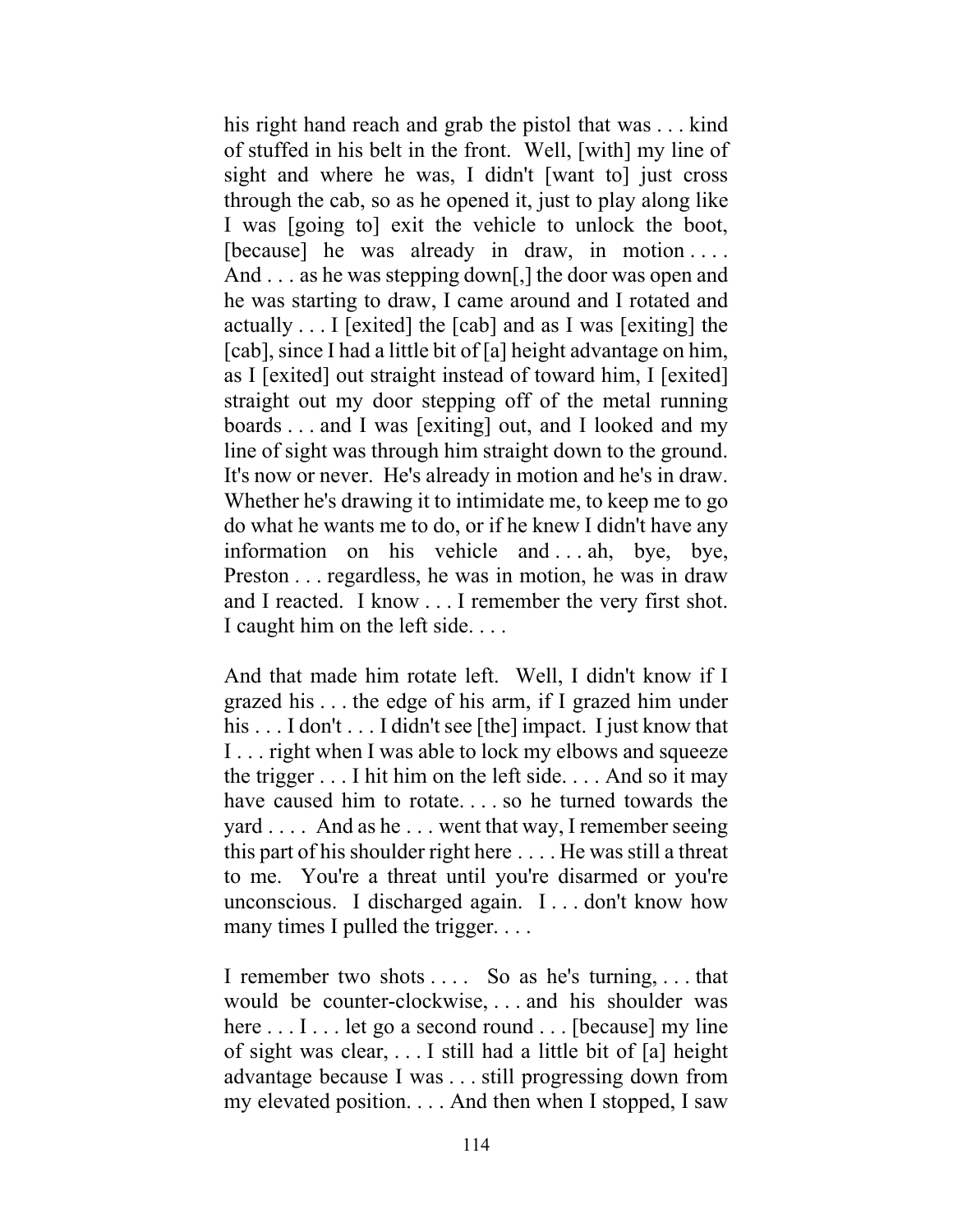the gun slide across the asphalt and stop . . . and I . . . stopped and I landed on the ground at low ready and I froze there.

 and Nelson's neighbors, as well as a video from Varedi's home surveillance camera, began shooting him. Nelson's wife and Victim's widow also testified Appellant Several witness accounts of the entire incident conflicted with Appellant's statement that Victim ordered him out of the truck while he was drawing his pistol. According to Nelson, after Victim first ratcheted his gun and stated, "Nobody's going to take my car," Nelson told Victim to put his gun away, Victim then placed the gun back into his waistband, and Victim never pulled it back out. Nelson expressly stated there was "no arguing, . . . no fighting, . . . no bad words" and Victim never talked to, threatened, or "attempt[ed] to do anything to [Appellant]." Victim's widow, Dhayan Olivera, testified Victim was directing traffic that was partially blocked by his minivan and the tow truck when Appellant shot him. Nelson's wife, Claudia Olivera, gave similar testimony. The testimony of Victim's widow, Nelson's wife, indicated Victim was walking or running away from Appellant when Appellant continued shooting Victim even after he fell onto the street.

 of life in Victim. Dr. Ellen Riemer, a forensic pathologist, conducted an autopsy on of the back; (5) to the posterior aspect of the right arm; and (6) to the left side of the Several of the eyewitnesses, including Appellant, immediately called 911 to report the incident. The paramedic who later arrived on the scene detected no signs Victim and prepared a report revealing that Victim had been shot six times. In her report and at trial, she described the following gunshot wounds, not necessarily in the order in which Victim sustained them: (1) to the right side of the posterior neck; (2) to the right side of the abdomen; (3) to the middle of the back; (4) to the left side upper back. Dr. Riemer confirmed there was only one gunshot wound that was not on the posterior aspect of Victim's body.

Dr. Riemer's report also noted she found no gunpowder residue near any of Victim's wounds. However, she testified that rather than characterizing the wounds as "distant gunshot wounds," she called them "indeterminate" because "even if it's at very close range, if there's an intermediate object that could absorb the stippling, . . . it's not deposited on the skin" and she could not "say for certain, based on all the findings on the body, . . . if it was shot at a distant range." Dr. Riemer also testified she examined Victim's clothing and saw "no obvious signs of any type of soot on the clothing."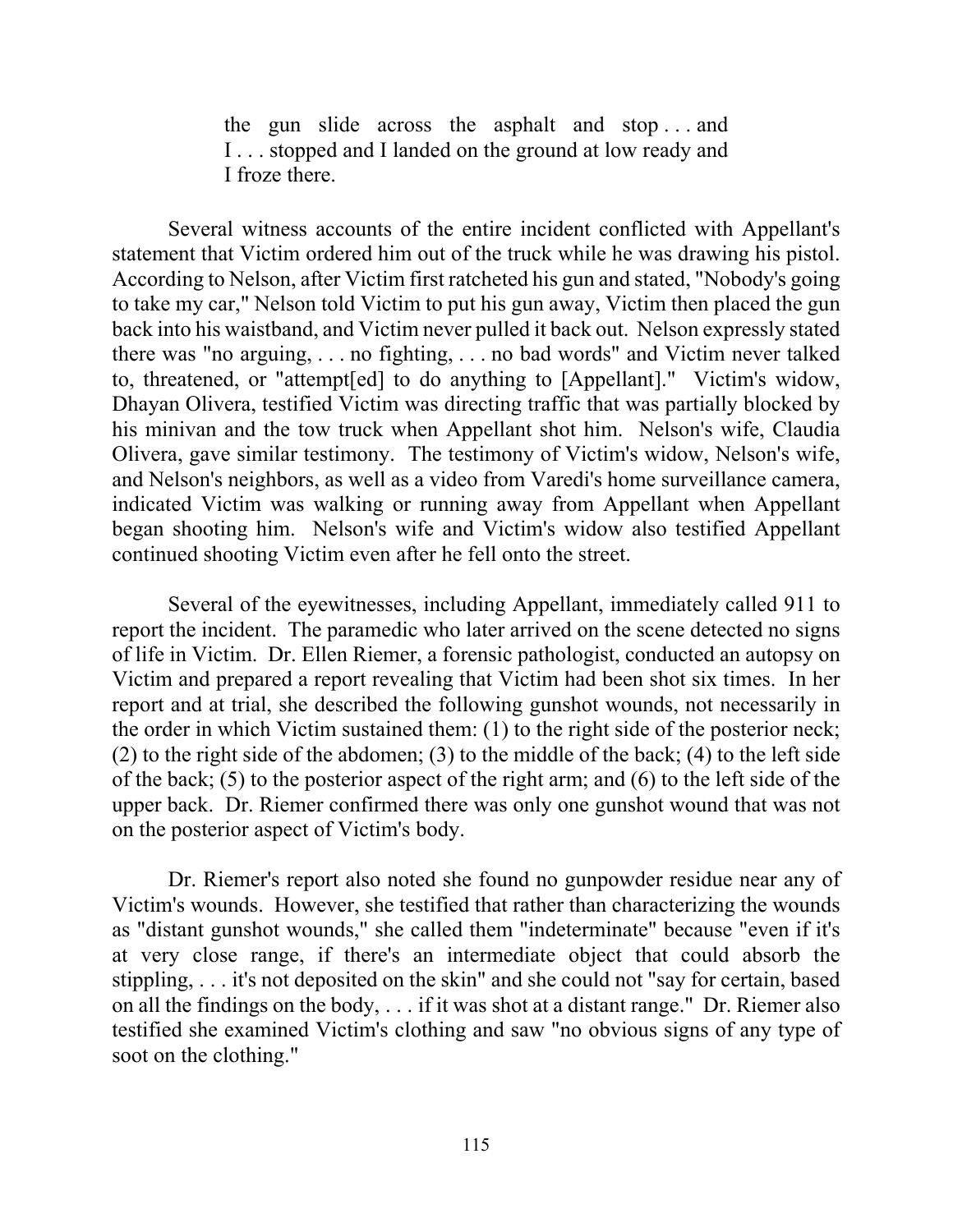weapon during the commission of a violent crime. Appellant filed a motion for reconsideration, which Judge Dennis denied after a hearing. Appellant filed an appeal from these rulings; however, this court dismissed the appeal as interlocutory.<sup>3</sup> Appellant was indicted for voluntary manslaughter and possession of a immunity under the Act, and the Honorable R. Markley Dennis, Jr. conducted a hearing on the motion, which he later denied. Appellant filed a motion for

Subsequently, Appellant was indicted for murder, and the solicitor dismissed the voluntary manslaughter indictment at the beginning of the murder trial before the Honorable Brooks P. Goldsmith. At the State's request and over Appellant's objection, the circuit court instructed the jury on the lesser-included offense of voluntary manslaughter. The jury found Appellant guilty of voluntary manslaughter and possession of a weapon during the commission of a violent crime. The circuit court sentenced Appellant to twenty-six years of imprisonment for voluntary manslaughter and five years of imprisonment for the weapon possession conviction, to run concurrently. The circuit court denied all of Appellant's post-trial motions, with the exception of his motion to reduce his sentence. The circuit court reduced the sentence for voluntary manslaughter to twenty-four years of imprisonment. This appeal followed.

# **ISSUES ON APPEAL**

- 1. Did the circuit court abuse its discretion in declining to grant Appellant immunity from prosecution under the Act when there was evidence that Victim attempted to forcibly remove Appellant from his occupied vehicle?
- 2. Was the circuit court's finding that the conflict had resolved at the time of the shooting supported by the evidence?
- 3. Did the circuit court err in refusing to direct a verdict of acquittal on the basis of self-defense?
- 4. Was there evidence of sudden heat of passion to justify the circuit court's jury instruction on voluntary manslaughter?

<sup>&</sup>lt;sup>3</sup> Our supreme court has held that the denial of a motion for immunity from prosecution under the Act is not immediately appealable but may be raised on appeal only after the subsequent prosecution, conviction, and sentencing. *See State v. Isaac*, 405 S.C. 177, 181–85, 747 S.E.2d 677, 679–81 (2013).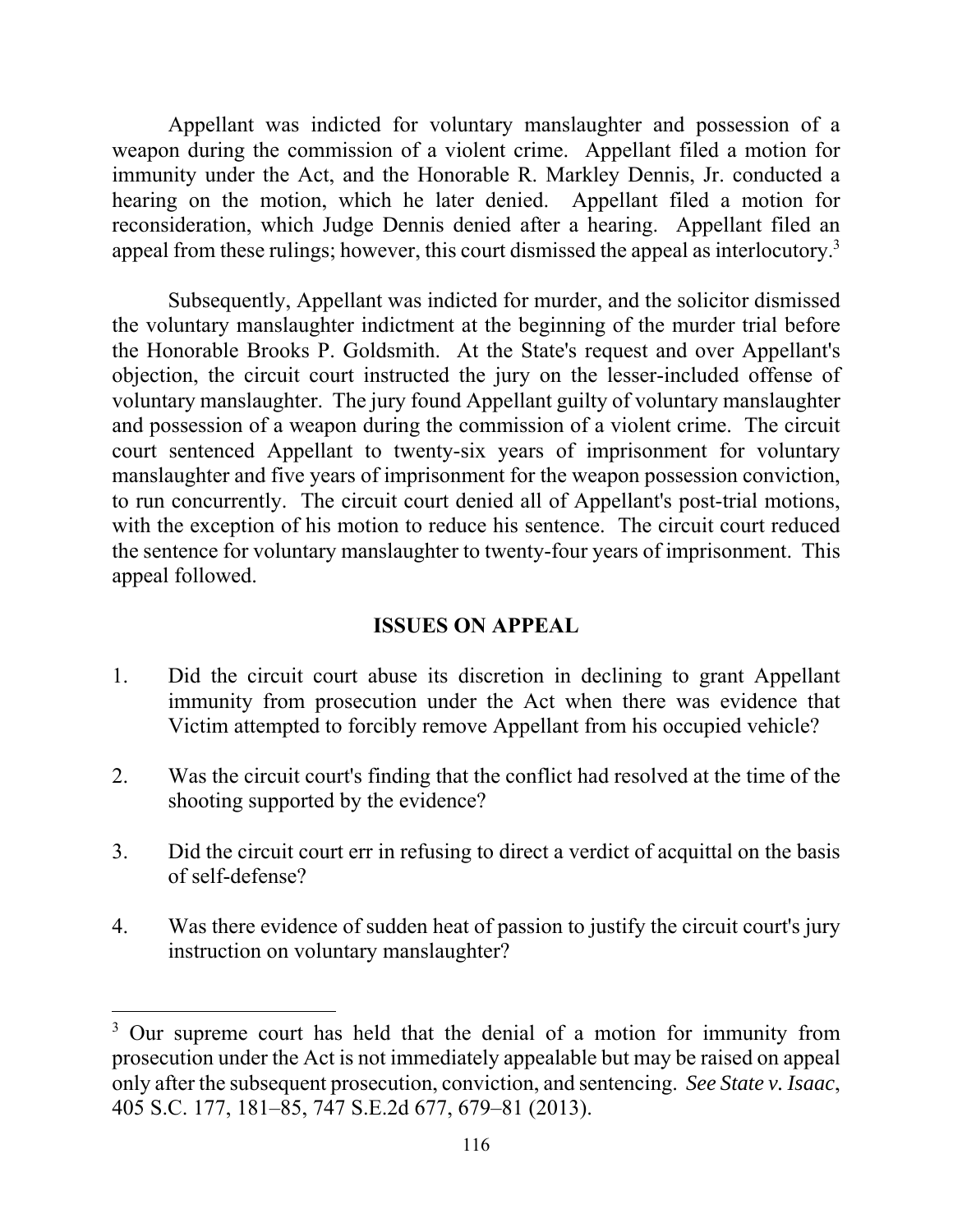### **LAW/ANALYSIS**

### **I. Immunity**

Appellant argues the circuit court committed an error of law in declining to find he was entitled to immunity under section 16-11-440(A) of the South Carolina Code (2015) because there was evidence that Victim was attempting to forcibly remove Appellant from his occupied vehicle. Appellant also argues the circuit court abused its discretion in declining to find Appellant was entitled to immunity under section 16-11-440(C) because the circuit court's finding that the conflict had resolved at the time of the shooting was not supported by the evidence. We disagree.

 136 (2016) (quoting *State v. Curry*, 406 S.C. 364, 370, 752 S.E.2d 263, 266 (2013)). "An abuse of discretion occurs when the [circuit] court's ruling is based on an error of law or, when grounded in factual conclusions, is without evidentiary support." *Id.*  credibility." *State v. Douglas*, 411 S.C. 307, 316, 768 S.E.2d 232, 237–38 (Ct. App. "A claim of immunity under the Act requires a pretrial determination using a preponderance of the evidence standard, which this court reviews under an abuse of discretion standard of review." *State v. Jones*, 416 S.C. 283, 290, 786 S.E.2d 132, "In other words, the abuse of discretion standard of review does not allow this court to reweigh the evidence or second-guess the [circuit] court's assessment of witness 2014). Further, "the General Assembly did not intend" to require the circuit court "to accept the accused's version of the underlying facts" in determining a motion for immunity under the Act. *Curry*, 406 S.C. at 371, 752 S.E.2d at 266.

Section 16-11-440 provides, in pertinent part,

(A) A person is presumed to have a reasonable fear of imminent peril of death or great bodily injury to himself or another person when using deadly force that is intended or likely to cause death or great bodily injury to another person if the person:

> (1) against whom the deadly force is used is in the process of unlawfully and forcefully entering, or has unlawfully and forcibly entered a dwelling, residence, or occupied vehicle, or if he *removes or is attempting to remove another person against his will from the dwelling, residence, or occupied vehicle*; and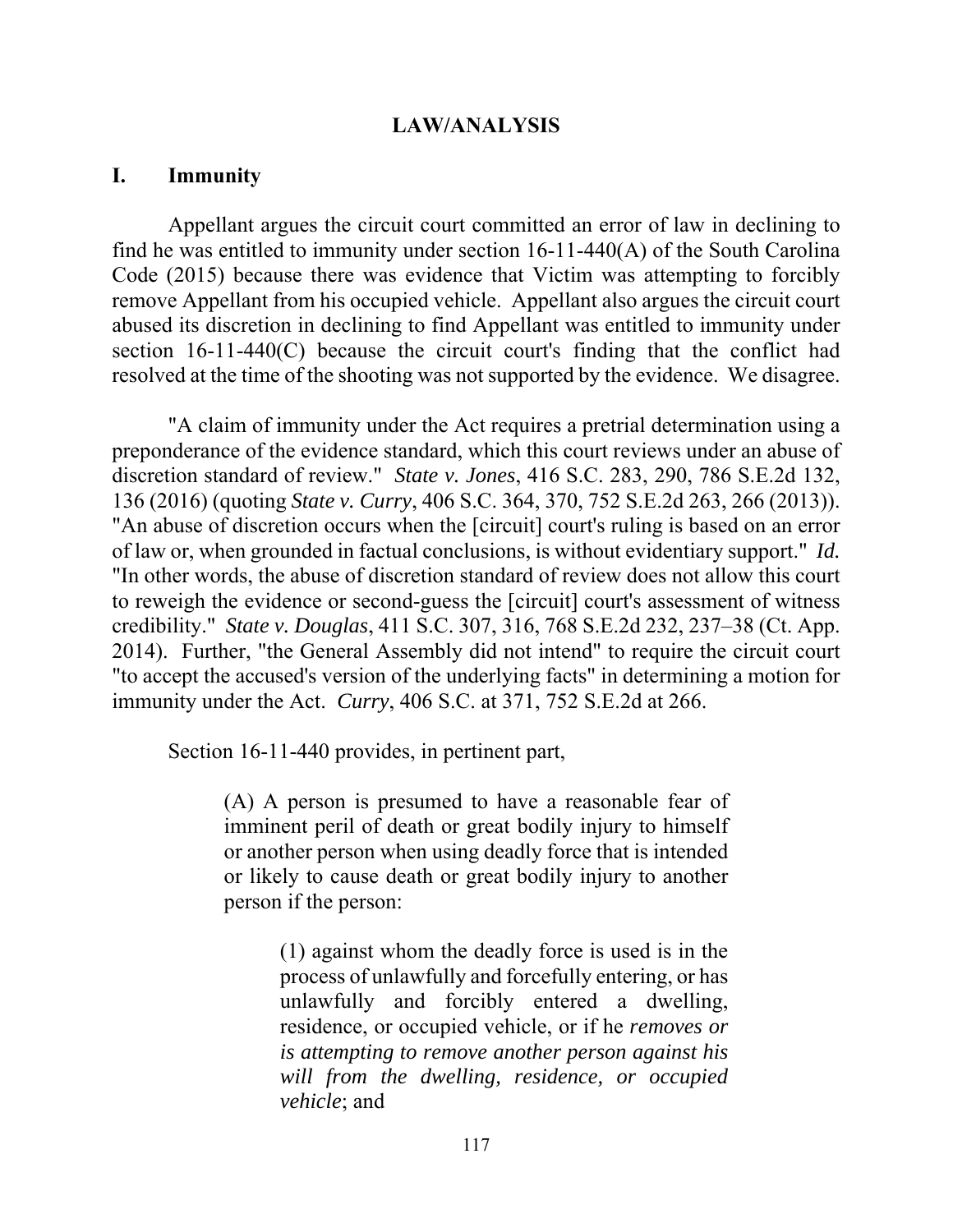(2) who uses deadly force knows or has reason to believe that an unlawful and forcible entry or unlawful and forcible act is occurring or has occurred.

(C) A person who is not engaged in an unlawful activity and who is attacked in another place where he has a right to be, including, but not limited to, his place of business, has no duty to retreat and has the right to stand his ground and meet force with force, including deadly force, *if he reasonably believes it is necessary to prevent death or great bodily injury to himself* or another person or to prevent the commission of a violent crime as defined in Section 16-1-60.

(emphases added).

. . .

David Rice, a former concealed weapons permit instructor.<sup>5</sup> Here, the circuit court reviewed (1) Appellant's December 24, 2010 videotaped interview with Sergeants John Adams and Laurel Albertin of the Beaufort County Sheriff's Office; (2) the audio recording of Appellant's December 27, 2010 interview with Captain Robert Bromage of the Beaufort County Sheriff's Office; (3) witness statements from Nelson, Nelson's wife, Victim's widow, and Nelson's neighbors (Varedi and Elizabeth Reyes Sorto); (4) a video from Varedi's home surveillance camera showing a portion of the incident;<sup>4</sup> (5) the autopsy report; (6) an audio recording of several 911 calls, including a call from Appellant; and (7) a Supplemental Incident Report authored by Angela Viens with the Sheriff's Office, which included summaries of on-the-scene statements given by Nelson, Varedi, and Reba Bryan. The circuit court also heard testimony from Investigator Viens and

 section 16-11-440(A) did not apply to Appellant's case because "[t]he facts presented After considering all of the evidence before it, the circuit court concluded

<sup>&</sup>lt;sup>4</sup> The quality of the video is poor.

<sup>&</sup>lt;sup>5</sup> In response to evidence that Victim had a concealed weapons permit, the defense offered the testimony of Rice regarding the instruction he gave his students on the permissible use of a concealed weapon.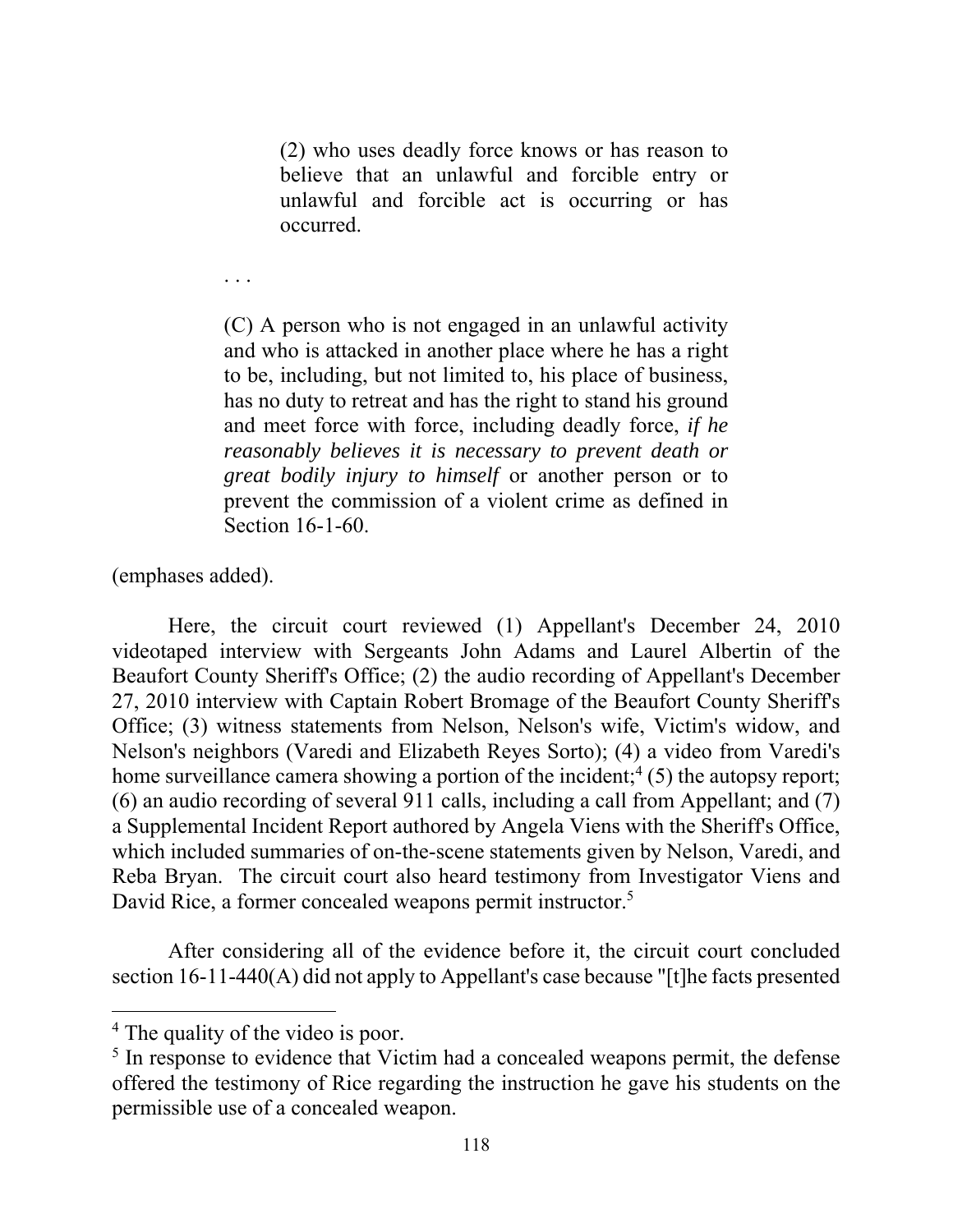to prevent his own death or great bodily injury[] or the commission of a violent [did] not show that at the time of the shooting[, Victim] was unlawfully or forcibly entering, or had entered, [Appellant's] vehicle. [Victim] was walking away from [Appellant's] tow truck at the time [Appellant] got out of his vehicle and shot [Victim]." The circuit court also concluded section  $16-11-440(C)$  did not apply to Appellant's case because "his use of deadly force against [Victim] was not necessary crime."

# Subsection (A)

 person against his will from the dwelling, residence, or occupied vehicle." Appellant Appellant argues the circuit court committed an error of law in failing to address the part of subsection (A) that allows the presumption of having "a reasonable fear of imminent peril or death or great bodily injury" when the person against whom deadly force is used "removes or is attempting to remove another contends there was evidence that Victim was either attempting to remove, or had forcibly removed, Appellant from his truck at gunpoint.

 Appellant. In its order denying Appellant's motion for immunity, the circuit court [Victim] was forcing him from the car at gunpoint. However, there are at least three subsided and that everyone present was calm at the time [Appellant] shot [Victim]."<sup>6</sup> However, the circuit court adequately addressed the language highlighted by addressed the last phrase in subsection (A) in the "Facts" section of the order. In the order's recitation of the facts, the circuit court stated, "[Appellant] alleges that other witnesses to the incident who state that the argument between the two men had

 in its legal analysis. Nonetheless, because the circuit court addressed Victim's alleged attempt to force Appellant from his truck in the fact section of the order and Admittedly, the circuit court did not address the last phrase in subsection (A) implicitly found this version of the incident incredible, the failure to address this precise question in the order's legal analysis does not constitute reversible error. *See* 

 stating, "[T]here was much of his logic that . . . I did not believe. I don't concur. I witnesses' testimony of how it all happened, uh, -- just simply it doesn't -- it's more <sup>6</sup> In the hearing on Appellant's motion for reconsideration, the circuit court commented on its review of Appellant's two interviews with law enforcement, didn't agree with it. I didn't think that it was logical." The circuit court also stated, "In this particular case, I believed the version of facts testified [to] by the other witnesses, corroborated by scientific evidence of the gunshot wounds[, a]nd the consistent with the other witnesses than it is his version."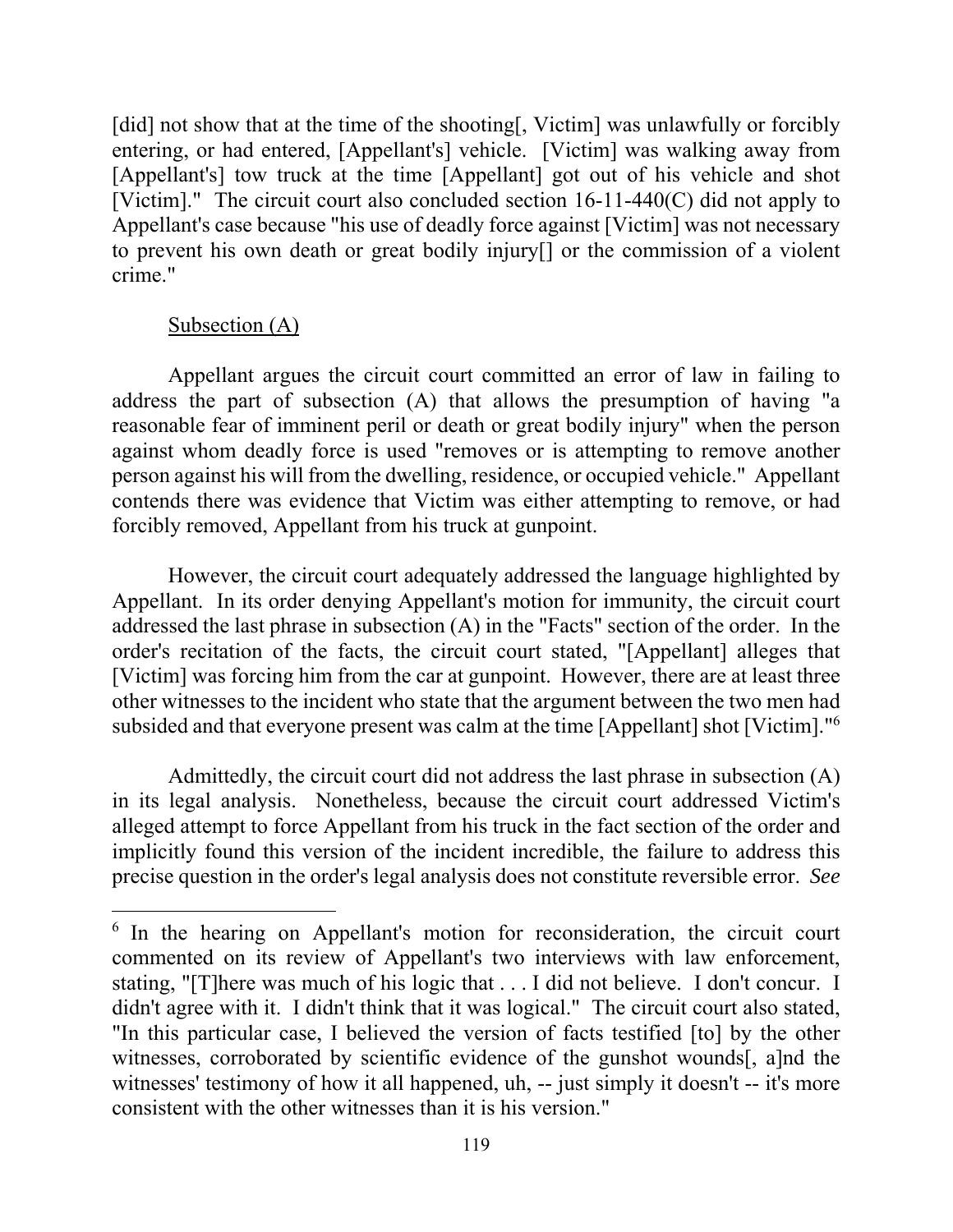*State v. Bryant*, 369 S.C. 511, 518, 633 S.E.2d 152, 156 (2006) ("Generally, appellate courts will not set aside convictions due to insubstantial errors not affecting the result.").

# Subsection (C)

In its order denying immunity, the circuit court applied subsection (C) to the facts of the present case in the following manner:

> The Act is specific that a person attacked in a place in confrontation has ended and the victim is walking away. The Act allows a person to stand his ground and meet force with force if he *reasonably* believes it is necessary to which he has a right to be has no duty to retreat. The issue presented in this case, however, is whether this statute protects a person who shoots and kills another if the prevent death or great bodily injury or to prevent the commission of a violent crime. In this case, while [Appellant] was in a place that he was allowed to be, his use of deadly force against [Victim] was not necessary to prevent his own death or great bodily injury[] or the commission of a violent crime.

> Assuming that there was an "attack" previously, there was no such event at the time of the shooting. In short, there was no force to be met. [Victim] was walking away from [Appellant] when he was shot five times in the back and once in the side. Other evidence presented supports the [c]ourt's finding that the argument had ended at the time [Appellant] fired the fatal shots. The [c]ourt will not interpret the language of the statute to mean that a person may shoot and kill another when a perceived attack has ended.

 the attack had ended and, therefore, the circuit court abused its discretion in declining to find Appellant was entitled to immunity under subsection (C). Appellant asserts Appellant argues the record does not support the circuit court's conclusion that Victim intended to force Appellant to unlock the boot on Victim's minivan and Victim "had already made his intentions clear by either brandishing or pointing a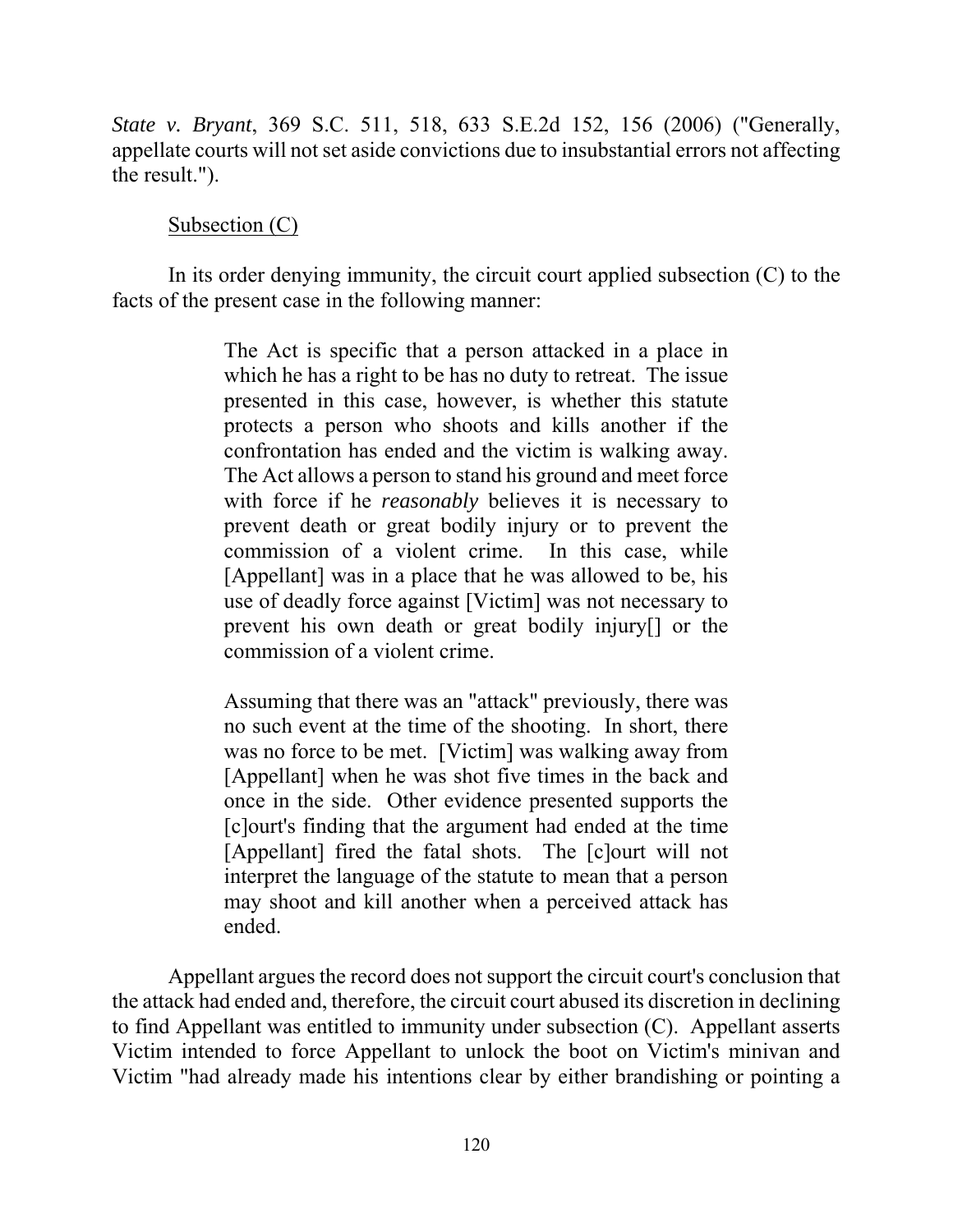firearm at Appellant." Appellant also asserts he reasonably believed deadly force was necessary to prevent death or great bodily injury.<sup>7</sup> Appellant states,

> This is not a situation where [Victim] had given up on trying to convince Appellant not to tow his minivan and was walking back to his brother's house to either call the police or prepare to pay the tow fine. [Victim] was determined to prevent his van from being towed and threatened Appellant with a gun.

 *Douglas*, 411 S.C. at 316, 768 S.E.2d at 238. A review of the order denying bodily injury. *See id.* at 320 n.7, 768 S.E.2d at 239 n.7 ("[T]he standard for While these arguments are compelling, this court cannot "reweigh the evidence or second-guess the [circuit] court's assessment of witness credibility." immunity indicates the circuit court was not convinced of the reasonableness of Appellant's asserted belief that deadly force was necessary to prevent death or great evaluating whether an accused had a reasonable belief that deadly force was necessary to prevent great bodily harm to himself is objective, rather than subjective."). Even if the uncontroverted facts show Victim was still intent on preventing his minivan from being towed when he had his back turned to Appellant, this is not necessarily inconsistent with the circuit court's perception that the aggression had abated at that precise moment. Such a finding supports the circuit court's conclusion that it was unreasonable for Appellant to believe deadly force was necessary at that particular point in time.

 266 (holding the General Assembly did not intend to require the circuit court "to In sum, our deferential standard of review requires us to affirm the circuit court's denial of Appellant's motion for immunity from prosecution under the Act. *See Jones*, 416 S.C. at 290, 786 S.E.2d at 136 ("A claim of immunity under the Act requires a pretrial determination using a preponderance of the evidence standard, which this court reviews under an abuse of discretion standard of review." (quoting *Curry*, 406 S.C. at 370, 752 S.E.2d at 266)); *Curry*, 406 S.C. at 371, 752 S.E.2d at accept the accused's version of the underlying facts" in determining a motion for

 commission of a violent crime. *See* § 16-11-440(C) (granting a person "who is  $\frac{7}{7}$  Appellant does not argue that deadly force was necessary to prevent the attacked in another place where he has a right to be" the right to "stand his ground and meet force with force, including deadly force, if he reasonably believes it is necessary to . . . prevent the commission of a violent crime as defined in Section 16- 1-60").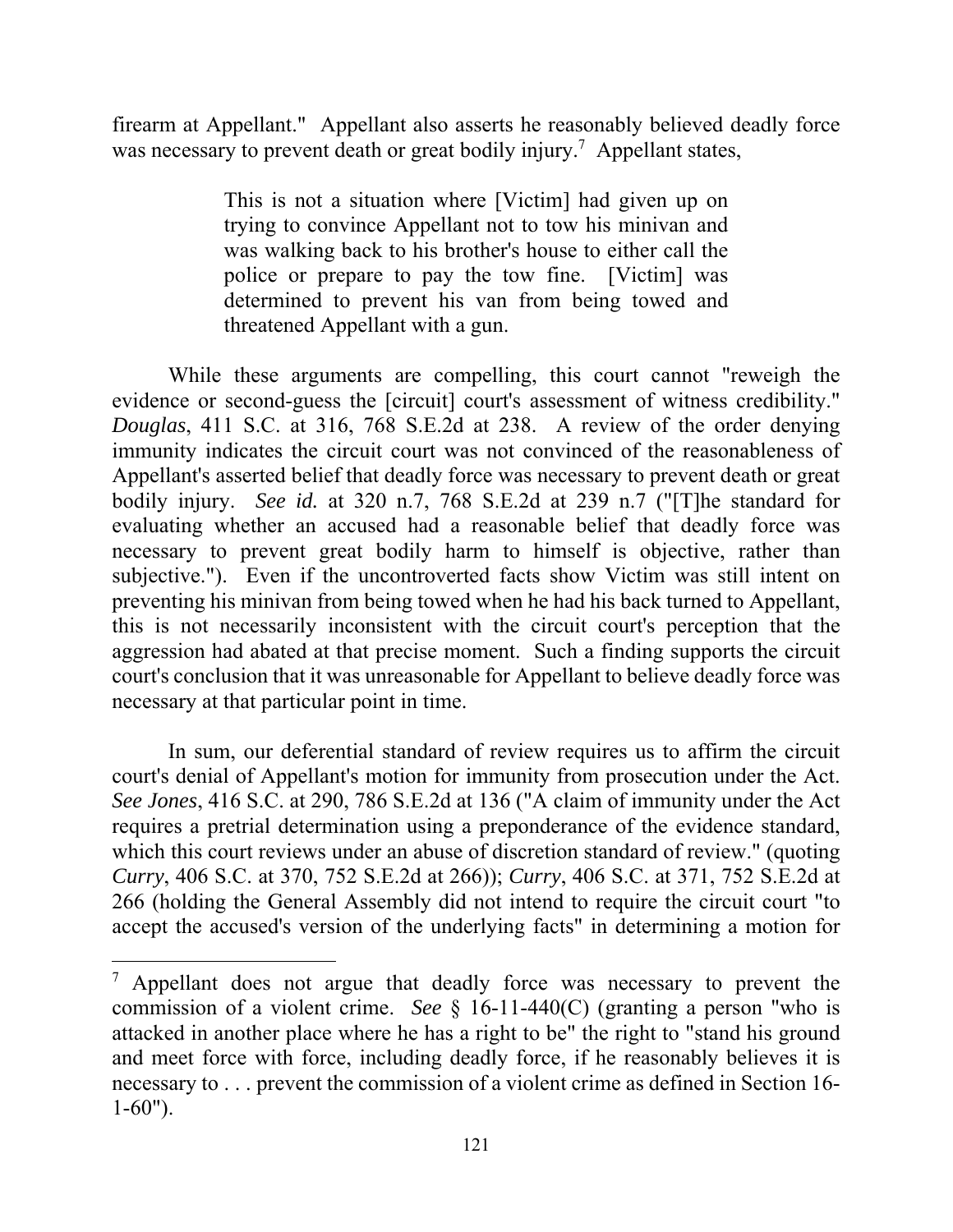evidence or second-guess the [circuit] court's assessment of witness credibility."). immunity pursuant to the Act); *Douglas*, 411 S.C. at 316, 768 S.E.2d at 238 ("[T]he abuse of discretion standard of review does not allow this court to reweigh the

# **II. Directed Verdict/Self-Defense**

Appellant maintains the circuit court erred in declining to direct a verdict of acquittal because the State failed to disprove self-defense. We disagree.

# Directed Verdict/Self-Defense Standard

"On appeal from the denial of a directed verdict, this [c]ourt views the evidence and all reasonable inferences in the light most favorable to the State." *State v. Pearson*, 415 S.C. 463, 470, 783 S.E.2d 802, 806 (2016) (quoting *State v. Butler*, 407 S.C. 376, 381, 755 S.E.2d 457, 460 (2014)). "If the [S]tate has presented 'any direct evidence or any substantial circumstantial evidence reasonably tending to prove the guilt of the accused,' this [c]ourt must affirm the [circuit] court's decision to submit the case to the jury." *State v. Hepburn*, 406 S.C. 416, 429, 753 S.E.2d 402, 409 (2013) (quoting *State v. Cherry*, 361 S.C. 588, 593–94, 606 S.E.2d 475, 478 (2004)). "The case should be submitted to the jury if there is any substantial evidence [that] reasonably tends to prove the guilt of the accused, or from which his guilt may be fairly or logically deduced." *State v. Robinson*, 310 S.C. 535, 538, 426 S.E.2d 317, 319 (1992). An appellate court may reverse the circuit court only if "there is no evidence to support" the circuit court's ruling. *State v. Gaster*, 349 S.C. 545, 555, 564 S.E.2d 87, 92 (2002).

Recently, there has been confusion among the bench and bar regarding what standard the circuit court should apply to a directed verdict motion when self-defense has been asserted. *Butler*, 407 S.C. at 383–85, 755 S.E.2d at 461–62 (Beatty, J., concurring). In *State v. Dickey*, 394 S.C. 491, 499, 716 S.E.2d 97, 101 (2011), our supreme court held that the defendant was entitled to a directed verdict on the ground of self-defense. The court began its discussion with the following language:

> "A defendant is entitled to a directed verdict when the [S]tate fails to produce evidence of the offense charged." "If there is any direct or substantial circumstantial evidence reasonably tending to prove the guilt of the accused, the appellate court must find the case was properly submitted to the jury." However, when a defendant claims self-defense, the State is required to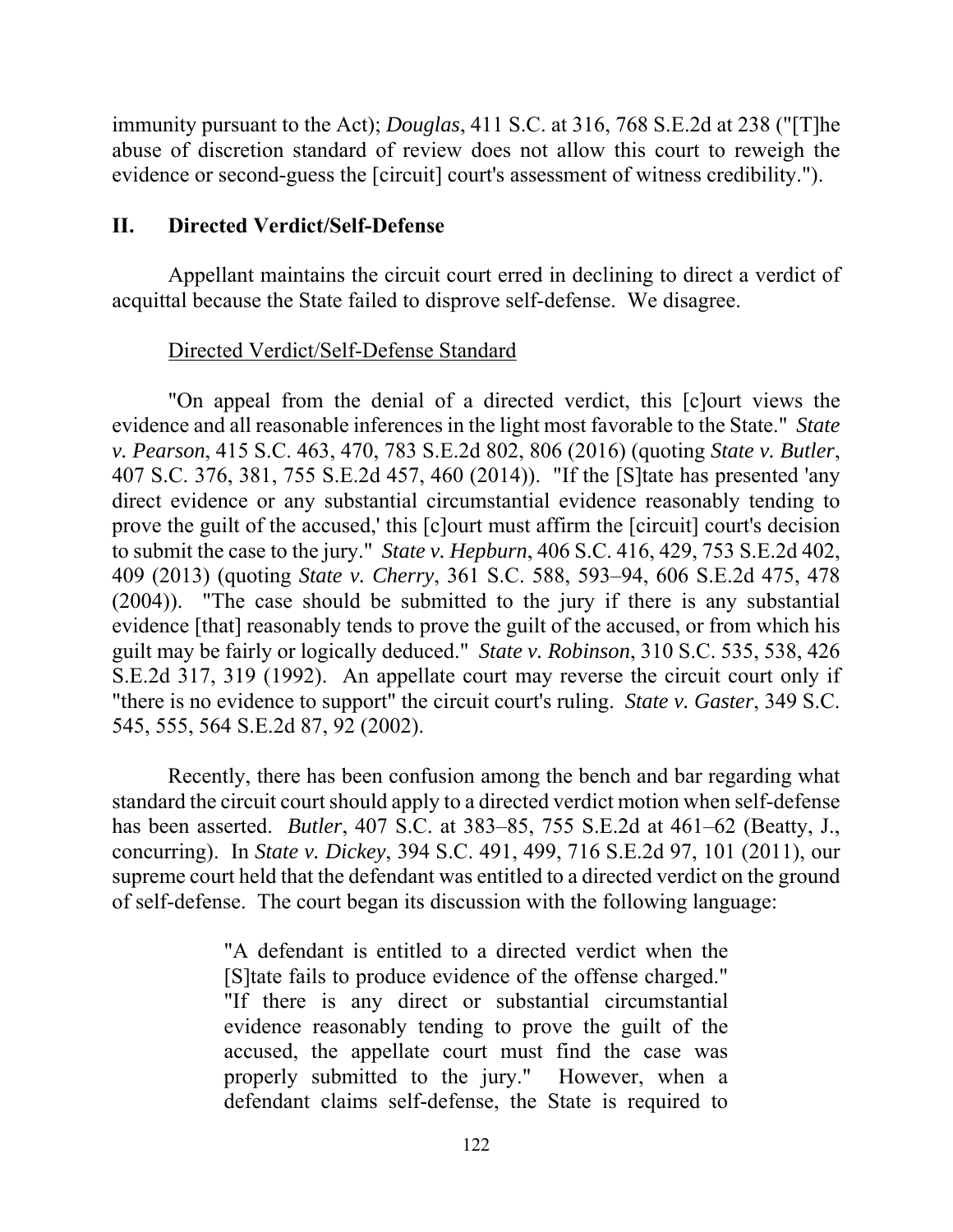disprove the elements of self-defense beyond a reasonable doubt. We find the State did not carry that burden.

stage. $8$ *Id.* (citations omitted) (quoting *State v. Weston*, 367 S.C. 279, 292–93, 625 S.E.2d 641, 648 (2006)). Many have reasonably understood this language as requiring the State to disprove self-defense beyond a reasonable doubt at the directed verdict

 self-defense beyond a reasonable doubt at the directed verdict stage). The majority verdict stage." *Id.* The court responded that it held in *Dickey* "the defendant was However, in *Butler*, the majority reaffirmed the principle that when ruling on a directed verdict motion, the circuit court "is concerned with the existence of evidence, not its weight." 407 S.C. at 381, 755 S.E.2d at 460 (quoting *State v. Wiggins*, 330 S.C. 538, 545, 500 S.E.2d 489, 493 (1998)); *see id.* (rejecting the defendant's argument that the circuit court should have required the State to disprove also expressed its disagreement with the defendant's reliance on *Dickey* "to support her contention that the [circuit] court applied an incorrect standard at the directed entitled to a directed verdict on the issue of self-defense because the *uncontroverted*  facts established self-defense *as a matter of law*." *Id.* (citing *Dickey*, 394 S.C. at 501, 716 S.E.2d at 102).

Based on the foregoing, we interpret *Butler* to stand for the proposition that our well-established directed verdict standard is not altered by a defendant's claim of self-defense.

# Elements of Murder and Self-defense

 or implied." S.C. Code Ann. § 16-3-10 (2015). "'Malice' is the wrongful intent to "'Murder' is the killing of any person with malice aforethought, either express injure another and indicates a wicked or depraved spirit intent on doing wrong." *In re Tracy B.*, 391 S.C. 51, 69, 704 S.E.2d 71, 80 (Ct. App. 2010) (quoting *State v.* 

<sup>8</sup> Clearly, "[w]hen self-defense is properly *submitted to the jury*, the defendant is entitled to a *charge*, if requested, that the State has the burden of disproving selfdefense by proof beyond a reasonable doubt." *State v. Burkhart*, 350 S.C. 252, 261, 565 S.E.2d 298, 303 (2002) (emphases added) (quoting *State v. Addison*, 343 S.C. 290, 294, 540 S.E.2d 449, 451 (2000)). The charge should also inform the jury that the State's burden "is carried by disproving any one of the four elements by proof beyond a reasonable doubt." *State v. Bixby*, 388 S.C. 528, 554, 698 S.E.2d 572, 586 (2010).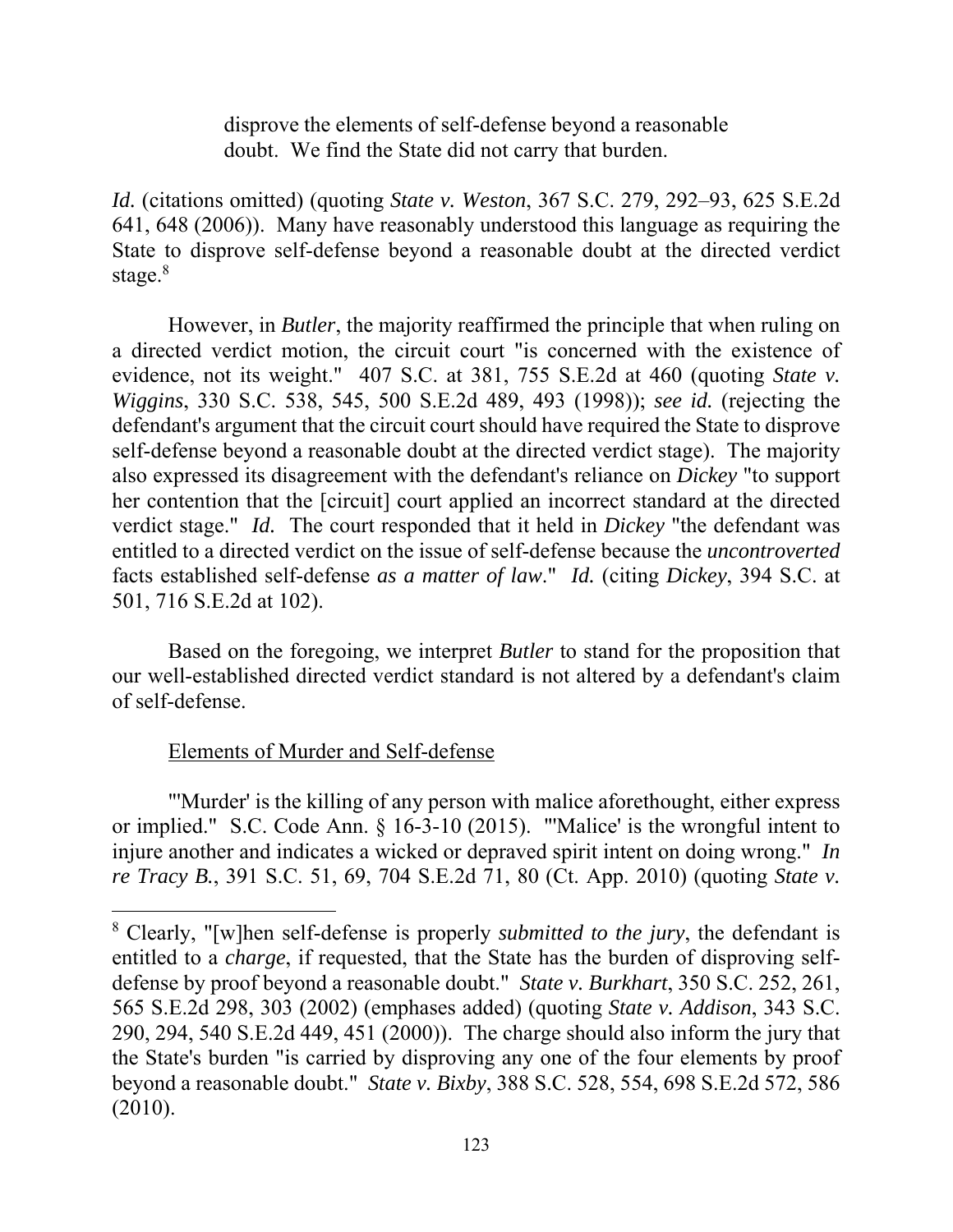*Kelsey*, 331 S.C. 50, 62, 502 S.E.2d 63, 69 (1998)). "It is the doing of a wrongful act intentionally and *without just cause or excuse*." *Id.* (emphasis added) (quoting *Tate v. State*, 351 S.C. 418, 426, 570 S.E.2d 522, 527 (2002)).

> Malice can be inferred from conduct [that] is *so reckless and wanton as to indicate a depravity of mind and general disregard for human life*. In the context of murder, malice does not require ill-will toward the individual injured, but rather it signifies "a general malignant *recklessness of the lives and safety of others*, or a condition of the mind [that] shows a heart regardless of social duty and fatally bent on mischief."

*Id.* (emphases added) (citation omitted) (quoting *State v. Mouzon*, 231 S.C. 655, 662, 99 S.E.2d 672, 675–76 (1957)).

The elements of self-defense are:

 sustaining serious bodily injury, or he actually was in such imminent danger. Third, if his defense is based upon his First, the defendant must be without fault in bringing on the difficulty. Second, the defendant must have actually believed he was in imminent danger of losing his life or belief of imminent danger, *a reasonably prudent man of ordinary firmness and courage would have entertained the same belief*. If the defendant actually was in imminent danger, the circumstances were such as would warrant a man of ordinary prudence, firmness and courage to strike the fatal blow in order to save himself from serious bodily harm or losing his own life. Fourth, the defendant *had no other probable means of avoiding the danger of losing his own life or sustaining serious bodily injury than to act as he did* in this particular instance.

*Douglas*, 411 S.C. at 318, 768 S.E.2d at 238–39 (emphases added) (quoting *Curry*, 406 S.C. at 371 n.4, 752 S.E.2d at 266 n.4).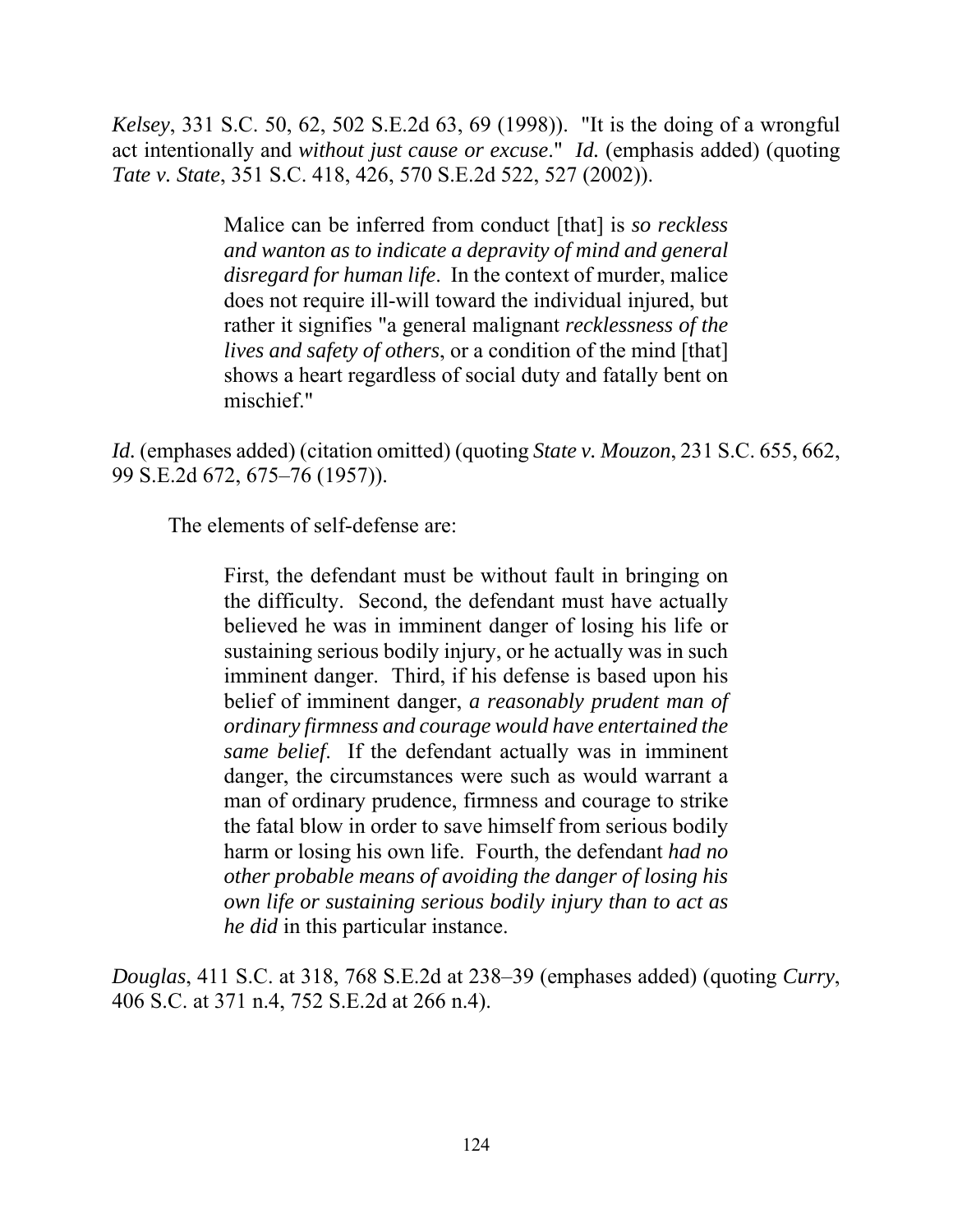#### **Application**

At trial, the jurors viewed Appellant's December 24, 2010 videotaped interview and the home surveillance video and listened to the recordings of (1) Appellant's December 27, 2010 interview; (2) his statements to Deputy Erick Hardy while being transported to the Hilton Head substation of the Sheriff's Office; and (3) several 911 calls, including a call from Appellant. The jurors also heard testimony from Nelson, Nelson's wife, Victim's widow, Nelson's neighbors, Dr. Riemer, and those employees of the South Carolina Law Enforcement Division investigating the case.

 could have inferred not only a degree of recklessness that rises to the level of malice but also the unreasonableness of Appellant's stated belief that he was in imminent Among these recordings and testimony was evidence from which the jury danger of losing his life or sustaining serious bodily injury. *See Douglas*, 411 S.C. at 318, 768 S.E.2d at 238–39 (setting forth the elements of self-defense); *In re Tracy B.*, 391 S.C. at 69, 704 S.E.2d at 80 ("Malice can be inferred from conduct [that] is so reckless and wanton as to indicate a depravity of mind and general disregard for human life."); *id.* ("[M]alice ... signifies 'a general malignant recklessness of the lives and safety of others, or a condition of the mind [that] shows a heart regardless of social duty and fatally bent on mischief.'" (quoting *Mouzon*, 231 S.C. at 662, 99 S.E.2d at 675–76)).

Several witness accounts of the entire incident omitted any reference to an extended heated argument. According to Nelson, when he and Victim first approached Appellant, Victim ratcheted his gun and stated, "Nobody's going to take my car," but when Nelson told Victim to put his gun away, Victim placed the gun back into his waistband and never pulled it back out. Nelson expressly stated there was "no arguing, . . . no fighting, . . . no bad words" and Victim never talked to, threatened, or "attempt[ed] to do anything to [Appellant]."

Appellant, Victim's widow replied, "No. [Victim]...used to talk very soft[ly]."<br>She also testified Victim was directing the traffic that was partially blocked by his She also testified Victim was directing the traffic that was partially blocked by his When asked if she heard any of the conversation between Victim and minivan and the tow truck when Appellant shot him, and Nelson's wife gave similar testimony. The testimony of Nelson, Nelson's wife, Nelson's neighbors, Victim's widow, and Dr. Riemer established that most of the six shots fired by Appellant hit Victim in his back. Based on all of this testimony, the jury could have concluded that Appellant's belief that his life was in danger was unreasonable.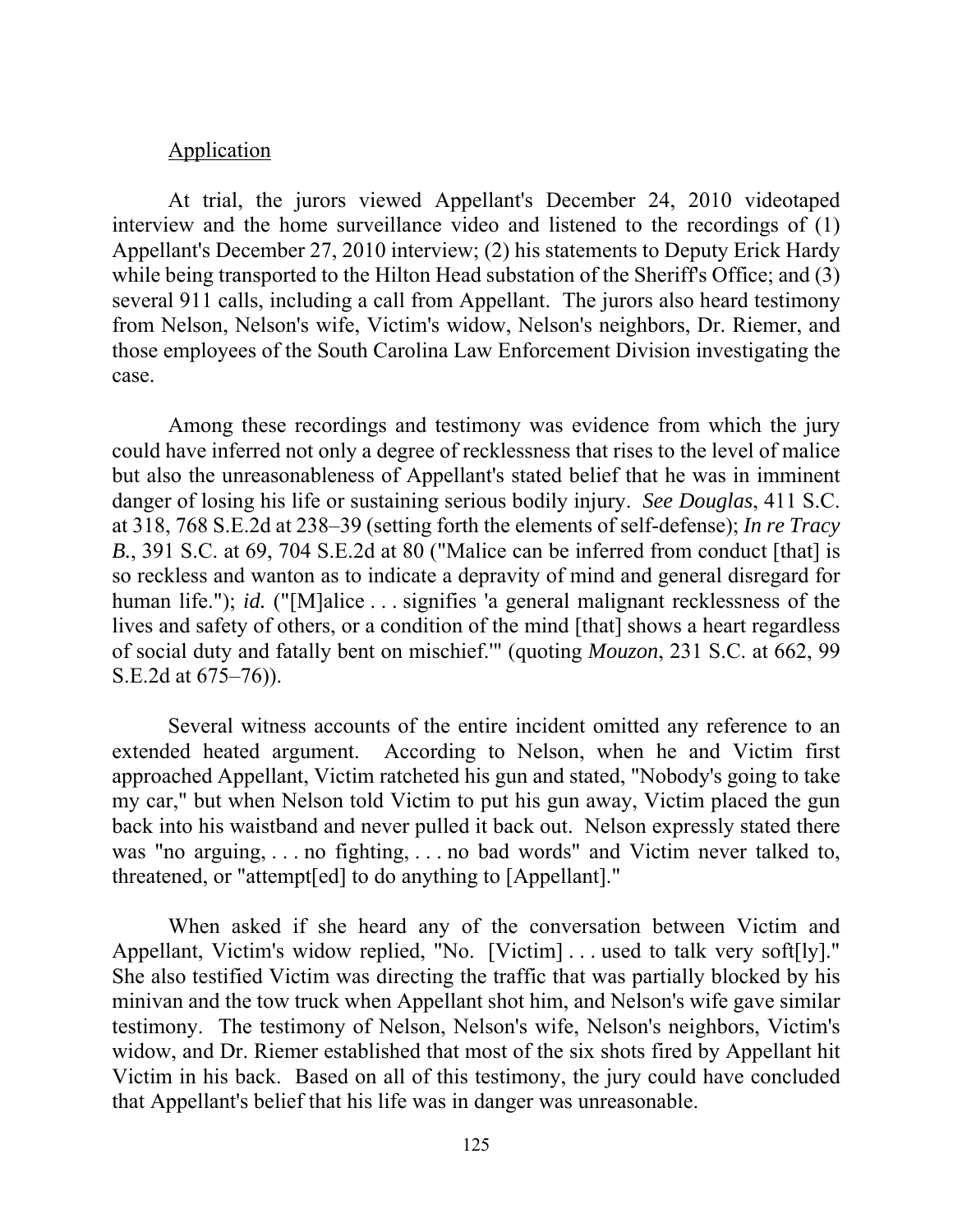could have avoided the danger by continuing to cooperate with Victim and then Further, Dr. Riemer testified that an exit wound from Victim's chest was "shored," indicating that Victim was pressed against a hard object when the bullet exited his body. This is consistent with the testimony of Nelson's wife and Victim's widow that Appellant continued shooting Victim even after he fell onto the street. The jury could have concluded that Appellant's recklessness rose to the level of malice. Moreover, the jury could have inferred from the evidence that Appellant driving away and calling 911 to report the incident.<sup>9</sup>

 defense should be submitted to the jury when the credibility of the witnesses is in While there was enough evidence of self-defense to warrant a jury instruction, the evidence was conflicting. Given the starkly contrasting versions of events provided by the witnesses and by Appellant,<sup>10</sup> witness credibility was a critical factor in this case as it was in *Butler* and *State v. Richburg*, 250 S.C. 451, 459, 158 S.E.2d 769, 772 (1968). In *Richburg*, our supreme court held that the question of selfplay:

> Appellant contends . . . that the [circuit court] should have directed a verdict, as a matter of law, of not guilty in favor witnesses, to the jury. of the defendant on the plea of self-defense. When the evidence is susceptible of more than one reasonable inference, questions of fact must be submitted to the jury. We think jury issues were made by the whole of the evidence. Among other considerations is the credibility of the witnesses, including that of the appellant himself. When there is reason to discredit a witness because of interest or otherwise[,] the [circuit court] is not required to take the case from the jury as a matter of law but may and should submit the issues, including credibility of the

witnesses, to the jury.<br><sup>9</sup> While a person seeking immunity from prosecution under section 16-11-440(C) may use deadly force to prevent the commission of a violent crime, there is no comparable language in our case law discussing the elements of self-defense. *See, e.g.*, *Douglas*, 411 S.C. at 318, 768 S.E.2d at 238–39.

 $10$  Although Appellant did not testify at trial, the jury viewed his recorded interviews with police.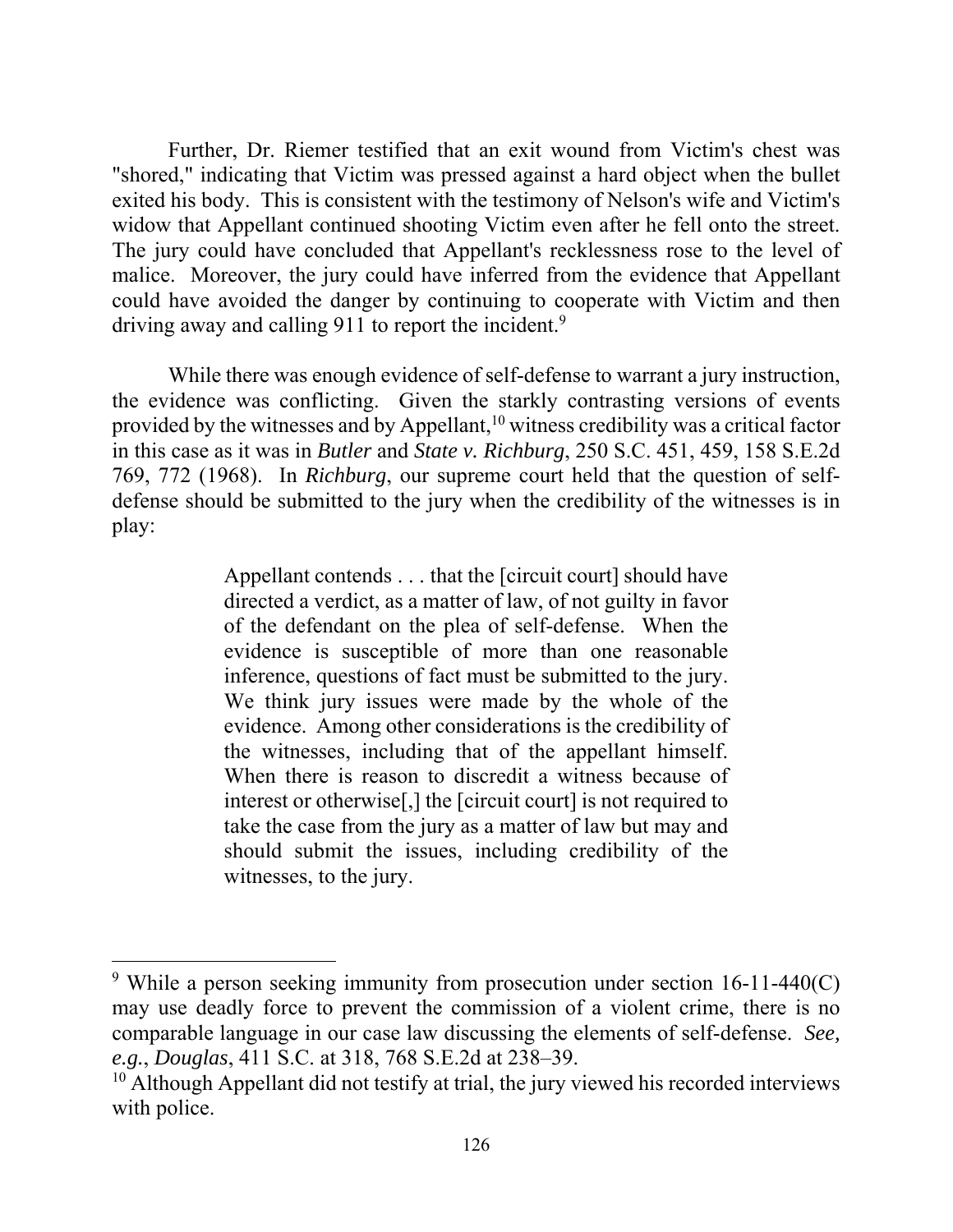250 S.C. at 459, 158 S.E.2d at 772. The court added, "We do not think the [circuit uncontroverted nature of the evidence in *Dickey* and concluded the credibility issues court] would have been justified in telling the jury that reasonable men could not disagree as to the truthfulness of appellant's version of the killing." *Id.* at 459–60, 158 S.E.2d at 772. Likewise, in *Butler*, our supreme court noted that the defendant's credibility problems distinguished the nature of the evidence in her case from the had "*to be resolved by the jury*." 407 S.C. at 382, 755 S.E.2d at 460 (emphasis added).

 *uncontroverted* facts establish[ed] as a matter of law that Petitioner had no other Based on the foregoing, the circuit court properly declined to direct a verdict of acquittal. *Cf. Dickey*, 394 S.C. at 503, 716 S.E.2d at 103 (concluding "the probable means of avoiding the danger other than to act as he did" (emphasis added)); *State v. Long*, 325 S.C. 59, 63, 480 S.E.2d 62, 63–64 (1997) ("While selfdefense can be inferred even from the State's version of the evidence, the evidence of self-defense is not conclusive. Whether [the] appellant actually believed he was in imminent danger of losing his life or sustaining serious bodily injury and whether an ordinary person would have entertained the same belief were questions for the jury.").

# **III. Jury Instruction**

 uncontrollable impulse to do violence and was incapable of cool reflection as a result Appellant argues the circuit court erred in charging the jury on the lesserincluded offense of voluntary manslaughter because there was no evidence of the element of "sudden heat of passion," i.e., that Appellant was acting under an of fear. Appellant maintains, "[b]ased on the facts of this case, Appellant either shot in self defense or he acted with malice." We disagree.

"Voluntary manslaughter is the unlawful killing of a human being in sudden heat of passion upon sufficient legal provocation." *State v. Starnes*, 388 S.C. 590, 596, 698 S.E.2d 604, 608 (2010). "To warrant the court eliminating the charge of manslaughter, there must be *no evidence whatsoever tending to reduce the crime from murder to manslaughter*. If there is any evidence from which it could be inferred the lesser, rather than the greater, offense was committed, the defendant is entitled to such charge." *Id.* (emphasis added) (citation omitted).

 the facts disclose any basis for the charge, the charge *must* be given." *Id.* at 597, 698 "Whether a voluntary manslaughter charge is warranted turns on the facts. If S.E.2d at 608 (emphasis added).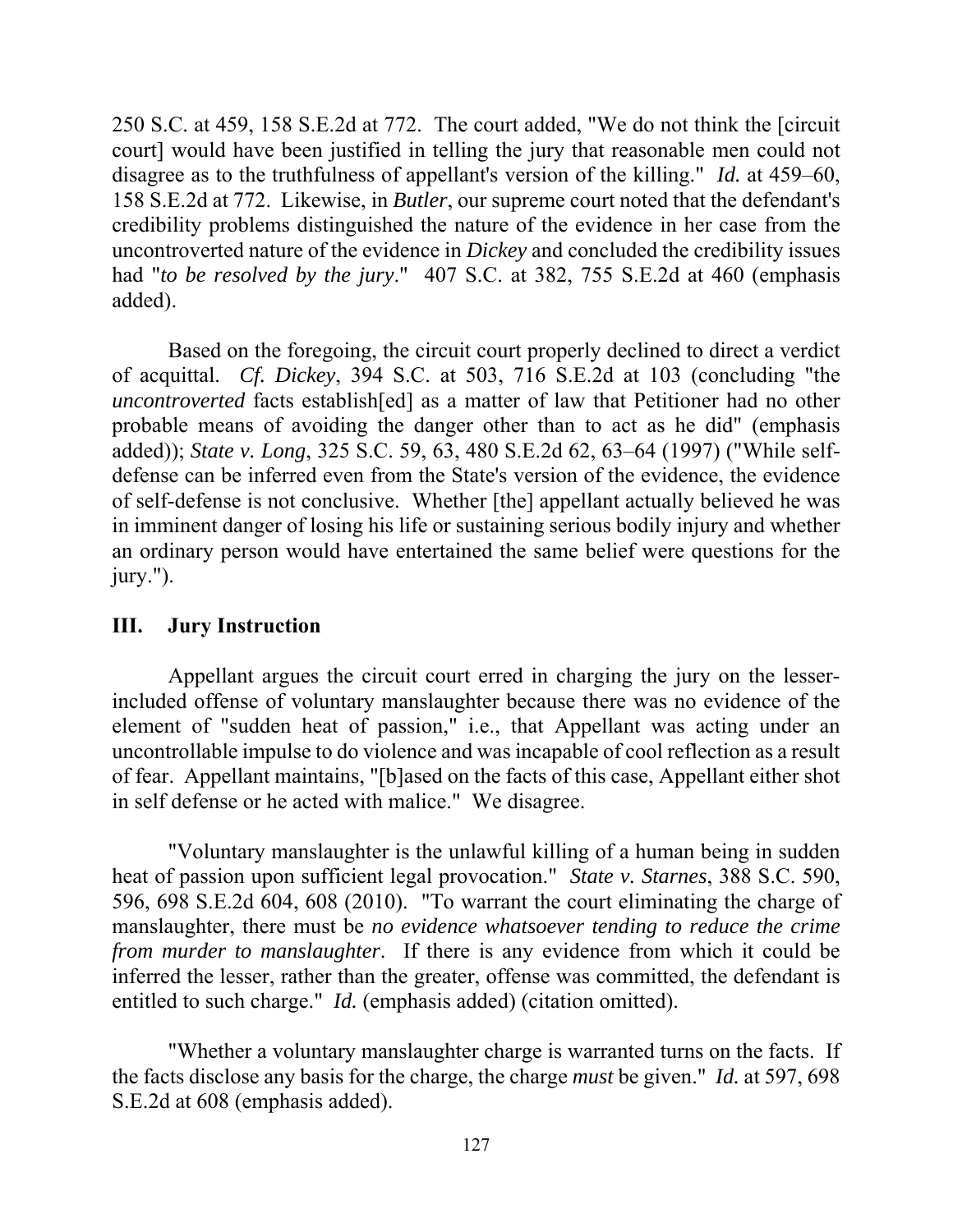[F]ear resulting from an attack can constitute a basis for voluntary manslaughter. Yet the presence of fear does not end the inquiry regarding the propriety of a voluntary manslaughter instruction. We have consistently held that sudden heat of passion upon sufficient legal provocation is defined as an act or event that "*must be such as would naturally disturb the sway of reason, and render the mind of an ordinary person incapable of cool reflection*, and produce what, according to human experience, may be called an *uncontrollable impulse to do violence*." While the act or event "need not dethrone the reason entirely, or shut out knowledge and volition," it *must cause a person to lose control*.

 We reaffirm the principle that a person's fear immediately and create an uncontrollable impulse to do violence. Succinctly stated, to warrant a voluntary manslaughter Succinctly stated, to warrant a voluntary manslaughter following an attack or threatening act may cause the person to act in a sudden heat of passion. However, the mere fact that a person is afraid is not sufficient, by itself, to entitle a defendant to a voluntary manslaughter charge. Consistent with our law on voluntary manslaughter, in order to constitute "sudden heat of passion upon sufficient legal provocation," the fear must be the result of sufficient legal provocation **and** cause the defendant to lose control charge, *the defendant's fear must manifest itself in an uncontrollable impulse to do violence*.

 constitutes sudden heat of passion, but the former does not. A person may act in a deliberate, controlled manner, notwithstanding the fact that he is afraid or in fear. Conversely, a person can be acting under an uncontrollable impulse to do violence and be incapable of cool reflection as a result of fear. The latter situation

*Id.* at 598–99, 698 S.E.2d at 609 (emphases added) (citations omitted) (quoting *State v. Pittman*, 373 S.C. 527, 572, 647 S.E.2d 144, 167 (2007)).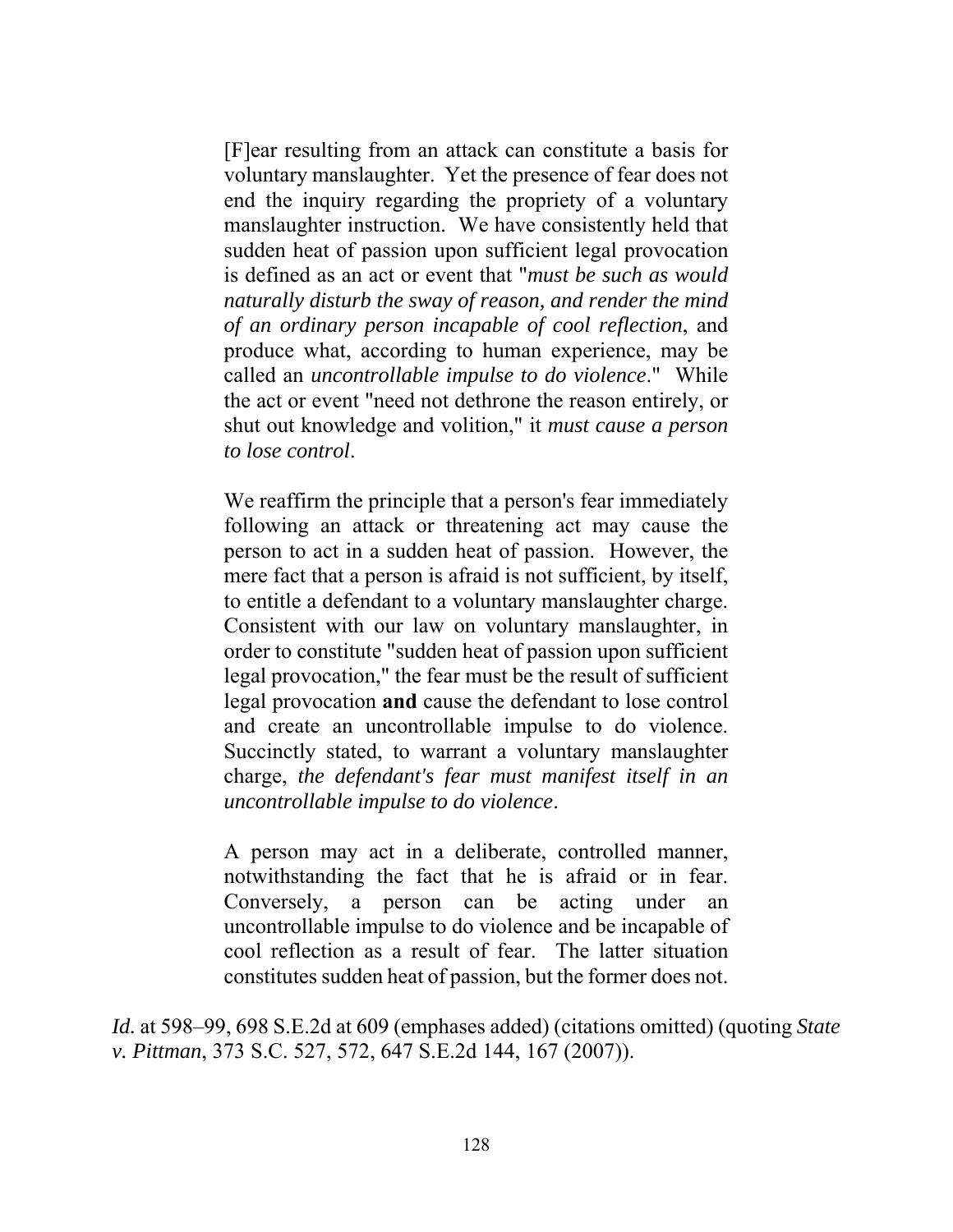"In determining whether the act [that] caused death was impelled by heat of passion or by malice, all the surrounding circumstances and conditions are to be taken into consideration, including previous relations and conditions connected with the tragedy, as well as those existing at the time of the killing." *State v. Smith*, 391 S.C. 408, 413, 706 S.E.2d 12, 15 (2011).

 present case, the defendant objected to the State's request for a voluntary I knew it, I fired a shot." *Id.* at 557, 784 S.E.2d at 668. However, our supreme court fact that Cook shot Victim twice or his statement 'before I knew it, I fired a shot' is In *Cook v. State*, 415 S.C. 551, 555, 784 S.E.2d 665, 667 (2015), as in the manslaughter instruction. The circuit court had relied on the following facts in determining that a charge on voluntary manslaughter was supported by the evidence: (1) the defendant was in fear, (2) he shot the victim twice, and (3) he stated "before held that the defendant's actions did not suggest he was acting in the sudden heat of passion. *Id.* at 559, 784 S.E.2d at 669. The court explained, "We do not believe the evidence that Cook's fear manifested in an uncontrollable impulse to do violence." *Id.* at 558, 784 S.E.2d at 668. The court also stated,

> Victim kept cutting him off. The fact that Cook was trying Here, Cook stated he tried to walk away from Victim, but to walk away from the conflict does not suggest Cook was incapable of cooling off. In addition, Bridges testified that Cook and Victim were talking softly and that he could hardly tell they were arguing. This too does not suggest that Cook was acting under an uncontrollable impulse to do violence as surely if one was so enraged to kill, one would not be talking softly with the victim right before the act. Further, at no point during Cook's statement does he indicate he lacked control over his actions. Accordingly, we believe the facts of this case suggest Cook shot Victim either with malice or in self-defense.

*Id.* at 557, 784 S.E.2d at 668. The court also noted there was no physical altercation involved. *Id.* at 559, 784 S.E.2d at 669.

 a fourth individual, Jody, at the defendant's home when Jared "pulled a gun on" Jody. 129 Likewise, our supreme court concluded there was no evidence of sudden heat of passion in *Starnes* and, therefore, upheld the circuit court's refusal to charge the jury on voluntary manslaughter. 388 S.C. at 599–600, 698 S.E.2d at 609. The defendant and the two victims, Bill and Jared, were engaged in a drug purchase with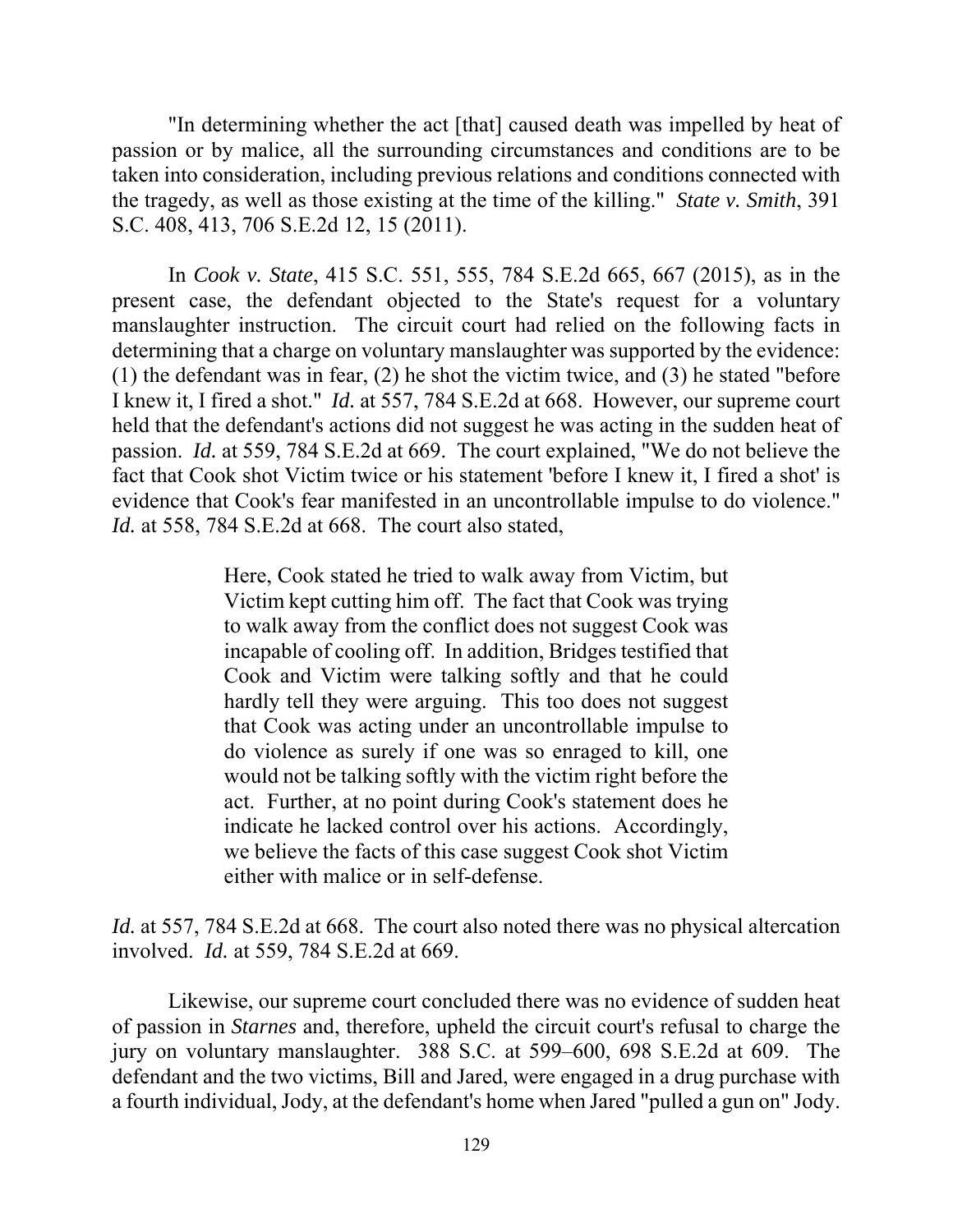and he went into his bedroom to retrieve his gun. *Id.* at 595, 599, 698 S.E.2d at 607, at him." *Id.* at 595, 698 S.E.2d at 607. The defendant then shot Bill and Jared. *Id.*  concluded there was no evidence that the defendant was "out of control as a result of his fear or was acting under an uncontrollable impulse to do violence." *Id.* at 599, malice aforethought or in self-defense." *Id. Id.* at 595, 698 S.E.2d at 607. The defendant testified Jared's action "scared" him, 609. As the defendant exited his bedroom, "Bill said 'whoa' and was pointing a gun On appeal, the court acknowledged the evidence of the defendant's fear but 698 S.E.2d at 609. The court stated the evidence showed that the defendant " deliberately and intentionally shot Jared and Bill and that he either shot the men with

 reasonable inference that Appellant acted in a "deliberate, controlled manner." *Id.*  know . . . I knew the first time on Hilton Head, I remember I emptied it . . . Well, In the present case, however, the jury could have reasonably inferred from the evidence that when Appellant shot Victim six times, he was acting under "an uncontrollable impulse to do violence" even if the jury could have drawn an equally Admittedly, several witness accounts of the entire incident are comparable to witness accounts of the defendant and the victim "talking softly" in *Cook*. 415 S.C. at 557, 784 S.E.2d at 668. Further, Appellant told police that before he fired the fatal shots, he was in "conservation mode." When asked how many shots he fired, Appellant initially stated he remembered two shots and then compared his reaction during the incident to his reaction during a prior incident: "But I don't know when I . . . I that . . . that was a panic fire . . . the first time. *This time, I had a little bit more composure*." (emphasis added). Appellant also explained to police that the numerous shots fired at Victim were his attempt to disable Victim from killing Appellant and that he kept shooting until he saw Victim's gun slide across the road beneath him. The jury could have reasonably inferred from all of this evidence that Appellant was acting in a "deliberate, controlled manner." *Starnes*, 388 S.C. at 599, 698 S.E.2d at 609.

However, unlike the lack of *any* evidence of sudden heat of passion in *Cook*  and *Starnes*, there is some evidence in the present case from which the jury could have reasonably inferred that Appellant was "incapable of cool reflection" and was acting under an "uncontrollable impulse to do violence." *Starnes*, 388 S.C. at 598, 698 S.E.2d at 609 ("[S]udden heat of passion upon sufficient legal provocation is defined as an act or event that 'must be such as would naturally disturb the sway of reason, and render the mind of an ordinary person incapable of cool reflection, and produce what, according to human experience, may be called an uncontrollable impulse to do violence.'" (quoting *Pittman*, 373 S.C. at 572, 647 S.E.2d at 167)). First, neither *Cook* nor *Starnes* involved six gunshots to the same victim as does the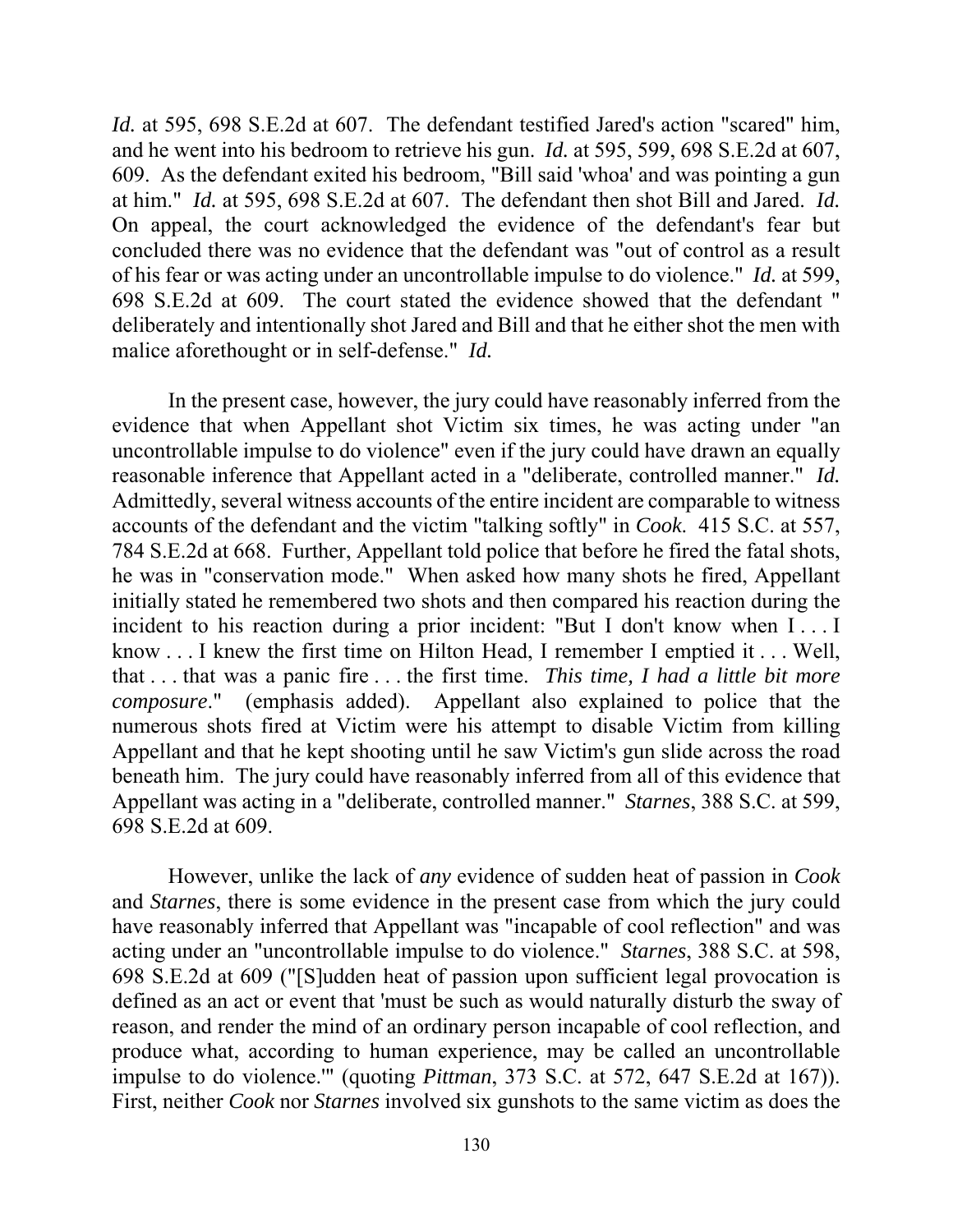family's car in their driveway after returning from a restaurant when she heard "a lot of people outside yelling." She testified she saw "one of the guys" stepping onto the and forth." Her husband, Edwin Sorto, testified that as he was going into his house present case. Further, one of Nelson's neighbors, Elizabeth Sorto, was sitting in her truck's "side rail" and "they were just getting very argumentative and just going back to obtain some personal belongings and returning to the car, he "could hear a dispute" and when he was back in the car, he heard gunshots fired in "rapid succession."

 he "kept kind of *freaking out* a little bit." (emphasis added). He also stated that Moreover, Nelson testified Appellant was very nervous even before Victim ratcheted his gun. Appellant told Sergeants Adams and Albertin that after he heard Victim's gun ratchet, he tried to buy some time by fumbling with his set of keys and when Victim asked if Appellant had any paperwork documenting Victim's vehicle, "that's when I got *really scared*. That's when you get that little pain, like right below your sternum that kind of presses inward." (emphasis added). Appellant quoted Victim as stating that he did not want law enforcement "to come look for" him. Appellant understood this statement to mean that Victim wanted to make sure there was nothing in the tow truck that would connect Appellant to Victim's vehicle. He continued, "Yeah, I've been in this business a long time[,] so now I'm *really nervous*. I knew I had my Glock in the glove box. His friend was on the way to retrieve a shotgun and I heard a pistol ratchet already . . . ." (emphasis added).

Appellant also gave the following account of his reaction to Victim ordering him to exit his truck:

> *never*. He's already in motion and he's in draw. Whether Preston . . . regardless, he was in motion, he was in draw I [exited] straight out my door stepping off of the metal running boards . . . and I looked and my line of sight was through him straight down to the ground. *It's now or*  he's drawing it to intimidate me, to keep me to go do what he wants me to do, or if he knew I didn't have any information on his vehicle and ... Ah, bye, bye, and *I reacted*.<sup>11</sup>

<sup>&</sup>lt;sup>11</sup> In requesting the voluntary manslaughter charge, the assistant solicitor distinguished the present case from *Starnes* by noting Appellant's numerous descriptions of the emotions he felt during the incident and arguing that, collectively, all of these expressions showed heat of passion. The circuit court relied on this argument in granting the State's request.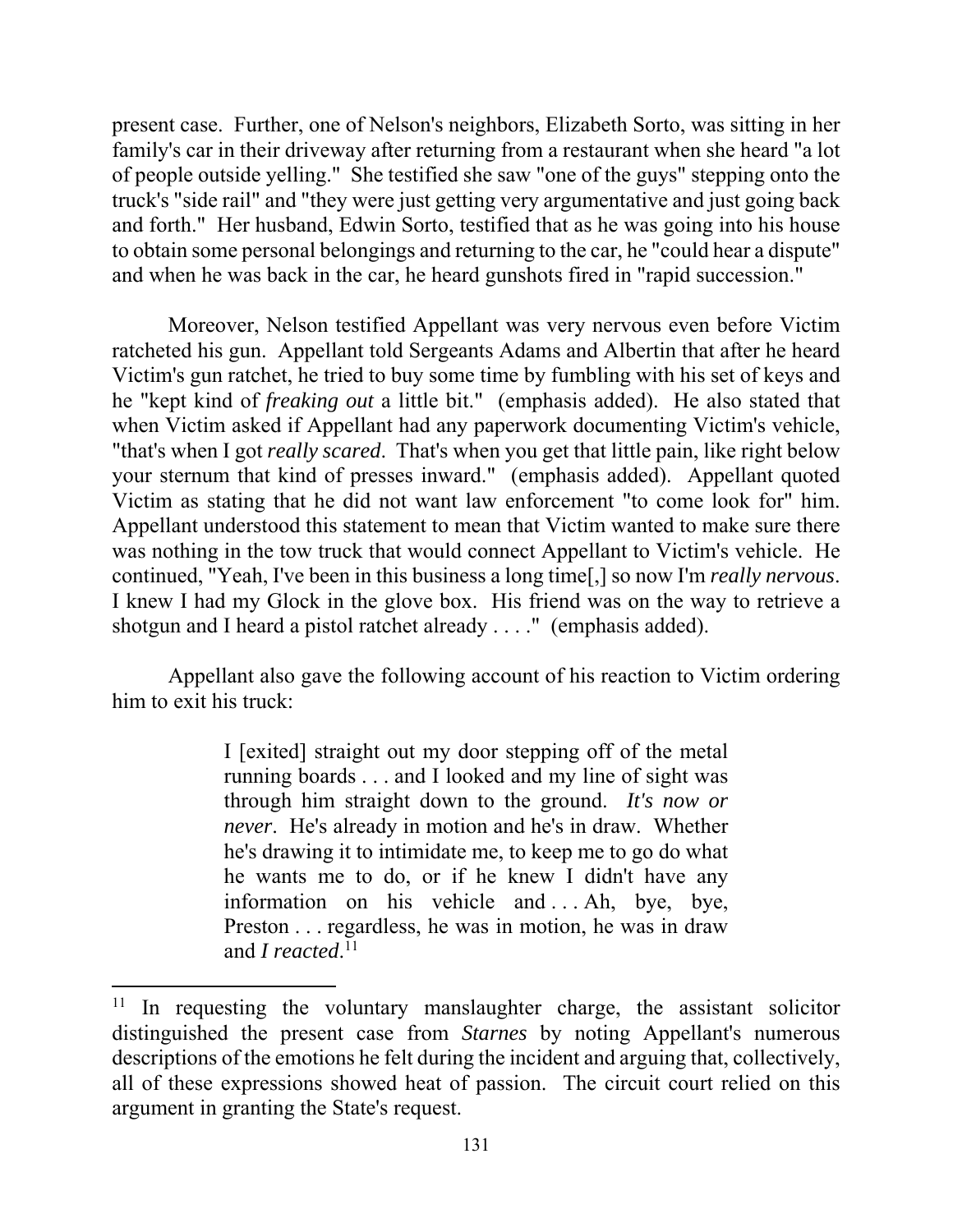(emphases added).

The jury could have reasonably inferred from all of this evidence that when Appellant shot Victim six times, he was "incapable of cool reflection" and was acting under an "uncontrollable impulse to do violence" such that there was sufficient evidence of Appellant's sudden heat of passion. *See Starnes*, 388 S.C. at 598, 698 S.E.2d at 609 ("[S]udden heat of passion upon sufficient legal provocation is defined as an act or event that 'must be such as would naturally disturb the sway of reason, and render the mind of an ordinary person incapable of cool reflection, and produce what, according to human experience, may be called an uncontrollable impulse to do violence.'" (quoting *Pittman*, 373 S.C. at 572, 647 S.E.2d at 167)).

immediately before and during the shooting.<sup>12</sup> Nelson testified that immediately Finally, in addition to the above-referenced evidence, Appellant's behavior and words immediately after the shooting were relevant to his state of mind

 showing his attitude of aggression or of regret, clearly tended to enlighten the jury defendant and the victim was "part of the transaction," and the defendant's remark minutes" after the shooting as he was returning the horse, "was a part of the res <sup>12</sup>*See State v. Martin*, 94 S.C. 92, 94, 77 S.E. 721, 721 (1913) ("The language and behavior of the defendant at the time of the shooting, or immediately afterwards, on the issue as to whether the shooting was done with malice, or in heat and passion, or in self-defense."); *see also Ramsey v. State*, 233 Ga. App. 810, 811, 505 S.E.2d 779, 781–82 (1998) (determining the admissibility of a defendant's after-the-fact admission to being under the influence of drugs at the time of the alleged battery and highlighting the defendant's claim of self-defense in holding, "the relevant inquiry is whether the evidence tends to show the accused's state of mind shortly before, during, or shortly after the commission of the crimes"); *cf. State v. Quick*, 107 S.C. 435, 438, 93 S.E. 127, 128 (1917) (holding the defendant's capture and return of a frightened horse to its owner at the scene of a gunfire exchange between the concerning being shot by the victim or his brother, which occurred "only a few gestae"); *State v. McDaniel*, 68 S.C. 304, 310, 47 S.E. 384, 386 (1904) (stating that in order to be admissible into evidence, "declarations must be substantially contemporaneous with the litigated transaction, and be the instructive, spontaneous utterances of the mind *while under the active, immediate influences of the transaction*; the circumstances precluding the idea that the utterances are the result of reflection or design to make false or self-serving declarations" (emphasis added)); *id.* (holding that the circumstances of time and place surrounding the defendant's shooting of the victim "do not alone necessarily prevent a declaration from being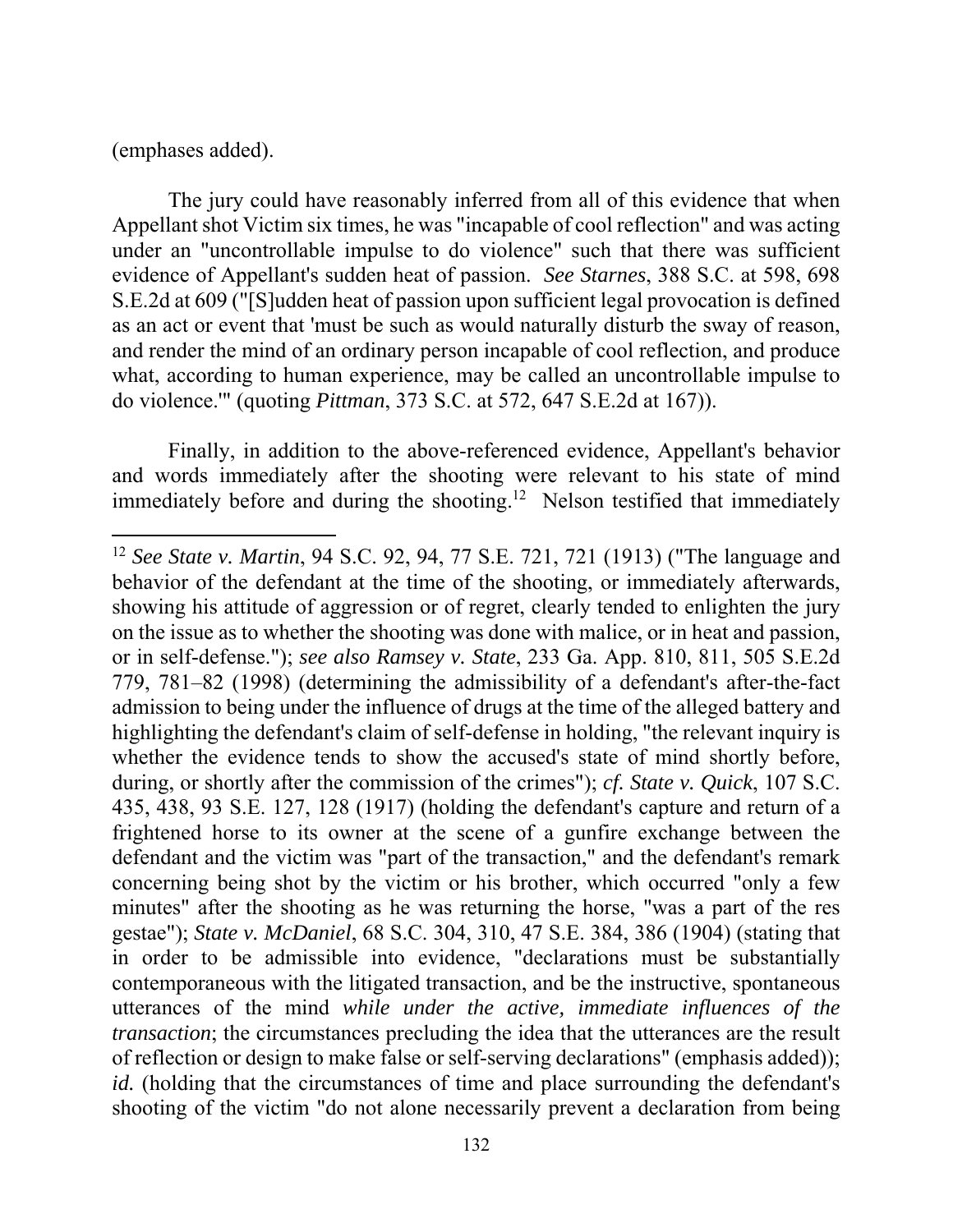after shooting Victim, Appellant was "waving [his pistol] around and saying, ['whoever comes] near me, I [will] kill you, don't move.[']" Nelson also testified that when he asked Appellant why he killed Victim, Appellant "was just saying bad words" and "put his gun . . . on my forehead . . . [a]nd he said, [']You make another step, I [will] kill you.[']" Nelson's neighbor, Steve Varedi, recounted that immediately after Appellant shot Victim, Appellant "was waving the firearm around just erratically at everyone, myself included." Claudia Olivera gave a similar account: "[Appellant] pointed the gun at me and at everyone, and he pointed the gun to my husband's head." She testified that when she tried to get near Victim's body, Appellant told her "[']don't move or I'll shoot.[']"

The jury could have reasonably inferred from all of this testimony that when Appellant shot Victim six times, he was incapable of cool reflection and was acting under an uncontrollable impulse to do violence. *See Starnes*, 388 S.C. at 598, 698 S.E.2d at 609 (defining sudden heat of passion upon sufficient legal provocation).

Based on the foregoing, we affirm the circuit court's decision to give the jury a voluntary manslaughter instruction. *See id.* at 596, 698 S.E.2d at 608 ("To warrant the court eliminating the charge of manslaughter, there must be no evidence whatsoever tending to reduce the crime from murder to manslaughter. If there is any evidence from which it could be inferred the lesser, rather than the greater, offense was committed, the defendant is entitled to such charge." (citation omitted)).

#### **CONCLUSION**

We affirm the denial of Appellant's motion for immunity from prosecution pursuant to the Protection of Persons and Property Act. We also affirm Appellant's convictions for voluntary manslaughter and possession of a weapon during the commission of a violent crime.

#### **AFFIRMED.**

### **MCDONALD and HILL, JJ., concur.**

part of the res gestae, but they are factors, with other circumstances, in determining whether the declarations were the *spontaneous utterances of the mind under the immediate influence of the transaction*" (emphasis added)).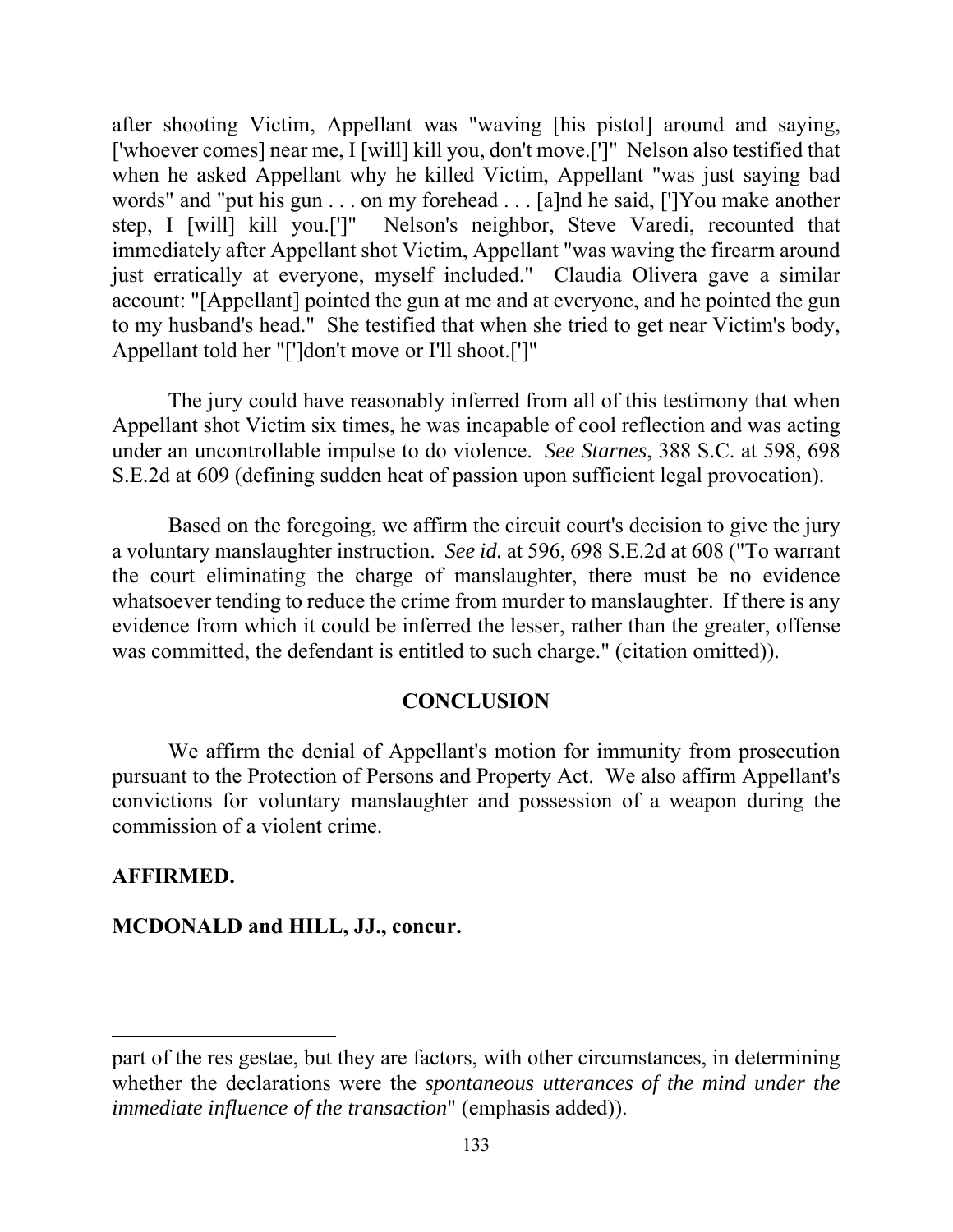# **THE STATE OF SOUTH CAROLINA In The Court of Appeals**

The State, Respondent,

v.

Wallace Steve Perry, Appellant.

Appellate Case No. 2014-002654

Appeal From Greenville County Edward W. Miller, Circuit Court Judge

Opinion No. 5503 Heard April 11, 2017 – Filed July 26, 2017

#### **AFFIRMED**

Kerri Brown Rupert, of Murphy & Grantland, PA, and Chief Appellate Defender Robert Michael Dudek, both of Columbia, for Appellant.

Attorney General Alan McCrory Wilson and Assistant Attorney General Vann Henry Gunter, Jr., both of Columbia; and Solicitor William Walter Wilkins, III, of Greenville, for Respondent.

 **GEATHERS, J.:** Wallace Steve Perry appeals his convictions for two counts of first-degree criminal sexual conduct (CSC) and two counts of second-degree CSC. He argues the trial court erred in (1) finding his former stepdaughter's testimony was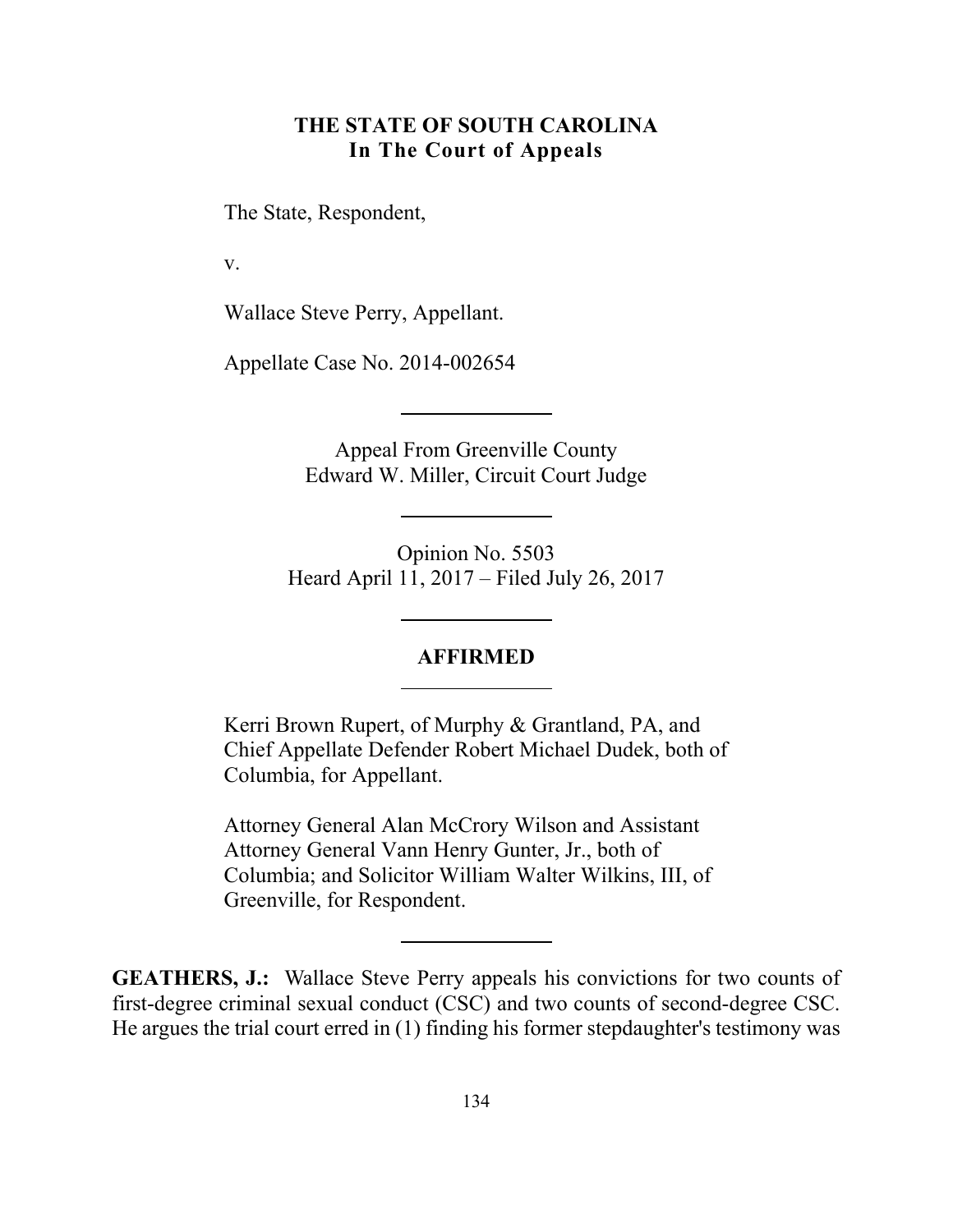improperly comment on the veracity of his daughter's testimony. We affirm. admissible as evidence of a common scheme or plan and (2) allowing a doctor to

### **FACTS/PROCEDURAL HISTORY**

 during visitation. After Daughter Three's disclosure, Daughter Two informed Mother that she had also been sexually abused by  $Perry<sup>1</sup>$  Mother later contacted the In 1993, Perry met and began dating Laura Jones (Mother). Perry and Mother had two sets of twins: Daughter One and Daughter Two born in 1994 and Daughter Three and Son born in 1996. After Mother and Perry separated in August 2000, they agreed Perry would have visitation with the children on weekends and holidays. In March 2012, Daughter Three revealed to Mother that Perry had sexually abused her Department of Social Services (DSS) to report the abuse, and DSS reported the incident to the Greenville Police Department. Perry was subsequently indicted for two counts of first-degree CSC and two counts of second-degree CSC. His trial was held in December 2014.

 on her. The State proffered this testimony under Rule 404(b), SCRE, as evidence of excluded by the court pursuant to *State v. Wallace*. 2 Before the trial began, the State proffered the testimony of Brandy Newcomer, Perry's stepdaughter from a prior marriage, regarding abuse Perry allegedly inflicted a common scheme or plan. During a discussion with the trial court before the proffer, the solicitor noted that unlike with Daughter Two and Daughter Three, Perry's abuse of Newcomer "progress[ed] on into actual vaginal/penile penetration." However, the solicitor acknowledged that portion of Newcomer's account of the abuse would "not be admissible because it [went] beyond the scope of similar" and could be

 entered her room one night and digitally penetrated her vagina. According to During the proffer, Newcomer<sup>3</sup> testified her mother married Perry when Newcomer was five years old. She stated that when she was nine years old, Perry Newcomer, Perry continued to abuse her periodically over the next four years, and

<sup>&</sup>lt;sup>1</sup> Daughter One and Son never alleged they were abused by Perry.

 SCRE, as evidence of a common scheme or plan and permitting the trial court to 2 384 S.C. 428, 434–35, 683 S.E.2d 275, 278–79 (2009) (finding evidence that the appellant abused the victim's older sister was properly admitted under Rule 404(b), redact dissimilar particulars of sexual conduct to avoid unfair prejudice).

<sup>&</sup>lt;sup>3</sup> Newcomer was thirty-six years old at the time of Perry's trial.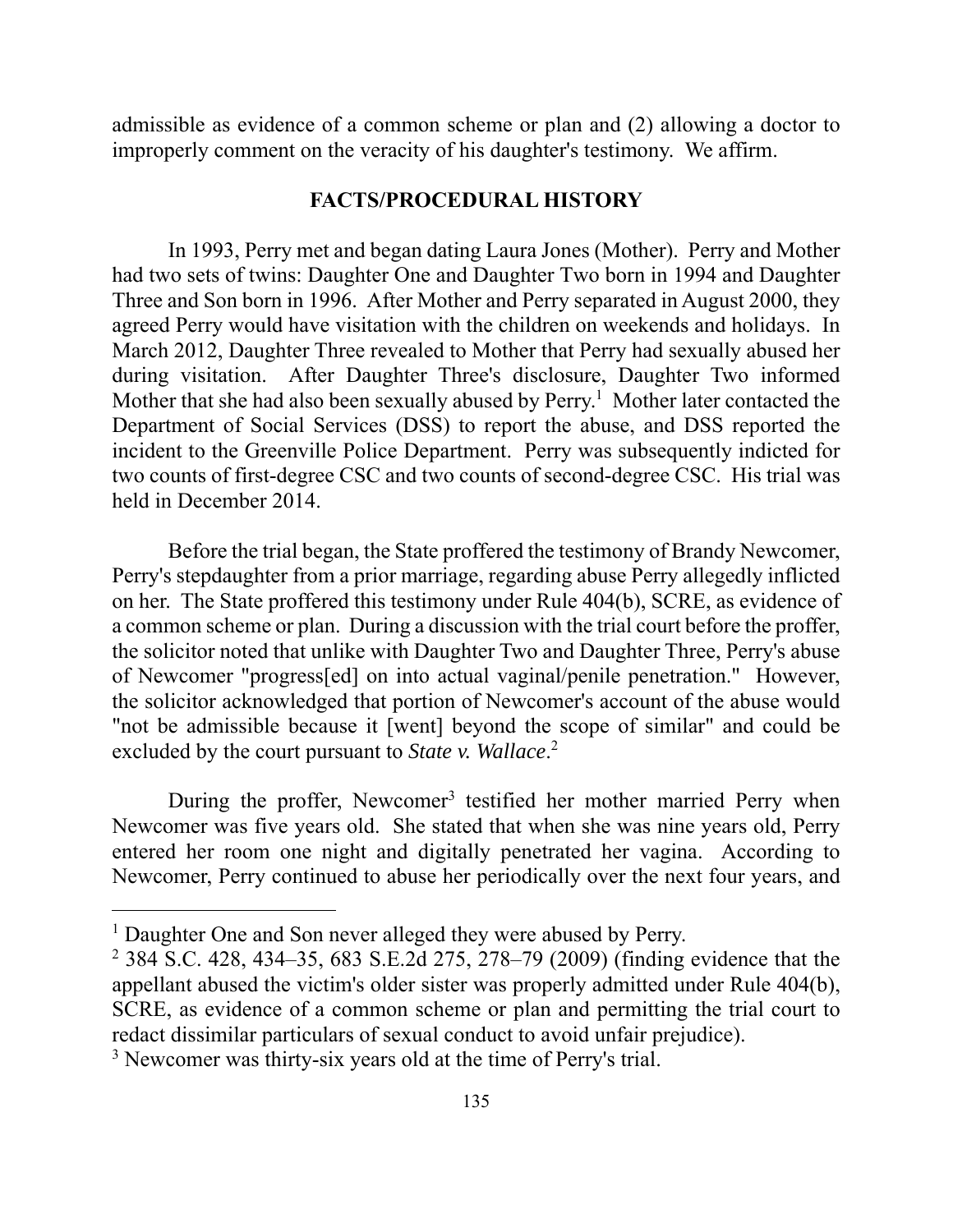I had two friends over. He snuck into my bedroom. The penetration and everything started. Then he got up and left." Newcomer testified that around that time, Perry she estimated he digitally penetrated her about twenty times. Newcomer testified the abuse progressed when she was thirteen or fourteen. She stated, "One incident, also came into the bathroom while she was taking a bath and "had to bathe [her] before [she] could go." She stated the abuse ended when she was fourteen.

 her mother divorced Perry shortly thereafter. When asked why the case did not go Newcomer stated she did not disclose the abuse right away because Perry had told her no one would believe her and her accusations would hurt the family. Newcomer told her mother about the abuse when she was fourteen years old, and to trial, Newcomer stated she had told her mother she did not want to go to court because she was afraid Perry would kill her family.

 abuse of Newcomer and his abuse of Daughter Two and Daughter Three. In characterize her as sexually promiscuous. As a result, Perry completed a pretrial According to the State, Newcomer's testimony was proper under the common scheme or plan exception of Rule 404(b) because of the similarities between Perry's response, Perry contended Newcomer's testimony was inadmissible propensity evidence. When the court inquired whether DSS had any records of Perry's abuse of Newcomer, the State said it had some records that indicated the allegations were investigated. However, the State noted Perry was not tried for the charges of abuse against Newcomer because, at the time, Newcomer was pregnant, she suffered from some mental health issues, and there were concerns that the defense would intervention program and did not admit any guilt. After hearing the proffer and the parties' arguments, the trial court decided to reserve its ruling on whether Newcomer would be permitted to testify.

During the trial, Daughter Three<sup>4</sup> testified that after Mother and Perry separated, Perry moved into a three-bedroom apartment and she shared a room and an air mattress with Daughter One and Daughter Two. According to Daughter Three, around five or six o'clock in the morning, Perry would come into the bedroom Daughter Three shared with her sisters and would get in bed with them. When asked to describe the abuse, Daughter Three recalled Perry digitally penetrating her vagina about five times but stated the abuse did not progress beyond that. According to Daughter Three, the abuse occurred when she was around ten or eleven years old.

<sup>&</sup>lt;sup>4</sup> Daughter Three was eighteen years old at the time of the trial.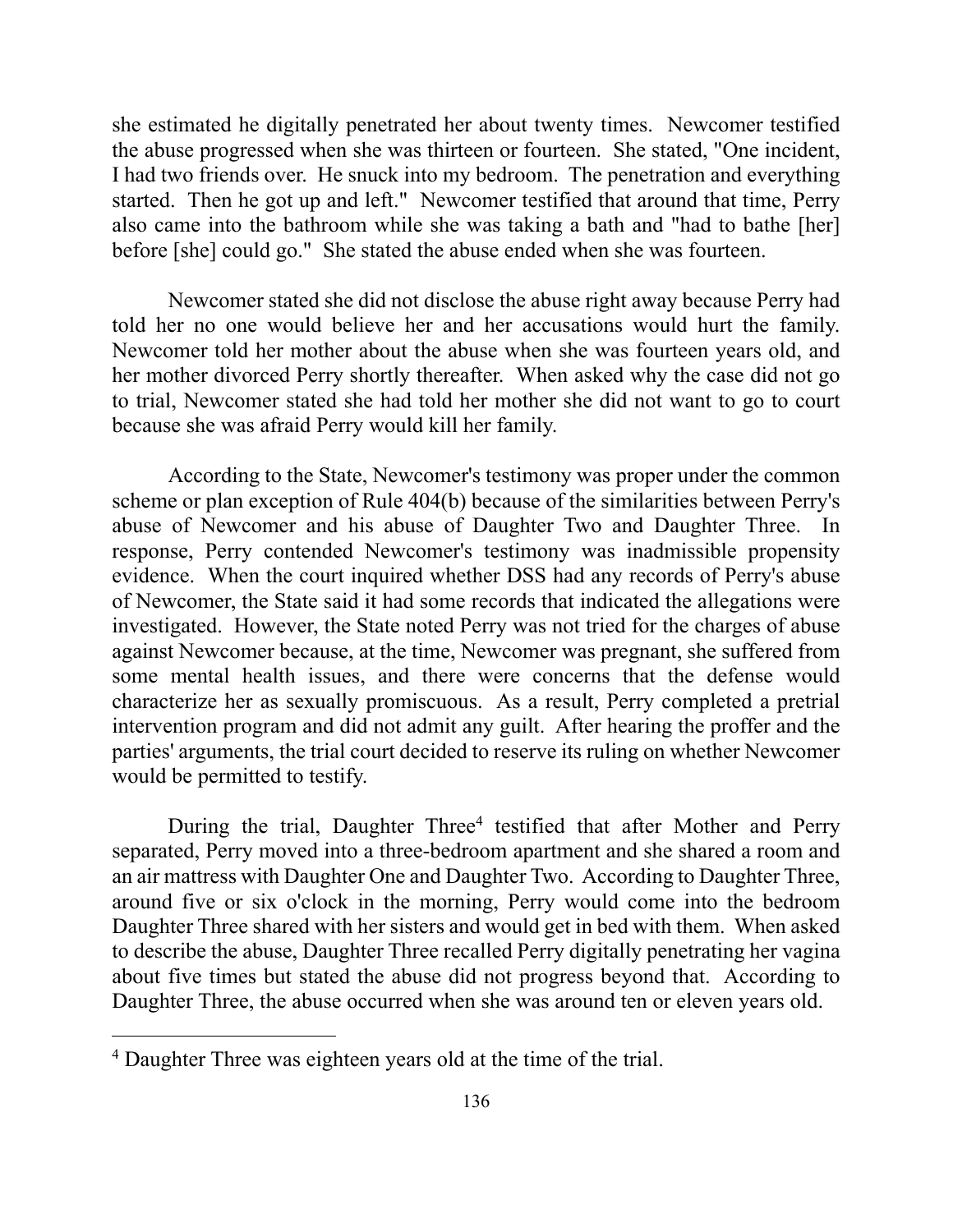and [would] get taken away from my mom." Daughter Three stated she initially After the abuse ended, Daughter Three continued visiting Perry on the weekends until she disclosed the abuse when she was around sixteen years old. Daughter Three explained that she waited to tell Mother what was going on because Perry had told her "that if we told anybody, we would be the ones who got in trouble disclosed the abuse to her youth group leader, who encouraged her to tell Mother.

when she was between five and seven years old.<sup>6</sup> When asked about the first time be taken away from Mother. Daughter Two testified that after the first incident, Daughter Two<sup>5</sup> subsequently testified. She stated Perry first molested her Perry abused her, Daughter Two stated she was lying on Perry's bed watching television when he entered the room, lay down next to her, and digitally penetrated her vagina. According to Daughter Two, Perry stated that if she told anyone about what had happened, she "would get in just as much trouble as he would" and would Perry began molesting her almost every weekend during visitation. She stated that around five or six a.m. on Saturday and Sunday mornings, Perry would get in the bed Daughter Two shared with her sisters or lie on the floor next to the bed and digitally penetrate her. Daughter Two testified she never tried to wake up her sisters because she was scared they would tell Mother.

 where she shared a room and a bed with Daughter Three, Perry shared a room with Perry orally penetrated her vagina late one night while she was sitting in a chair and Daughter Two recalled Perry moved into a two-bedroom apartment in 2007, Son, and Daughter One slept on the couch. Daughter Two testified Perry continued digitally penetrating her in the early morning hours at the new apartment; however, the abuse also progressed to oral sex on two occasions. According to Daughter Two, early one morning while she was in bed with Daughter Three. Daughter Two stated

<sup>&</sup>lt;sup>5</sup> Daughter Two was twenty years old at the time of the trial.

 some kind of blockage there from the ages of [five] to [seven]. I tried to block it out 6 Daughter Two initially testified Perry began molesting her when she was seven years old. However, on cross-examination, Perry's counsel asked Daughter Two whether she "testified earlier that [she was] accusing [Perry] of starting to touch [her] inappropriately at age [five]." Daughter Two replied, "Yes, ma'am. I think there is for so long. I can't really remember." She later admitted she was not sure of the age and stated she remembered Perry first sexually abusing her when she was seven years old.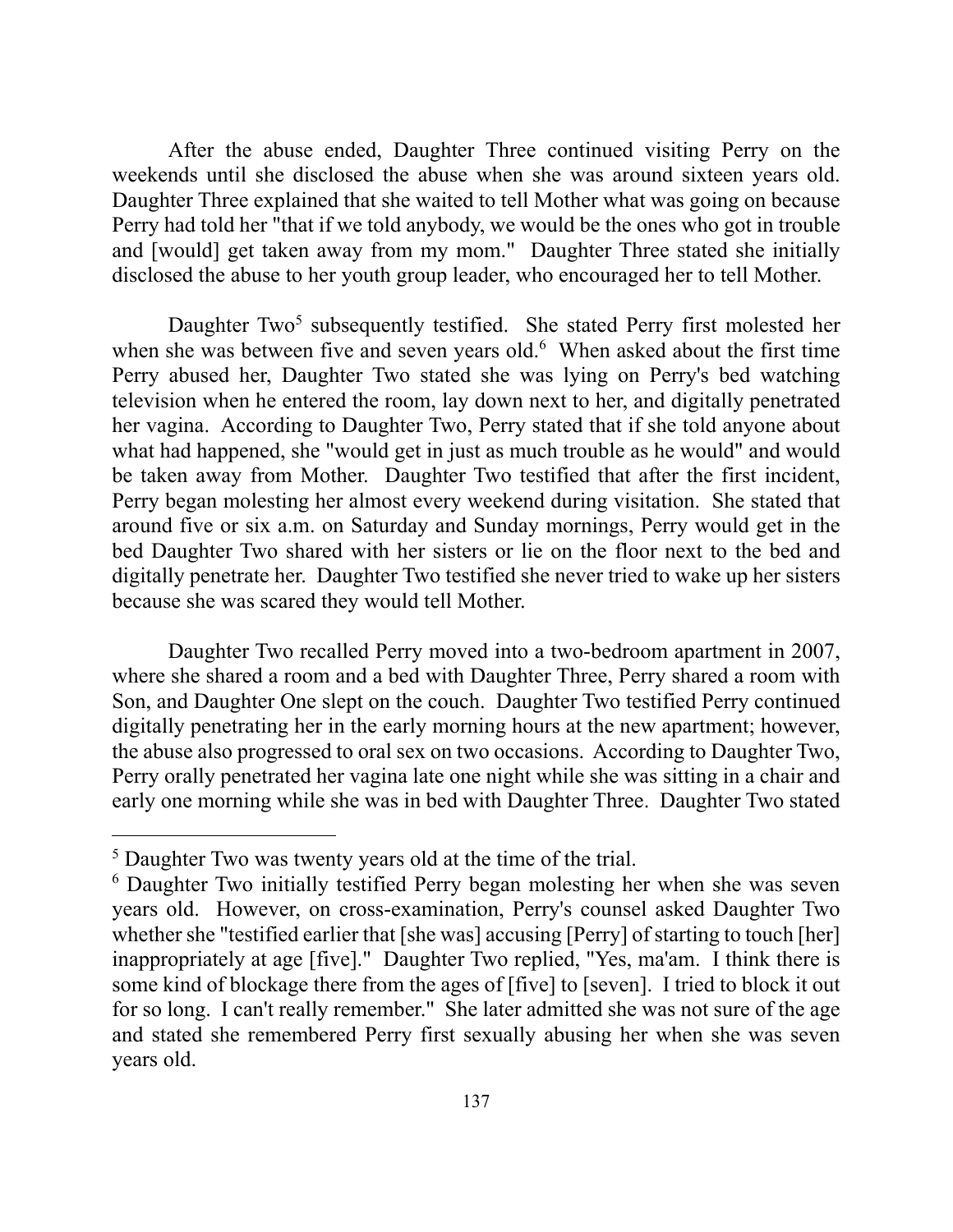the abuse ended when she was fifteen years old, and she disclosed the abuse to Mother after Daughter Three's disclosure.

 Daughter Three's testimony. Additionally, Perry argued he could not determine Before beginning the second day of trial, the trial court informed the parties that after considering Newcomer's proffer, it was inclined to allow her to testify. Perry again objected, arguing Newcomer's testimony was prejudicial and would confuse the jury. He further argued Newcomer's testimony was inadmissible to show a common scheme or plan because it was not similar enough to Daughter Two's and whether Newcomer had changed her story about the abuse because the records from the solicitor's office relating to the previous charges against him had been destroyed. The trial court subsequently found there was clear and convincing evidence that the prior bad act had occurred and Newcomer's testimony was probative and admissible under the 404(b) exception.

 and ended when she was fourteen; (2) Perry was her stepfather at the time of the Newcomer's testimony before the jury was substantially similar to her proffered testimony, including that (1) the abuse began when she was nine years old abuse; (3) the abuse typically occurred in her bedroom, except for one incident when she was fourteen when Perry bathed her; (4) Perry told her that if she disclosed the abuse, no one would believe her and her accusations would hurt the family; and (5) the abuse typically consisted of digital penetration. However, Newcomer added that the abuse had progressed to oral sex one time, which she failed to specifically discuss in her proffer. She also estimated Perry had digitally penetrated her five times, rather than the estimate of twenty she made during the proffer.

 Health System, to testify. After being qualified as an expert in the field of pediatric The State also called Dr. Nancy Henderson, a pediatrician for Greenville medicine and child sexual assault examinations, Dr. Henderson testified about examining Daughter Two and Daughter Three after they disclosed the sexual abuse. Dr. Henderson stated that before the examinations, she spoke to Daughter Two and Daughter Three about what had occurred.

 having experienced sexual abuse. She responded, "Yes." Perry objected, arguing During her discussion of her examination of Daughter Three, Dr. Henderson testified the results were normal and noted "[i]t would have been very unlikely . . . to find anything on the exam" because of the delayed disclosure. Dr. Henderson was subsequently asked whether her findings were consistent with Daughter Three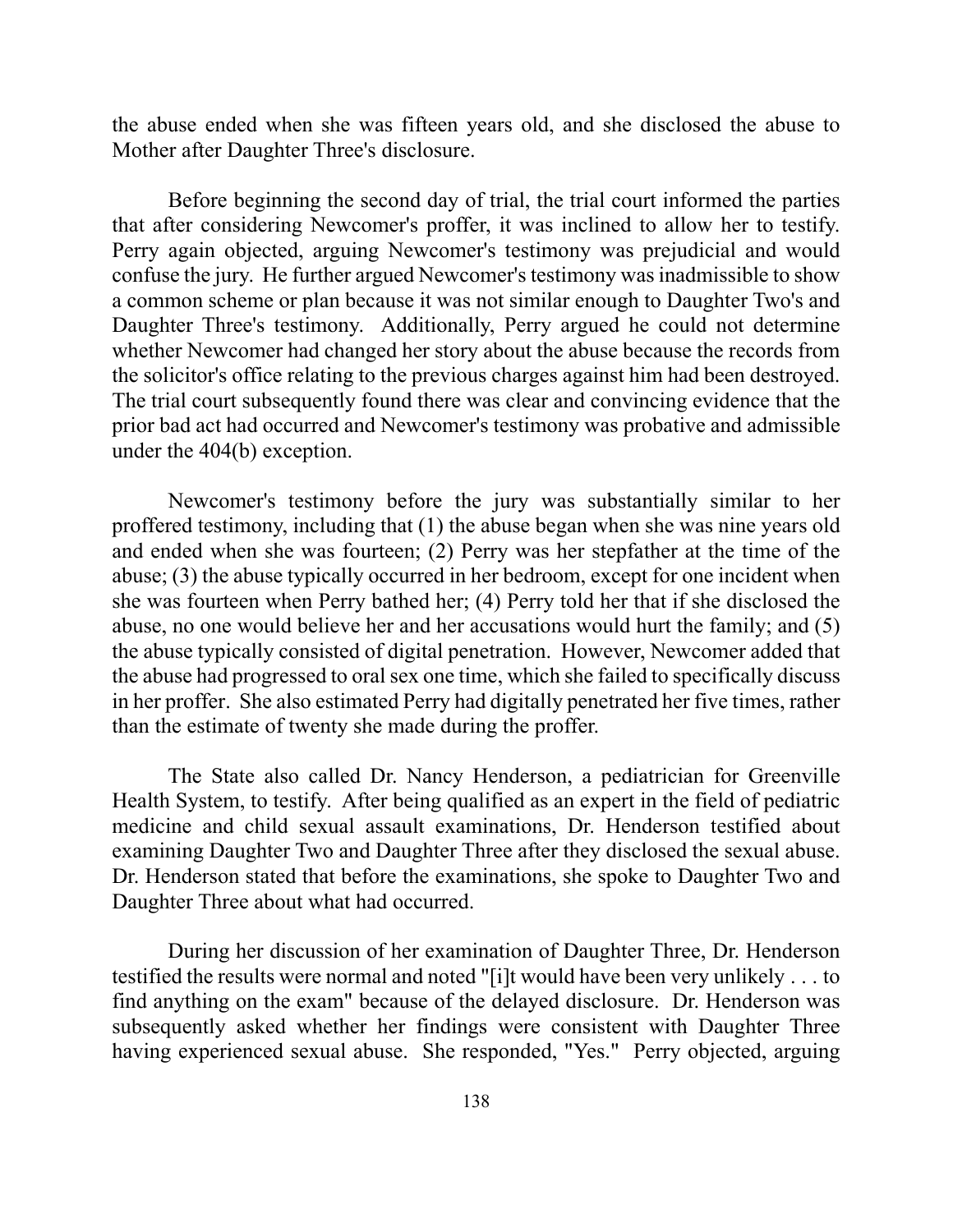Dr. Henderson was improperly vouching for Daughter Three. The trial court noted the issue was "close"; however, it ultimately overruled the objection, stating Dr. Henderson had merely "testified that [her] findings were consistent."

After the State rested, Perry took the stand and denied molesting Daughter Two and Daughter Three. At the conclusion of the trial, the jury found Perry guilty of all charges. The trial court sentenced Perry to concurrent sentences of thirty years' imprisonment for each conviction of first-degree CSC and twenty years' imprisonment for each conviction of second-degree CSC. This appeal followed.

#### **ISSUES ON APPEAL**

- I. Did the trial court err in finding Newcomer's testimony was admissible as evidence of a common scheme or plan?
- II. Did the trial court err in finding Dr. Henderson did not improperly comment on the veracity of Daughter Three's testimony?

### **STANDARD OF REVIEW**

 In criminal cases, an appellate court may review only errors of law. *State v.*  when the decision of the trial court is controlled by an error of law or lacks *Baccus*, 367 S.C. 41, 48, 625 S.E.2d 216, 220 (2006). "The admission or exclusion of evidence is left to the sound discretion of the trial [court]," and the court's "decision will not be reversed on appeal absent an abuse of discretion." *State v. Saltz*, 346 S.C. 114, 121, 551 S.E.2d 240, 244 (2001). An abuse of discretion occurs evidentiary support. *State v. Pagan*, 369 S.C. 201, 208, 631 S.E.2d 262, 265 (2006).

#### **LAW/ANALYSIS**

#### **I. Newcomer's Testimony**

Perry argues the trial court erred in finding Newcomer's testimony admissible as evidence of a common scheme or plan. He further contends the trial court erred in finding Newcomer's testimony more probative than prejudicial under Rule 403, SCRE. We disagree.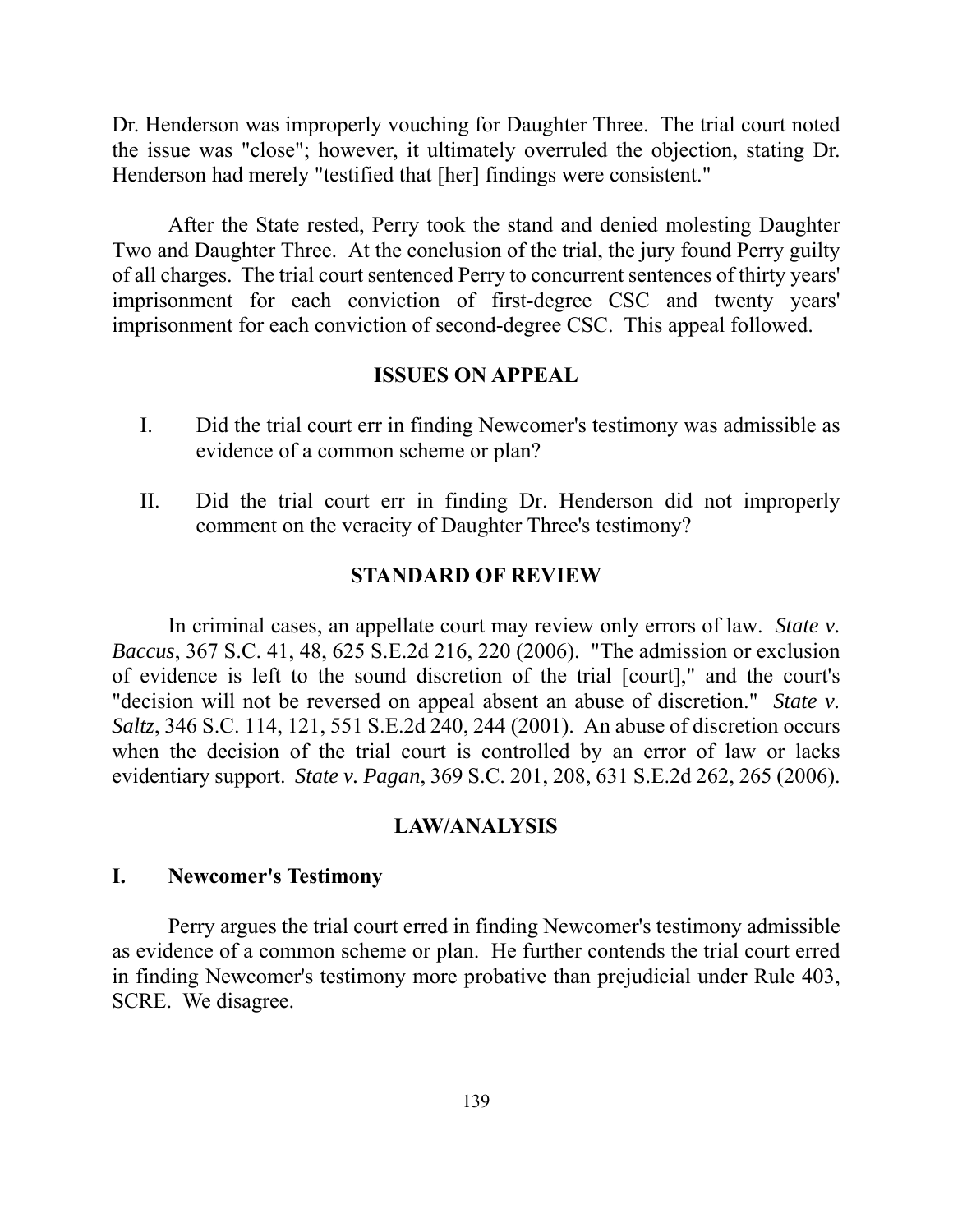To admit evidence of prior bad acts, the trial court must first determine whether the proffered evidence is relevant.<sup>7</sup> *State v. Clasby*, 385 S.C. 148, 154, 682 show, *inter alia*, the existence of a common scheme or plan. *Id.* Even if the S.E.2d 892, 895 (2009). If the trial court finds the evidence relevant, the court must then determine whether the bad act evidence is admissible under Rule 404(b) to testimony is relevant and admissible under Rule 404(b), the trial court must apply Rule 403 and exclude the evidence if its probative value is substantially outweighed by the danger of unfair prejudice to the defendant. *Id.* at 155–56, 682 S.E.2d at 896.

#### A. Rule 404(b), SCRE

 $\overline{a}$ 

 common scheme or plan, the absence of mistake or accident, or intent." *Id.* For "Evidence of other crimes, wrongs, or acts is not admissible to prove the character of a person in order to show action in conformity therewith." Rule 404(b), SCRE. "It may, however, be admissible to show motive, identity, the existence of a evidence of a prior bad act to be admissible to show the existence of a common scheme or plan, the trial court must find the evidence (1) is clear and convincing and (2) bears a close degree of similarity to the crimes charged. *Clasby*, 385 S.C. at 155, 682 S.E.2d at 895–96.

#### *i. Clear and Convincing Evidence*

Perry contends there are "clear issues with whether the prior bad act occurred." He points to the fact that there was no trial and the solicitor's office did not have any records for the charges related to Newcomer's allegations.

 728, 731 (2008). "[W]e do not review a trial [court's] ruling on the admissibility of "If the defendant was not convicted of the prior crime, evidence of the prior bad act must be clear and convincing." *State v. Gaines*, 380 S.C. 23, 29, 667 S.E.2d other bad acts by determining *de novo* whether the evidence rises to the level of clear and convincing." *State v. Wilson*, 345 S.C. 1, 6, 545 S.E.2d 827, 829 (2001). "If there is any evidence to support the admission of the bad act evidence, the trial [court's] ruling will not be disturbed on appeal." *Id.*; *see also Wallace*, 384 S.C. at

<sup>&</sup>lt;sup>7</sup> Perry did not challenge the relevance of Newcomer's testimony during his trial or on appeal. Therefore, we have not addressed this issue. *See State v. Scott*, 405 S.C. 489, 498 n.10, 748 S.E.2d 236, 241 n.10 (Ct. App. 2013) (declining to address the issue because the appellant "never argued the bad act testimony was not relevant").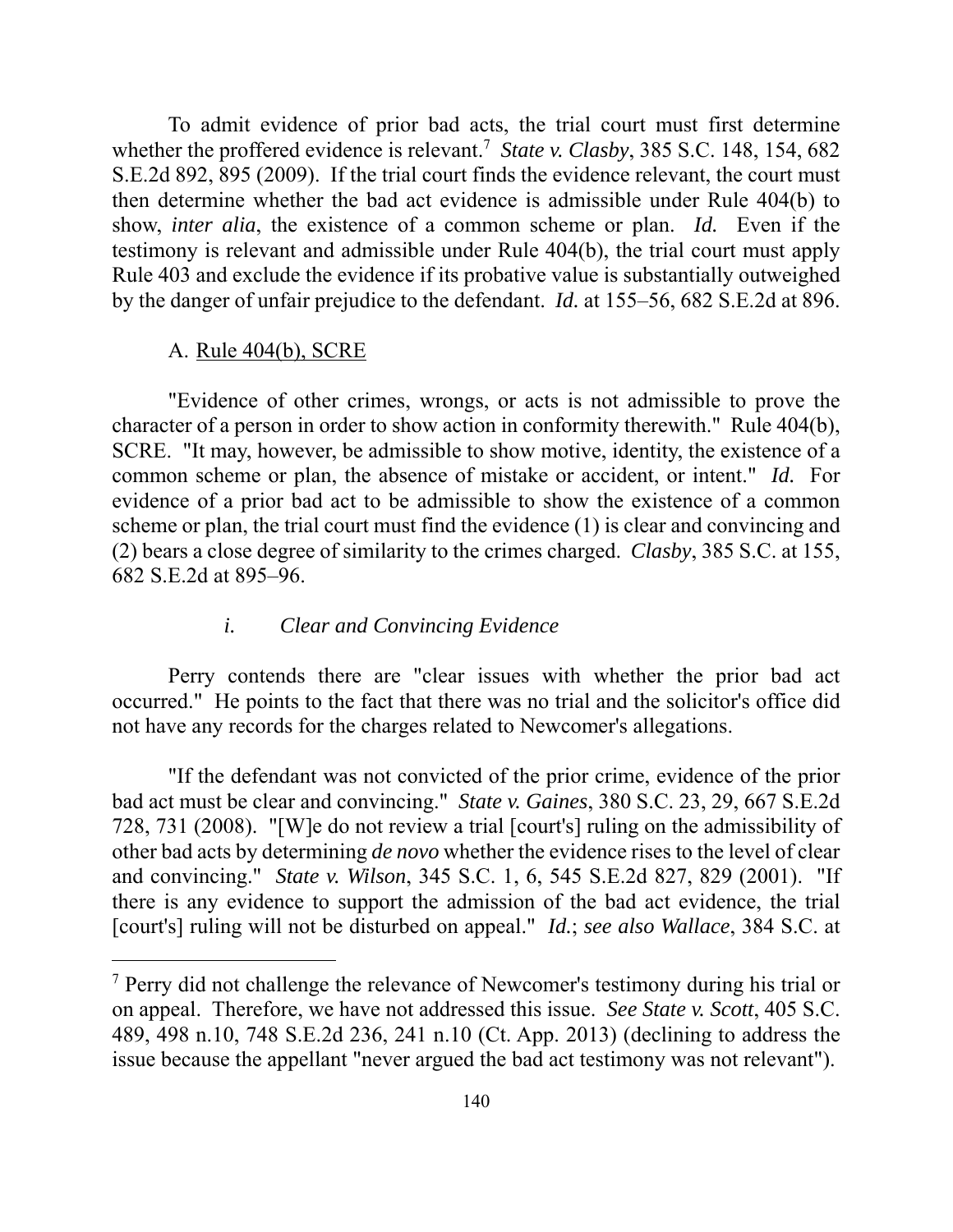432 n.2, 683 S.E.2d at 277 n.2 ("Bad act evidence that is not subject to a conviction must be shown by clear and convincing evidence and is reviewed under an 'any evidence' standard on appeal.").

 found a witness's testimony that she saw the defendant give a woman a plastic bag contents of the witness's testimony, our supreme court found the testimony amounted credibility was for the jury's consideration. *Id.*  In *Wilson*, our supreme court applied the any evidence standard of review and containing a white rock substance in exchange for twenty dollars was admissible evidence of a prior bad act. 345 S.C. at 6–7, 545 S.E.2d at 829–30. Focusing on the to "evidence of a prior drug transaction" and determined the issue of the witness's

 consideration. *See id.* Thus, there is evidence to support the trial court's ruling. Here, the trial court found there was clear and convincing evidence that the prior bad act had occurred. During the proffer, Newcomer provided a detailed description of the abuse, including where and when the abuse occurred and specific details of the sexual battery. As in *Wilson*, Newcomer's testimony was sufficient to provide evidence of the prior bad act and her credibility was an issue for the jury's

#### *ii. Close Degree of Similarity*

Perry argues the trial court erred in finding Newcomer's testimony was admissible under Rule 404(b), SCRE, because there was not a close degree of similarity between the alleged abuse of Newcomer and the alleged abuse of Daughter Two and Daughter Three. We disagree.

 at 277–78. "When the similarities outweigh the dissimilarities, the bad act evidence If the trial court concludes there is clear and convincing evidence that the defendant committed the prior bad act, the court must determine whether the prior bad act falls within the common scheme or plan exception. *Clasby*, 385 S.C. at 155, 682 S.E.2d at 896. "When determining whether evidence is admissible as [part of a] common scheme or plan, the trial court must analyze the similarities and dissimilarities between the crime charged and the bad act evidence to determine whether there is a close degree of similarity." *Wallace*, 384 S.C. at 433, 683 S.E.2d is admissible under Rule 404(b)." *Id.* at 433, 683 S.E.2d at 278.

In cases involving sexual abuse, the trial court should consider the following non-exhaustive list of factors when determining whether there is a close degree of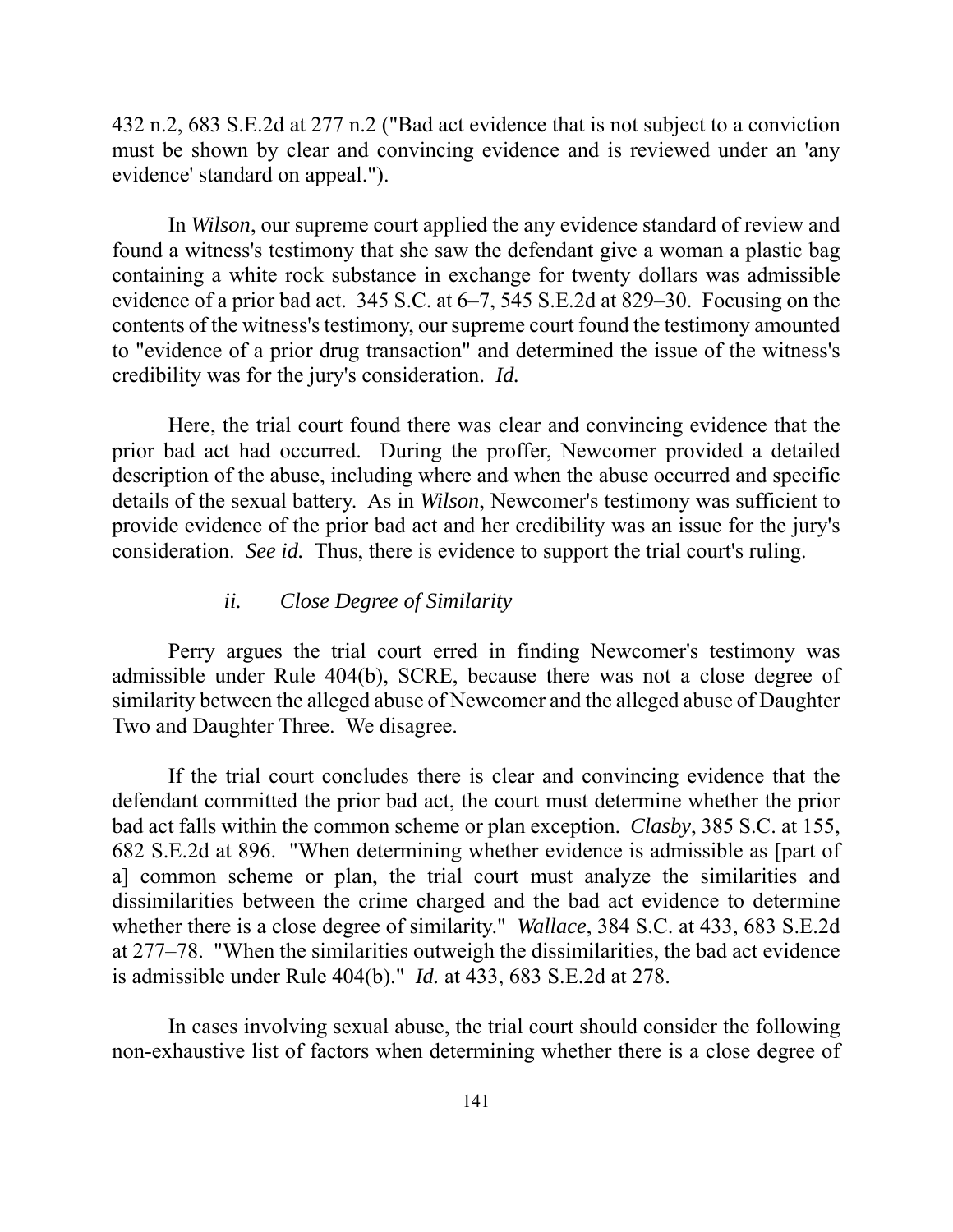similarity between the prior bad act and the charged crime: "(1) the age of the victims when the abuse occurred; (2) the relationship between the victims and the perpetrator; (3) the location where the abuse occurred; (4) the use of coercion or threats; and (5) the manner of the occurrence, for example, the type of sexual battery." *Id.* at 433–34, 683 S.E.2d at 278.

 (his stepdaughters), abuse beginning at about the same age, abuse occurring in the no one would believe it." *Id.* Our supreme court applied the above factors in *Wallace* and found that because of the close degree of similarity between the abuse suffered by both the victim of the charged offense and her sister, the sister's testimony about the prior bad act was admissible under Rule 404(b). *Id.* at 434, 683 S.E.2d at 278. Specifically, the court noted the similarities included the defendant's "relationship to the victims family home when the mother was absent, and an admonishment not to tell because

 inflicted on the victim and her sister. *Id.* The victim testified the defendant had *Id.* at 431, 683 S.E.2d at 276–77. However, the sister testified during an in camera not be allowed when the sister testified before the jury. *Id.* Our supreme court agreed The *Wallace* court noted there was a difference in the type of sexual battery touched her breasts and had digitally penetrated her before she reported the abuse. hearing that digital penetration and oral sex eventually progressed to sexual intercourse. *Id.* at 434, 683 S.E.2d at 278. The trial court determined that to avoid unfair prejudice to the defendant, any testimony regarding sexual intercourse would with the trial court's decision to redact a portion of the sister's testimony and found it did not make the two acts seem more similar than they actually were. *Id.* Rather, our supreme court noted the trial court had "redacted only the last step in a progressive course of abuse" and "[t]he fact that [the victim's] abuse was interrupted before it could culminate in intercourse [did] not diminish the similarity between the progression the abuse took in each case." *Id.* at 435, 683 S.E.2d at 278. Our supreme court also approved of trial courts redacting "dissimilar particulars of sexual conduct to avoid unfair prejudice to the defendant." *Id.* 

In the instant case, there was a close degree of similarity between the testimony of Newcomer and that of Daughter Two and Daughter Three. Applying the *Wallace* factors to Perry's abuse of all three victims, we find the following similarities: (1) the abuse primarily occurred during the victims' preteen and early teenage years; (2) Perry had a parent-child relationship with the victims; (3) the abuse always occurred at Perry's house and typically occurred in the victims'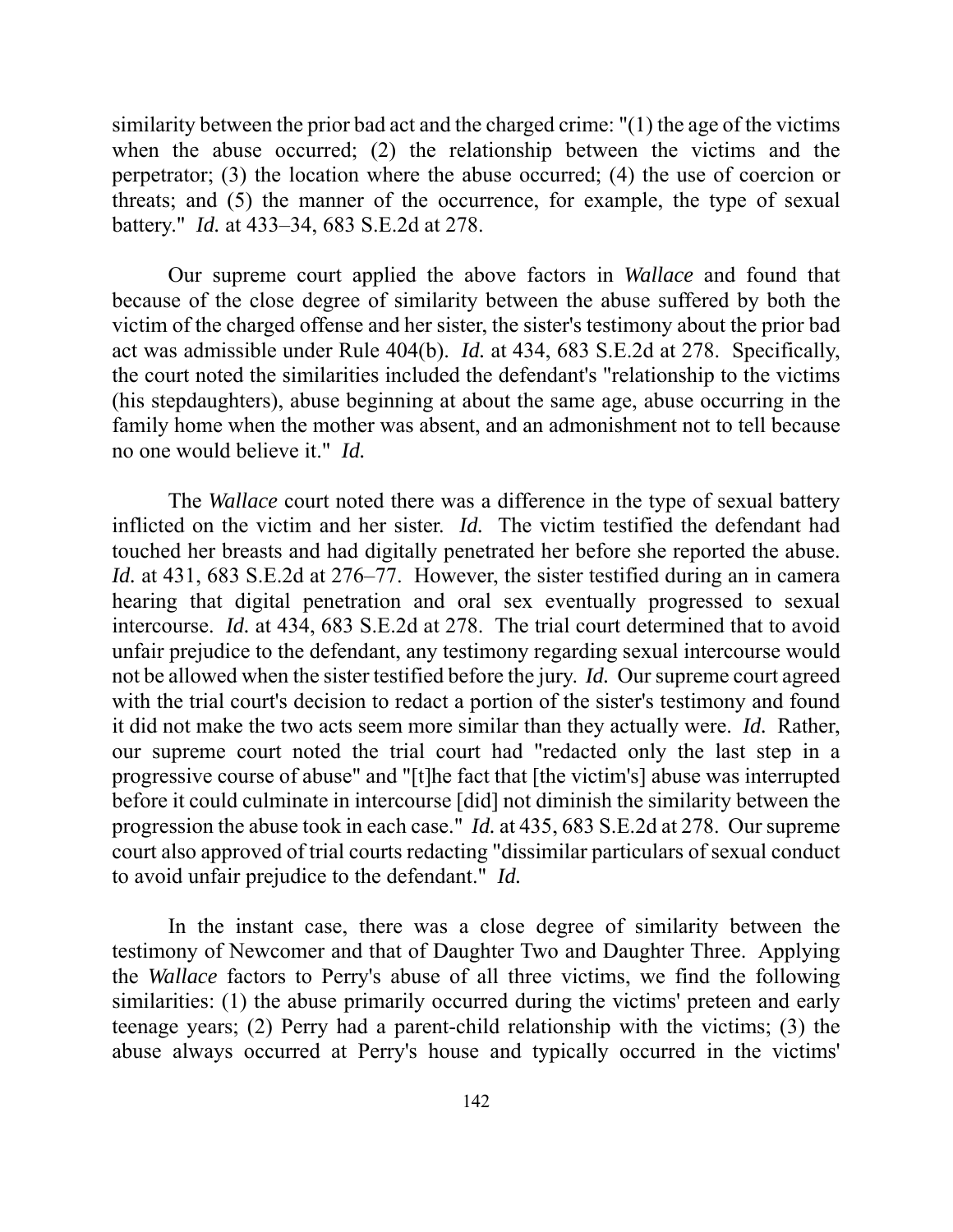bedrooms while they were sleeping; (4) Perry used threats to prevent the victims from disclosing the abuse; and (5) the abuse primarily involved digital penetration.

five and seven years old and ended when she was fifteen years old.<sup>8</sup> There was a remembered Perry first sexually abusing her when she was seven years old. abuse of all three victims primarily occurred during the victims' preteen and early Perry contends there are several dissimilarities between the charged crimes and the prior bad act. In terms of his first argument regarding the victims' ages, we acknowledge the victims' abuse did not occur for an identical length of time or at the exact same ages: (1) Newcomer stated she was abused between the ages of nine and fourteen; (2) Daughter Three testified she was ten or eleven years old when Perry abused her; and (3) Daughter Two stated the abuse began when she was between discrepancy regarding when Daughter Two was first abused—Daughter Two stated the abuse could have begun when she was five years old but explained that she Regardless of whether the abuse began when Daughter Two was five or seven, her abuse began at an earlier age than the abuse of Newcomer and Daughter Three. However, we find this factor still amounts to a similarity in light of the fact that the teenage years.

bedrooms. The abuse also occurred at night or early in the morning<sup>9</sup> when the victims were in bed. In terms of threats, we note that Newcomer testified Perry told Perry also asserts (1) the abuse allegedly occurred at different locations and times and (2) the content of the threats he allegedly made was different. All of the abuse took place at Perry's then-current home and primarily occurred in the victims' her that no one would believe her and that her accusations would hurt the family, while the threats to Daughter Two and Daughter Three focused on the fact that they would get into trouble and would be taken away from Mother. These threats all share

<sup>&</sup>lt;sup>8</sup> According to Perry, Daughter Two claimed she was abused until she was almost seventeen years old. However, Daughter Two was explaining how old she was when Perry moved to Columbia when she referred to being almost seventeen years old. Daughter Two stated Perry did not abuse her when he lived in Columbia, and she explicitly stated on cross-examination that the abuse ended when she was fifteen years old. We note other witnesses stated she informed them the abuse ended when she was sixteen years old.

<sup>&</sup>lt;sup>9</sup> Newcomer never stated a specific time the abuse occurred, only that it occurred at night; however, Daughter Two and Daughter Three testified the abuse occurred between five and six a.m., when it was still dark outside.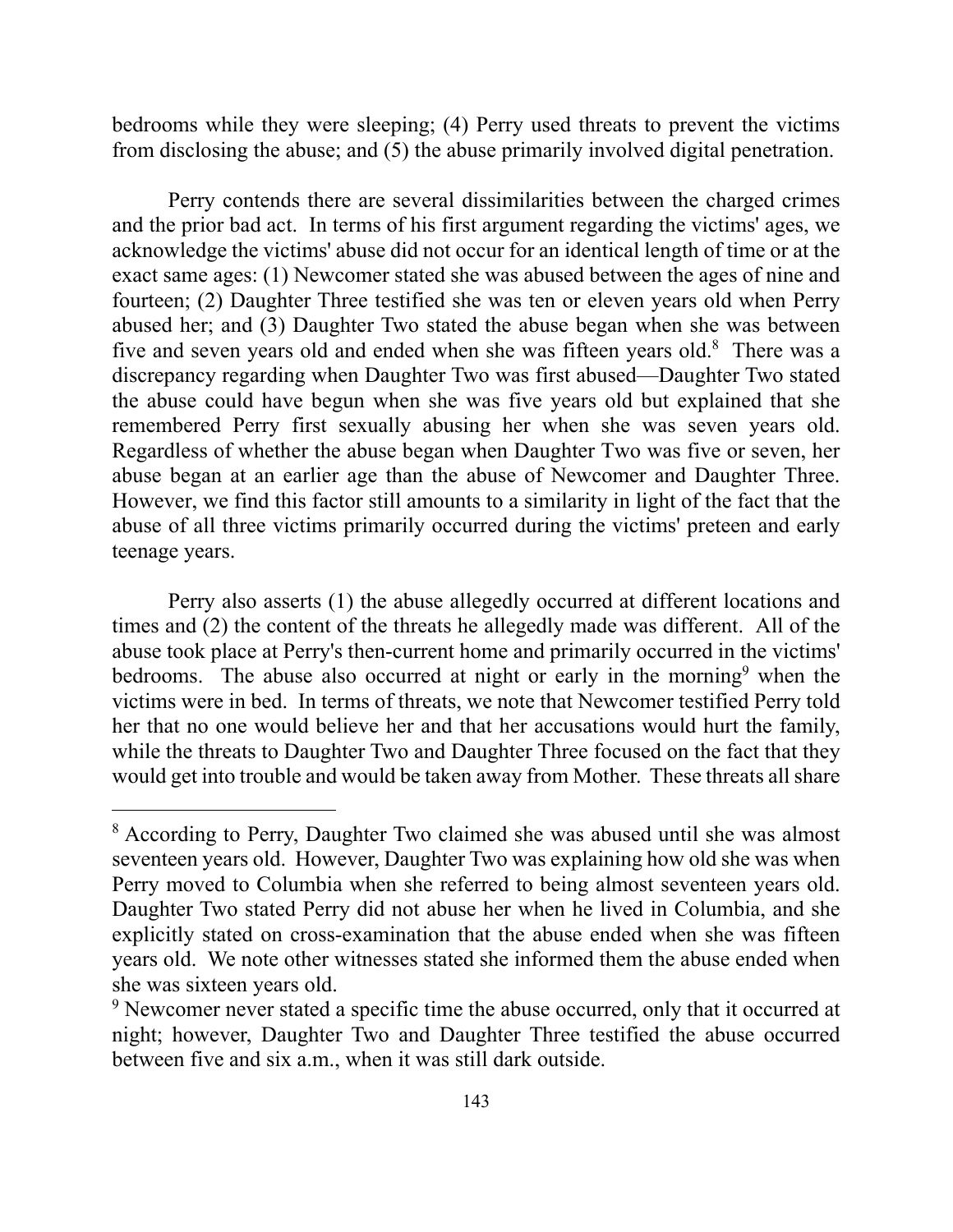a common thread—potential harm to the family unit. Furthermore, although the threats were not identical, the wording is less important than the fact that all of the threats were made in an attempt to prevent the victims from disclosing the abuse.

 vaginal/penile penetration." The solicitor acknowledged that portion of Newcomer's "One incident, I had two friends over. He snuck into my bedroom. The penetration the abuse progressing and the penetration starting could have been a reference to sexual conduct to avoid unfair prejudice to the defendant."). Finally, Perry points to the fact that Newcomer and the State "indicated the sexual abuse progressed to intercourse" and the court redacted that portion of her testimony, but Daughter Two and Daughter Three did not make similar allegations. However, Newcomer never testified that intercourse occurred. During a discussion with the trial court before the proffer, the solicitor noted that unlike with Daughter Two and Daughter Three, Perry's abuse of Newcomer "progress[ed] on into actual account of the abuse would "not be admissible because it [went] beyond the scope of similar" and could be excluded by the court pursuant to *Wallace*. During the proffer, Newcomer testified that Perry had digitally penetrated her numerous times and then stated the abuse progressed when she was thirteen or fourteen. She stated, and everything started. Then he got up and left." Before the jury, Newcomer testified regarding the digital penetration and included the fact that the abuse had progressed to oral sex once. Although Newcomer's proffered testimony regarding sexual intercourse, it is not clear from her testimony whether sexual intercourse occurred. Because the only information in the record about Perry and Newcomer engaging in sexual intercourse came from the solicitor, this court cannot consider that information when determining whether Newcomer's testimony was admissible under Rule 404(b). *See Ex parte Morris*, 367 S.C. 56, 64, 624 S.E.2d 649, 653 (2006) ("It is well established that counsel's statements regarding the facts of a case and counsel's arguments are not admissible evidence."). However, even assuming arguendo that sexual intercourse occurred and can be considered by this court, it was permissible for the trial court to redact any dissimilar portions of Newcomer's testimony in light of all of the existing similarities. *See Wallace*, 384 S.C. at 435, 683 S.E.2d at 278 ("[T]he trial court may properly redact dissimilar particulars of

In light of the foregoing, the similarities of the prior bad act and the charged. crimes outweigh the dissimilarities. *See id.* at 433, 683 S.E.2d at 278 ("When the similarities outweigh the dissimilarities, the bad act evidence is admissible under Rule 404(b)."). Accordingly, the trial court did not abuse its discretion in finding Newcomer's testimony was admissible under Rule 404(b), SCRE. *See Saltz*, 346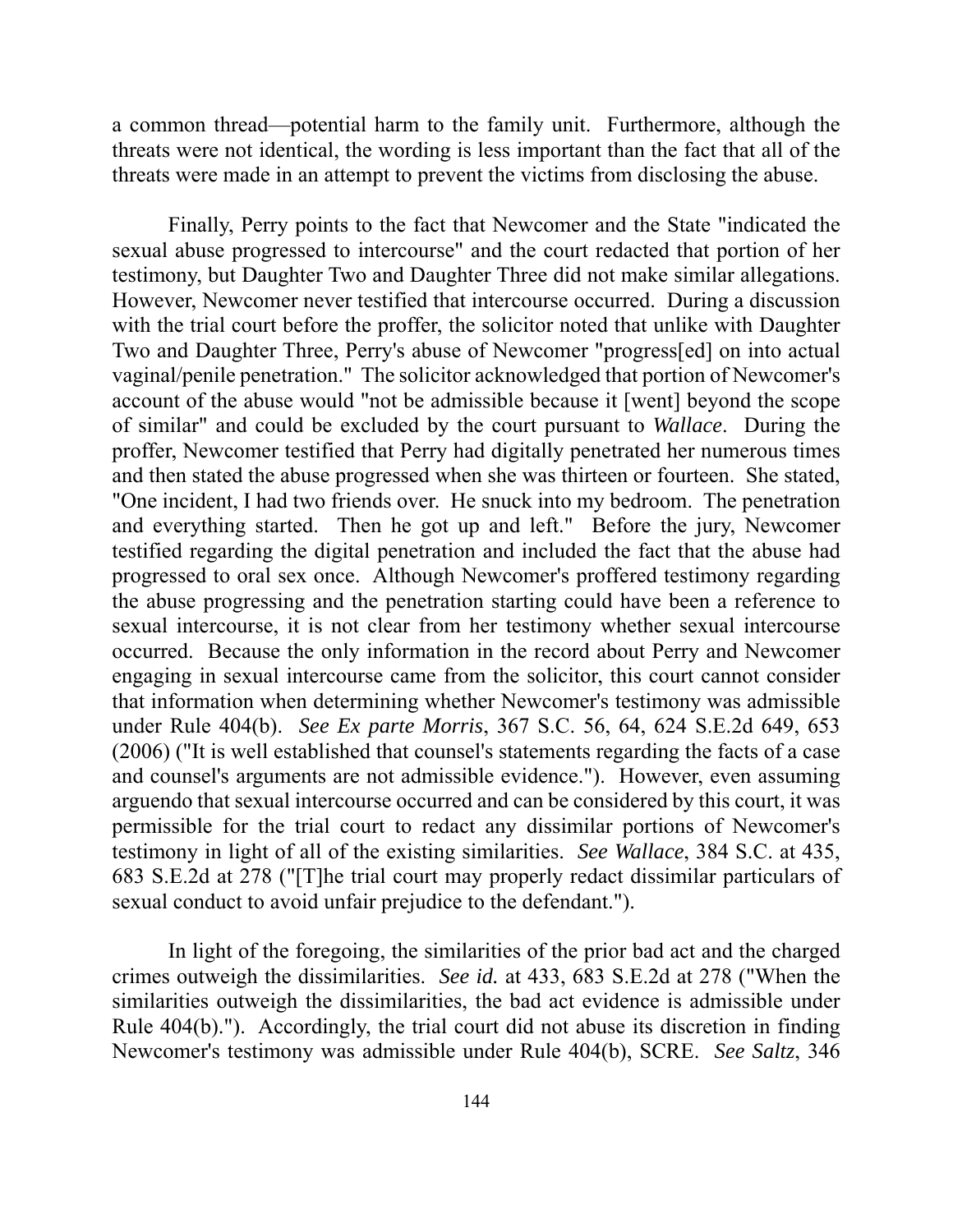S.C. at 121, 551 S.E.2d at 244 (stating "[t]he admission or exclusion of evidence is left to the sound discretion of the trial [court]," and the court's "decision will not be reversed on appeal absent an abuse of discretion").

## B. Rule 403, SCRE

Perry next contends that if this court finds Newcomer's testimony admissible under Rule 404(b), it should still be excluded because the probative value of the testimony was substantially outweighed by the danger of unfair prejudice. We disagree.

Once the prior bad act is found admissible under Rule 404(b), the trial court must then conduct the prejudice analysis required by Rule 403, SCRE. *Wallace*, 384 S.C. at 435, 683 S.E.2d at 278. Rule 403 states, in pertinent part, "Although relevant, evidence may be excluded if its probative value is substantially outweighed by the danger of unfair prejudice, confusion of the issues, or misleading the jury ...." "[E]ven though we have already considered, pursuant to Rule 404(b), whether the similarities outweighed the dissimilarities, we must now reconsider the similarities and dissimilarities, as well as temporal remoteness and other factors, pursuant to Rule 403 . . . ." *Scott*, 405 S.C. at 506, 748 S.E.2d at 245; *see also State v. Taylor*, 399 S.C. 51, 61, 731 S.E.2d 596, 601–02 (Ct. App. 2012) (reconsidering the similarities of the prior bad act and the charged crime to ascertain total probative value and, subsequently, comparing this probative value to the danger of unfair prejudice).

 881 (Ct. App. 2013). "The determination of the prejudicial effect of the evidence Evidence is unfairly prejudicial if it has an undue tendency to suggest a decision on an improper basis. *State v. Spears*, 403 S.C. 247, 253, 742 S.E.2d 878, must be based on the entire record and the result will generally turn on the facts of each case." *State v. Fletcher*, 379 S.C. 17, 24, 664 S.E.2d 480, 483 (2008).

before the proffer; Newcomer never explicitly testified intercourse occurred. Perry first argues the trial court, when performing its Rule 403 analysis, failed to consider the fact that Newcomer testified the abuse progressed to intercourse, which was different from Daughter Two's and Daughter Three's testimony. As noted above, the only information in the record about Perry and Newcomer engaging in sexual intercourse came from the solicitor during a discussion with the trial court Therefore, the trial court was not permitted to consider this information. *See Ex*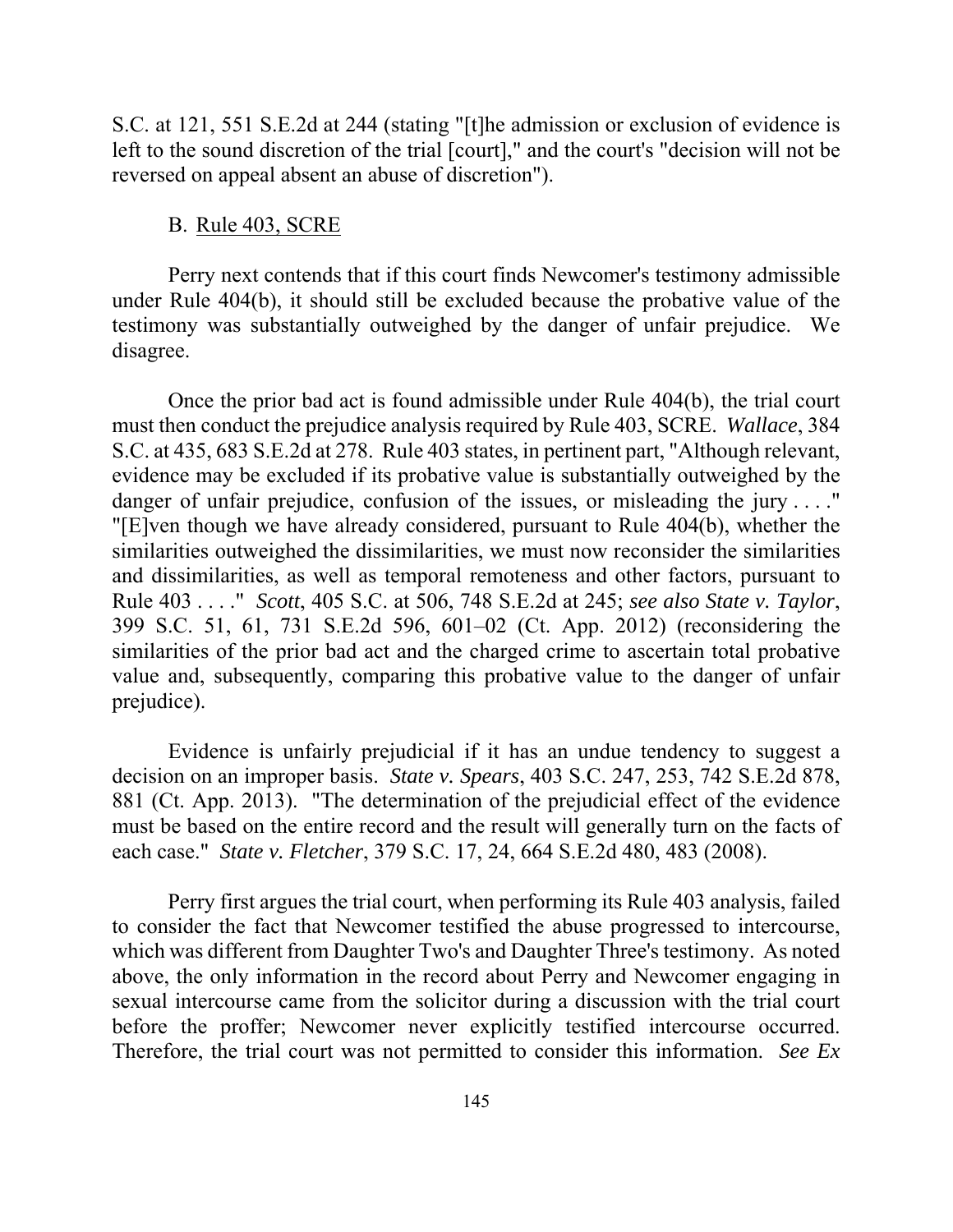*parte Morris*, 367 S.C. at 64, 624 S.E.2d at 653 ("It is well established that counsel's statements regarding the facts of a case and counsel's arguments are not admissible evidence.").

403 because there was an issue regarding whether the prior bad act actually occurred. Perry also contends the prior bad act testimony was inadmissible under Rule We are cognizant of the fact that Perry was never convicted of the prior bad act; however, as stated above, the trial court correctly found there was clear and convincing evidence that the prior bad act occurred.

 403 because of the temporal remoteness between the prior bad act and the charged some eleven to twenty years prior to the crimes charged."); *State v. Blanton*, 316 Perry next asserts the prior bad act testimony was inadmissible under Rule offenses. When remoteness is an issue in a case, it "is pertinent to determining total probative value." *Scott*, 405 S.C. at 506, 748 S.E.2d at 245. Nonetheless, the trial court does not necessarily err when it permits testimony about a bad act occurring many years prior to the charged crime. *See State v. Tutton*, 354 S.C. 319, 332 n.5, 580 S.E.2d 186, 193 n.5 (Ct. App. 2003) ("Remoteness in time, however, is not dispositive."); *see also Scott*, 405 S.C. at 509, 748 S.E.2d at 247 ("The trial court did not abuse its discretion in admitting evidence of [the appellant's] bad acts, occurring S.C. 31, 33, 446 S.E.2d 438, 440 (Ct. App. 1994) ("That the alleged acts perpetrated against the two witnesses occurred some seven to eight years prior to the alleged molestation of [the victim] is not alone dispositive."). Although the prior bad act occurred seven to nine years before the abuse of Daughter Two and fourteen or fifteen years before the abuse of Daughter Three,<sup>10</sup> we do not believe this gap diminishes the probative value of Newcomer's testimony, especially when considering the fact that Daughter Two and Daughter Three were not born until approximately two and four years, respectively, after the abuse of Newcomer ended.

Furthermore, the similarities between the prior bad act and the charged crimes outweigh the dissimilarities, and the dissimilarities do not result in the danger of

 $\overline{a}$ 

<sup>&</sup>lt;sup>10</sup> Newcomer was thirty-six at the time of the December 2014 trial and testified the abuse ended when she was fourteen years old, or in approximately 1992. Daughter Two testified she was born in 1994 and the abuse began when she was between five and seven years old, or between approximately 1999 and 2001. Daughter Three testified she was born in 1996 and the abuse began when she was about ten or eleven years old, or in approximately 2006 or 2007.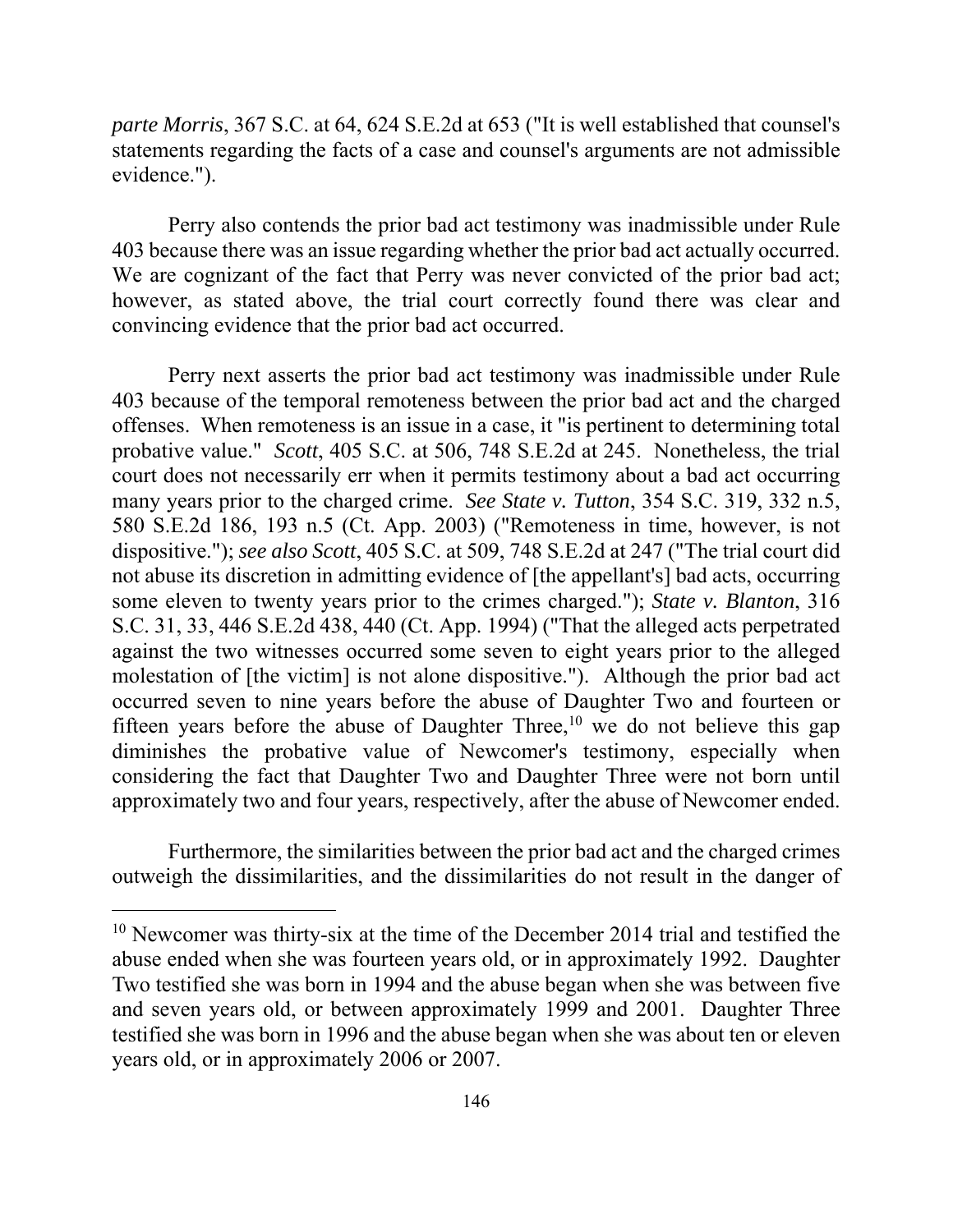unfair prejudice substantially outweighing the probative value. *See* Rule 403, SCRE ("Although relevant, evidence may be excluded if its probative value is substantially outweighed by the danger of unfair prejudice, confusion of the issues, or misleading the jury  $\dots$ ."). Accordingly, the trial court did not abuse its discretion in admitting Newcomer's testimony. *See Saltz*, 346 S.C. at 121, 551 S.E.2d at 244 (stating "[t]he admission or exclusion of evidence is left to the sound discretion of the trial [court]," and the court's "decision will not be reversed on appeal absent an abuse of discretion").

## **II. Improperly Commenting on Veracity of Testimony**

Perry argues the trial court erred in finding Dr. Henderson did not improperly comment on the veracity of Daughter Three's testimony. We disagree.

 as to the credibility of others." *State v. Chavis*, 412 S.C. 101, 109, 771 S.E.2d 336, opinion about the credibility of a child victim in a sexual abuse matter." *State v.*  "While experts may give an opinion, they are not permitted to offer an opinion 340 (2015). "Specifically, it is improper for a witness to testify as to his or her *Kromah*, 401 S.C. 340, 358–59, 737 S.E.2d 490, 500 (2013).

 with the background information the forensic interviewer had received from their In *State v. Jennings*, our supreme court considered the admission of a forensic interviewer's reports, which included statements that each child victim had provided "a compelling disclosure of abuse" and had provided details that were consistent mother, the police report, and the other children. 394 S.C. 473, 480, 716 S.E.2d 91, 94 (2011). Our supreme court found the trial court erred in admitting the reports, stating, "There is no other way to interpret the language used in the reports other than to mean the forensic interviewer believed the children were being truthful." *Id.*; *see also Kromah*, 401 S.C. at 359, 737 S.E.2d at 500 (finding the forensic interviewer's testimony about a "compelling finding" was inappropriate because it "was the equivalent of [the forensic interviewer] stating [the victim] was telling the truth"); *State v. Dawkins*, 297 S.C. 386, 387, 393–94, 377 S.E.2d 298, 299, 302 (1989) (finding improper a psychiatrist's affirmative response when asked his opinion as to whether the victim's symptoms of sexual abuse were "genuine"); *State v. Dempsey*, 340 S.C. 565, 568–69, 571, 532 S.E.2d 306, 308–09 (Ct. App. 2000) (finding an expert in child sexual abuse improperly vouched for the victim when he testified that children are truthful in ninety-five to ninety-nine percent of the instances in which sexual abuse is alleged).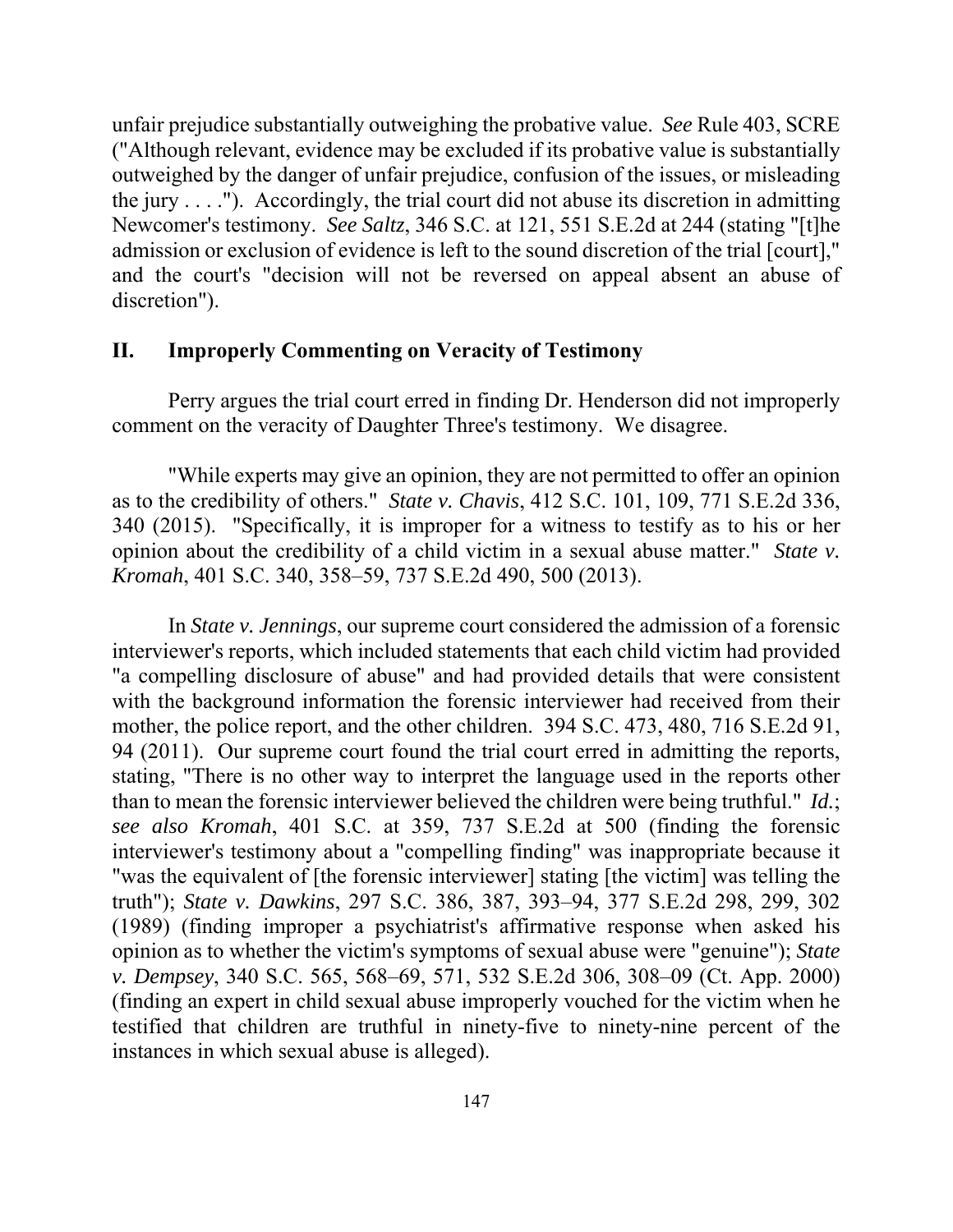the defendant had not shown the jury's verdict was influenced by the interviewer's "never stated she believed [the victim]; she did not even state the [victim] . . . agreed to tell her the truth, and she gave no indication concerning [the victim's] veracity." the victim was telling the truth). However, when the expert witness gives no indication about the victim's veracity, it does not amount to bolstering. In *State v. Douglas*, a forensic interviewer described the method she generally used to interview child sexual abuse victims and stated that after she interviewed Douglas's victim, she recommended the victim be taken for a medical examination. 367 S.C. 498, 516–17, 626 S.E.2d 59, 68–69 (Ct. App. 2006). This court considered the forensic interviewer's testimony and found "[t]he only reasonable inference the jury could have drawn from [the interviewer's] testimony [was] that she believed the victim told the truth about being sexually assaulted." *Id.* at 520, 626 S.E.2d at 71. Despite this finding, this court determined testimony, and it ultimately affirmed the defendant's conviction. *Id.* at 520–21, 527, 626 S.E.2d at 71, 74. Our supreme court granted certiorari and affirmed the result; however, it determined the court of appeals erred in concluding the only reasonable inference to be drawn from the forensic interviewer's testimony was that she believed the victim was telling the truth. 380 S.C. 499, 503–04, 671 S.E.2d 606, 609 (2009). Our supreme court noted the forensic interviewer described her general procedure for conducting a forensic interview, stating she and the child she was interviewing would talk "a lot about telling the truth" and would make "an agreement with each other that [she would] tell [the child] the truth and that [the child would] tell [her] the truth[;] if [they got] past that, if the child [agreed] to do that, [they would] go on." *Id.* at 504, 671 S.E.2d at 609. However, our supreme court noted that when the forensic interviewer described her interview with the victim in the case at issue, she *Id.* at 503–04, 671 S.E.2d at 609; *see also State v. Smith*, 411 S.C. 161, 172–73, 767 S.E.2d 212, 218 (Ct. App. 2014) (finding the State's question regarding whether the length of a delay affects the credibility of a disclosure of abuse was inappropriate because it invited vouching and the social worker's initial response, when viewed in isolation, would constitute vouching, but ultimately finding no reversible error after considering the entirety of the social worker's testimony and recognizing the social worker had qualified his response and had never given an opinion regarding whether

In the instant case, the following exchange occurred during Dr. Henderson's discussion of her examination of Daughter Three: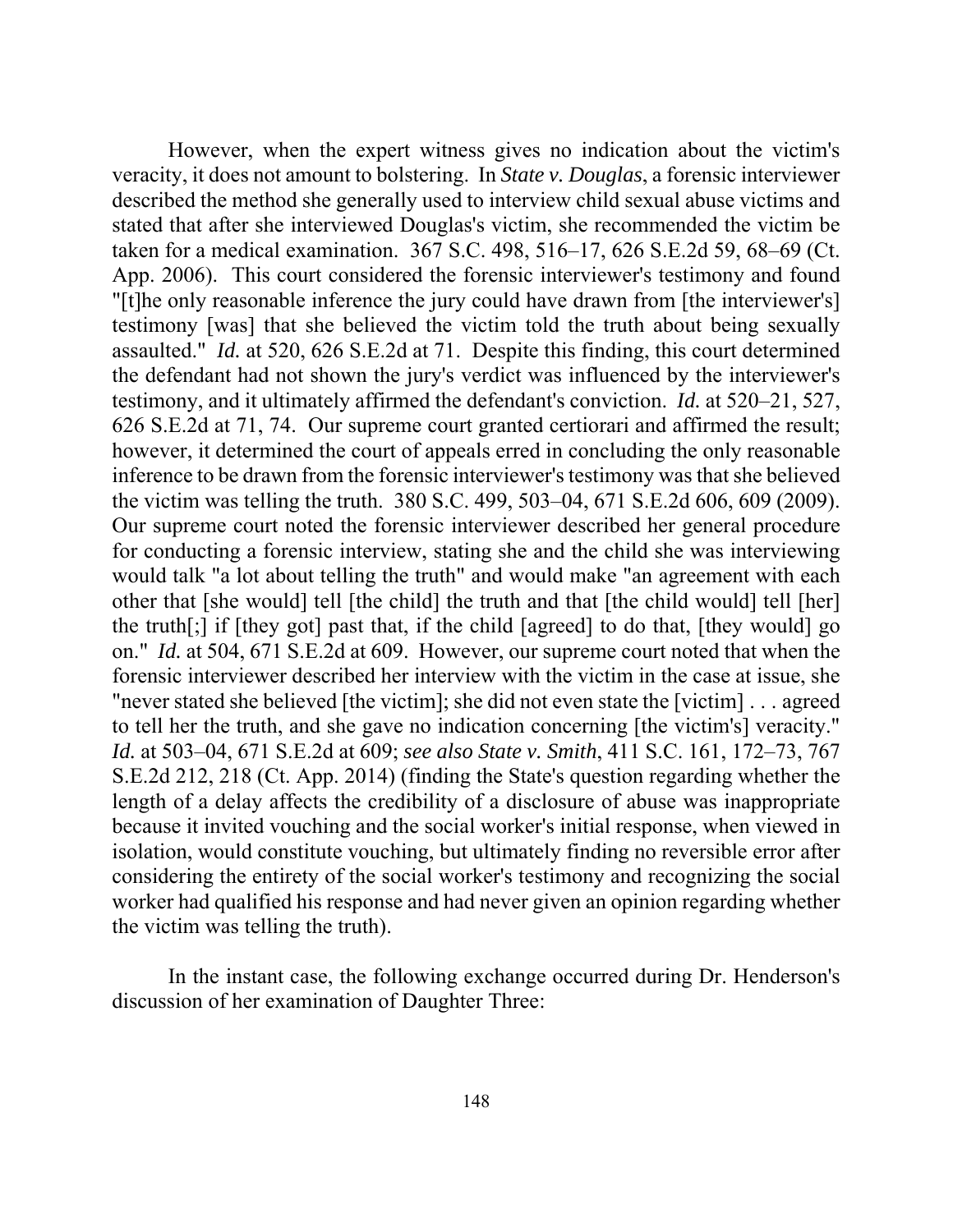Q. Okay. Based on what Daughter Three shared with you, did you expect to find any indications of injury?

 prior. So the genital area has incredibly good blood supply A. It would have been very unlikely based on the information that she had shared to find anything on the exam. . . . The incidents had happened at least three years and even small tears or even larger tears can heal very, very quickly. So with there being years delay between the last incident and the time of the exam, it would make it unlikely to find something on the exam. . . .

Q. [W]hat were the findings of your examination?

 A. She had a little bit of discharge. . . . [T]he rest of her exam was normal.

Q. And what is -- what does normal mean?

 A. Normal means that there were no tears, no scars, . . . and there were no specific findings on her exam that in and of itself would have linked to allegations of abuse. But in light of what she had shared with me and, as I mentioned, finding a normal exam is something quite common and not surprising in this particular case.

Q. So in your opinion, were your findings consistent with Daughter Three having experienced sexual abuse?

A.  $Yes.<sup>11</sup>$ 

 $\overline{a}$ 

 she said was "quite common . . . with those type of allegations." When asked  $11$  Dr. Henderson also testified that Daughter Two had a normal examination, which whether her findings regarding Daughter Two were consistent with the possibility that Daughter Two had also experienced sexual abuse, Dr. Henderson stated, "Yes, a normal exam would be consistent with those types of findings, with those allegations that she had made." She explained that even with long-term abuse, it is very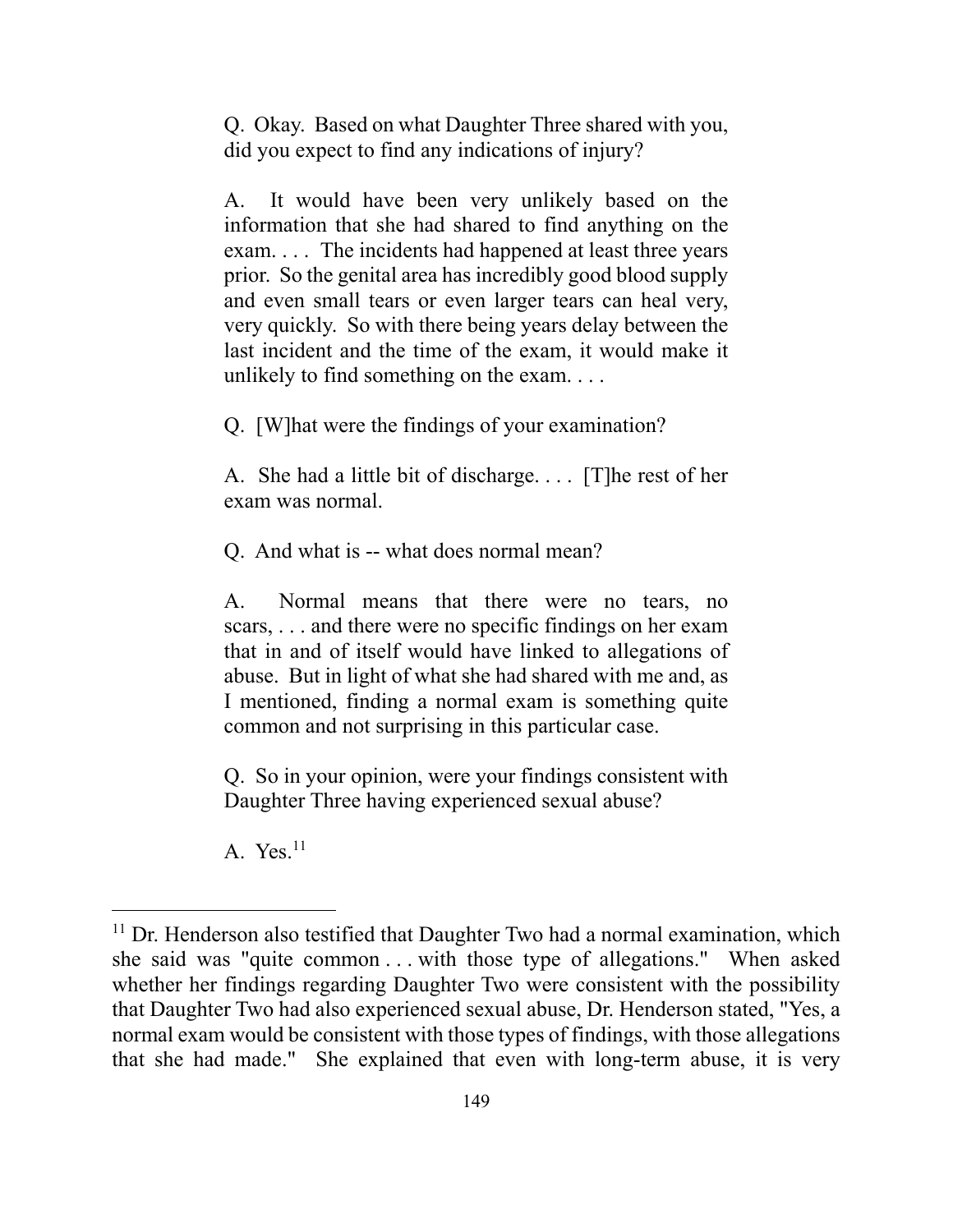the response it elicited did not amount to improper bolstering. Arguably, when could have been sexually abused despite her normal examination. However, when would reasonably be viewed by the jury as a comment on the credibility of Daughter Henderson explained that Daughter Three's examination was normal and "there were She also noted that normal results are common in instances where there is a delayed  court erred in admitting the forensic interviewer's reports because "*[t]here [was] no*  Although the "consistent with sexual abuse" question was inartfully worded, considered in isolation, Dr. Henderson's response could be interpreted as she believed Daughter Three's allegations and, therefore, also believed Daughter Three reviewing the entirety of Dr. Henderson's testimony, it is unlikely her response Three. *See Smith*, 411 S.C. at 172–73, 767 S.E.2d at 218 (considering the objectedto response of the expert witness in the context of his entire testimony and finding the expert's testimony did not improperly bolster the victim's credibility). Dr. no specific findings on her exam that . . . would have linked to allegations of abuse." disclosure. In light of this testimony, the most likely interpretation of Dr. Henderson's response to the "consistent with sexual abuse" question is that normal examination results do not rule out a sexual assault in delayed disclosure cases. *Cf. Chavis*, 412 S.C. at 109, 771 S.E.2d at 340 (finding the expert's recommendation that the appellant not be around the victim for any reason could "*only be interpreted*  as [the expert] believing [the victim's] claim that [the appellant] sexually abused her" (emphasis added)); *Jennings*, 394 S.C. at 480, 716 S.E.2d at 94 (finding the trial *other way to interpret* the language used in the reports other than to mean the forensic interviewer believed the [child victims] were being truthful" (emphasis added)).

Moreover, although Dr. Henderson mentioned that she considered Daughter Three's history, Dr. Henderson did not comment on the truthfulness of that history or repeat to the jury the details of what Daughter Three had told her. Additionally, she never commented on Daughter Three's veracity. *See Douglas*, 380 S.C. at 503– 04, 671 S.E.2d at 609 (finding the forensic interviewer did not vouch for the victim's veracity when the interviewer never stated she believed the victim and gave no other indication concerning the victim's veracity). Furthermore, Dr. Henderson was permitted to provide this opinion, as it could assist the jury in understanding the effect of a delayed disclosure on the results of a medical examination. *See* Rule 702, SCRE ("If . . . specialized knowledge will assist the trier of fact to understand the

 $\overline{a}$ 

uncommon to see evidence of the abuse during the examination. Perry did not object to this testimony during the trial and has not challenged this testimony on appeal.